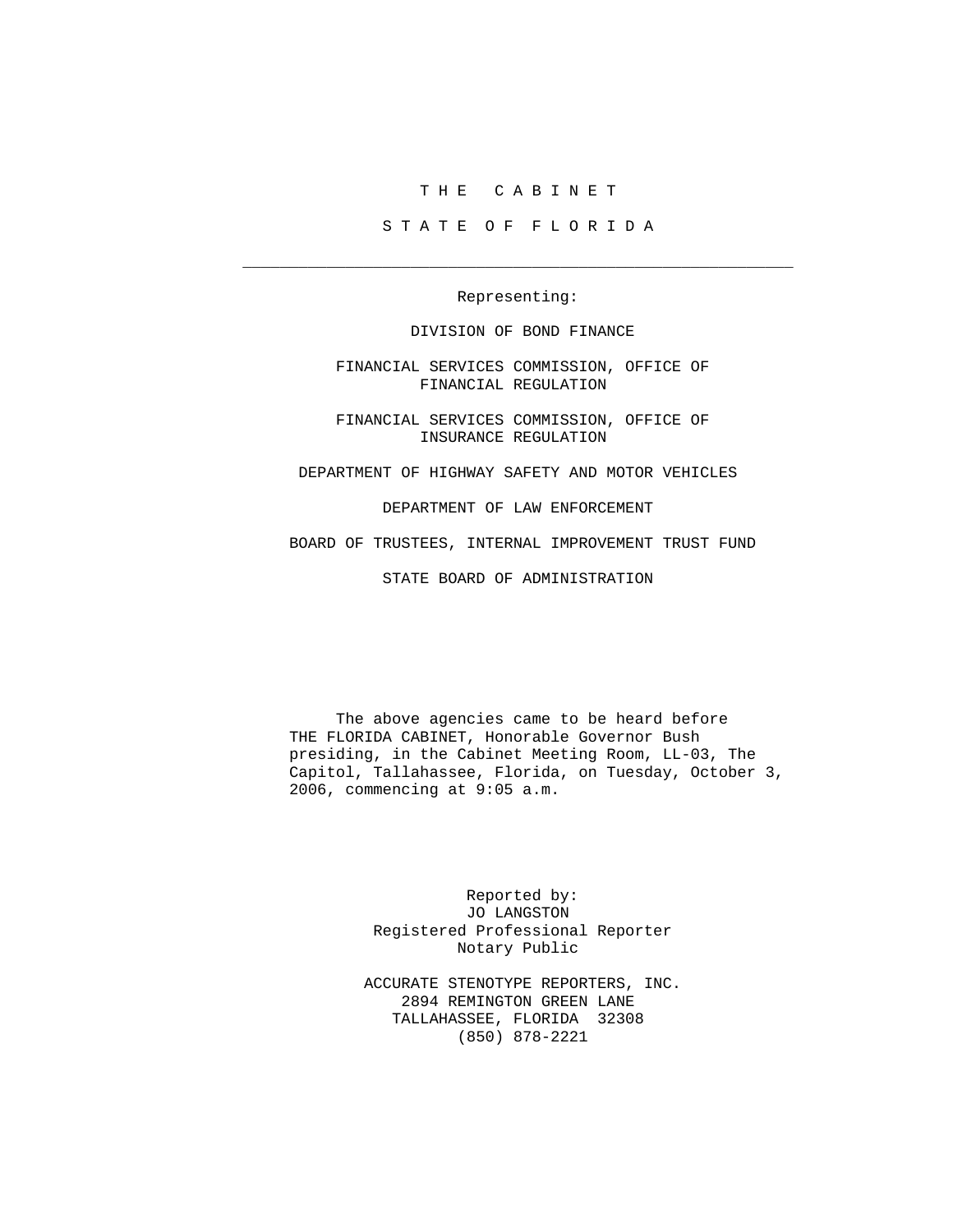APPEARANCES:

Representing the Florida Cabinet:

 JEB BUSH Governor

 CHARLES H. BRONSON Commissioner of Agriculture

 CHARLIE CRIST Attorney General

 TOM GALLAGHER Chief Financial Officer

\* \* \*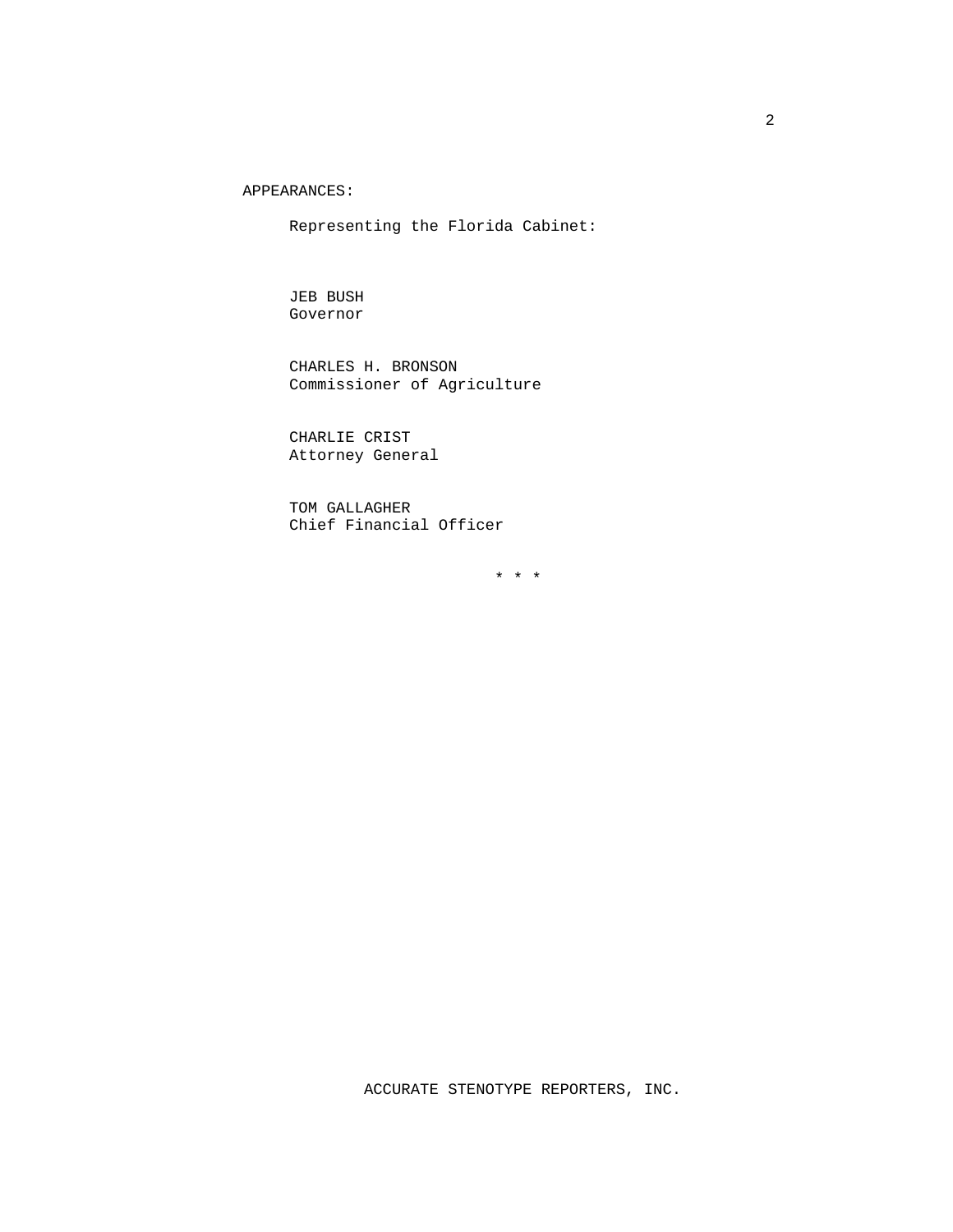| $\mathbf 1$                                                |                                                                                                    | INDEX                |          |
|------------------------------------------------------------|----------------------------------------------------------------------------------------------------|----------------------|----------|
| $\overline{a}$                                             | DIVISION OF BOND FINANCE<br>(Presented by BEN WATKINS)                                             |                      |          |
| 3                                                          | <b>ITEM</b>                                                                                        | ACTION               | PAGE     |
|                                                            | $\mathbf 1$                                                                                        | Approved             | 5        |
| 4                                                          | $\overline{a}$                                                                                     | Approved             | 6        |
|                                                            | 3                                                                                                  | Approved             | 6        |
| 5                                                          | 4                                                                                                  | Approved             | 7        |
| 6                                                          |                                                                                                    |                      |          |
| 7                                                          | FINANCIAL SERVICES COMMISSION, OFFICE OF<br>FINANCIAL REGULATION<br>(Presented by ANDREA MORELAND) |                      |          |
| 8                                                          |                                                                                                    |                      |          |
| 9                                                          | <b>ITEM</b>                                                                                        | ACTION               | PAGE     |
|                                                            | 1                                                                                                  | Approved             | 11       |
| 10                                                         | $\overline{a}$                                                                                     | Approved             | 12       |
| 11                                                         |                                                                                                    |                      |          |
| 12                                                         | FINANCIAL SERVICES COMMISSION, OFFICE OF                                                           |                      |          |
| INSURANCE REGULATION<br>13<br>(Presented by KEVIN McCARTY) |                                                                                                    |                      |          |
|                                                            |                                                                                                    |                      |          |
| 14                                                         | <b>ITEM</b>                                                                                        | ACTION               | PAGE     |
|                                                            | $\mathbf 1$                                                                                        | Approved             | 13       |
| 15                                                         | $\overline{a}$                                                                                     | Approved             | 25       |
|                                                            | 3                                                                                                  | Approved             | 27       |
| 16                                                         | $\overline{4}$                                                                                     | Approved             | 32       |
| 17                                                         |                                                                                                    |                      |          |
| 18                                                         | DEPARTMENT OF HIGHWAY SAFETY AND MOTOR VEHICLES<br>(Presented by FRED DICKINSON)                   |                      |          |
| 19                                                         |                                                                                                    |                      |          |
|                                                            | ITEM                                                                                               | ACTION               | PAGE     |
| 20                                                         | 1                                                                                                  | Approved             | 33       |
|                                                            | $\overline{\mathbf{c}}$                                                                            | Approved             | 33       |
| 21                                                         | $\mathsf 3$                                                                                        | Approved             | 35       |
|                                                            | $\,4$                                                                                              | Approved             | 36       |
| 22                                                         | 5                                                                                                  | Approved             | 38       |
|                                                            | $\epsilon$                                                                                         | Approved             | 39       |
| 23                                                         | 7<br>8                                                                                             | Approved<br>Approved | 39<br>54 |
| 24                                                         |                                                                                                    |                      |          |
|                                                            |                                                                                                    |                      |          |
| 25                                                         |                                                                                                    |                      |          |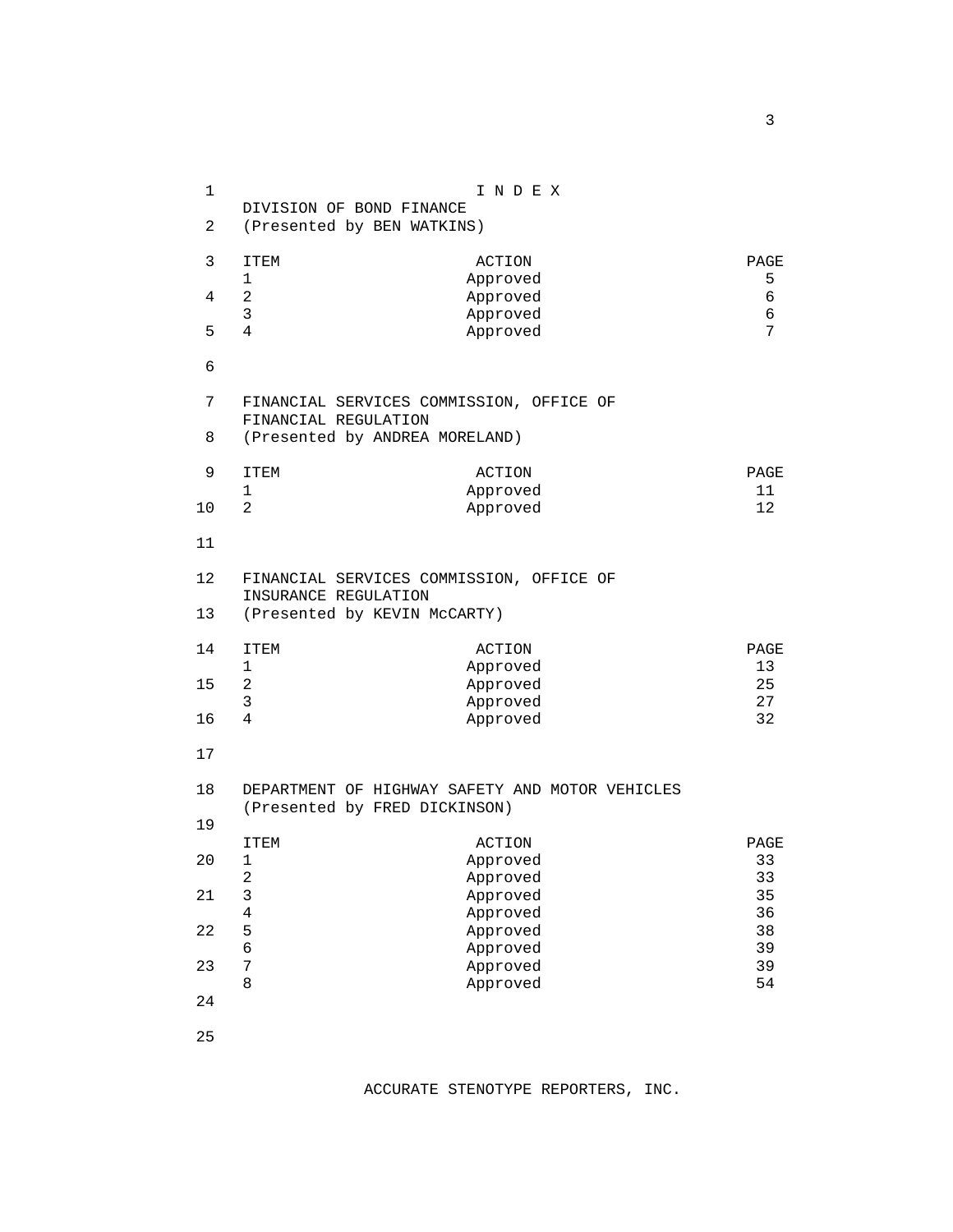| $\mathbf{1}$   | CONTINUED INDEX                                                                       |            |  |
|----------------|---------------------------------------------------------------------------------------|------------|--|
| $\overline{a}$ | DEPARTMENT OF LAW ENFORCEMENT<br>(Presented by JERRY BAILEY)                          |            |  |
| 3              |                                                                                       |            |  |
| 4              | ITEM<br>ACTION<br>$\mathbf 1$<br>Approved                                             | PAGE<br>56 |  |
| 5              | $\overline{2}$<br>Approved                                                            | 60         |  |
| $\epsilon$     |                                                                                       |            |  |
| $\overline{7}$ |                                                                                       |            |  |
| 8              | BOARD OF TRUSTEES, INTERNAL IMPROVEMENT TRUST FUND<br>(Presented by COLLEEN CASTILLE) |            |  |
| 9              | ITEM<br>ACTION                                                                        | PAGE       |  |
| 10             | $\mathbf{1}$<br>Approved<br>$\sqrt{2}$<br>Approved                                    | 68<br>68   |  |
|                | $\mathbf{3}$<br>Approved                                                              | 68         |  |
| 11             | $\sqrt{4}$<br>Approved                                                                | 69         |  |
| 12             | 5<br>Approved<br>$\overline{6}$<br>Approved                                           | 69<br>101  |  |
|                |                                                                                       |            |  |
| 13             |                                                                                       |            |  |
| 14             | STATE BOARD OF ADMINISTRATION                                                         |            |  |
| 15             | (Presented by COLEMAN STIPANOVICH)                                                    |            |  |
|                | <b>ITEM</b><br>ACTION                                                                 | PAGE       |  |
| 16             | $\mathbf 1$<br>Approved                                                               | 102        |  |
|                | $\overline{a}$<br>Approved                                                            | 102        |  |
| 17             | $\mathfrak{Z}$<br>Approved<br>$\overline{4}$<br>Approved                              | 102<br>103 |  |
| 18             | 5<br>Approved                                                                         | 103        |  |
| 19             |                                                                                       |            |  |
| 20             |                                                                                       |            |  |
|                |                                                                                       |            |  |
| 21             | CERTIFICATE OF REPORTER                                                               | 104        |  |
| 22             |                                                                                       |            |  |
| 23             |                                                                                       |            |  |
| 24             |                                                                                       |            |  |
| 25             |                                                                                       |            |  |
|                |                                                                                       |            |  |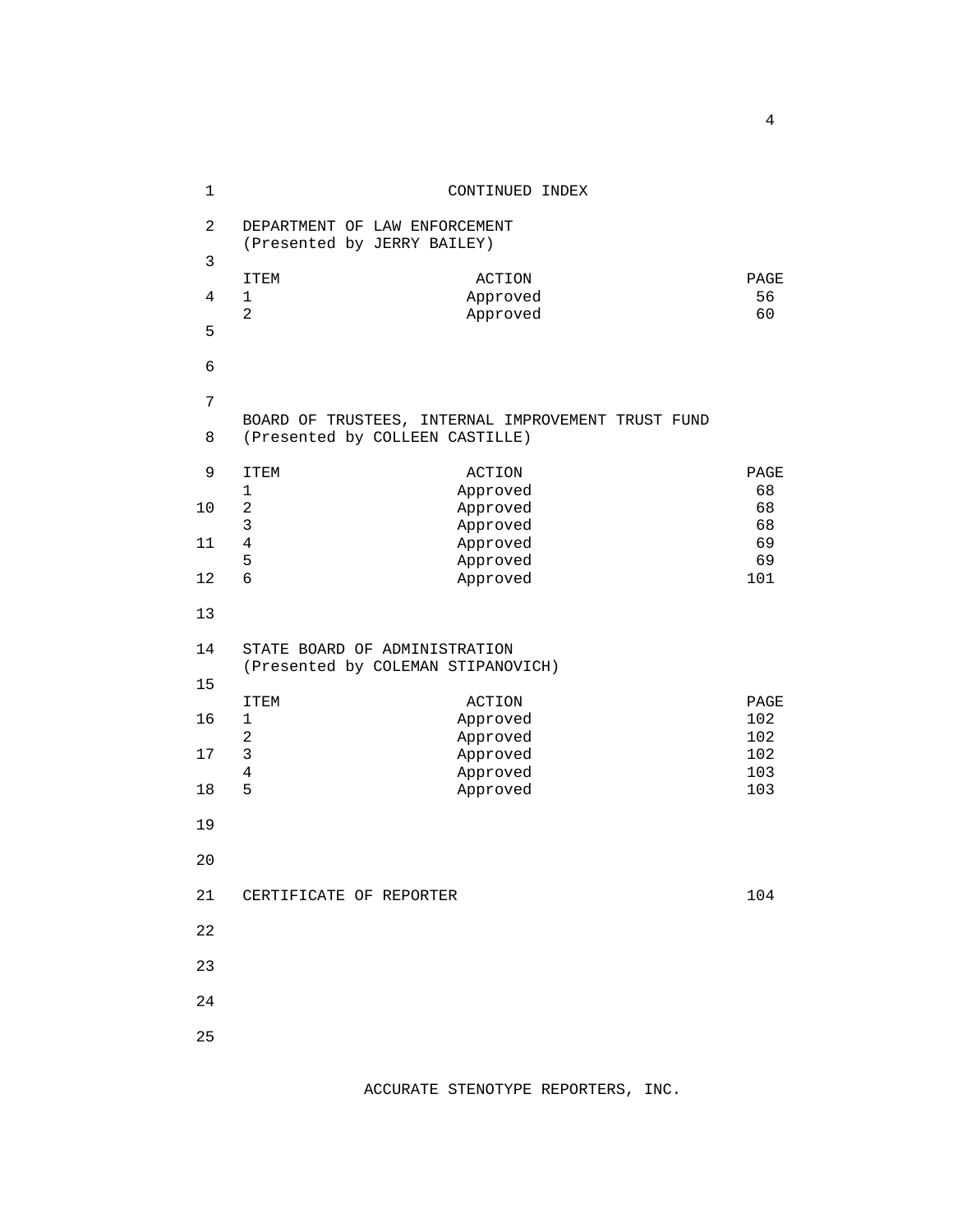1 PROCEEDINGS 2 (Agenda items commenced at 9:25 a.m.) 3 GOVERNOR BUSH: Division of Bond Finance. 4 CFO GALLAGHER: Motion on the minutes. 5 ATTORNEY GENERAL CRIST: Second. 6 GOVERNOR BUSH: There's a motion and a second. 7 Without objection, the item passes. Item 2. Hello, 8 Ben. How are you? 9 MR. WATKINS: Good morning, Governor. I'm fine. 10 Thank you, sir. 11 GOVERNOR BUSH: Ben, Joanie James asked me about 12 the AAA bond rating today. I hope we're going to have 13 a lengthy discussion about that. 14 MR. WATKINS: We can talk about it as long as you 15 would like to, Governor, as long as you can stand it or 16 as long as the audience can stand it. 17 ATTORNEY GENERAL CRIST: Governor, can I take a 18 moment of personal privilege? 19 GOVERNOR BUSH: Yes. 20 ATTORNEY GENERAL CRIST: Since you mentioned 21 Joanie James, both of us attended Wake Forest 22 University. And the Demon Deacons are 5 and 0, Joanie. 23 I told you they would. Thank you, Governor. You're 24 kind. 25 CFO GALLAGHER: On an important issue.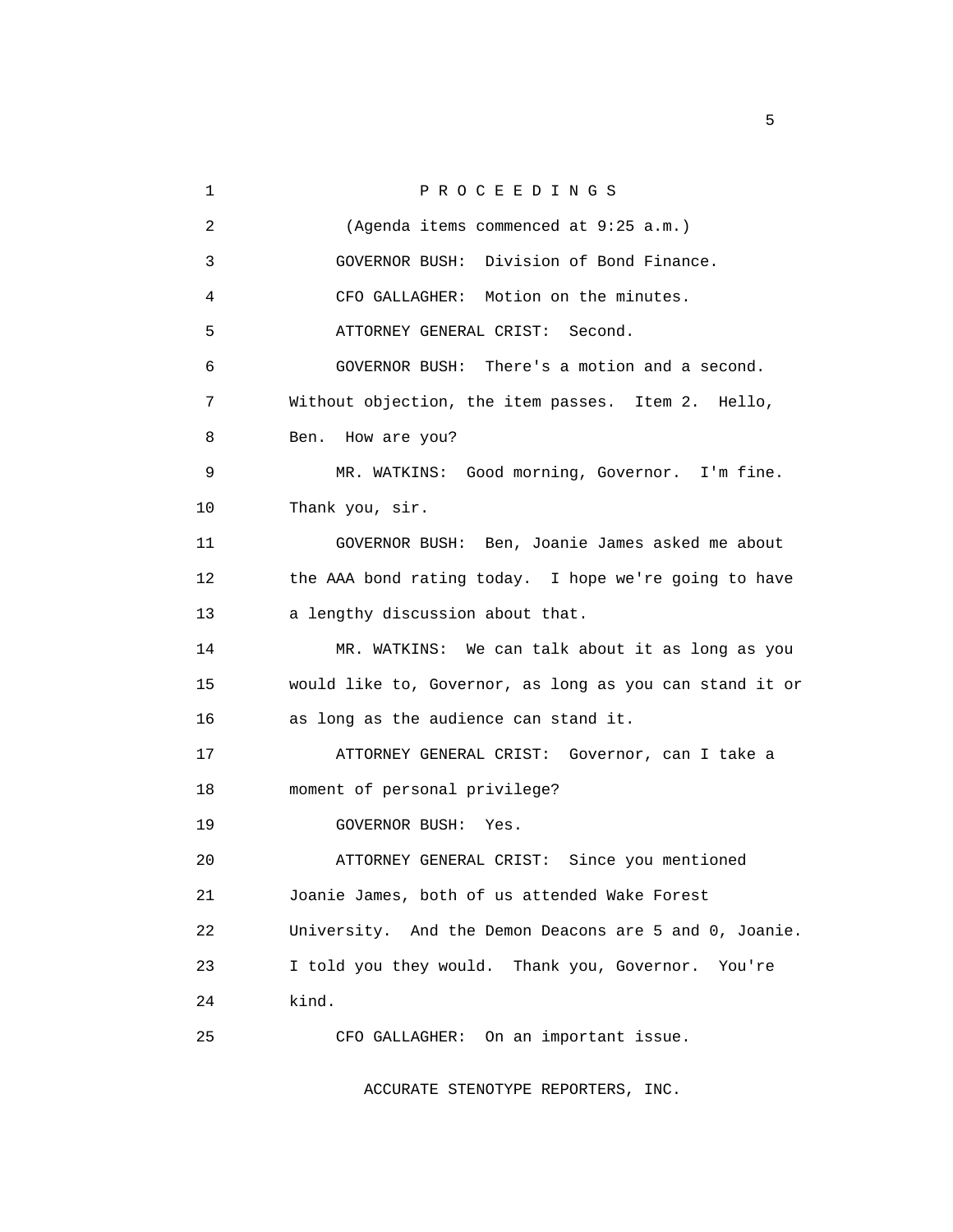1 GOVERNOR BUSH: That is important. Particularly 2 for them. That doesn't happen often. I thought you 3 were an FSU man. 4 ATTORNEY GENERAL CRIST: I am. I transferred. 5 GOVERNOR BUSH: When you're running for office, 6 you've got to be -- 7 ATTORNEY GENERAL CRIST: The U. 8 GOVERNOR BUSH: Not this year. All right, Ben. 9 MR. WATKINS: Item 2 is a resolution authorizing 10 the issuance and competitive sale of up to \$25 million 11 in Dormitory Revenue Refunding Bonds for Florida 12 Atlantic University. 13 CFO GALLAGHER: Motion. 14 ATTORNEY GENERAL CRIST: Second. 15 GOVERNOR BUSH: There's a motion and a second. 16 Without objection, the item passes. 17 MR. WATKINS: Item Number 3 is a resolution 18 authorizing the issuance and competitive sale of up to 19 \$104 million of Lottery Revenue Refunding Bonds. 20 COMMISSIONER BRONSON: Motion on Item 3. 21 ATTORNEY GENERAL CRIST: Second. 22 GOVERNOR BUSH: There's a motion and a second. 23 Without objection, the item passes. 24 MR. WATKINS: And Item Number 4 is the report of 25 award on the competitive sale of \$400 million in PECO

ACCURATE STENOTYPE REPORTERS, INC.

 $\sim$  6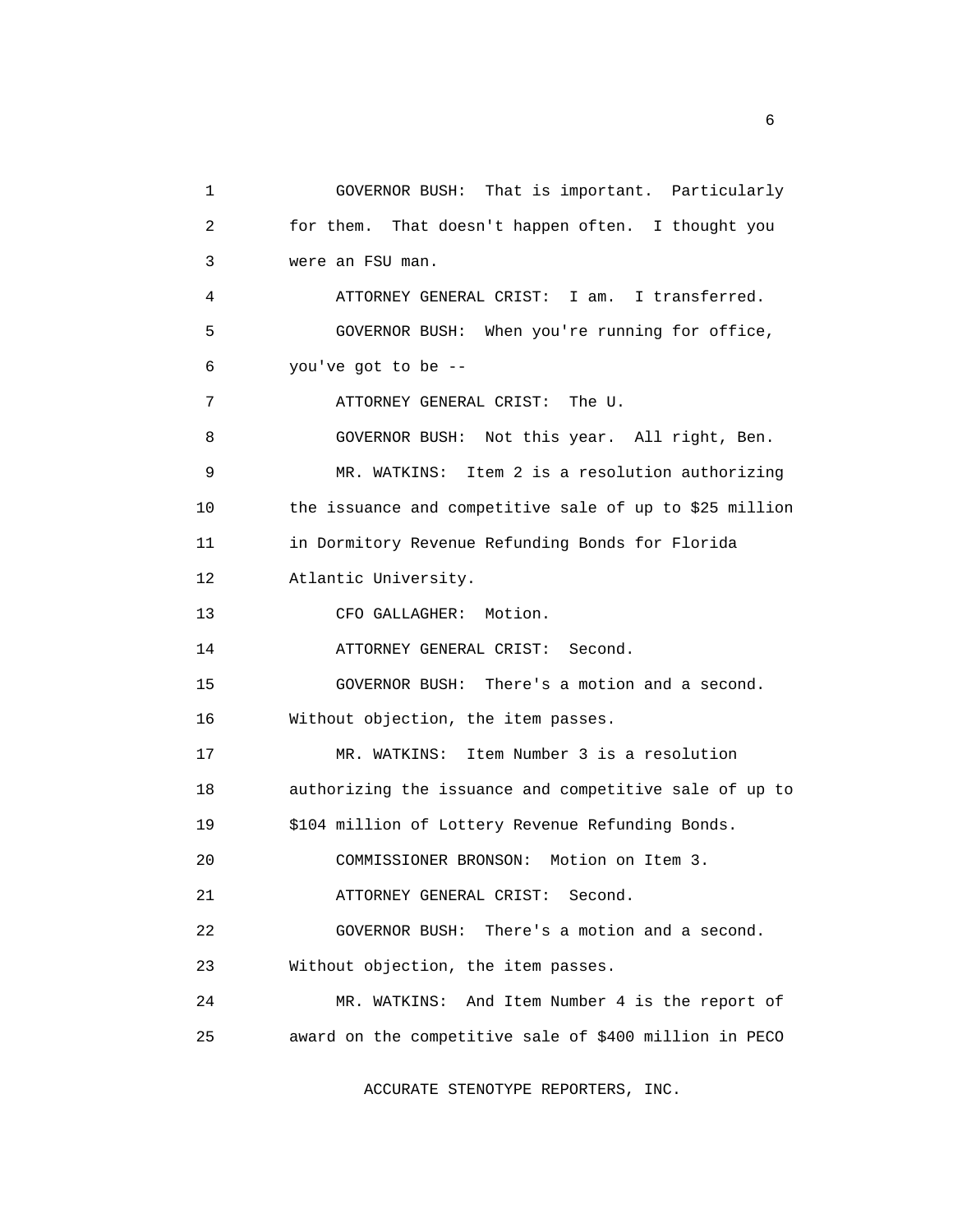1 bonds. The bonds were awarded to the low bidder at a 2 true interest cost of 4.41 percent. 3 CFO GALLAGHER: Motion. 4 COMMISSIONER BRONSON: Second. 5 GOVERNOR BUSH: There's a motion and a second. 6 Without objection, the item passes. 7 MR. WATKINS: Another item of interest, which 8 isn't on the agenda, which you've already mentioned, 9 that you should know about is that Standard & Poor's 10 has affirmed the State's AAA rating after completing 11 their annual review. 12 And S & P in the credit report was very 13 complimentary of the financial management of the State. 14 And some of the factors that they cited in their 15 rationale in affirming the State's AAA rating are first 16 the strong and conservative financial and budget 17 management practices utilized in the State. 18 Secondly -- 19 GOVERNOR BUSH: Reporters, stop reading the paper 20 and start taking notes. They're reading the sports 21 page back there. I'm sorry, Ben. 22 MR. WATKINS: That's okay. The S & P report also 23 talks about the State's strong economy and revenue 24 growth. And more importantly, consistently, the State 25 has generated operating surpluses, which has enabled

ACCURATE STENOTYPE REPORTERS, INC.

<u>2</u> The contract of the contract of the contract of the contract of the contract of the contract of the contract of the contract of the contract of the contract of the contract of the contract of the contract of the contra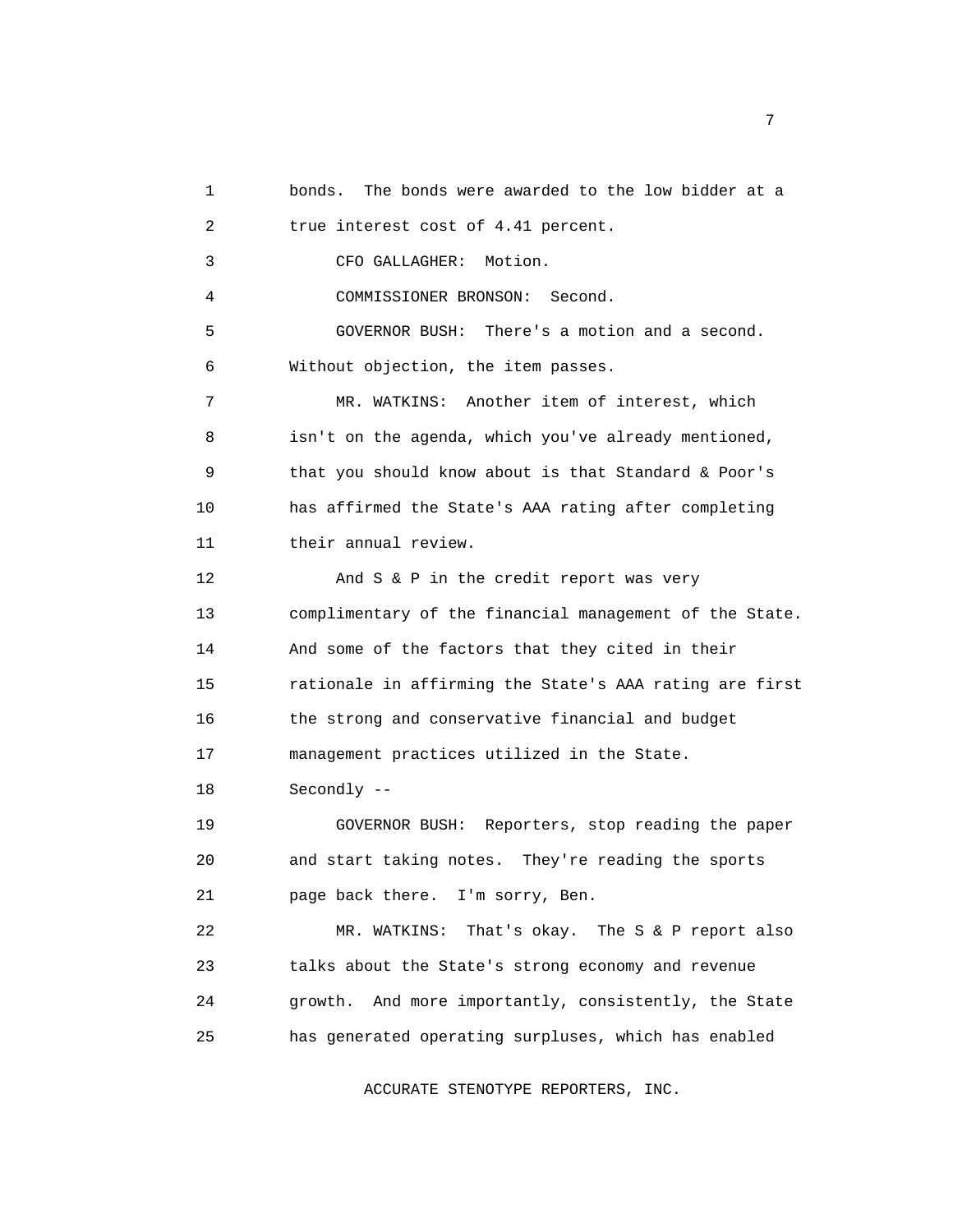1 the creation of significant reserves, which provides 2 financial flexibility to deal with true financial 3 challenges confronting the State, like hurricanes, the 4 cost of insurance, and enables the State to make 5 substantial investments using cash in State 6 infrastructure.

 7 Thirdly, moderate debt burden and a stable debt 8 burden going forward, along with well-defined debt 9 management policies and legal guidelines relating to 10 the debt affordability of the State were cited as 11 credit strengths in affirming the AAA rating.

 12 Also embedded within the credit report is a 13 financial management assessment, which S & P is really 14 formalizing and providing transparency to how they 15 evaluate the criteria of a governmental body in terms 16 of how they manage the State financially.

 17 And with respect to the financial management 18 assessment, they indicated the State's financial 19 management practices are strong. So, again, consistent 20 with the State's AAA rating, that's the highest 21 category available pursuant to the financial management 22 assessment.

 23 So this is very good news on the State's rating. 24 And more importantly it's a validation of the State's 25 conservative budgetary and financial management

ACCURATE STENOTYPE REPORTERS, INC.

experience of the state of the state of the state of the state of the state of the state of the state of the s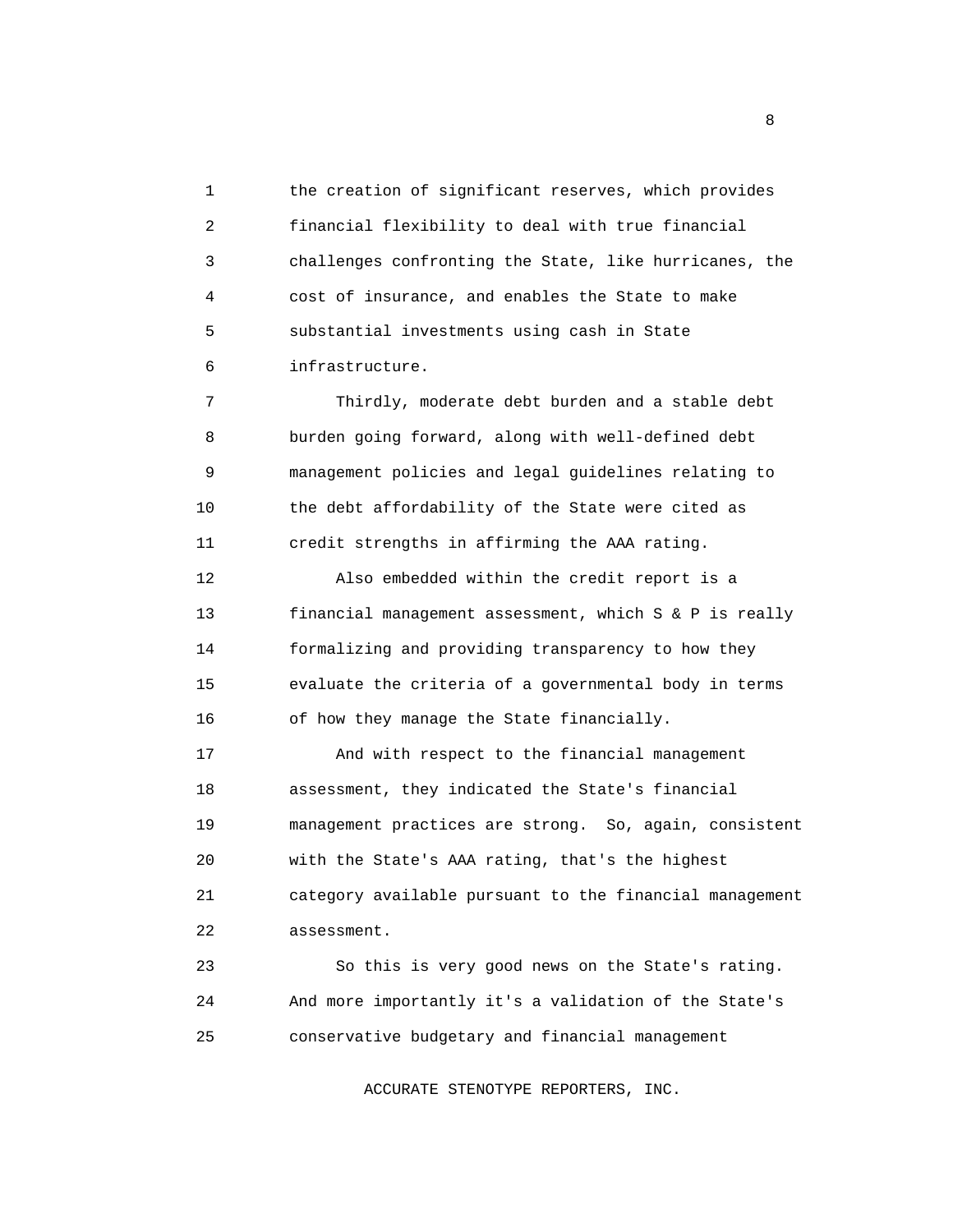1 practices, which helps lower the overall cost of 2 financing infrastructure in the State.

 3 GOVERNOR BUSH: Wow, that was just inspirational, 4 Ben. There's one part of this that I'm not sure -- I 5 think they mentioned in the report, but you may have 6 avoided it, which is that they also spoke very highly 7 of the talented team that manages the debt for the 8 State, which you head, and I appreciate your service.

 9 MR. WATKINS: Thank you, sir. I appreciate it. 10 This is exciting only to us bond nerds, Governor. The 11 rest of the people it leaves, in terms of the 12 significance of that.

 13 GOVERNOR BUSH: We're all bond nerds right now. 14 Great work.

15 MR. WATKINS: Thank you, sir.

 16 GOVERNOR BUSH: Kudos to the Legislature as well. 17 They don't get credit, but they -- this year they did 18 something pretty extraordinary. This will be really 19 nerdy, Ben, so listen carefully. This year the budget 20 had more recurring revenue than recurring expenses. We 21 had not just a surplus of generating extra monies that 22 were put in reserve, but we underspent, based on what 23 the continuation budget, what the base budget is. 24 And I don't believe that that's happened in at

ACCURATE STENOTYPE REPORTERS, INC.

25 least -- I know going back in the nineties, past the

experience of the state of the state of the state of the state of the state of the state of the state of the s<br>The state of the state of the state of the state of the state of the state of the state of the state of the st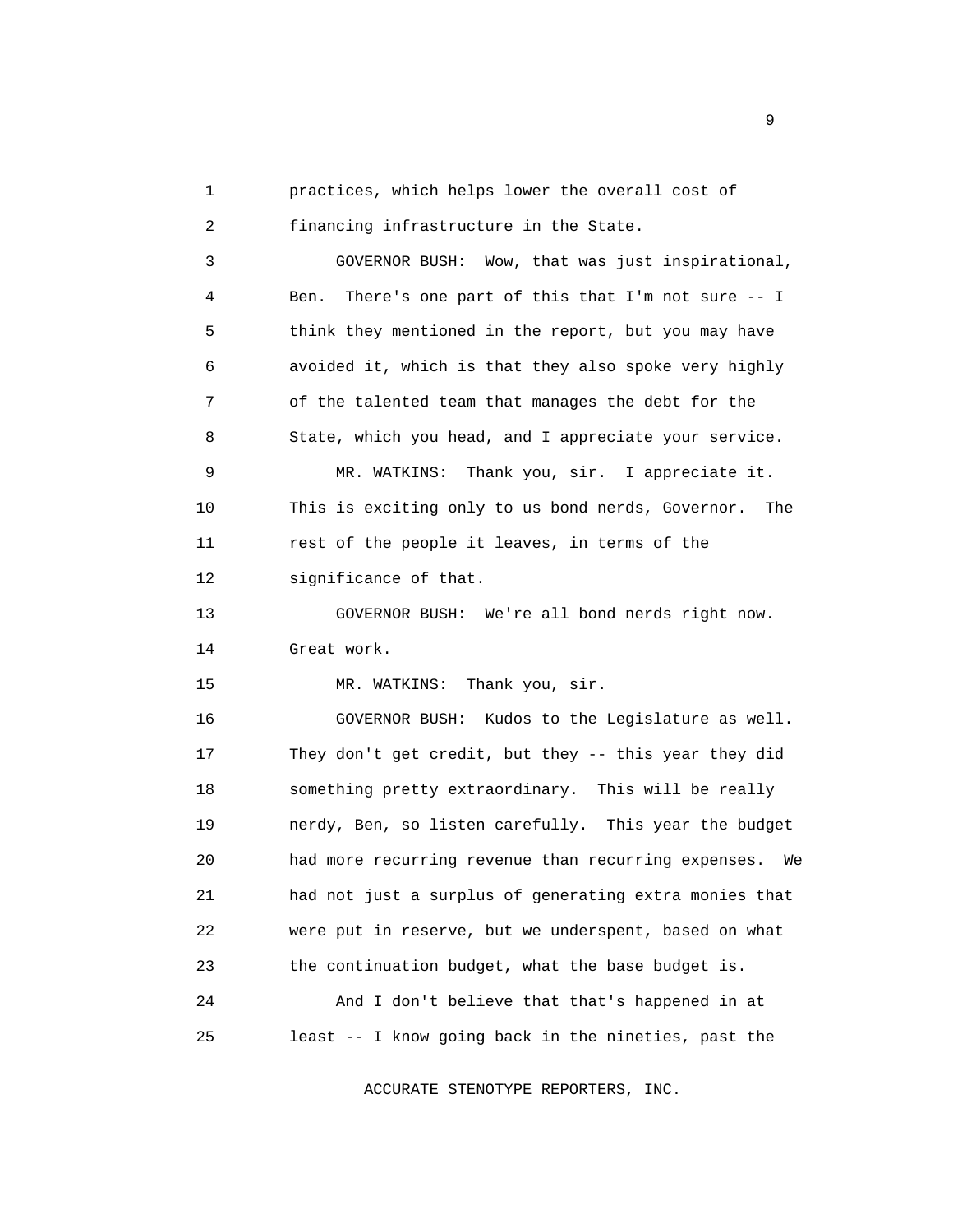| $\mathbf{1}$   | eighties. It hasn't happened in the last 15 years.    |
|----------------|-------------------------------------------------------|
| $\overline{a}$ | That requires an incredible amount of discipline. And |
| 3              | Representative Negron and Senator Carlton and their   |
| 4              | teams deserve a lot of credit for that because that's |
| 5              | just extraordinary. It means the next governor and    |
| 6              | next legislature will have more money than they       |
| 7              | envisioned or than what's typical. Thank you, Ben.    |
| 8              | (Applause)                                            |
| 9              | GOVERNOR BUSH: Thank you, Dennis.                     |
| $10$           |                                                       |
| 11             |                                                       |
| 12             |                                                       |
| 13             |                                                       |
| 14             |                                                       |
| 15             |                                                       |
| 16             |                                                       |
| 17             |                                                       |
| 18             |                                                       |
| 19             |                                                       |
| 20             |                                                       |
| 21             |                                                       |
| 22             |                                                       |
| 23             |                                                       |
| 24             |                                                       |
| 25             |                                                       |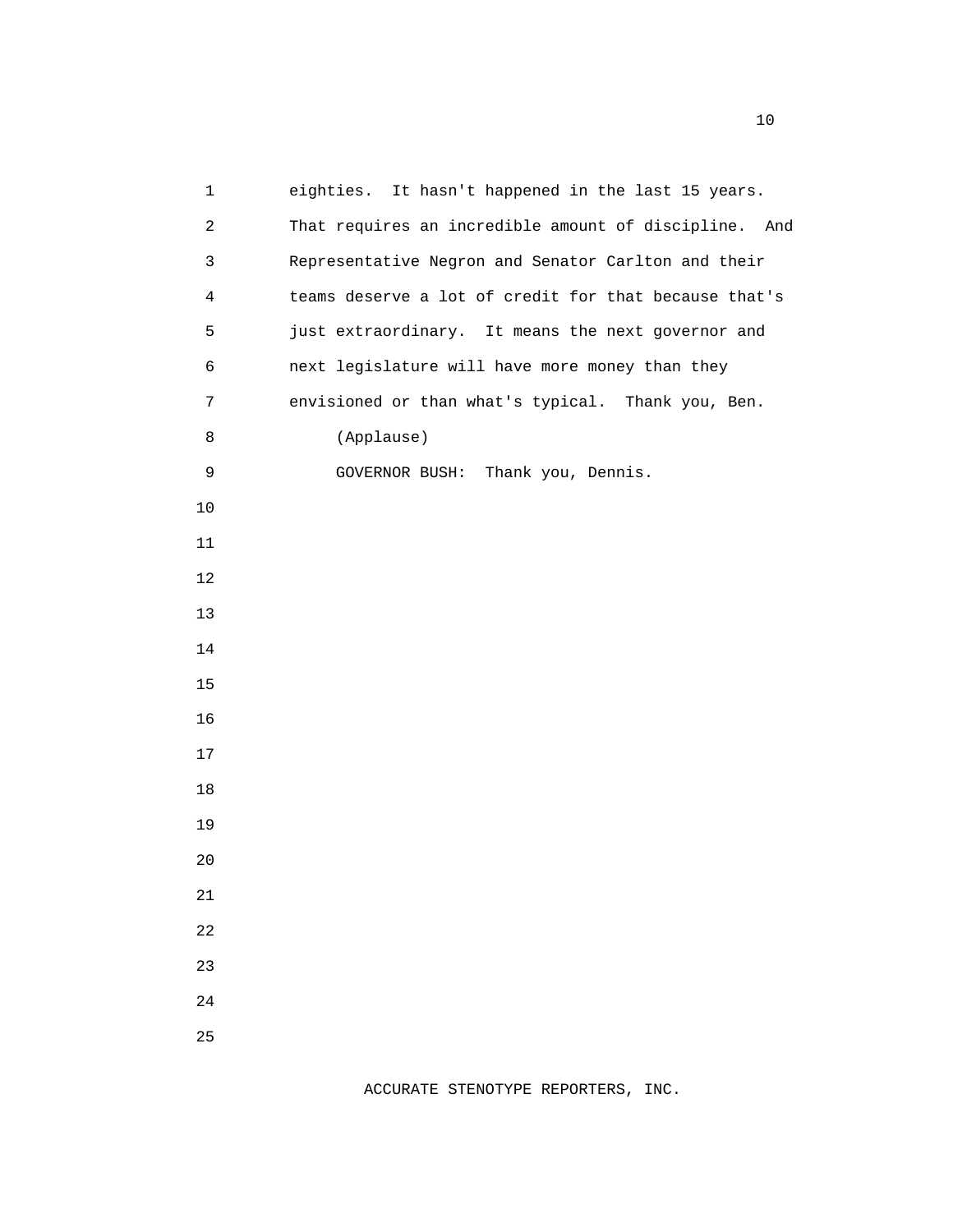```
 1 GOVERNOR BUSH: Financial Services Commission, 
2 Office of Financial Regulation. 
3 MS. MORELAND: Good morning. 
 4 GOVERNOR BUSH: Good morning. How are you? 
 5 MS. MORELAND: Fine, thank you. I'm Andrea 
 6 Moreland. I'm the legislative director for the Office 
 7 of Financial Regulation. Commissioner Saxon sends his 
8 apologies that he couldn't be here this morning. He is 
9 a guest speaker in Jacksonville at a conference for 
10 state securities regulators. So he has asked me to 
11 present our agenda items for him today. 
12 GOVERNOR BUSH: Happy to have you. 
13 MS. MORELAND: The first item is adoption of 
14 amendments to Rule 69W-600.013, which relates to 
15 prohibited business practices for dealers and their 
16 associated persons. 
17 CFO GALLAGHER: Motion on 1. 
18 ATTORNEY GENERAL CRIST: Second. 
19 GOVERNOR BUSH: There's a motion and a second. 
20 Without objection, the item passes. 
21 MS. MORELAND: The second item is adoption of 
22 amendments to Rule 69W-600.0131, prohibited business 
23 practices for investment advisors and their associated 
24 persons. 
25 CFO GALLAGHER: Motion on 2.
```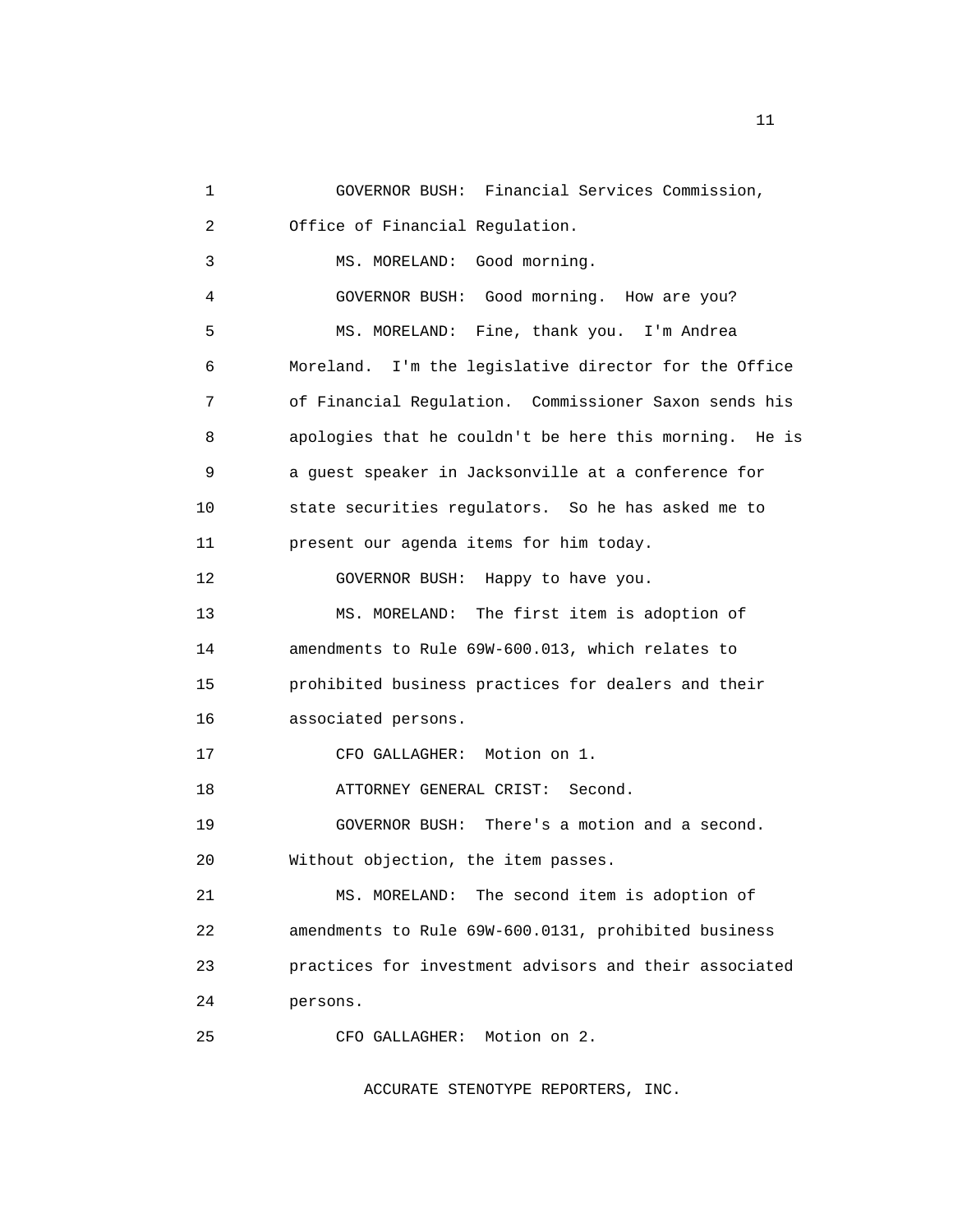| $\mathbf 1$      | ATTORNEY GENERAL CRIST: Second.                    |  |  |
|------------------|----------------------------------------------------|--|--|
| $\overline{a}$   | GOVERNOR BUSH: There's a motion and a second.      |  |  |
| $\mathbf{3}$     | Without objection, the item passes. Thank you very |  |  |
| $\overline{4}$   | much.                                              |  |  |
| 5                | MS. MORELAND: Thank you.                           |  |  |
| $\epsilon$       |                                                    |  |  |
| $\boldsymbol{7}$ |                                                    |  |  |
| $\,8\,$          |                                                    |  |  |
| $\mathsf 9$      |                                                    |  |  |
| $10$             |                                                    |  |  |
| $11\,$           |                                                    |  |  |
| $12\,$           |                                                    |  |  |
| $13$             |                                                    |  |  |
| $14\,$           |                                                    |  |  |
| 15               |                                                    |  |  |
| 16               |                                                    |  |  |
| $17\,$           |                                                    |  |  |
| $18\,$           |                                                    |  |  |
| 19               |                                                    |  |  |
| $20$             |                                                    |  |  |
| 21               |                                                    |  |  |
| 22               |                                                    |  |  |
| 23               |                                                    |  |  |
| 24               |                                                    |  |  |
| 25               |                                                    |  |  |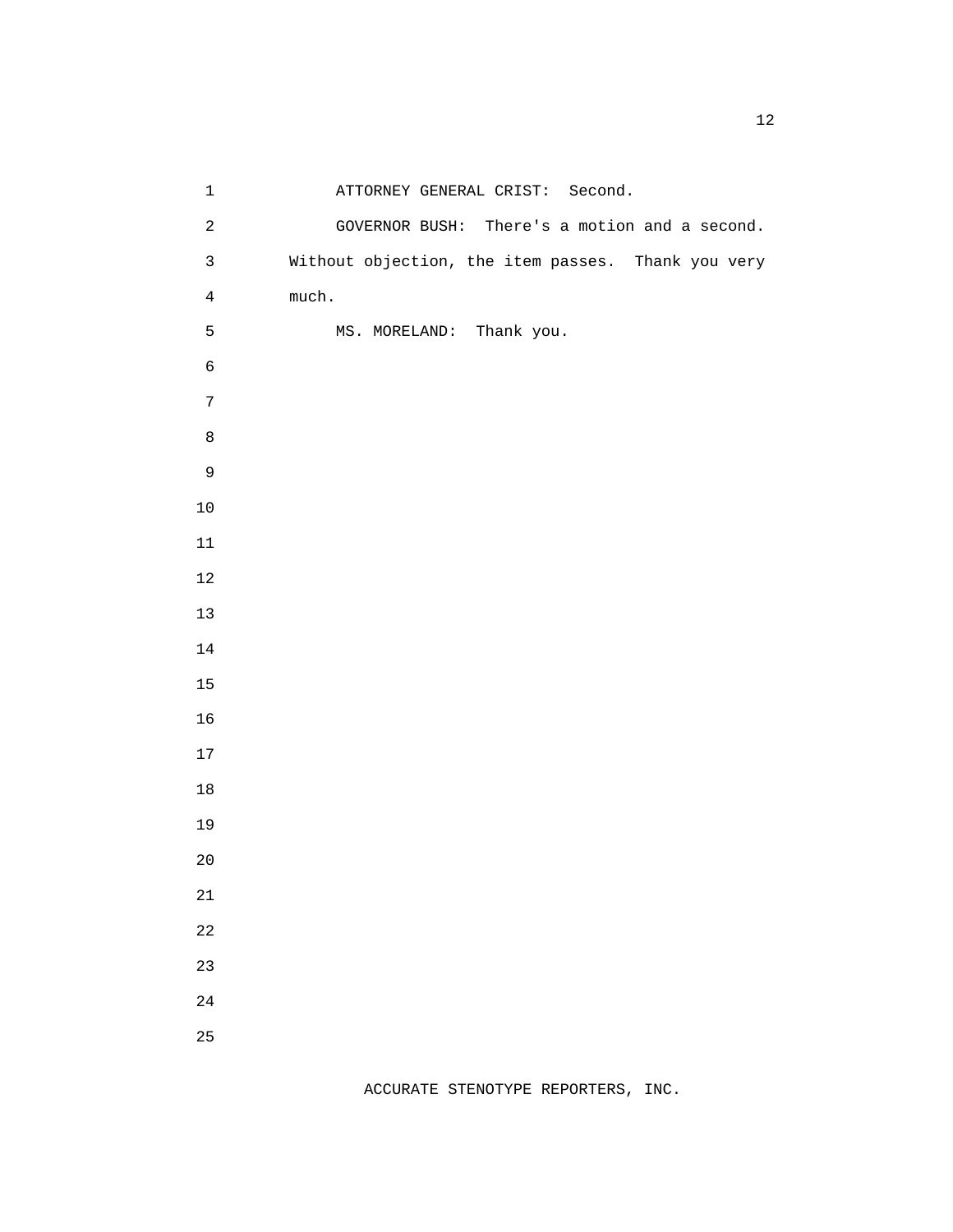1 GOVERNOR BUSH: Financial Services Commission, 2 Office of Insurance Regulation. 3 CFO GALLAGHER: Motion on the minutes of August 4 15th. 5 COMMISSIONER BRONSON: Second. 6 GOVERNOR BUSH: There's a motion and a second. 7 Without objection, Item 1 passes. Kevin, how are you? 8 MR. McCARTY: Good morning, Governor. A point of 9 personal privilege. On behalf of Commission Saxon and 10 myself, we'd like to point out that the Florida Gators 11 are also undefeated and 5 and 0. 12 (Applause) 13 MR. McCARTY: Governor, as you are aware, in 14 Pensacola this past week, our office, your office -- 15 GOVERNOR BUSH: As a point of personal privilege, 16 I'd like to tell you that the Miami Hurricanes are two 17 and two this year, after eking out a 14-13 victory 18 against the University of Houston. 19 MR. McCARTY: Well, I'm a fan of all of Florida 20 state universities. 21 GOVERNOR BUSH: That just didn't seem sincere, 22 Kevin. 23 MR. McCARTY: Let's put it this way. I'm rooting 24 for Wake Forest to stay undefeated. 25 GOVERNOR BUSH: All right. Item 2.

ACCURATE STENOTYPE REPORTERS, INC.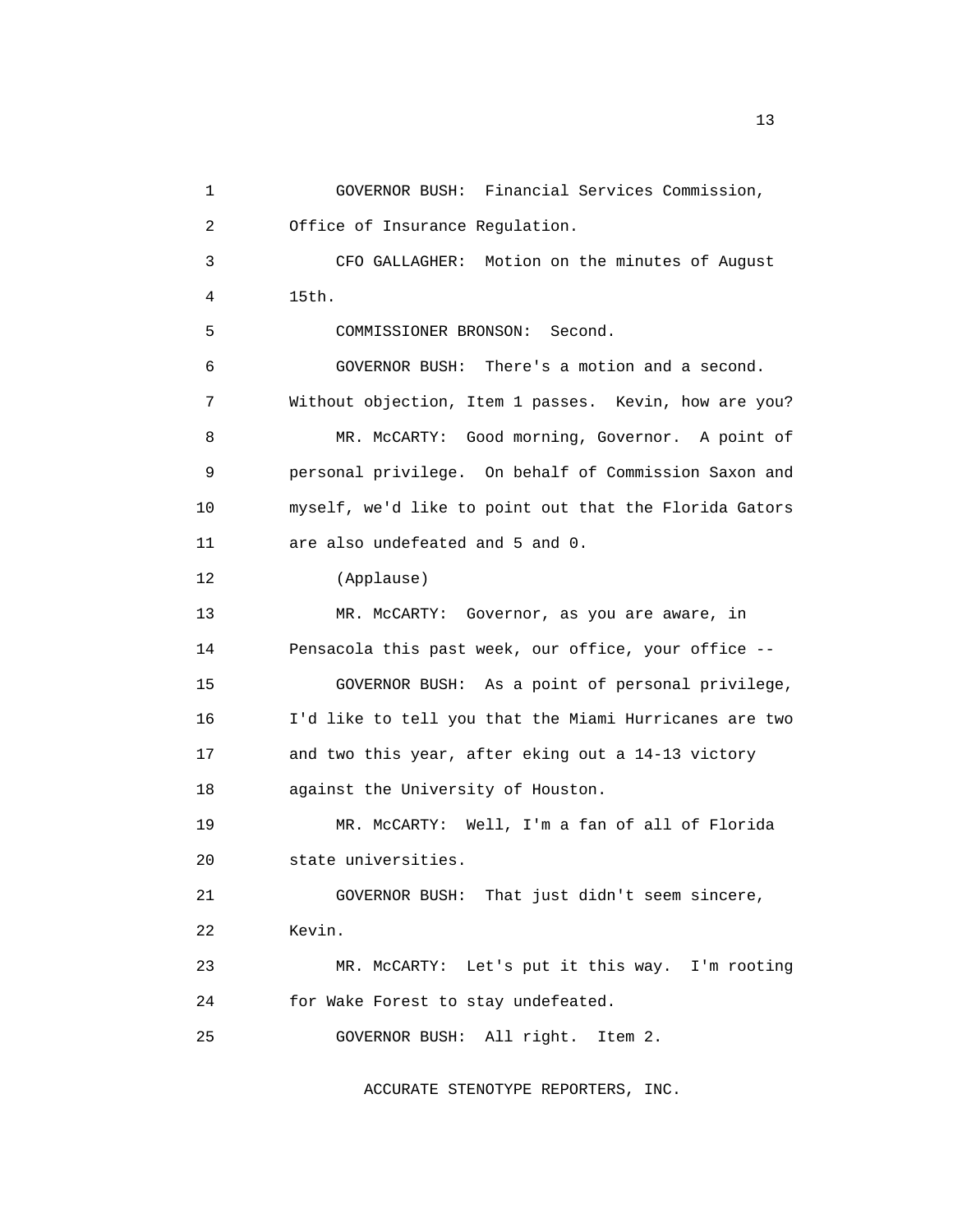1 MR. McCARTY: Governor, as you are aware, in 2 Pensacola this past weekend, our office and your 3 office, Department of Financial Services, conducted a 4 second in our series for Fortify Florida Fairs. These 5 fairs are targeted towards educating Florida homeowners 6 about mitigating their homes and how important that is, 7 not only in reducing potential losses but in providing 8 a safe environment for their families in the event of a 9 catastrophic event.

 10 These fairs have brought in experts and resources 11 under one roof to educate and assist policyholders by 12 providing information on how to better mitigate their 13 homes. At the Pensacola fair there were about 50 14 exhibits and eight workshops were conducted on 15 construction, experts in mitigation techniques, 16 insurance companies and representatives from across the 17 industry.

 18 I think that this was an overall success. The 19 first one was held in St. Pete. We had several hundred 20 show up. Unfortunately, it was a very rainy day, but 21 we had a beautiful day in Pensacola, and there were 22 about 2,500 people who attended that mitigation fair. 23 We're expecting even a better turnout in our third

 24 fair, which is scheduled in Pensacola. The culmination 25 of this really dovetails with --

ACCURATE STENOTYPE REPORTERS, INC.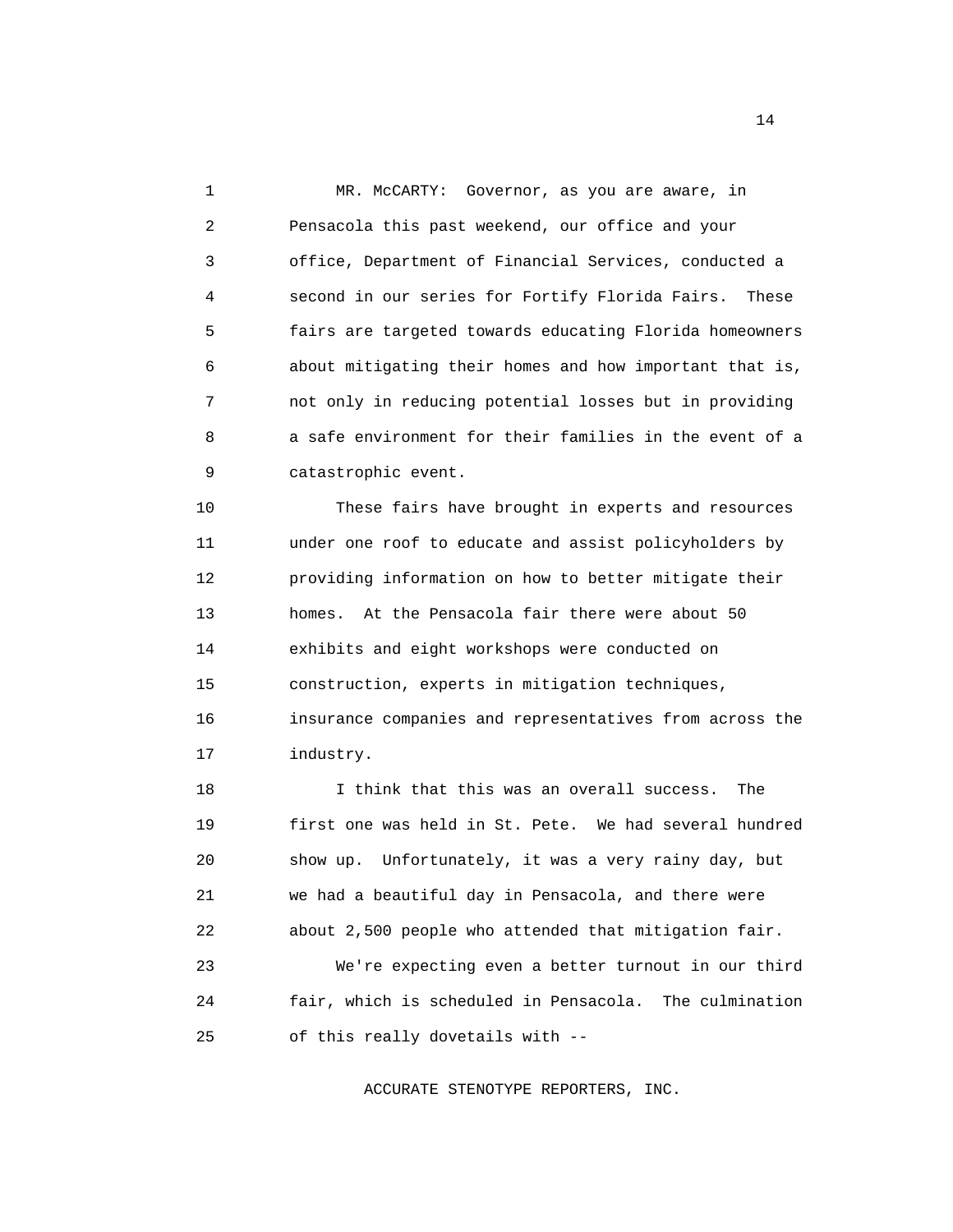1 GOVERNOR BUSH: Where is the third one? I'm 2 sorry.

 3 MR. McCARTY: In Palm Beach. What did I say? 4 GOVERNOR BUSH: Pensacola. Thought it was so 5 successful you were just going to go back.

 6 MR. McCARTY: Palm Beach. I beg your pardon. 7 This really dovetails with our next two agenda items, 8 in educating consumers about mitigation programs. Item 9 Number 2 specifically is providing for notice of 10 premium discounts for hurricane mitigation.

 11 As you approved for publication in the August 15th 12 meeting, the office, in an effort to assist 13 policyholders to better understand the various premium 14 discounts available, has developed a new 15 consumer-friendly forum that provides information on 16 how these credits are calculated.

 17 Now policyholders can take advantage of credits 18 and discounts and provide information in a plain 19 English form.

 20 This form differs than the past. As you remember, 21 the past form was a range from three percent to 45 or 22 60 percent. And this form requires the companies to 23 provide policyholder-specific information about the 24 various discounts.

25 GOVERNOR BUSH: Is this a standard form for

ACCURATE STENOTYPE REPORTERS, INC.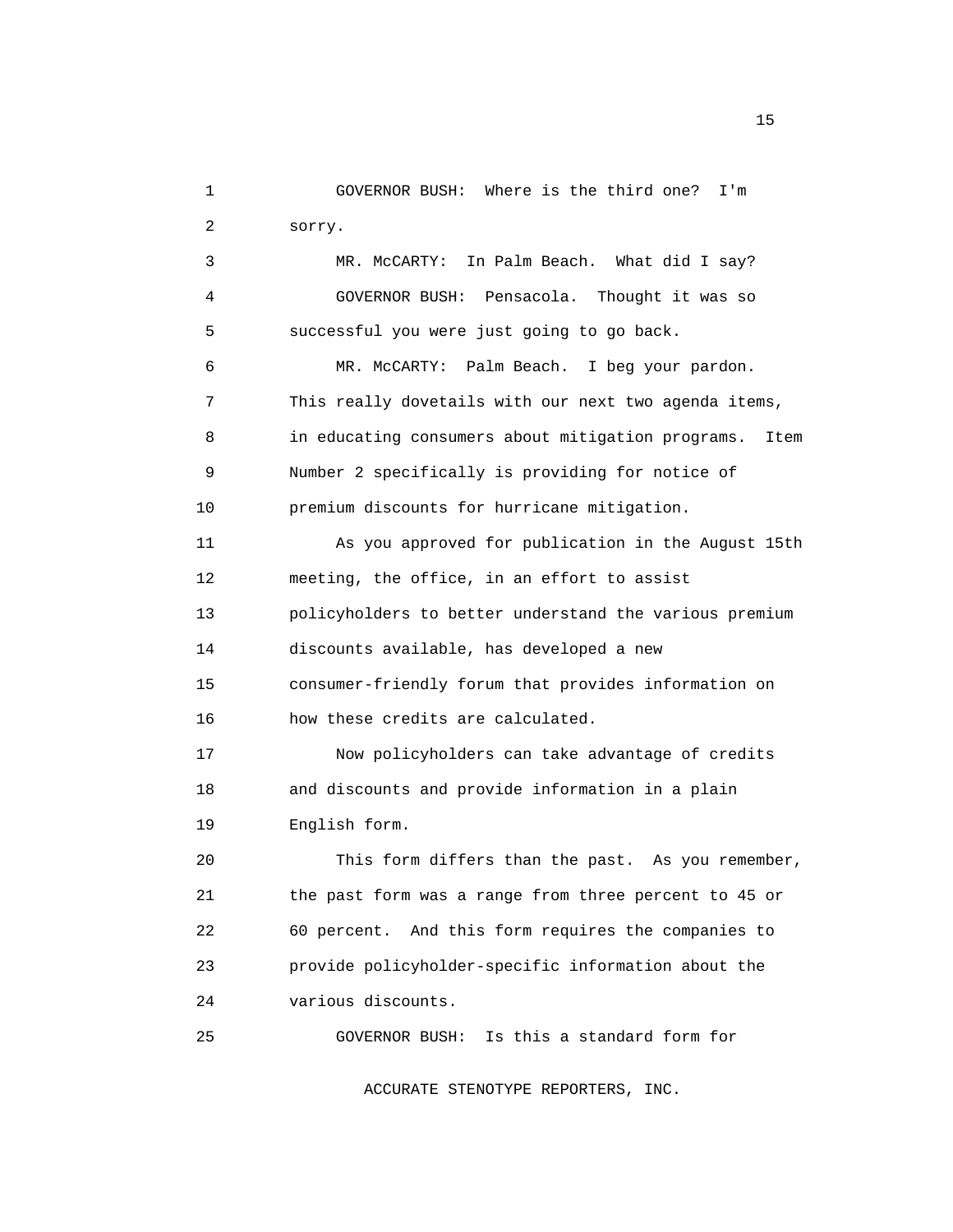1 everybody now?

 2 MR. McCARTY: Yes, it will be. Now, by operation 3 of law, the Administrative Procedures Act, that will 4 take effect at the 21 days after publication of the 5 rule, which would be the end of this month. We held a 6 workshop yesterday, finalization of the rule. The 7 industry has expressed some concern about their ability 8 to implement it on such a short time frame. 9 They have requested an implementation date of July 10 1st. We believe that that probably would be -- didn't 11 think it would meet with your approval. We would 12 suggest as a maximum that it would be March 1st. The 13 reason we're suggesting March 1st is all the companies 14 are going to be required to file the new discounts in 15 the next rule that we're going to discuss by January 16 1st. And that's 90 days for the approval process, 17 which dovetails with March 1st. 18 GOVERNOR BUSH: Actually, that's 60 days from 19 January 1st. 20 MR. McCARTY: Yes, it is. It doesn't dovetail as 21 well; does it? 22 GOVERNOR BUSH: But, I mean, the point here is 23 that there's an estimated premium discount, so it will 24 be a single number. 25 MR. McCARTY: Yes.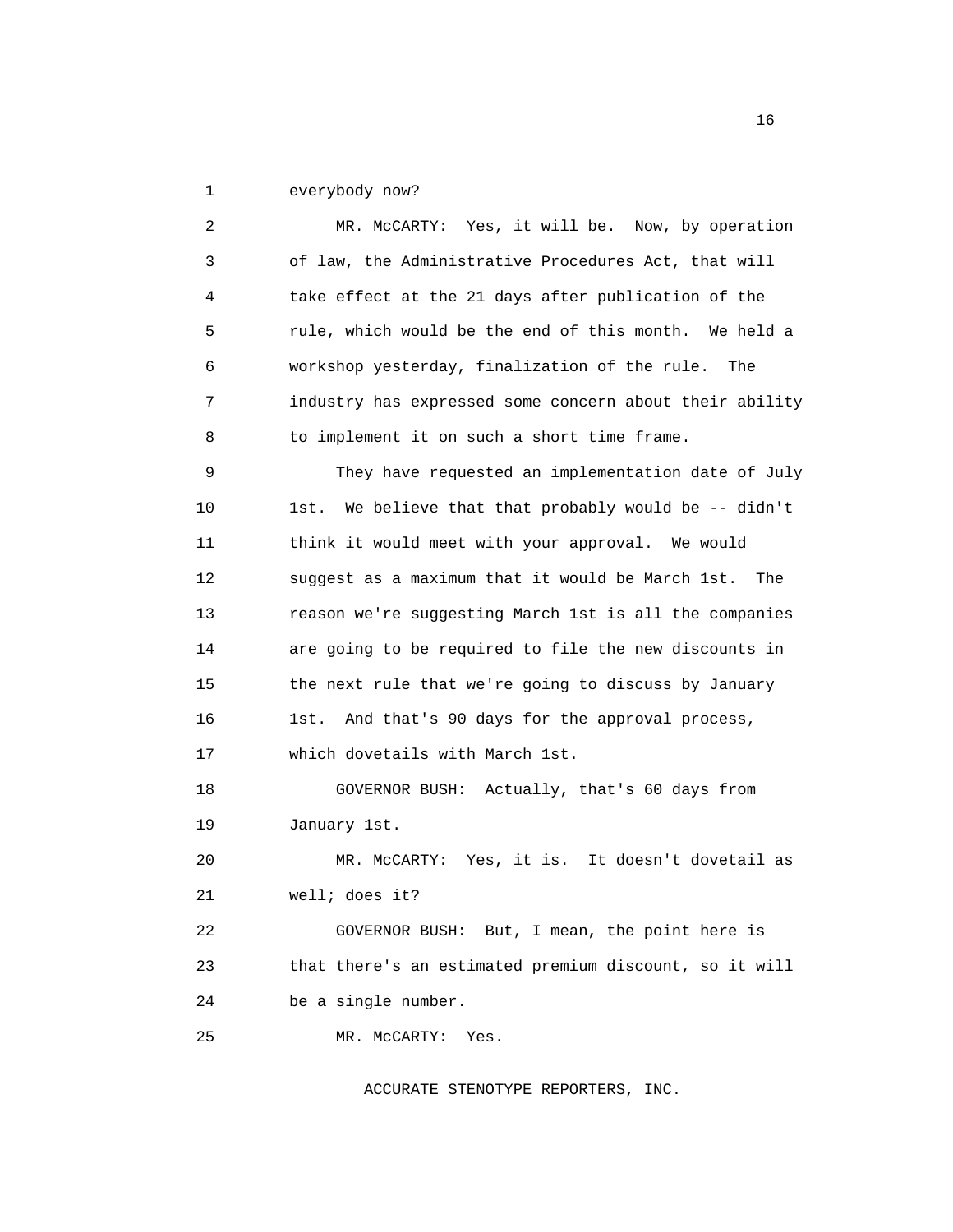1 GOVERNOR BUSH: Although it could change, but it's 2 a single number. And then the annual premium is 3 reduced by a dollar amount, so you have both. And it's 4 in English. I can verify that. The form is in English 5 not in insurance --

 6 MR. McCARTY: We worked with your office and 7 consumer groups to make sure that this was put in plain 8 English.

 9 GOVERNOR BUSH: One of the questions I had -- 10 kudos for getting this done this quickly, or at least 11 where we are right now. One of the questions I had 12 was, there's not a total on this form. It's just a 13 series of different things that you can do to create 14 savings.

 15 Is it true that -- I mean, could you total it? 16 Could you take at the end and have a total and have, 17 under the column estimated annual premiums reduced by, 18 and have a total amount? Or is there something in 19 contradiction? There was some discussion in one of our 20 meetings that these things can be contradictory to one 21 another.

 22 MR. McCARTY: The credits are not necessarily 23 discrete credits for each number amount. So sometimes 24 they're taken in combination. If you take a hip roof 25 with a shutter discount, individually they may be one

ACCURATE STENOTYPE REPORTERS, INC.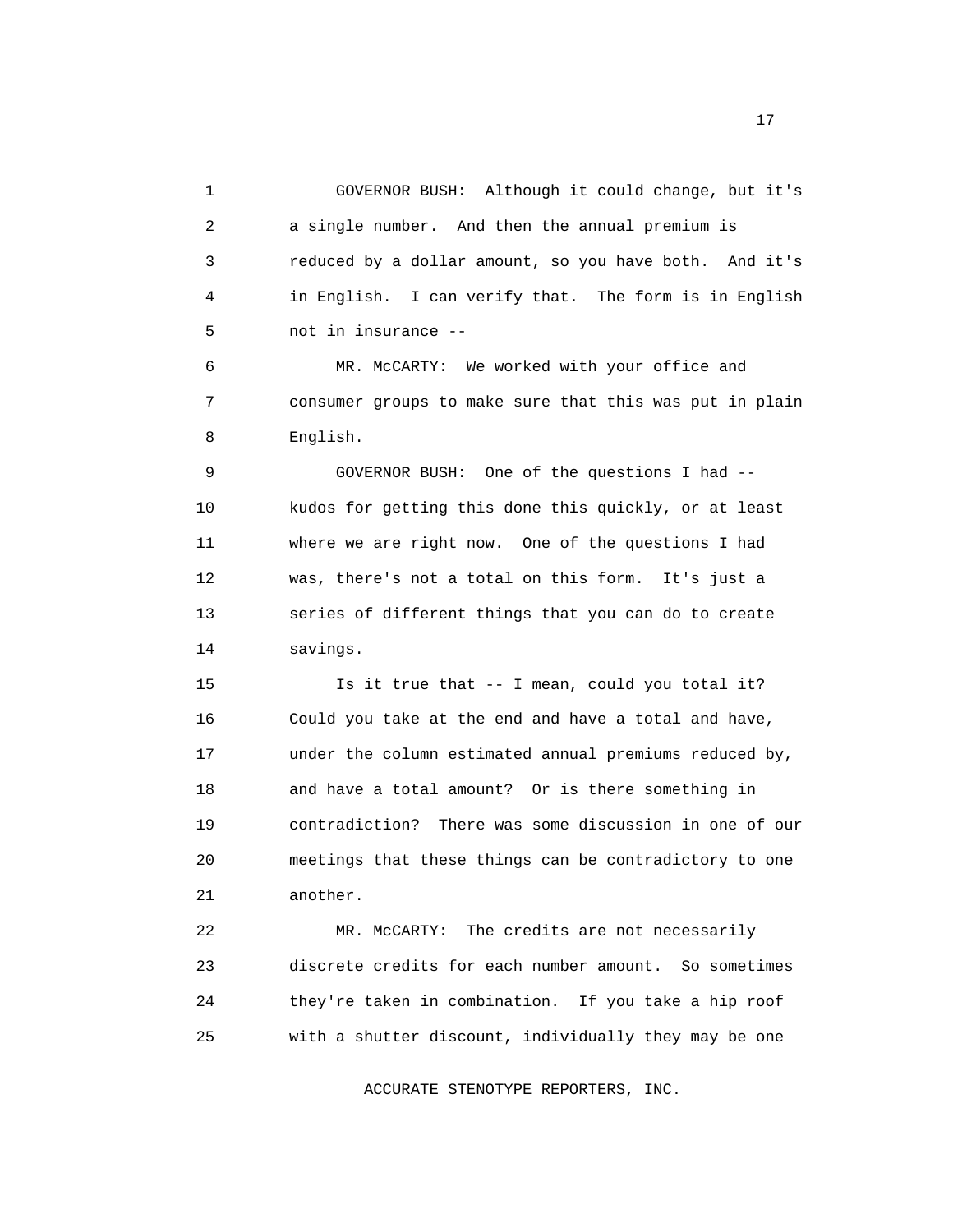1 number. Collectively, they would be -- and that might 2 be multiplicative. It would be a different number. So 3 it's potential that the companies would be able to. 4 But there is a caveat at the end that says that it's 5 estimated. And I don't think it would vary by a 6 significant amount.

 7 The other option is the companies could file the 8 discount so that they're discrete discounts for each 9 one, so it could be added up at the end and be 10 cumulative.

 11 GOVERNOR BUSH: I think it's important if this -- 12 the whole focus of this is to make this consumer 13 friendly so people can know about it and take advantage 14 of it, and they're not going to care so much, at least 15 I wouldn't care, about each individual savings.

 16 I want to know what the total amount is. I want 17 to know how much I have to put up, how much I get in 18 return. And most people can say, well, that's a 19 two-year payout or a three-year payout, and it's worth 20 doing because I want to have a safer home.

 21 But if you don't give them the total estimated 22 amount of savings, are you going to create some 23 frustration?

 24 CFO GALLAGHER: This rule is very helpful, but 25 what actually the plan is, is on the My Florida Safe

ACCURATE STENOTYPE REPORTERS, INC.

n 18 ann an t-Italia ann an t-Italia. Tha 18 an t-Italia ann an t-Italia ann an t-Italia. Tha 18 an t-Italia a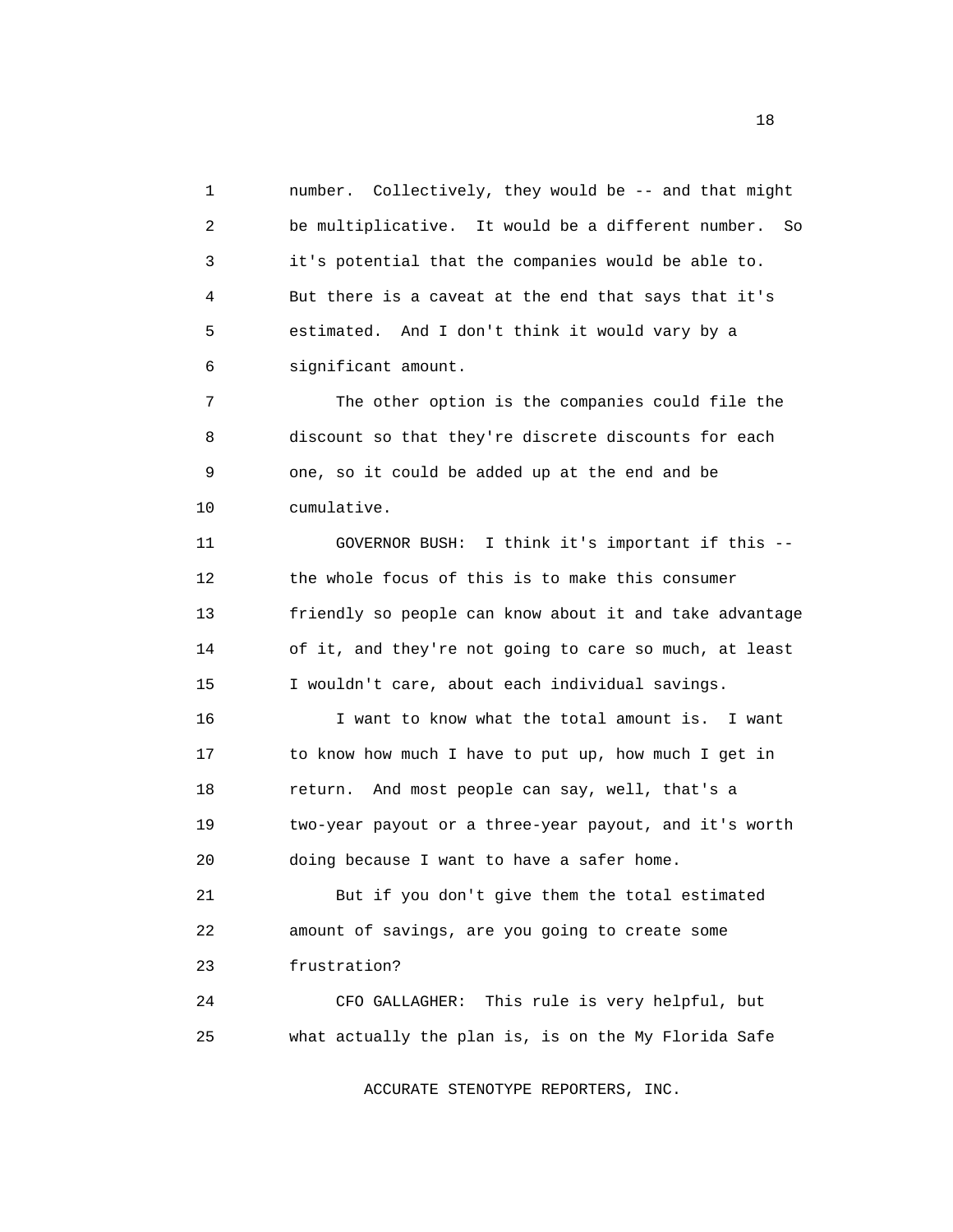1 Homes, which is the inspection program that the 2 Legislature funded with a quarter of a billion dollars, 3 is that that inspector will check with the company and 4 that particular policy and get that information on that 5 policy.

 6 So his report to the homeowner will be, here are 7 the things of the seven that count, could be roof, 8 could be windows, et cetera, shutters. If you do 9 these, here is how much you're going to save from your 10 insurance, spelled out exactly, and here is how much 11 it's estimated for it to cost, so that at the end of 12 that form, you will get to see your cost benefit. That 13 will be done on the individual home.

 14 The problem that Kevin is having and the 15 Department is having and the insurance companies are 16 having is that when you really look at it, each home 17 being different with how many windows it may have or 18 whether it has a tie-down on the roofs or not, how 19 large it is, all those things make a difference. So to 20 put an actual percentage or an actual amount for all 21 houses doesn't work.

 22 GOVERNOR BUSH: I'm not asking for that because 23 that -- you also could have an insurance company that 24 has a lower premium, so the discount may not be as 25 high. But the question here is the mitigation program

ACCURATE STENOTYPE REPORTERS, INC.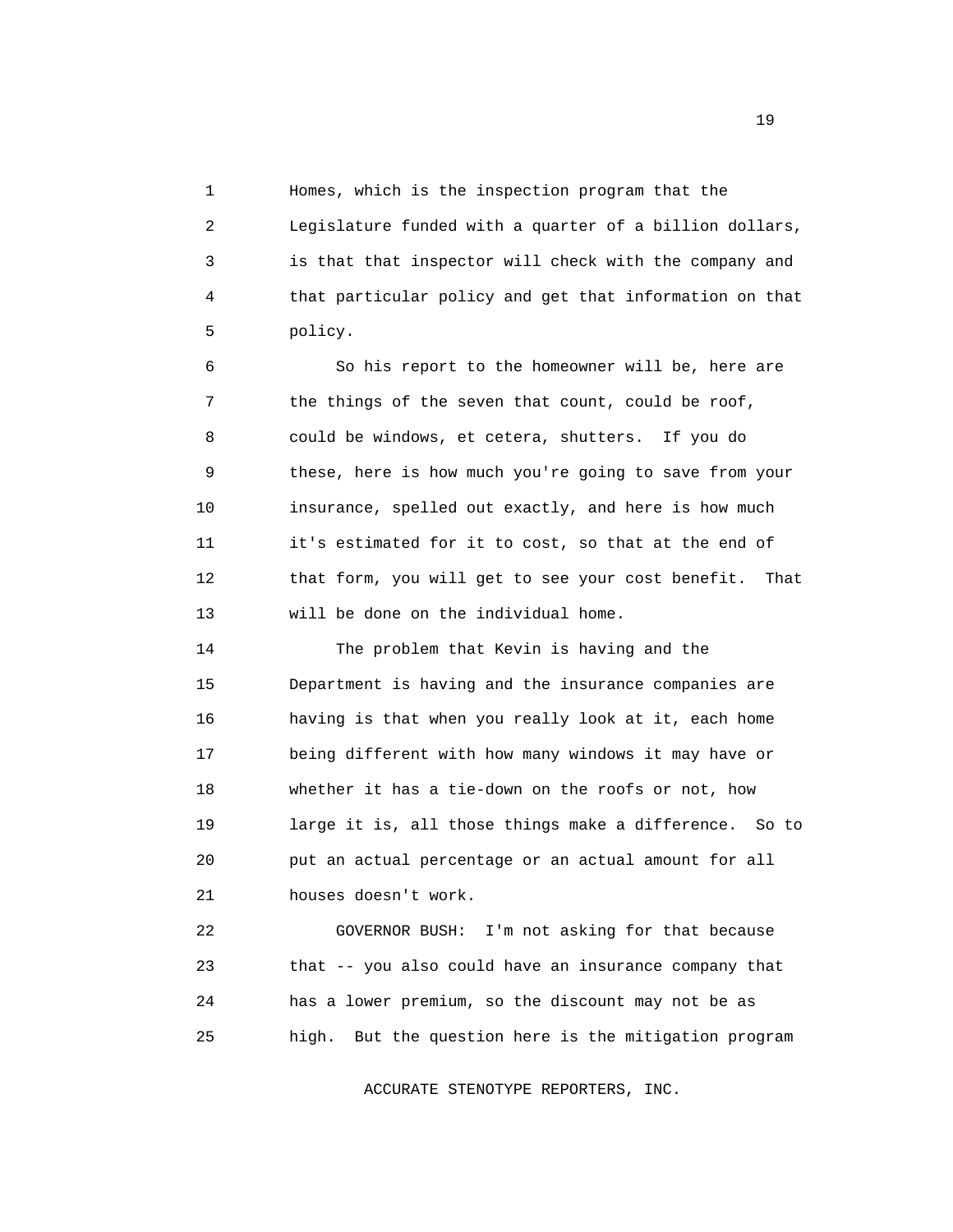1 is great and the inspections that would come with it, I 2 could see how that could bring some clarity, but that's 3 50,000 homes out of four million or whatever. 4 MR. McCARTY: Right. 5 GOVERNOR BUSH: So how do we get without -- all 6 I'm saying is it could be misleading if people look at 7 each individual element and because the combinations 8 may yield a higher or lower credit, I don't know -- 9 CFO GALLAGHER: Could be either way. 10 GOVERNOR BUSH: It could be either way. If there 11 was a way -- I don't know how to do it. I know this 12 isn't an easy request. But what we don't want to do is 13 to put this in plain English so people can understand 14 and make it confusing at the end. I mean, the whole 15 point of this is to make it easy for people to 16 understand so that their interests are aligned with the 17 State's interest to harden their homes. Am I -- 18 MR. McCARTY: Very clearly. But my concern is 19 that if we do have a tallied number at the end, it may 20 vary by more than a little bit, in which case I think 21 it could cause some -- 22 GOVERNOR BUSH: Then you need to put something in 23 the form itself so that there's a degree of consumer 24 protection about this. And maybe get an -- 25 CFO GALLAGHER: One of the things you have to do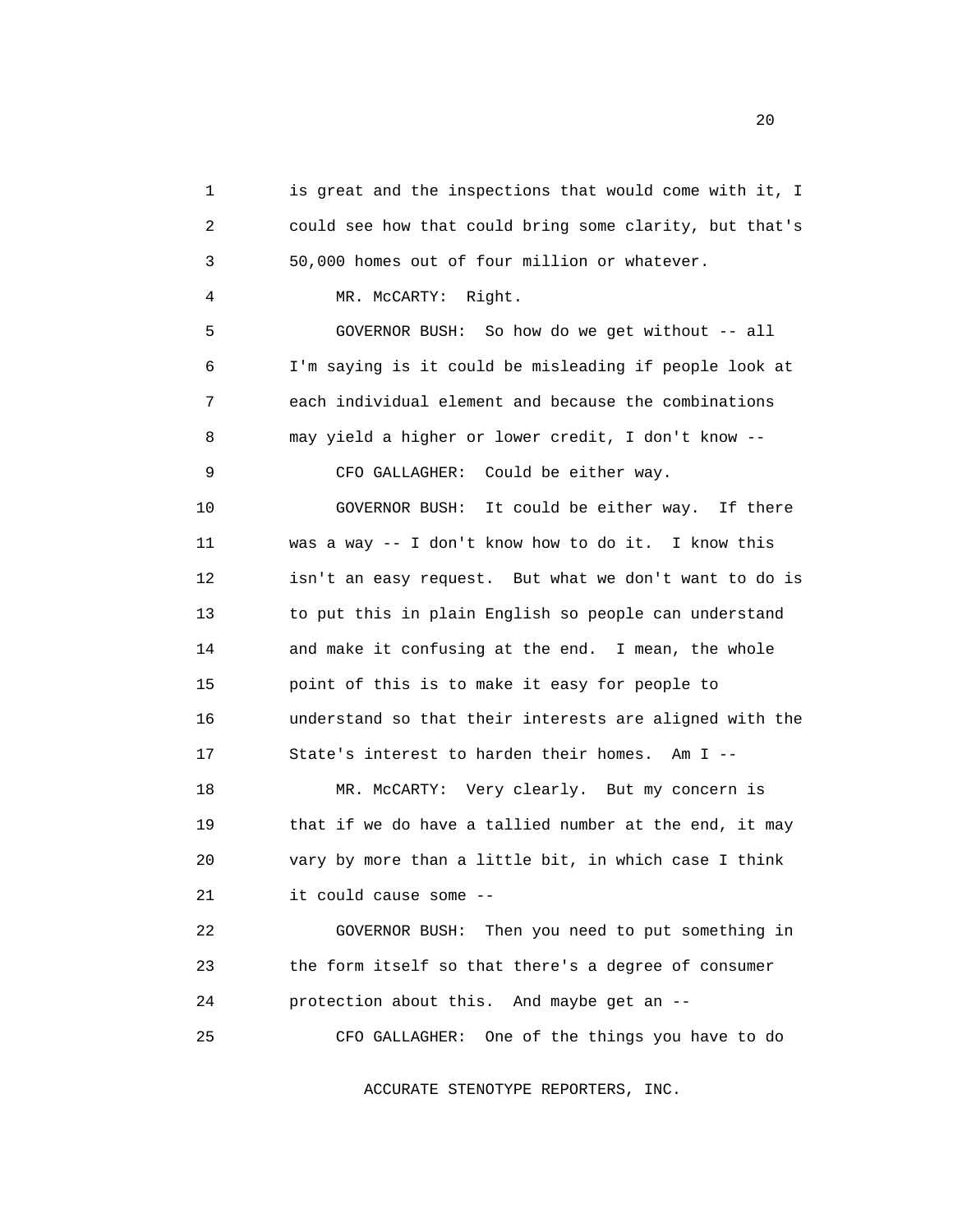1 in real life is you've got to get an inspection. If 2 you're a homeowner in Dade or Broward County, primarily 3 Dade, you probably already should get discounts that 4 you may or may not be getting, because if your home was 5 built to the code or been improved to the code because 6 it's had some improvements on it, you qualify for 7 discounts that you may not have gotten.

 8 And almost every inspection that we've done has a 9 two to three to eight percent that already could be 10 just because of the construction, and then the things 11 that you could do would go on top of that. And they're 12 finding that out because they're getting an inspection. 13 So many people pay them to, if they're not part of the 14 50-some-thousand that have already signed up and locked 15 down, to go get an inspection on their own and see what 16 it would cost, because there is some pretty good 17 savings already there plus what you can get.

 18 GOVERNOR BUSH: Is there a way to put something 19 into the form itself that does say -- you know, that 20 encourages people to get an inspection --

21 MR. McCARTY: Yes.

 22 GOVERNOR BUSH: -- or gives them some information 23 just to deal with this one issue that I wasn't aware 24 of. This is kind of new turf for me so -- 25 CFO GALLAGHER: Here's the thing. Are the people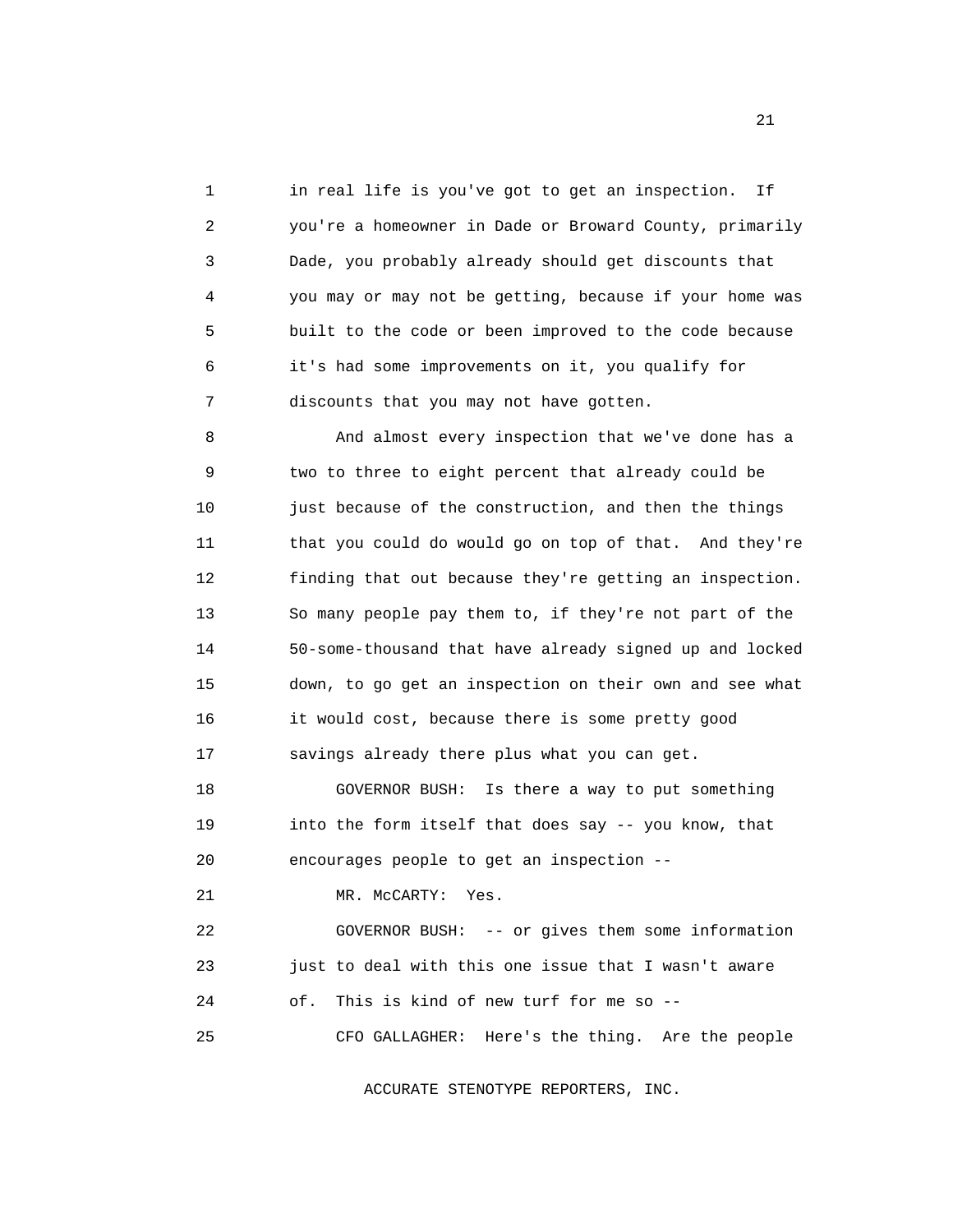1 ever going to see this form?

 2 MR. McCARTY: Yes. The form is required to be 3 sent on issuance of a new policy and on every renewal. 4 So it comes in your -- it generally comes in your 5 renewal notice, and they're widely distributed and 6 widely read. And we've received a number of inquiries 7 and your office has received a number of inquiries. 8 But the problem has been is that there's been such a 9 wide degree of variation with regard to -- within each 10 of those different mitigation prospects. 11 So they would be between three and 45 percent. 12 They'd go out and make the investment. And you read 13 the occasion where somebody gets a 16 or 18 dollars, 14 and we clearly want to make that not the case. 15 CFO GALLAGHER: What needs to be the form that 16 gets sent out is that there's a wide variation, but if 17 you'd like to know exactly what you can save, you can 18 get your home inspected, and basically tell them how. 19 GOVERNOR BUSH: But we're also eliminating the 20 wide variation. 21 MR. McCARTY: Right. 22 CFO GALLAGHER: Well, that too. 23 MR. McCARTY: The purpose here was to move away 24 from the form that was not only difficult to understand 25 but really didn't provide very specific information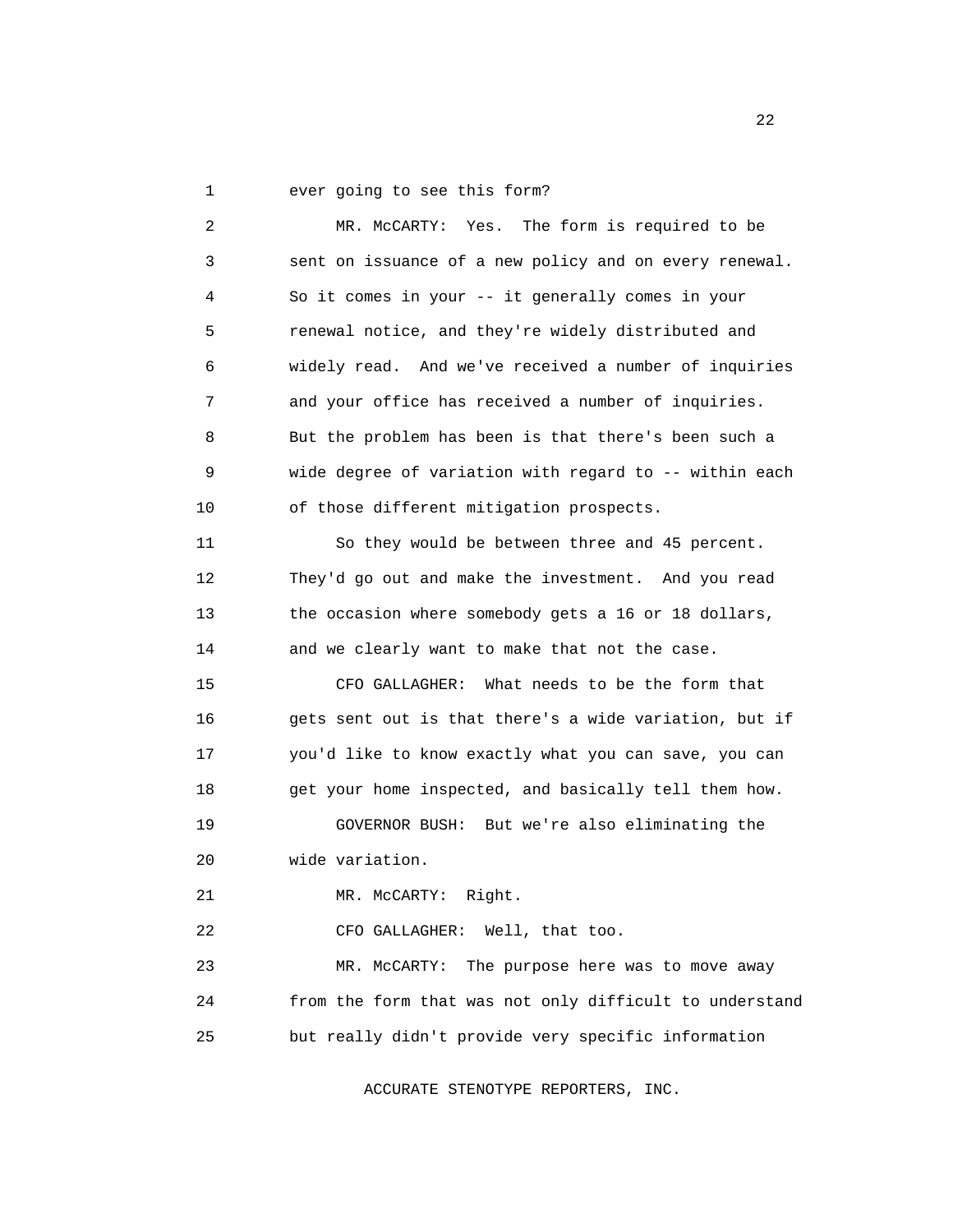1 with regard to the structure to the homeowner. And 2 what we're attempting to do here is to provide plain 3 language, but also focus on those things that are being 4 targeted by Senate Bill 1980, the \$250 million 5 mitigation program, and then also give specific 6 discrete credits for those with the specific 7 policyholders, with the obvious caveat that that is an 8 estimate and that there might be a small variation on 9 that, as we work through this system to perfect it.

 10 CFO GALLAGHER: Well, obviously, there's a way. 11 Unfortunately, it's probably underwrite one policy at a 12 time, when it comes to what -- I mean, okay, look, I've 13 got all my windows covered with shutters. They've got 14 to give you a number how much you save. The problem 15 is, I guess, each one has to be looked at.

 16 MR. McCARTY: And there's also consideration. You 17 might shutter your windows, but if you fail to fortify 18 your garage, you're still going to compromise the 19 building, so you might not get as much credit as you 20 want. So it's an ongoing process of education and a 21 better way to communicate the way to mitigate homes to 22 make Florida's homes safer.

## 23 GOVERNOR BUSH: General?

 24 ATTORNEY GENERAL CRIST: Thank you, Governor. 25 Kevin, I guess it's along the lines or maybe analogous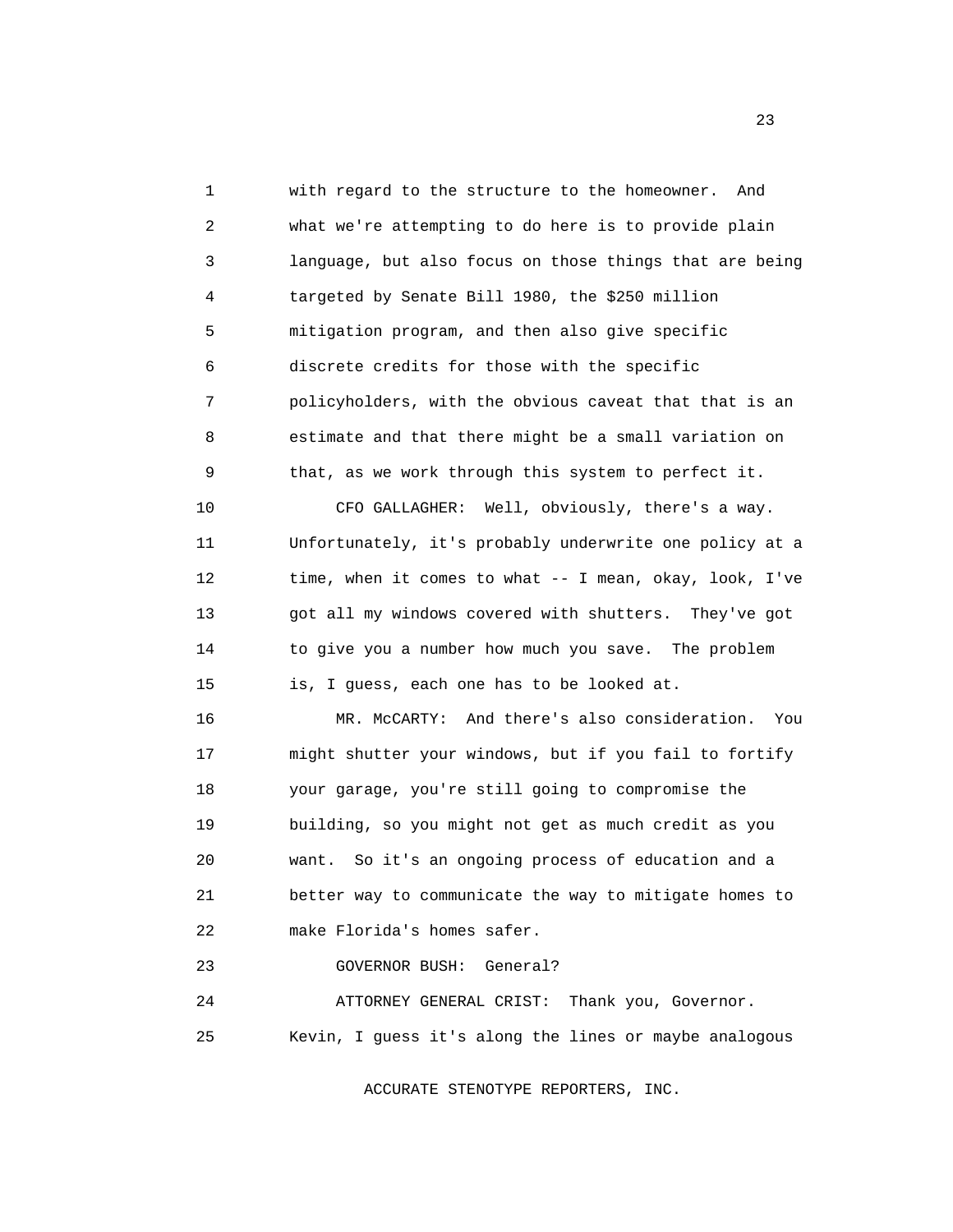1 to, you know, if you're a safe driver, you get a 2 discount on your auto insurance. So if you harden your 3 home, you should get a discount on your homeowner's 4 insurance. Is that fair to say? 5 MR. McCARTY: Absolutely, General. And as you 6 know, when you get your auto insurance, they'll 7 specifically say, seat belt, passive restraints, 8 antilock brakes, and they'll accumulate those. So it's 9 very analogous to what we've done with regard to 10 promoting safety in automobile driving as well. 11 GOVERNOR BUSH: Except there's an asterisk, which 12 is that the combination of these things may not yield 13 the logical, you do four things and you add them up and 14 you get a discount of X. 15 MR. McCARTY: Another one of the responsibilities 16 under the provisions of 1980 was to require the Office 17 to go back and revisit the credits that we're currently 18 using. And one of the things we can do is separate 19 those out and give discrete numbers with regard to each 20 of those. And, therefore, when we republish the rule 21 in the future, we can be more specific and not have so 22 much of a variance with regard to those credits and 23 discounts.

24 GOVERNOR BUSH: All right.

25 CFO GALLAGHER: Motion on 2.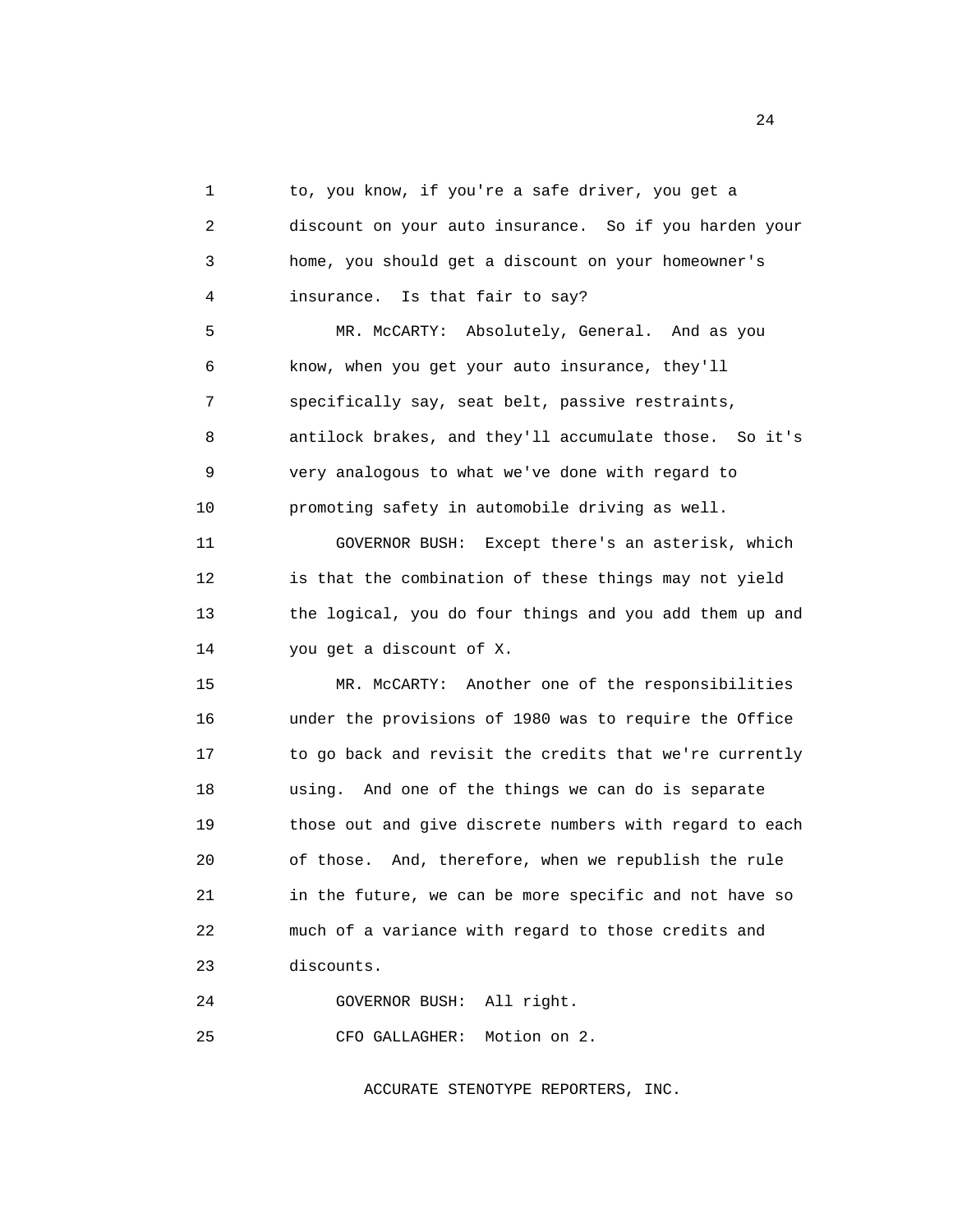1 ATTORNEY GENERAL CRIST: Second.

 2 GOVERNOR BUSH: There's a motion and a second. 3 Any other discussion? Without objection, the item 4 passes. Thank you, Kevin. Item 3. 5 MR. McCARTY: I would like your guidance, 6 Governor, and members of the Commission, with regard to 7 effective date. As I established when we first started 8 our discussion it was by operation of the 9 Administrative Procedures Act. It would take effect at 10 the end of October, which was within our time frame. 11 Unfortunately, the industry, through challenges 12 with putting this in their system, because we are now 13 going from a general statement to a policy specific, 14 will have to obviously do a number of programming 15 changes in their system. 16 They've requested until July 1st. I think that 17 that probably is probably way too long. January 1st is 18 when we're going to require them to make the filing. 19 Certainly we were originally contemplating a January 20 effective date. The two of them can be together. 21 Somewhere in between would be a March date, which we 22 originally suggested. We await your guidance. 23 GOVERNOR BUSH: You wanted 90 days after January 24 1st, March 1st, or 60 days after? 25 CFO GALLAGHER: He likes March 1st. He doesn't

ACCURATE STENOTYPE REPORTERS, INC.

25 and 25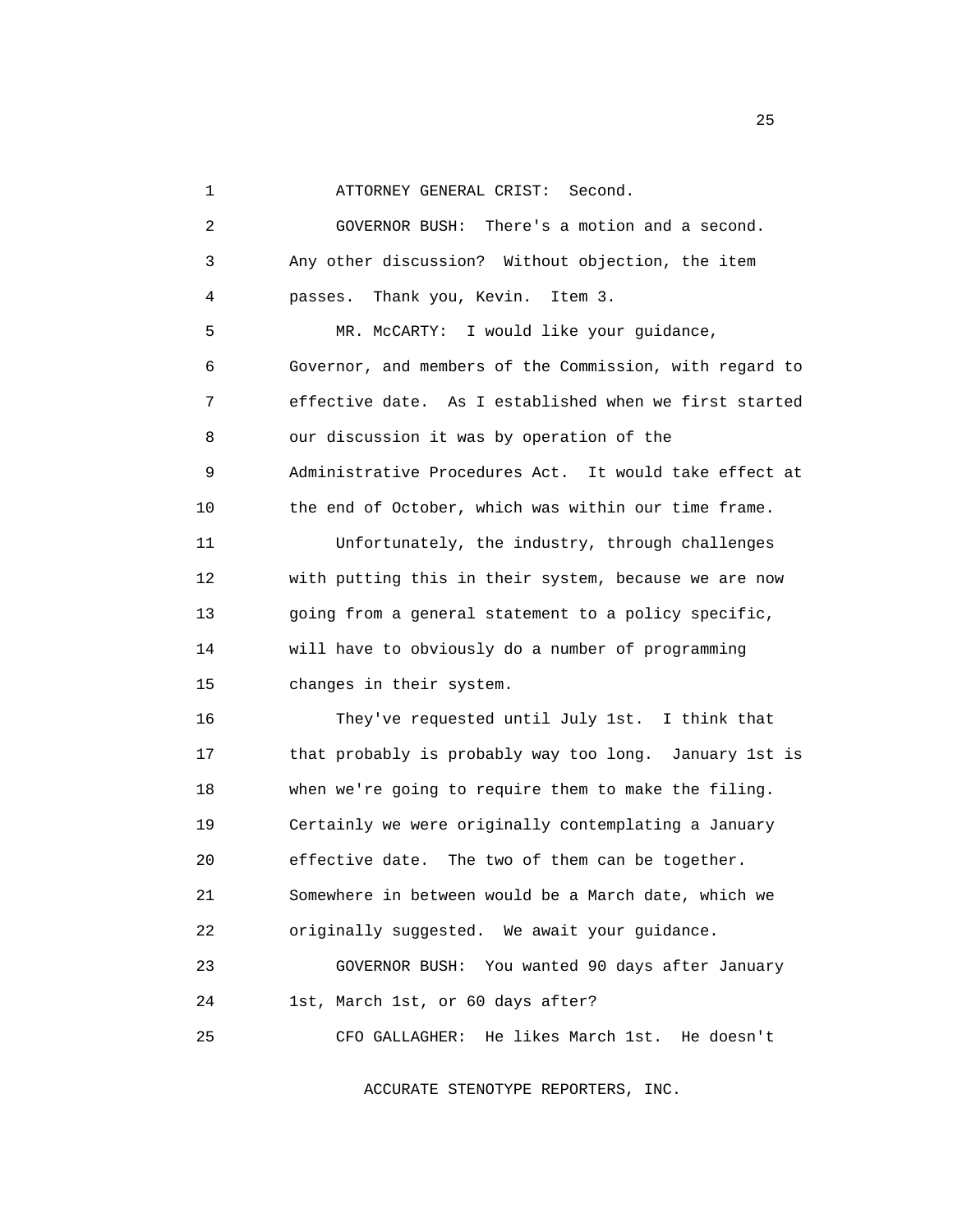1 care --

```
 2 MR. McCARTY: I like March 1st, but not for the 
3 reasons previously stated, but we certainly could -- my 
 4 concern is -- 
5 GOVERNOR BUSH: The December date is really the 
6 earliest that it can be done? 
7 MR. McCARTY: Because, remember, they have to give 
8 the time for the renewals. So if they put it in March, 
9 you still have to put it in the renewal dates earlier 
10 than that. 
11 GOVERNOR BUSH: Okay. 
12 MR. McCARTY: So suggest a March 1st effective 
13 date. 
14 CFO GALLAGHER: I move -- this is for 3 now, 
15 right? 
16 MR. McCARTY: No. That's Number 2. Number 3 is 
17 actually January 1st. 
18 GOVERNOR BUSH: We don't need a motion. You're 
19 just looking for guidance? 
20 MR. McCARTY: Yes, because we're going to -- 
21 CFO GALLAGHER: March 1st. 
22 MR. McCARTY: -- publish the rule with the 
23 effective -- 
24 GOVERNOR BUSH: Item 3. 
25 CFO GALLAGHER: Motion on 3.
```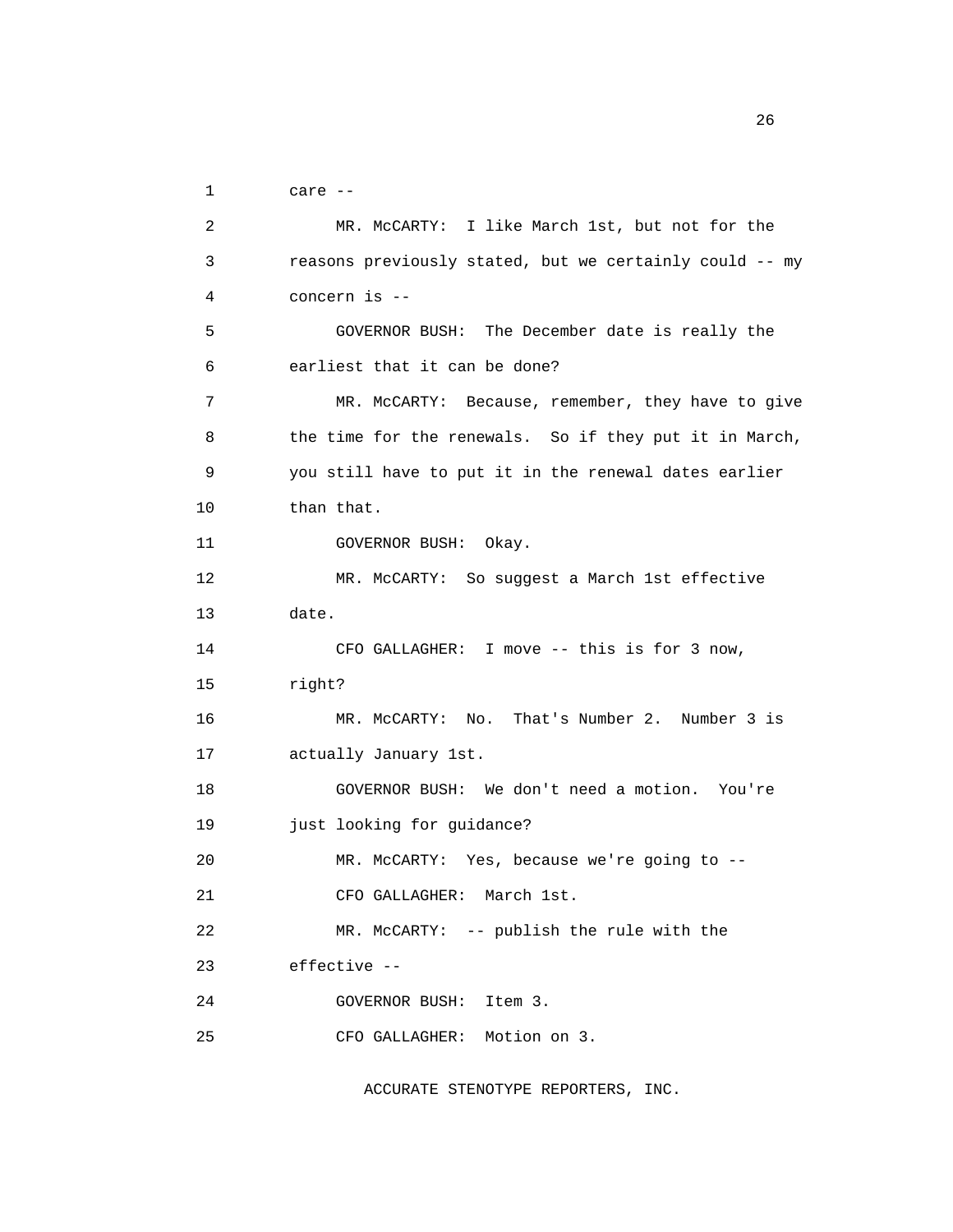1 ATTORNEY GENERAL CRIST: Second.

 2 GOVERNOR BUSH: There's a motion and a second. 3 Would you like to -- 4 MR. McCARTY: Briefly, Governor. 5 GOVERNOR BUSH: There are people that are actually 6 listening to this, unlike the S & P thing maybe. Maybe 7 they were right about this. 8 MR. McCARTY: I think you're right, Governor. 9 This is where we're providing -- previously, with 10 regard to mitigation discounts and credits, we provided 11 a publication of a memorandum, suggestions. We are now 12 going to the full actuarial indications as published by 13 the Department of Community Affairs in their study, 14 which effectively, for most companies, would double 15 those discounts and credits. 16 In conjunction with what was previously adopted, 17 the doubling of the credits, along with a better 18 education program, we believe will provide 19 policyholders with incentives to mitigate their homes, 20 not only to reduce losses but to provide a safe 21 environment for their families. 22 GOVERNOR BUSH: Thank you. Any discussion? 23 There's a motion and a second. Without objection, Item 24 3 passes. Item 4. 25 MR. McCARTY: Before I go to Item 4, Governor, I'd

ACCURATE STENOTYPE REPORTERS, INC.

27 and 27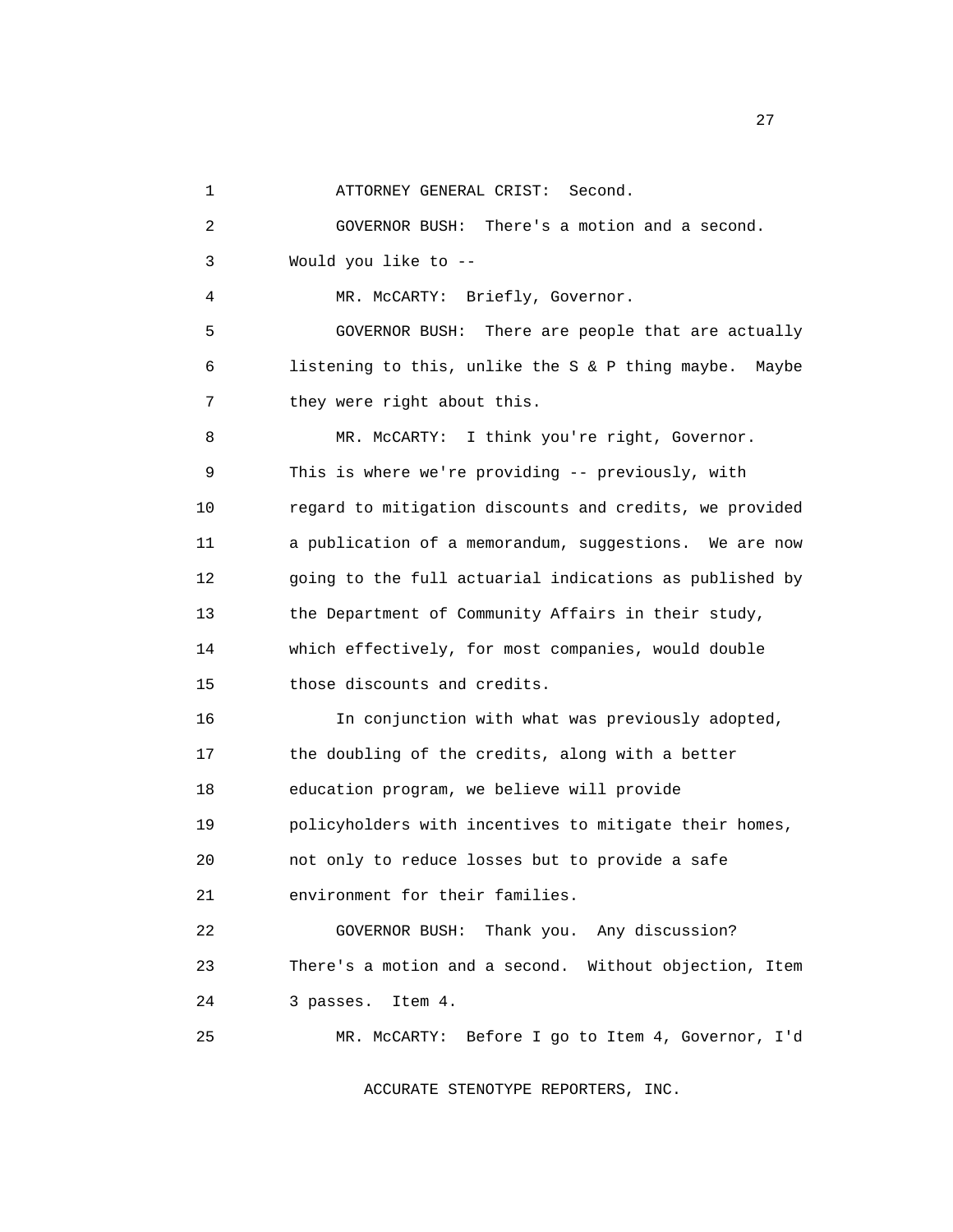1 like to ask the Interim Executive Director Dan Sumner 2 to give you an update on the Property and Casualty 3 Joint Underwriting Association that was established by 4 emergency rule. 5 GOVERNOR BUSH: All right. 6 MR. SUMNER: Good morning. The Property and 7 Casualty JUA -- 8 GOVERNOR BUSH: Good morning. 9 MR. SUMNER: Good morning. -- received its rate 10 and policy form approval on September 15th. So we've 11 had 13 days of being eligible to write coverage. The 12 policy form that was approved calls for a maximum 13 structural value limit of \$1 million and covers the 14 perils of wind and hail. 15 Since that time 343 insurance agents have been 16 appointed to write business with the Property and 17 Casualty JUA. In those 13 business days, there have 18 been 521 quotes for coverage. Under the requirements 19 for the JUA, once a quote is made, there is a ten-day 20 period where the quote has to be shopped in the private 21 market with the Florida Market Assistance Plan so that 22 only -- 23 GOVERNOR BUSH: Speak English now. 24 MR. SUMNER: I'm sorry? 25 GOVERNOR BUSH: English. No acronyms, so we can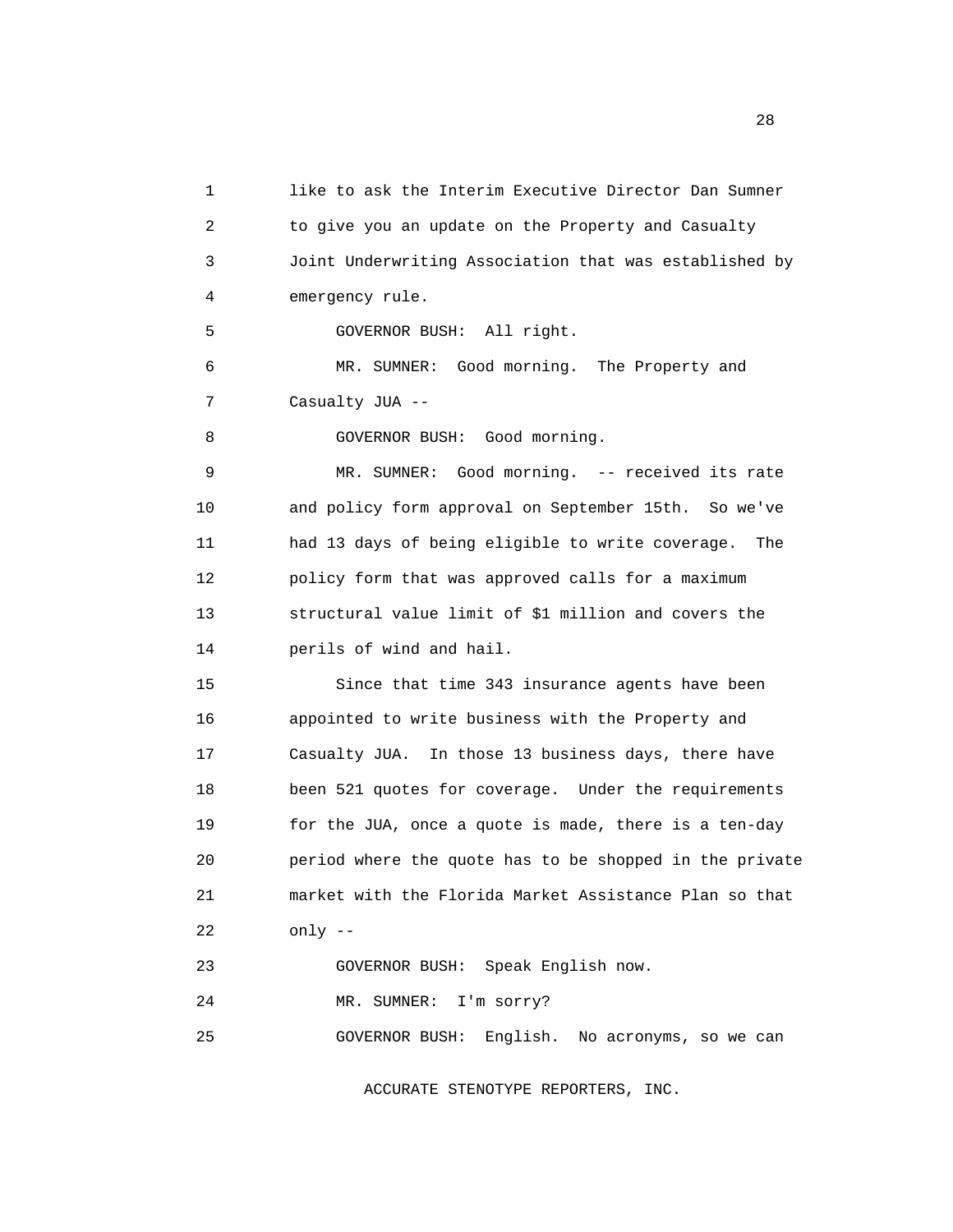1 understand it.

 2 MR. SUMNER: With the Florida Market Assistance 3 Plan -- 4 GOVERNOR BUSH: Thank you. 5 MR. SUMNER: -- to make sure that the coverage is 6 unavailable in the private market. Some basic 7 information on the quotes so far, the total value of 8 the buildings quoted to this point is 179,321,000. 9 That would be for the total for the 521 quotes. The 10 average property value is 344,000. The total quoted 11 premium is 5.7 million, and the average quoted premium 12 is \$10,897. 13 The most significant risk characteristic of the 14 quotes is that 44 percent of the quotes are for 15 structures that are less than one mile from the coast. 16 Of the quotes, 84.6 percent are for structures that are 17 less than five miles from the coast. 18 There has been one risk that has been shopped by 19 the Market Assistance Plan. There was no private 20 market coverage and a policy has been bound for that 21 one risk. It is a building in Naples, Florida, with a 22 value limit of \$1 million and the premium was 19 -- 23 GOVERNOR BUSH: Does that mean all the rest found 24 private insurance or it's still working -- 25 MR. SUMNER: They're still in the ten-day period.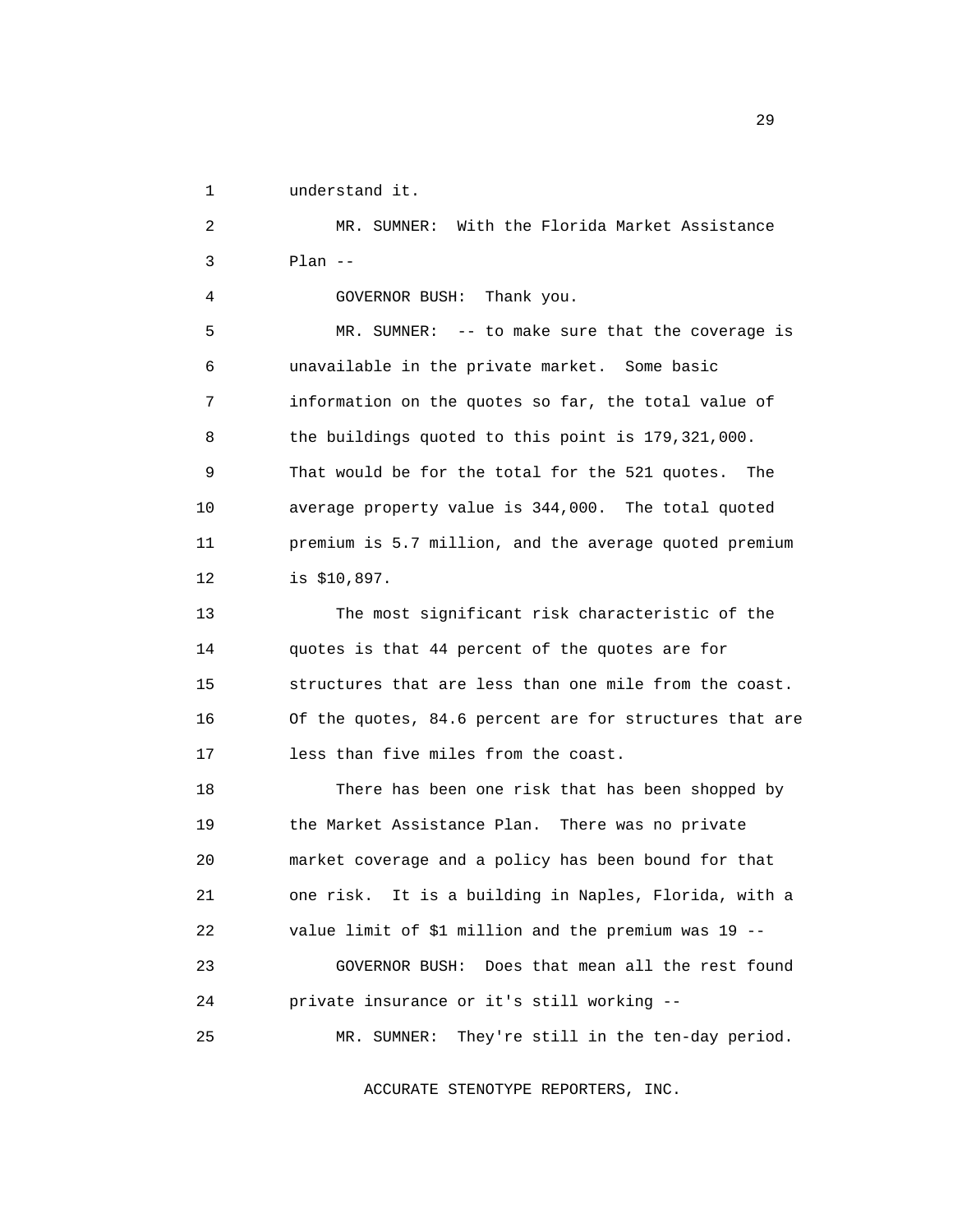1 CFO GALLAGHER: Ten-day period, and we've only had 2 13 days.

 3 MR. SUMNER: And I'll be happy to answer any 4 questions.

 5 GOVERNOR BUSH: How do you price it? 6 MR. SUMNER: There was a rate filing which was 7 submitted to the Office of Insurance Regulation. Very 8 similar to any other property coverage that is based 9 upon hurricane risk. There were two hurricane models 10 used, which presumed a one- and 250-year storm 11 potential, which is a very conservative estimate.

 12 We are also, to make sure that the rates are 13 appropriate, going to do an independent actuarial peer 14 review of the rates within the first 30 days after that 15 September 15th date so that we have not only the rate 16 filing that was submitted but an independent second 17 opinion to make sure that the rates are, in fact, 18 actuarially sound.

 19 GOVERNOR BUSH: What is your insurance agent 20 commission?

21 MR. SUMNER: Seven percent.

22 GOVERNOR BUSH: Good lesson for Citizens.

23 CFO GALLAGHER: These policies are limited to \$1

24 million.

25 MR. SUMNER: Yes, sir.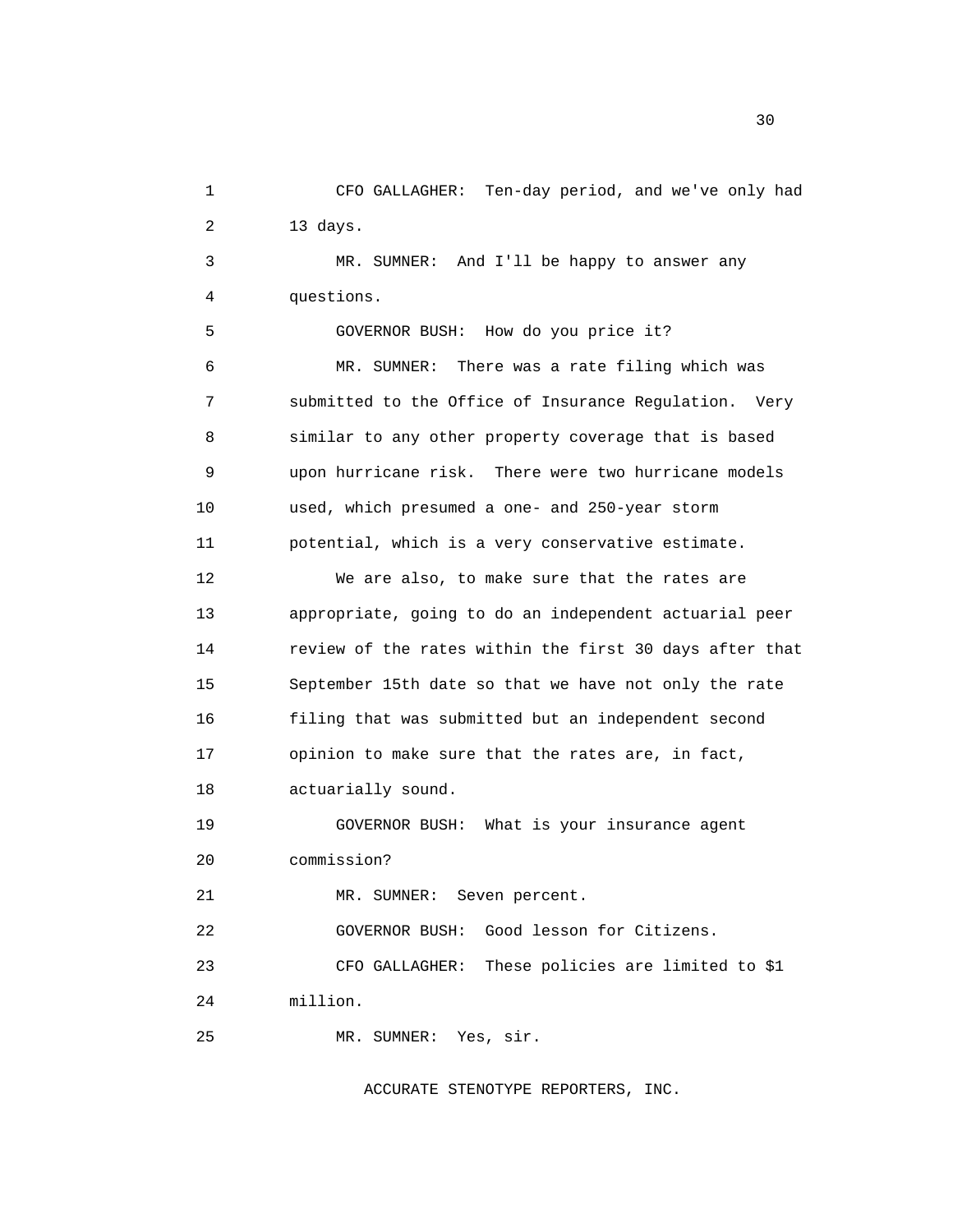|  |  | CFO GALLAGHER: And it's wind only. |
|--|--|------------------------------------|
|--|--|------------------------------------|

2 MR. SUMNER: Yes, sir.

 3 CFO GALLAGHER: And the mile, it must be the areas 4 where Citizens obviously has just a very small area of 5 the coastal. So we've got a lot of these coming from 6 the panhandle? Because I think 98 is the line for 7 Citizens, if I remember correctly, or somewhere close 8 to that.

 9 MR. SUMNER: You are correct that the Property and 10 Casualty Joint Underwriting Association cannot write in 11 the areas that Citizens writes, including the Citizens 12 high risk area, which is their coastal product. 13 Actually, the quotes are very evenly distributed around 14 the state. There are quite a few from southwest 15 Florida and also from Tampa Bay. But we are getting a 16 number from the panhandle as well. 17 **GOVERNOR BUSH:** Thank you. 18 MR. SUMNER: Thank you. 19 CFO GALLAGHER: Motion on 4. 20 COMMISSIONER BRONSON: Second. 21 GOVERNOR BUSH: Is this -- that's what we just 22 discussed? 23 CFO GALLAGHER: Rule adoption, yes. 24 MR. McCARTY: Four is the adoption of -- this is 25 the regular non-emergency rule adoption of the

ACCURATE STENOTYPE REPORTERS, INC.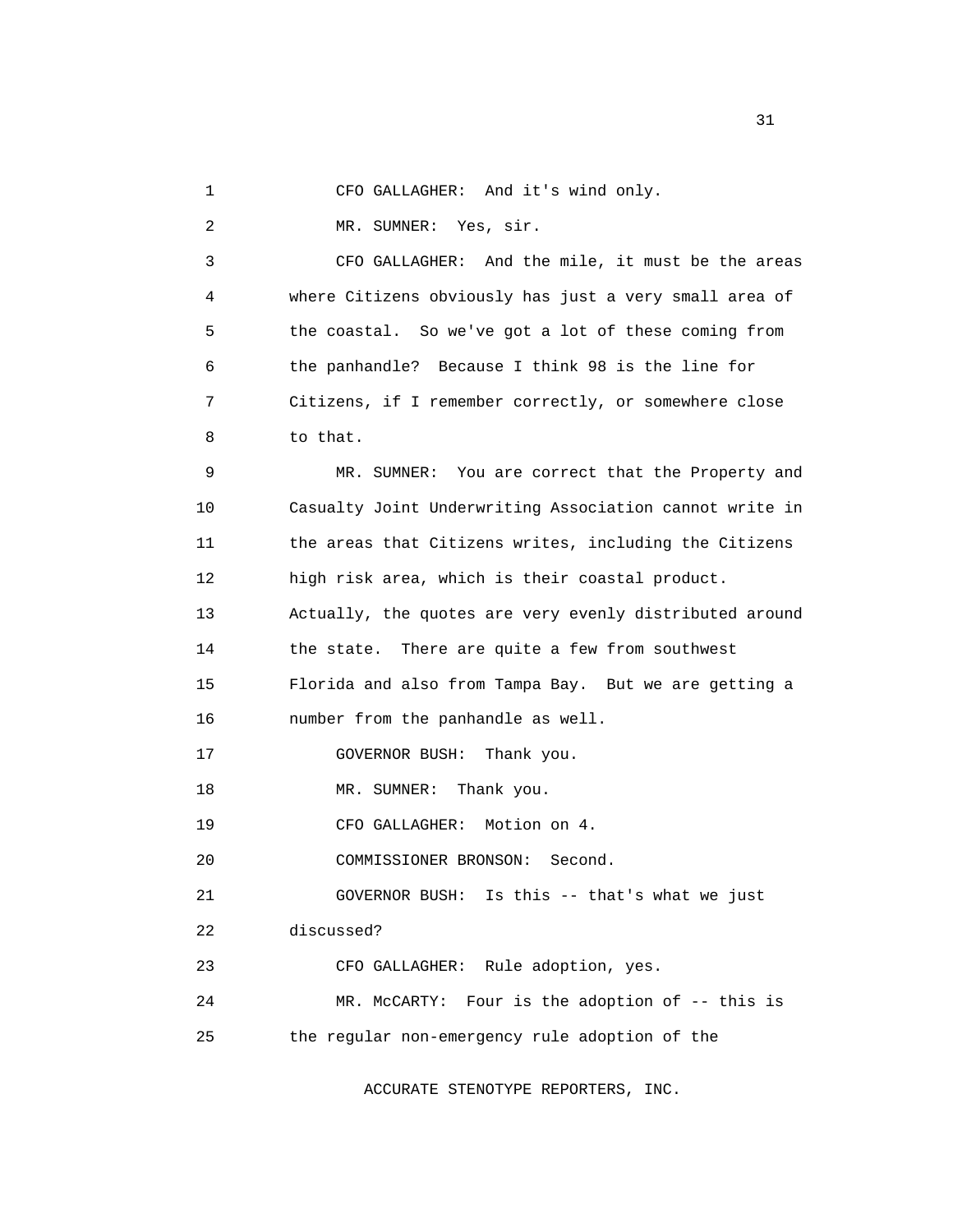1 formation of the Property and Casualty Joint 2 Underwriting Association. 3 GOVERNOR BUSH: There's a motion and a second. 4 Without objection, the item passes. 5 MR. McCARTY: And I just want to show the 6 distinction in that it just provided for how you would 7 apportion the losses of the company. That's the only 8 change from the emergency rule. 9 GOVERNOR BUSH: Thank you, Kevin. 10 MR. McCARTY: Thank you, Governor. 11 12 13 14 15 16 17 18 19 20 21 22 23 24 25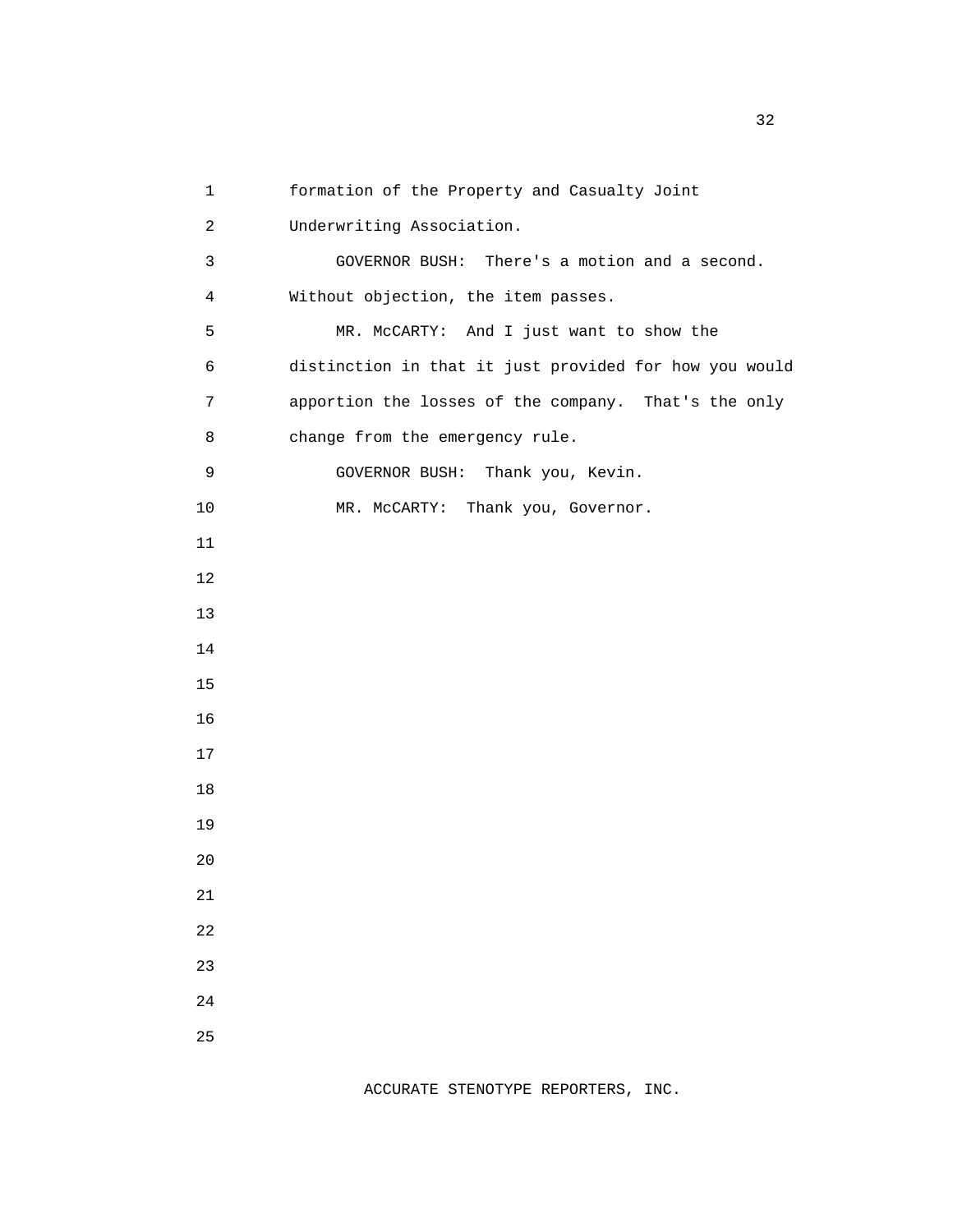1 GOVERNOR BUSH: Department of Highway Safety and 2 Motor Vehicles. 3 CFO GALLAGHER: Motion on the minutes of 16 May. 4 ATTORNEY GENERAL CRIST: Second. 5 GOVERNOR BUSH: There's a motion and a second. 6 Without objection, the item passes. Item 2. 7 MR. DICKINSON: Good morning, Governor and 8 Cabinet. Item 2 is the quarterly report for the 9 quarter ending June of '06. 10 CFO GALLAGHER: Motion on accepting the report. 11 ATTORNEY GENERAL CRIST: Second. 12 GOVERNOR BUSH: There's a motion and a second. 13 Without objection, the item passes. 14 MR. DICKINSON: Governor, can I mention one thing 15 that is going on right now? We're trying to make 16 technology work a little better for us. 17 GOVERNOR BUSH: Sure. 18 MR. DICKINSON: Yesterday we unveiled something 19 down at Representative Bill Galvano's office. A young 20 lady whose daughter had been killed, unfortunately, in 21 a motorcycle crash some time ago had -- the law 22 enforcement, it took them about six hours to notify 23 her. She knew something had happened, but she was 24 frantically going around the hospitals. 25 We have put together a Web-based application for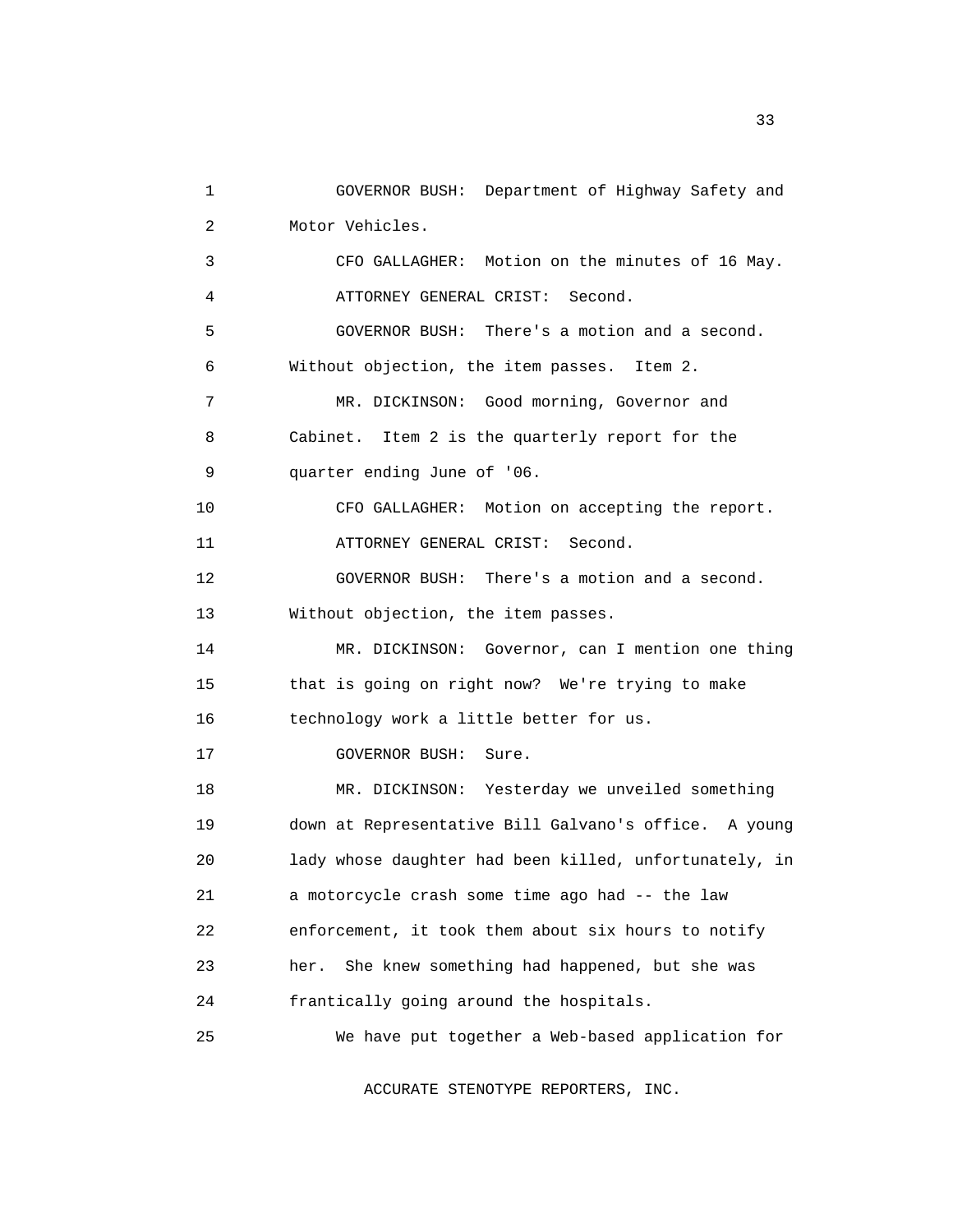1 you, anybody, to go onto our site and go ahead and put 2 in personal information to where law enforcement or 3 emergency people can contact you in the event of an 4 emergency, free to the public, and it can only be 5 accessed by law enforcement through a certified system. 6 CFO GALLAGHER: Now, is the information one would 7 put in about who to contact if something happens to 8 them? 9 MR. DICKINSON: Correct. 10 CFO GALLAGHER: And that information is public? 11 MR. DICKINSON: No. That information is only 12 available to what we call the DAVID system. I know I'm 13 going to hear about that. But the DAVID system is the 14 driver system that is available only to law enforcement 15 or somebody that FDLE has a certification through, for 16 them to access the system. Nobody would be able to get 17 into that information, unless you're law enforcement or 18 a firefighter, first responder. 19 CFO GALLAGHER: How are we going to -- are we 20 going to start asking people when they get a renewal on 21 their driver's license to give us that person so that 22 that will help? 23 MR. DICKINSON: We will ask -- it's all voluntary, 24 and at this point we will ask them if they want to

ACCURATE STENOTYPE REPORTERS, INC.

25 involve themselves in that.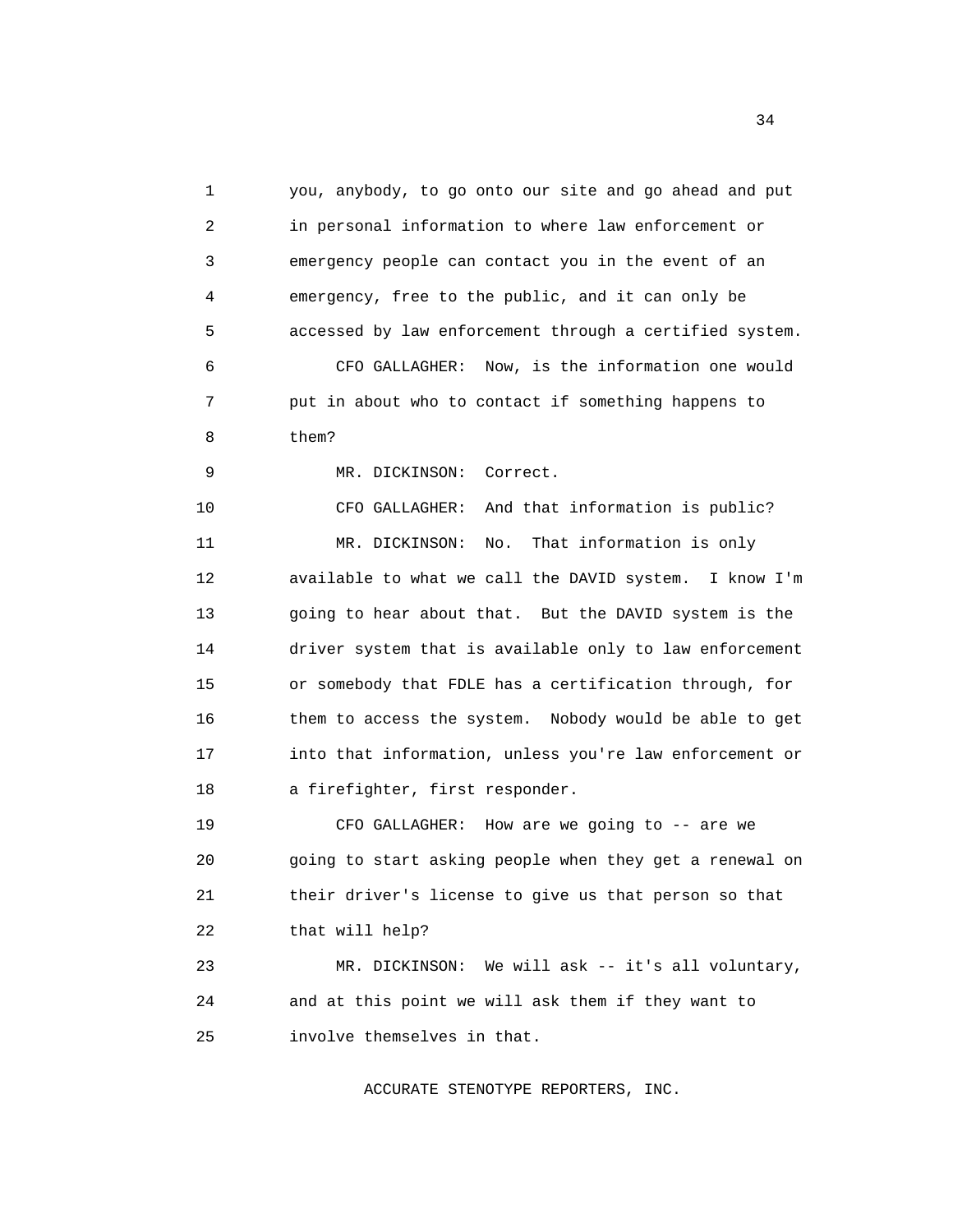1 CFO GALLAGHER: I know it's voluntary, but we 2 really should push that when you renew. Otherwise 3 people aren't -- it's hard to get -- 4 MR. DICKINSON: Well, we'll push it when we renew, 5 but it's not mandatory yet. Yes, we are asking the 6 question or we're making it available when they come in 7 for renewal. We're still working out the kinks on this 8 thing, and we want to get it fine-tuned before we open 9 the doors wide open to advertising. 10 CFO GALLAGHER: I think it's a great idea. 11 GOVERNOR BUSH: All right. Thank you, Fred. Item 12 3. 13 MR. DICKINSON: Item 3 is a rule amendment to 14 adoption of the Florida Administrative Code with regard 15 to noise coming from vehicles. We're changing it by 16 statute. We're just conforming to the statute, which 17 changes from 100 feet plainly audible to 25 feet. 18 CFO GALLAGHER: Motion on 3. 19 COMMISSIONER BRONSON: Second. 20 GOVERNOR BUSH: You're changing the rules to 21 comply with the new statute. 22 MR. DICKINSON: Correct. 23 GOVERNOR BUSH: There's a motion and a second. 24 Without objection, the item passes. I thought you were 25 going to bring -- like the license plates, they always

ACCURATE STENOTYPE REPORTERS, INC.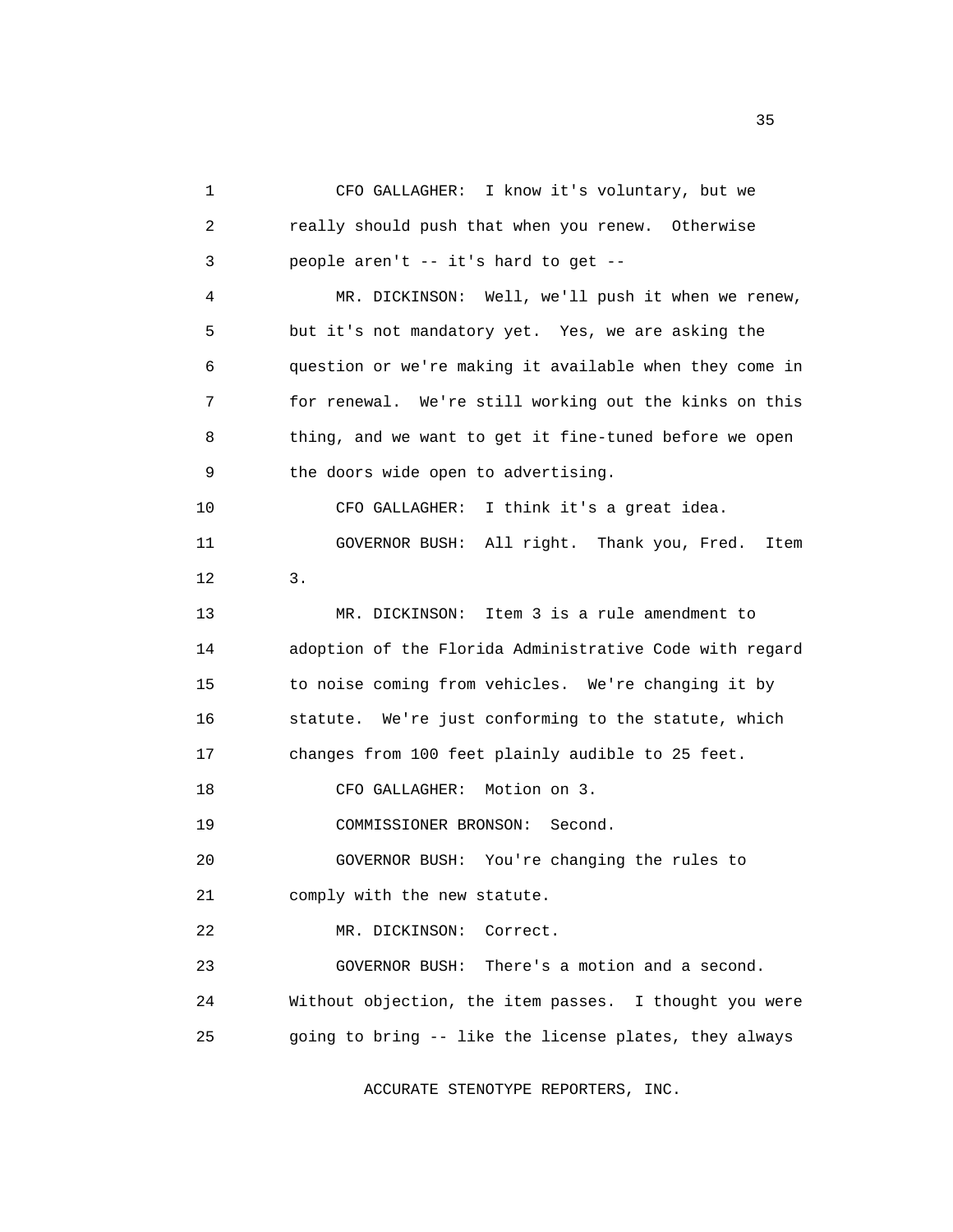1 bring the big plate. I thought you'd bring your big 2 boom box. 3 CFO GALLAGHER: You could bring a little tiny one 4 at 25 feet. 5 MR. DICKINSON: I left it on the tractor this 6 morning, Governor. 7 GOVERNOR BUSH: Item 4. 8 MR. DICKINSON: Item 4 is our annual performance 9 report from '05-'06. 10 CFO GALLAGHER: Approve the item for the 11 performance report. 12 ATTORNEY GENERAL CRIST: Second. 13 GOVERNOR BUSH: There's a motion and a second. 14 Without objection, the item passes. 15 MR. DICKINSON: Do you want any comments on the 16 performance last year, Governor? 17 CFO GALLAGHER: Sure. You can tell us how great 18 you did. 19 MR. DICKINSON: Well, we hit about 75 to 80 20 percent of our goal. The one thing is, we have -- 85 21 percent of the folks that are standing in our driver 22 license offices are waiting 30 minutes or less. So 23 that is a substantial improvement over previous years. 24 And I thank you and the Legislature for helping us. 25 You gave us some resources there that certainly picked

ACCURATE STENOTYPE REPORTERS, INC.

 $36<sup>2</sup>$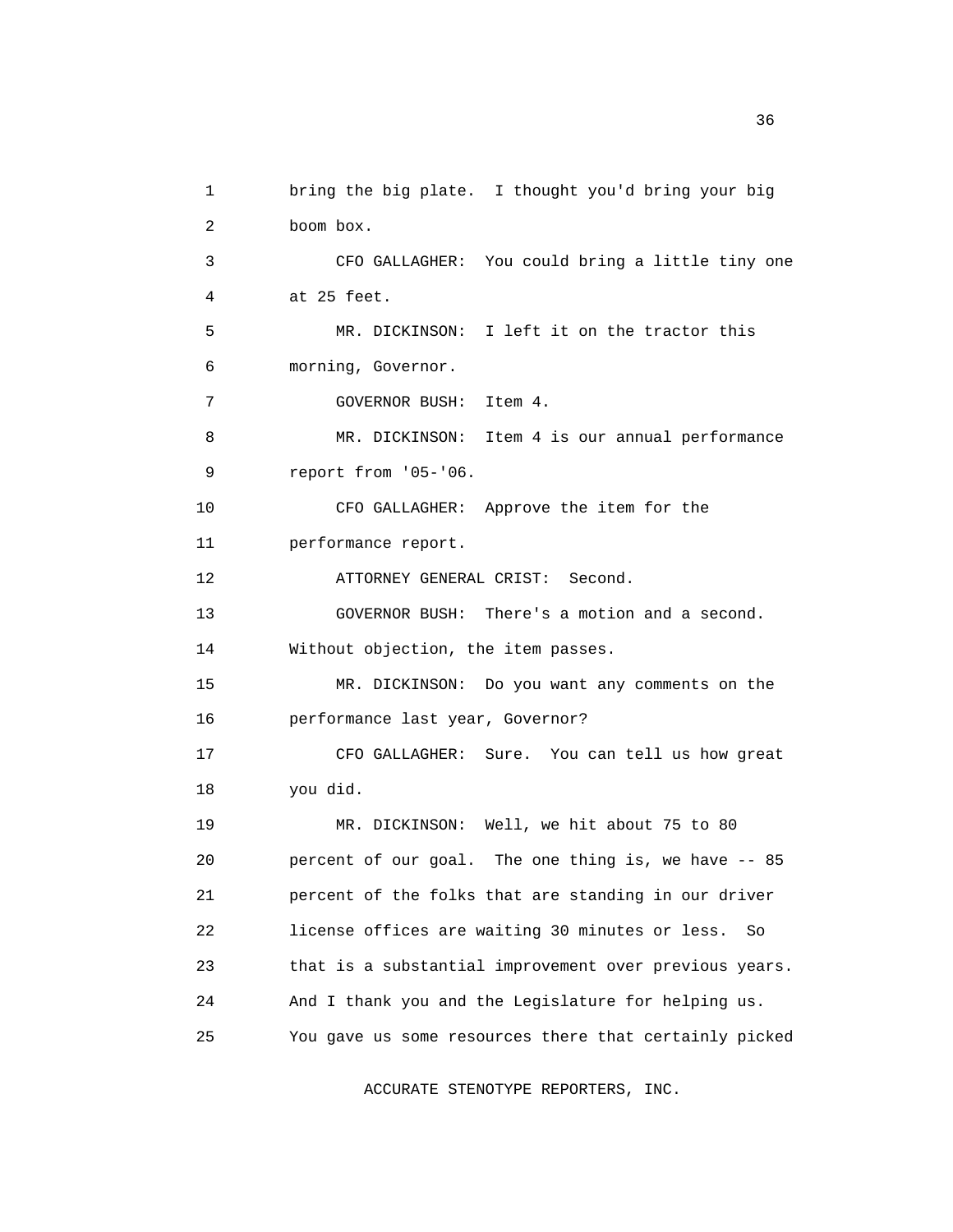1 up the slack.

 2 CFO GALLAGHER: But how many are being done 3 through the mail? 4 MR. DICKINSON: About 25 percent on the vehicle 5 side and about 13 percent on the driver license side. 6 And when you say "mail," I mean mail, voice or 7 Internet. They have three different ways other than 8 coming in the office. And that has improved roughly 25 9 percent a month since we got rid of the convenience 10 fee. So we're seeing substantial improvement there. 11 CFO GALLAGHER: And is there an age at which we 12 want to -- that somebody starts taking a driver's test 13 again? 14 MR. DICKINSON: We require a vision test on 15 everyone now if you come in the office. If you apply 16 through mail, phone or Internet and are over -- are 80 17 years old or over, you have to submit an eye test at 18 that age. There's only a written test if you come 19 under some kind of medical scrutiny or law enforcement 20 requests it. 21 GOVERNOR BUSH: All right. Did we do a motion on 22 that? 23 CFO GALLAGHER: Yes. 24 GOVERNOR BUSH: I think we did; didn't we? Item 25 5, please.

ACCURATE STENOTYPE REPORTERS, INC.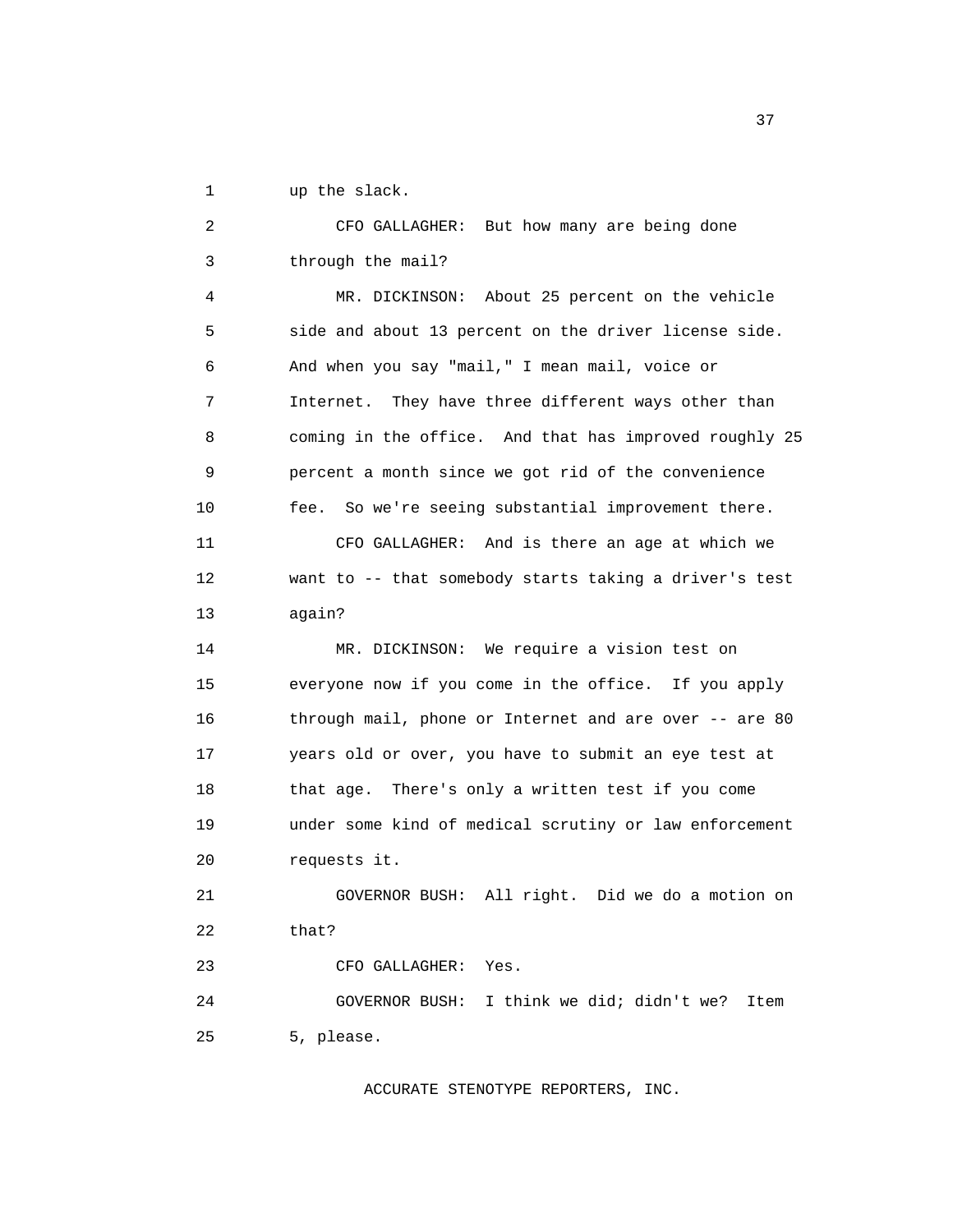1 MR. DICKINSON: Item 5 is the '06-'07 annual 2 performance contract. 3 CFO GALLAGHER: Motion on 5. 4 ATTORNEY GENERAL CRIST: Second. 5 GOVERNOR BUSH: There's a motion and a second. 6 Without objection, the item passes. 7 MR. DICKINSON: Item 6 is the Department's '07 8 legislative package, which is basically to conform to a 9 federal Attorney General or Justice Department's 10 request that we tailor the law a little bit. We are 11 already doing the Driver Privacy Protection Act, which 12 means we're holding Social Security, personal 13 information, your name, your address, things of that 14 nature, at a high scrutiny. And this would change the 15 law a little bit at their suggestion. We don't think 16 it will change any operation in Florida. 17 CFO GALLAGHER: Motion on 6. 18 ATTORNEY GENERAL CRIST: Second. 19 GOVERNOR BUSH: There's a motion and a second. 20 I'm going to maintain my posture of abstaining from the 21 vote, to keep the seat warm for the next governor. All 22 in favor say aye. 23 COMMISSIONER BRONSON: Aye. 24 ATTORNEY GENERAL CRIST: Aye. 25 CFO GALLAGHER: Aye.

ACCURATE STENOTYPE REPORTERS, INC.

and the state of the state of the state of the state of the state of the state of the state of the state of the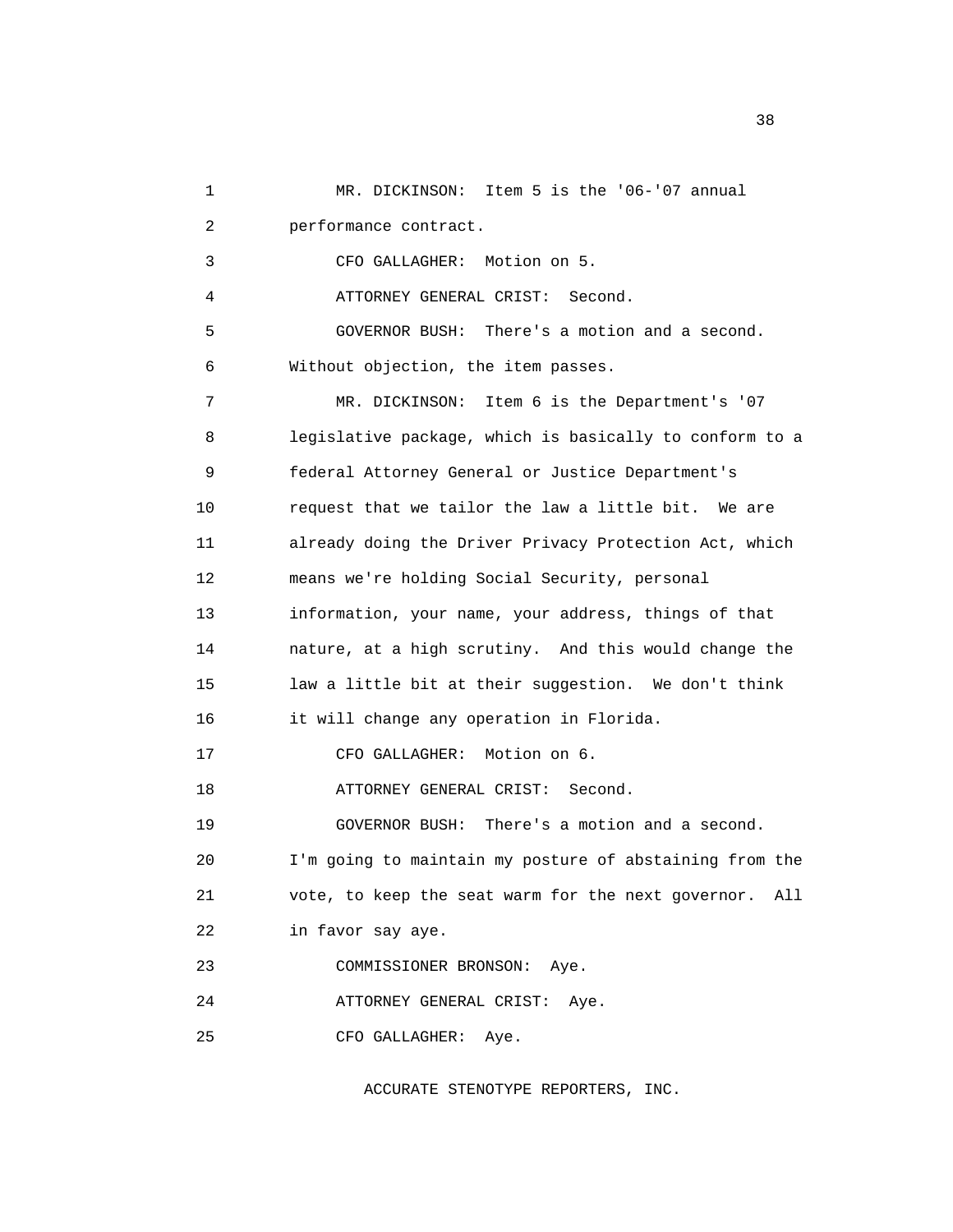```
 1 GOVERNOR BUSH: And one abstention. 
 2 MR. DICKINSON: Item 7, Governor, is our -- 
 3 GOVERNOR BUSH: No. You just did that, I think. 
 4 Didn't you? 
 5 CFO GALLAGHER: Seven is budget. The other was -- 
 6 GOVERNOR BUSH: I'm sorry. Okay. My bad. I 
 7 didn't have to abstain on that. 
8 MR. DICKINSON: Item 7 is the legislative budget
 9 request for '07-'08. 
 10 GOVERNOR BUSH: Is there a motion? 
 11 COMMISSIONER BRONSON: Motion on 7. 
 12 GOVERNOR BUSH: And a second? 
 13 CFO GALLAGHER: Second. 
 14 GOVERNOR BUSH: All in favor? 
 15 COMMISSIONER BRONSON: Aye. 
 16 CFO GALLAGHER: Aye. 
17 ATTORNEY GENERAL CRIST: Aye.
 18 GOVERNOR BUSH: All right. There's three ayes and 
 19 an abstention. The Governor abstains. 
 20 MR. DICKINSON: Governor, I did want to mention in 
 21 there -- and I know there's some interest amongst you. 
 22 We went ahead with a pay raise request for law 
 23 enforcement. We have met with the new union, which is
```
24 the Police Benevolent Association. And the suggestion

25 is for a five -- well, up to a \$5,000 pay raise. It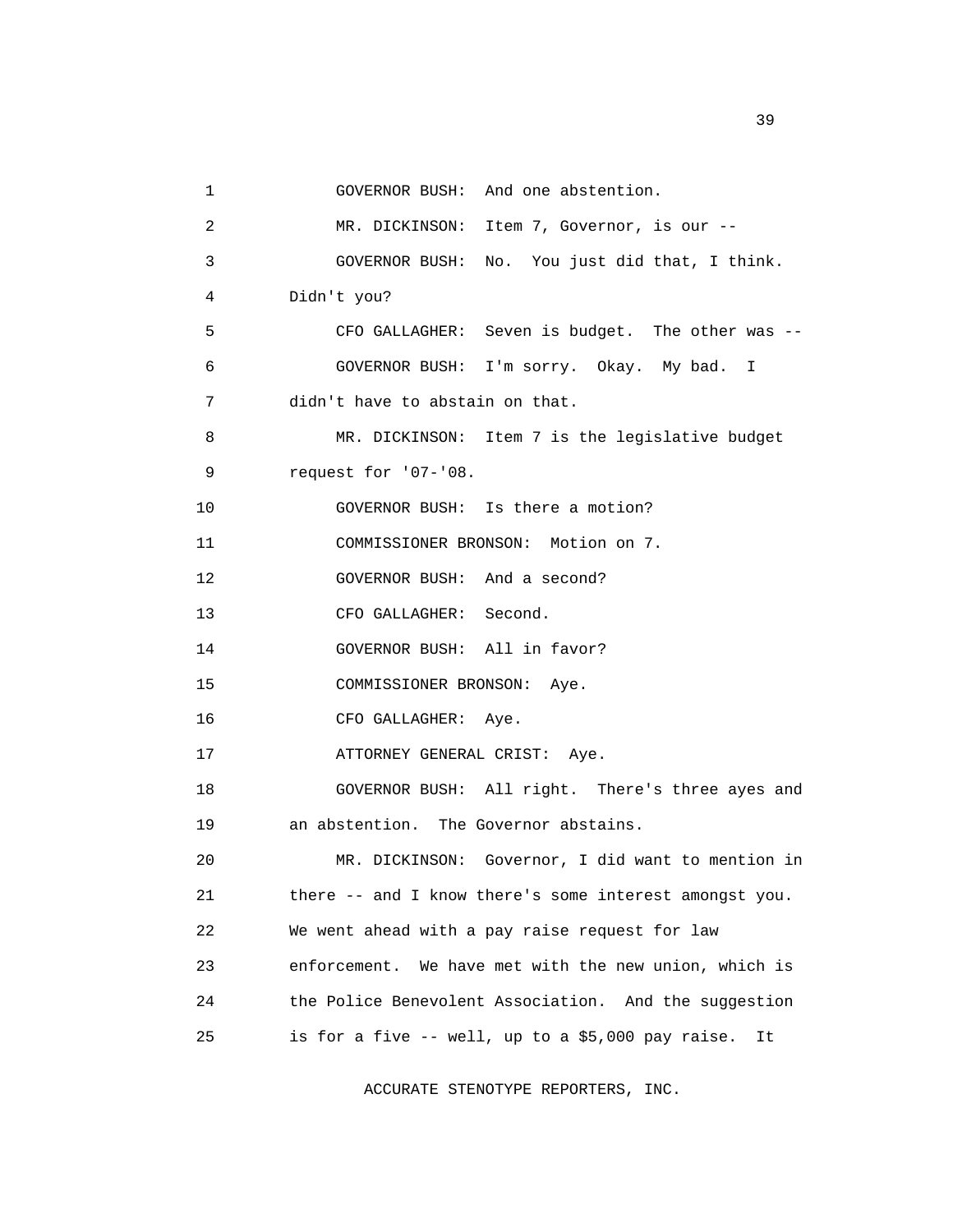1 would be \$500 a year per year of service up to ten 2 years. That is in there. There's also an item in 3 there, a one-dollar item on our Real ID Act, which is a 4 federally sanctioned program that I know you've read 5 about, that you've been involved with the Governors' 6 Association and some others.

 7 They're requiring us to amend some of our driver 8 license procedures in order to gain access not only at 9 federal buildings but also aircraft after '08. I 10 suspect that they're going to delay that, relax those 11 rules a little bit because the feds have been a little 12 bit slow in coming to us with some rule-making. But we 13 should know a lot more about that.

 14 I have been before you before, or before before 15 before, and said that we are trying to get Real ID -- 16 we're trying to be compliant with some of the things 17 that Real ID, we thought were coming forward. We have 18 done that, but it looks like they may be going even 19 further.

 20 One of the things they're doing is trying to put a 21 polycarbonate card together. Our card currently costs 22 a buck fifty. This card by itself, without the 23 security features, is anywhere from five to seven 24 dollars. So you can see what kind of impact that may 25 have. We are working with them, and we've been on the

ACCURATE STENOTYPE REPORTERS, INC.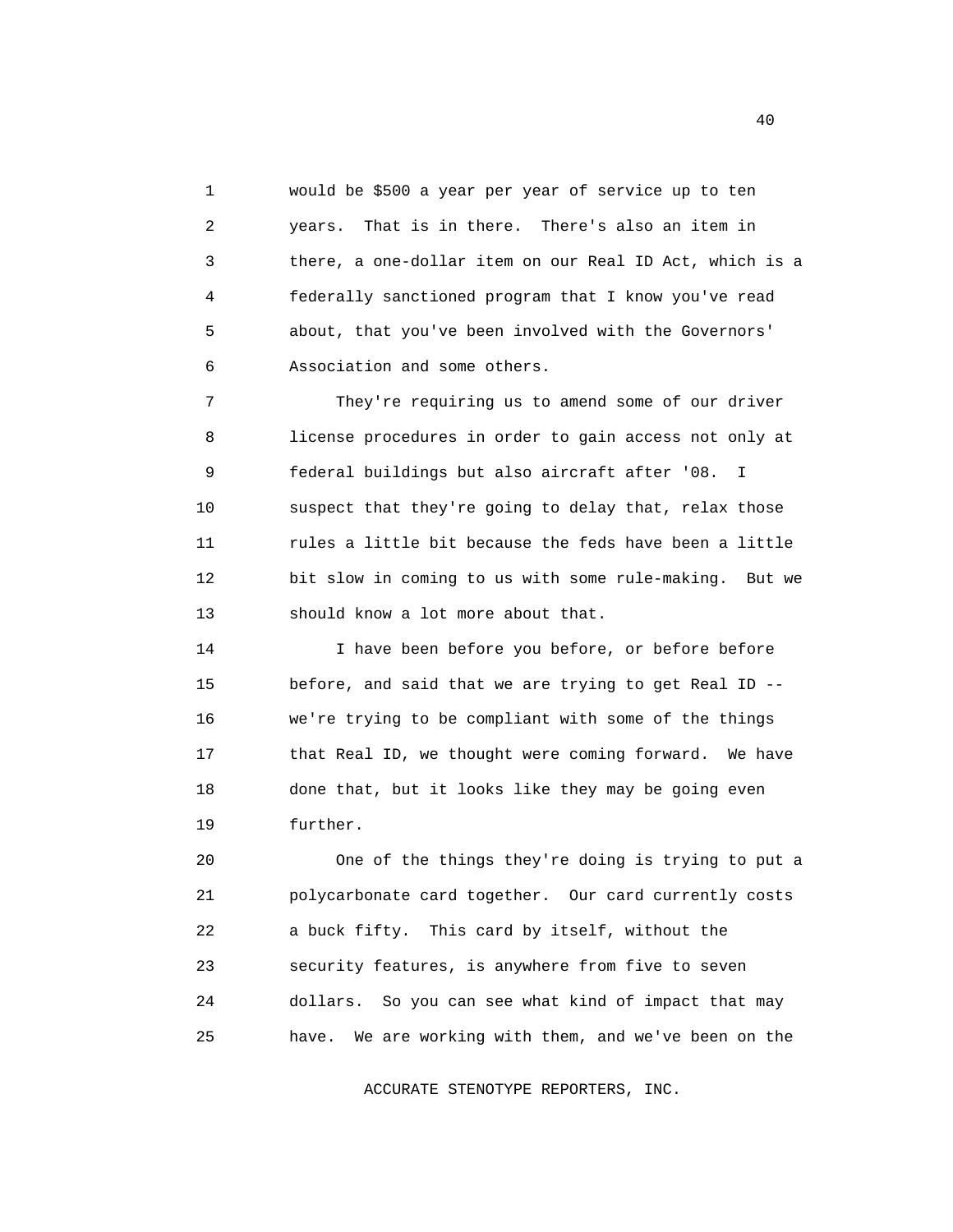1 ground floor, so we've reserved that in there, just in 2 case they come forward with rule-making before next 3 session.

 4 GOVERNOR BUSH: Thank you, Fred. Item 8. 5 MR. DICKINSON: Item 8, what we've all waited for. 6 We have four tags today, and these are the four that 7 were passed by our Legislature. I think, if I can, 8 Governor, I know there are people here in the audience. 9 Representative Baxley and his son Jeffrey are here on 10 the State of Vision tag. And I'd like to just talk 11 about them individually, let them come up and have 12 their thing, and then you want to roll the whole -- all 13 the tags together?

 14 GOVERNOR BUSH: We can do them individually and 15 we'll get a picture and we'll keep it rolling that way. 16 MR. DICKINSON: First is the State of Vision tag. 17 Senator Baker couldn't be here. Do y'all want to go on 18 up for a photo op, or you want to go through the --

19 which way do you want to do it?

 20 MS. GOODSON: We can do it all at the end or -- 21 GOVERNOR BUSH: Whatever you want to do, Fred. 22 Why don't you go through all of them and then we'll do 23 the pictures.

25 CFO GALLAGHER: By the way, just for whatever it's

24 MR. DICKINSON: All right, sir.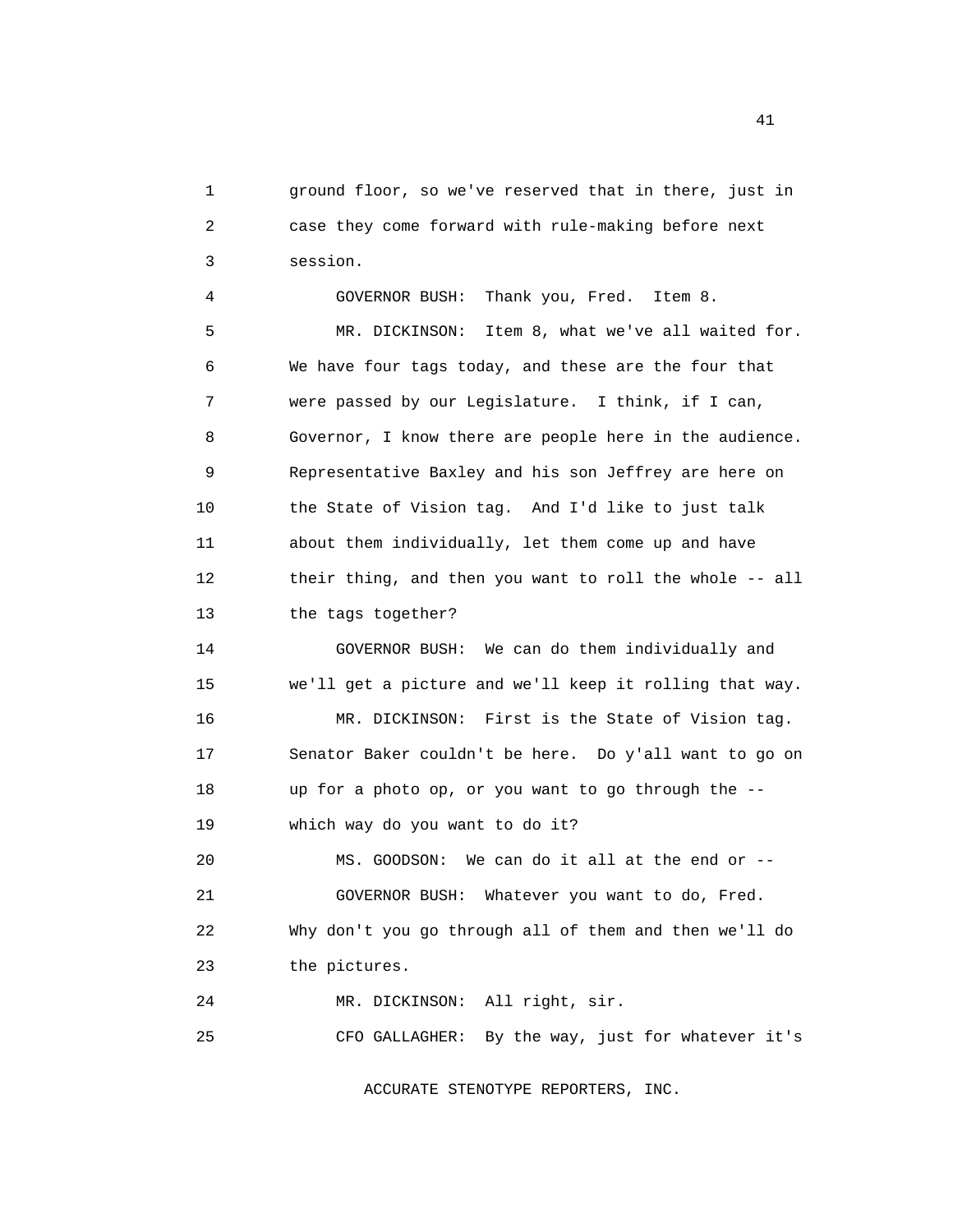1 worth, if you count the local government tags and all 2 the other tags, this will put us at 185 tags that are 3 allowed to be on vehicles in this state. 4 GOVERNOR BUSH: It's a great state. I overcame my 5 concerns about that about year three. My position has 6 evolved on this a long time ago. And, Jeffrey, are you 7 going to -- 8 REPRESENTATIVE BAXLEY: Thank you. I'm going to 9 ask Jeff to join me. 10 GOVERNOR BUSH: Tell us about the bill, too, 11 because it's pretty historic. 12 REPRESENTATIVE BAXLEY: Absolutely. And if I 13 could, just an aside for a minute, I don't make a lot 14 of these Cabinet meetings. You folks do this work 15 without the legislators needing to be here usually. 16 And I just want to tell you how grateful I am to serve 17 in the Florida House during the tenure of these Cabinet 18 officials. 19 Each of you, I'm just incredibly -- when I came in 20 here today and just thought about the privilege of 21 serving in the time that you've been here, and I know 22 you don't have a lot more meetings together, I'm just 23 extremely grateful. I'm extremely grateful that I've 24 been able to serve with each of you. 25 GOVERNOR BUSH: Thank you, Dennis.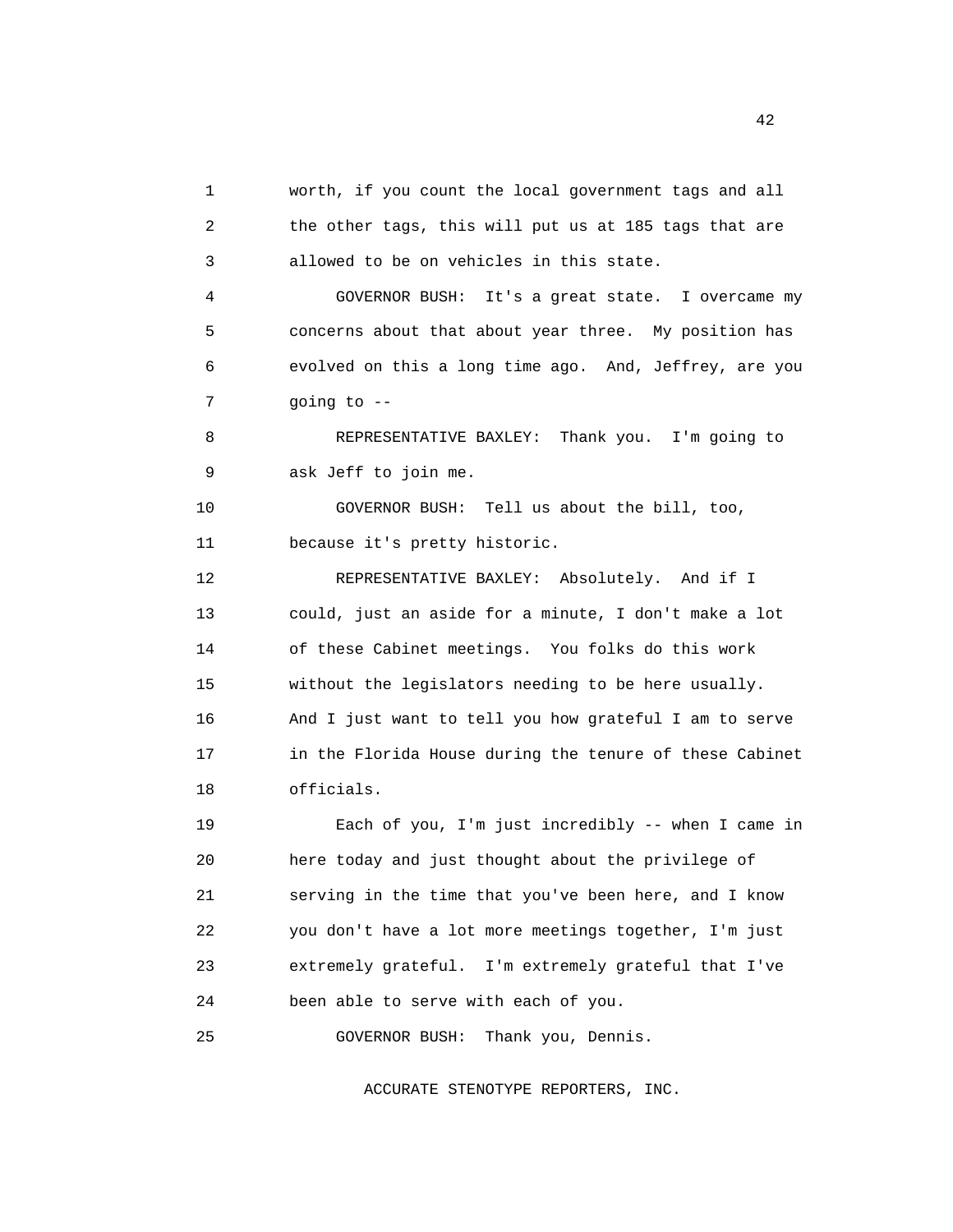1 REPRESENTATIVE BAXLEY: And I'm very proud of you 2 and how you serve this state and how fortunate we are 3 to have the integrity that we have at this Cabinet 4 level, and I'm very grateful to you. 5 GOVERNOR BUSH: Thank you, Dennis. 6 REPRESENTATIVE BAXLEY: Today, Jeffrey has been 7 through this experience with me. He's testified in 8 committee. He's been before the press, the media. And 9 I want to tell you that the specialty plate -- 10 GOVERNOR BUSH: Sorry to hear that. 11 REPRESENTATIVE BAXLEY: He's worked hard. And 12 he's also a good campaigner if you need one for 13 anything, Charlie. But I can't think of a better tool 14 for visually impaired people than this specialty plate 15 because the specialty plate and the marketing of it is 16 a self-help mechanism. It's not a handout. It's a 17 mechanism by which they can actually go out and 18 encourage people to help the agencies that help blind 19 people. 20 So the independent nature of this plate and the 21 way that they can use this to raise funds is very 22 exciting.

 23 I'm also very proud of this, of having started the 24 Vision Caucus, that this is the first project of the 25 Vision Caucus to do something for visual impairment.

ACCURATE STENOTYPE REPORTERS, INC.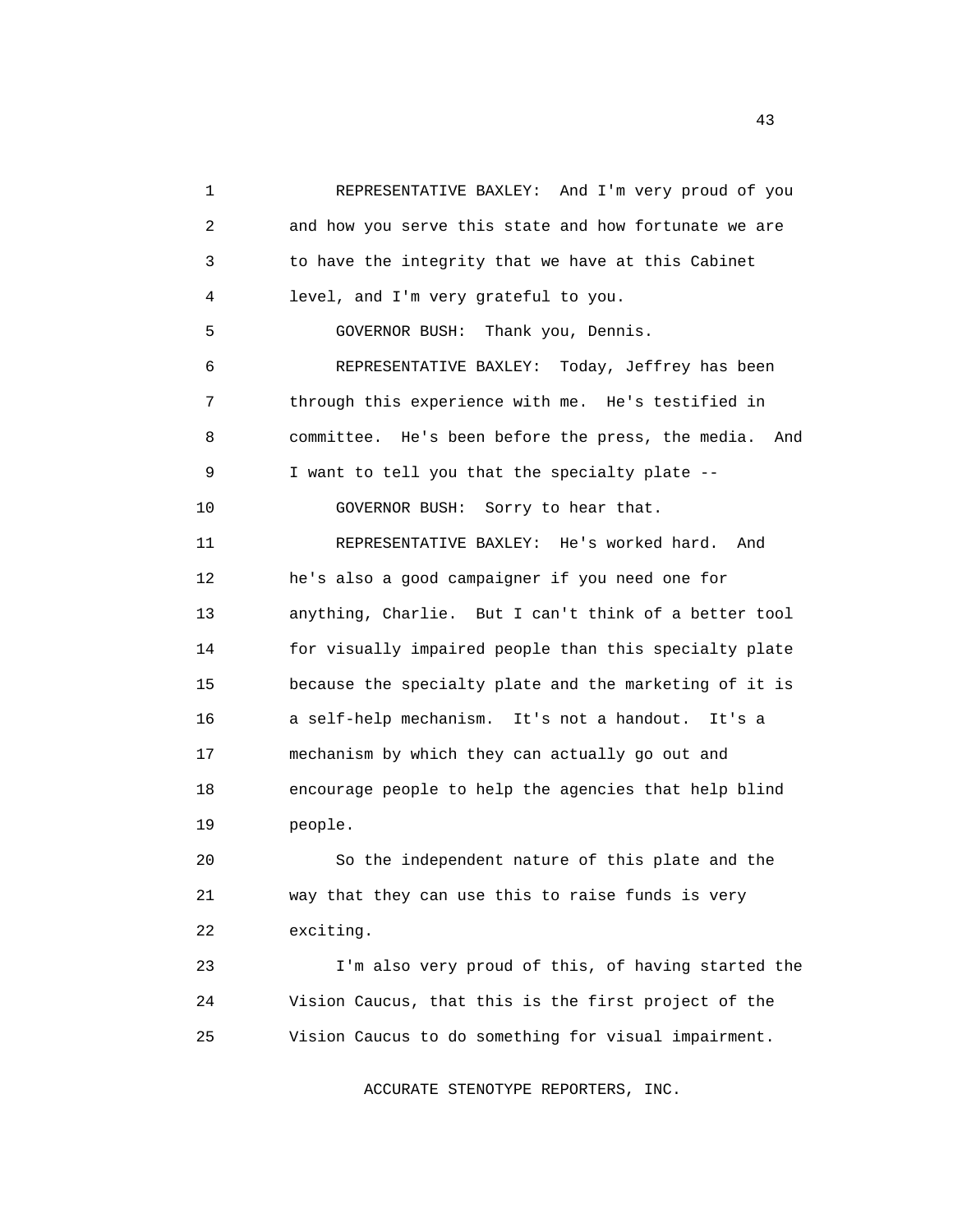1 And we have so many people who are living longer in our 2 state, thankfully, who are going to have vision 3 problems. And the more we can keep people living 4 independently, their quality life individually is so 5 much improved, and the budget is a lot easier to handle 6 when we keep people living independently instead of 7 them feeling that they've become a dependent on the 8 State.

 9 So for all those reasons and because I'm very 10 grateful for the association and all of our 11 professionals that have worked so hard on this, we're 12 grateful to come and stand in support of it and 13 grateful for your support of this opportunity today. 14 GOVERNOR BUSH: Dennis, you forgot to mention the 15 bill that we signed.

 16 REPRESENTATIVE BAXLEY: Yes, I do want to mention 17 that bill. There was an historic moment at which 18 Jeffrey received the first brailed bill, this bill 19 signed by the governor. And to our knowledge, that's 20 never happened in history. And for that, we're 21 extremely grateful. He's just telling me I should have 22 brought the bill with me. Do you want to thank the 23 governor?

 24 JEFFREY BAXLEY: Thank you, Governor, for bringing 25 the bill.

ACCURATE STENOTYPE REPORTERS, INC.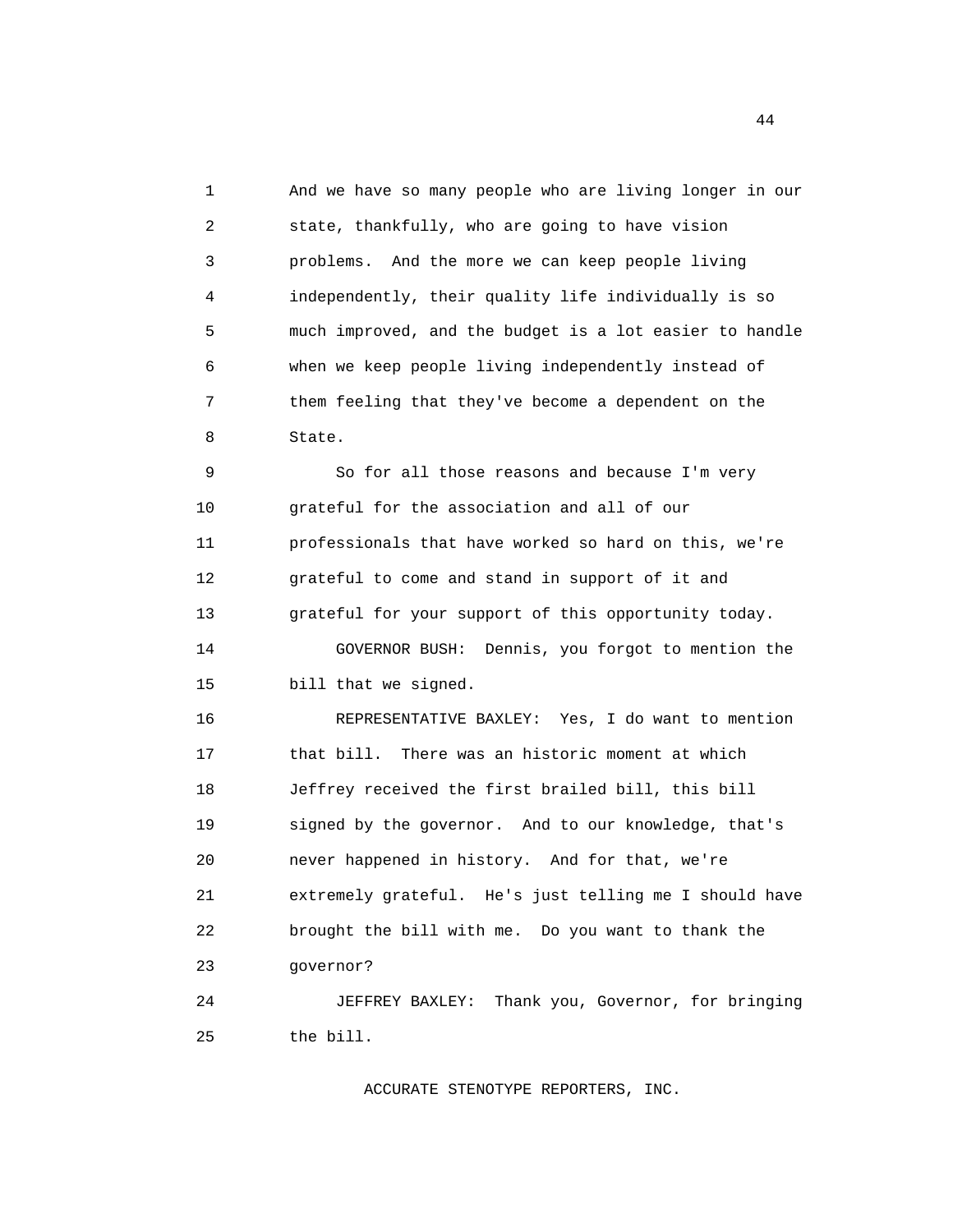1 GOVERNOR BUSH: You bet. It was a joy to see it. 2 Okay. If you guys sit down, we'll get our pictures in 3 a little bit.

 4 MS. NASEHI: Good morning, Governor and members of 5 the Cabinet. My name is Lee Nasehi. And I'm the 6 president of the association that Representative Baxley 7 was talking about, the Florida Association of Agencies 8 Serving the Blind. We also want to thank you very 9 much. We're very excited about the State of Vision 10 license plate.

 11 And just wanted to mention that the proceeds from 12 the license plate will be used for our day-to-day 13 hands-on direct support services to blind and visually 14 impaired Florideans. We serve people throughout the 15 state through 14 local nonprofit organizations, like 16 Lighthouse Central Florida, my organization, the Tampa 17 Lighthouse for the Blind, the Lighthouse of Pinellas, 18 the Miami Lighthouse and others from Pensacola to 19 Jacksonville to Miami and Naples.

 20 I'd like to ask my colleagues to stand. Cliff 21 Olstrom, Sheryl Brown, both from Tampa Lighthouse. Dan 22 Mann from the Pinellas Lighthouse. Robert Kelly from 23 the Conklin Center for the Blind. And I think 24 that's -- and there's Barbara Ross, who is with the 25 agency right here in Tallahassee called the Florida

ACCURATE STENOTYPE REPORTERS, INC.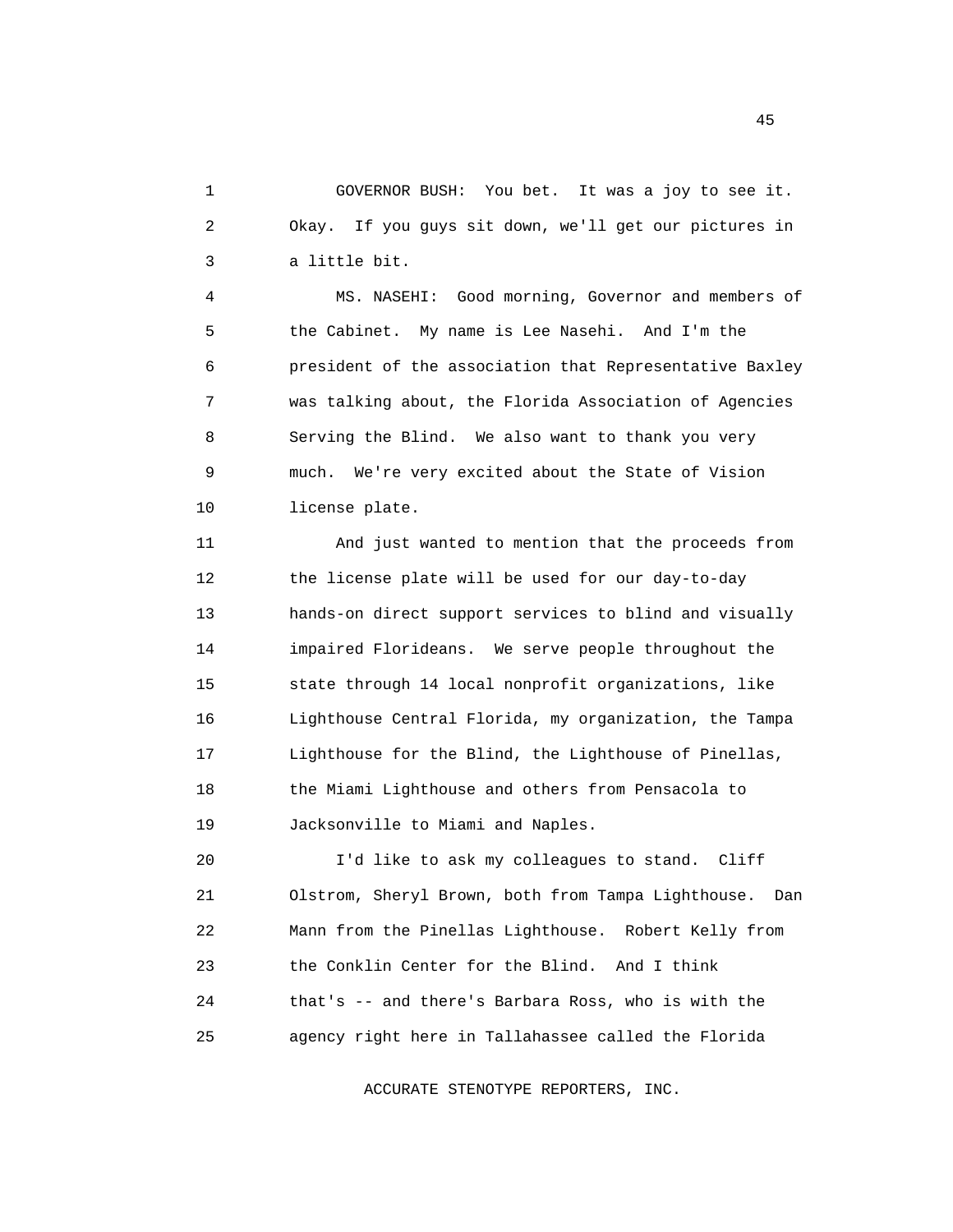1 Institute for Rehabilitative Education. Also here is 2 Jim Montgomery, who designed our lovely plate. Jim, 3 would you please stand, too. We just think it's 4 beautiful.

 5 And of course we want to thank Dennis and Jeffrey 6 Baxley for all your support and involvement. This 7 would not have happened without him and Senator Carey 8 Baker, who was our Senate bill sponsor. And I'd also 9 like to thank Craig Kiser. He's the director of our 10 Division of Blind Services, who has been very 11 supportive. We are a team. And I don't believe this 12 would have happened without that team spirit. Craig is 13 a tremendous advocate for the blind and a man of great 14 vision.

 15 FAASB is already the point of delivery for many 16 State-funded blind services through the Division of 17 Blind Services. With voluntary proceeds from this 18 license plate, we'll be able to add to what money the 19 State provides for blind services.

 20 I'd also like to mention, in view of the Auditor 21 General's report, that our plate did pass all the 22 requirements. I want to thank you for your support of 23 this license plate. And I'd like to close by inviting 24 all of you to attend the first ever Florida Vision 25 Summit, which we hope will happen sometime this

ACCURATE STENOTYPE REPORTERS, INC.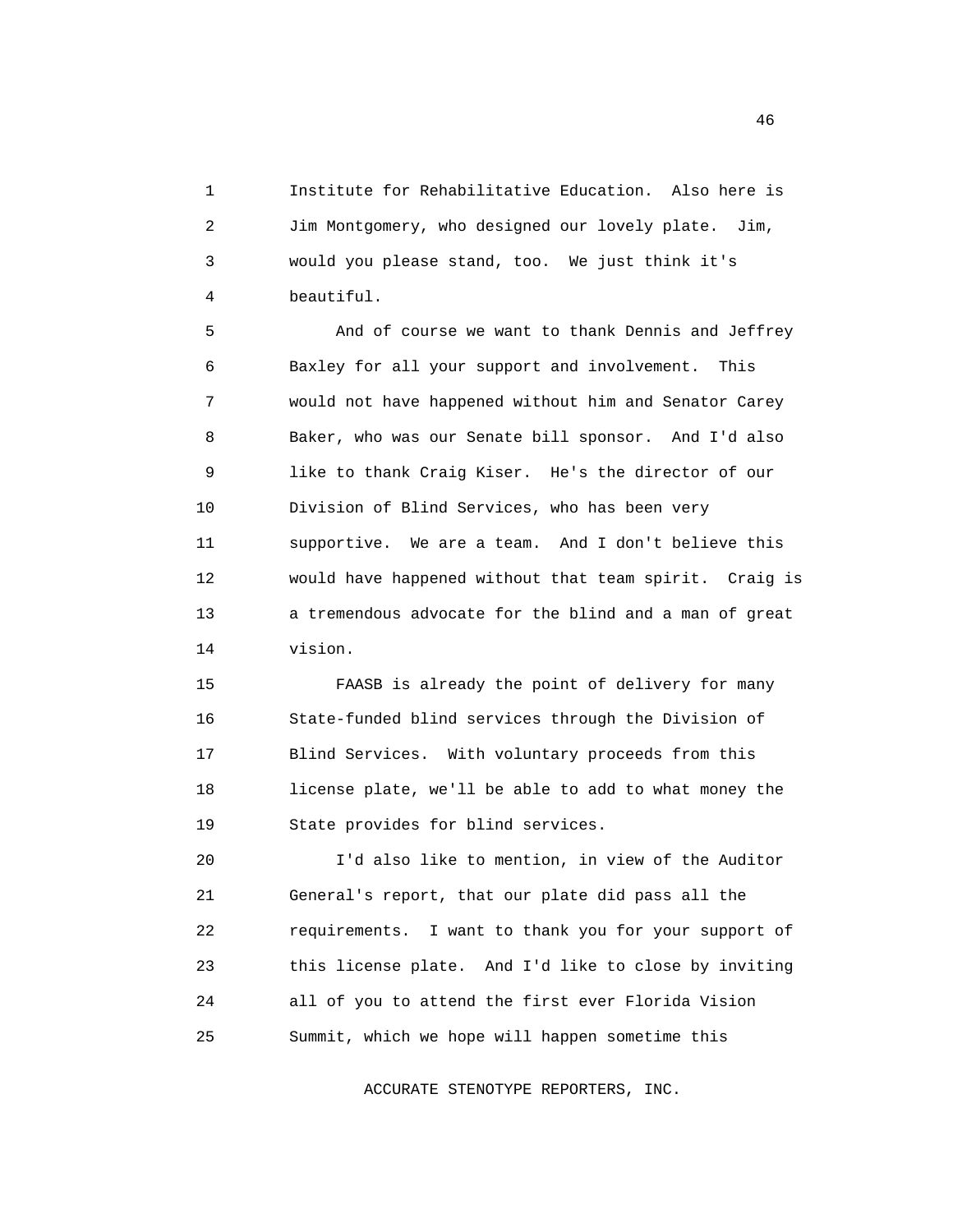1 January. Thank you.

 2 GOVERNOR BUSH: Thank you very much. 3 Congratulations. Well done. All right, Fred. 4 MR. DICKINSON: Governor, the second tag is the 5 agricultural education tag. And, Commissioner, I don't 6 know if you wanted to say anything about that. 7 COMMISSIONER BRONSON: Well, Governor and Cabinet 8 members, this has been something that's been in the 9 making for quite some time, and we have some of our 10 vocational agriculture educators here to support this 11 that have been working on this for a long time, and 12 that's why the FFA State officers stayed for this 13 event, in hopes that this is going to help their 14 educational purposes. 15 I know it's kind of unusual to look at education 16 from this standpoint. But for what FFA gets or what 17 the educators get in their support from the school 18 system, almost everything else that goes with FFA is 19 raised through parents, grandparents and the kids 20 themselves. 21 GOVERNOR BUSH: Where is the plate? 22 COMMISSIONER BRONSON: We've got it here. It's a 23 smaller -- there you go. But it's an effort that 24 they've put together. 25 GOVERNOR BUSH: Is that a grapefruit? What is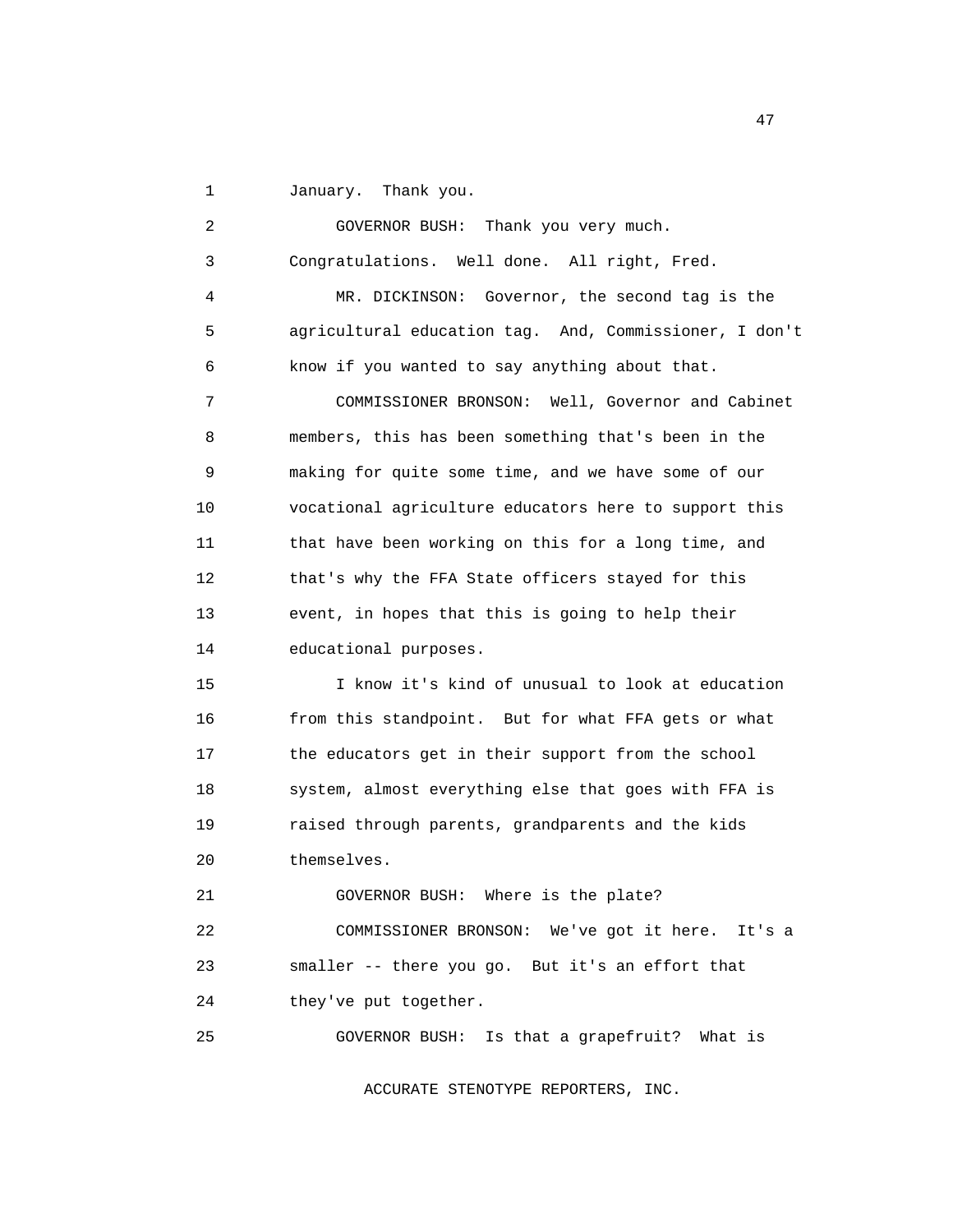1 that thing?

 2 UNIDENTIFIED SPEAKER: That's our FFA emblem. 3 COMMISSIONER BRONSON: I think that they may want 4 to speak on it briefly. 5 GOVERNOR BUSH: I can't see it very well. That's 6 great. It's pretty. I just want to make sure, when 7 I'm back driving again and I'm getting close to a 8 license plate, I know -- 9 CFO GALLAGHER: Do you have a driver's license? 10 GOVERNOR BUSH: I have one, yeah. 11 MS. BURLESON: Commissioner Bronson introduced me 12 earlier. But my name is Sarah Burleson, and this year 13 I'm the state president for the Florida FFA 14 Association. 15 GOVERNOR BUSH: Where are you from? 16 MS. BURLESON: I'm from Osteen, Florida, southwest 17 of Daytona. 18 GOVERNOR BUSH: Yes. 19 MS. BURLESON: And we just wanted to say thank you 20 for the approval of our tag because this license plate 21 will continue to further agriculture education and FFA 22 students here in Florida for years to come. And this 23 is going to give students some amazing opportunities 24 and some chances to help better agriculture and 25 continue to make it one of the top industries in our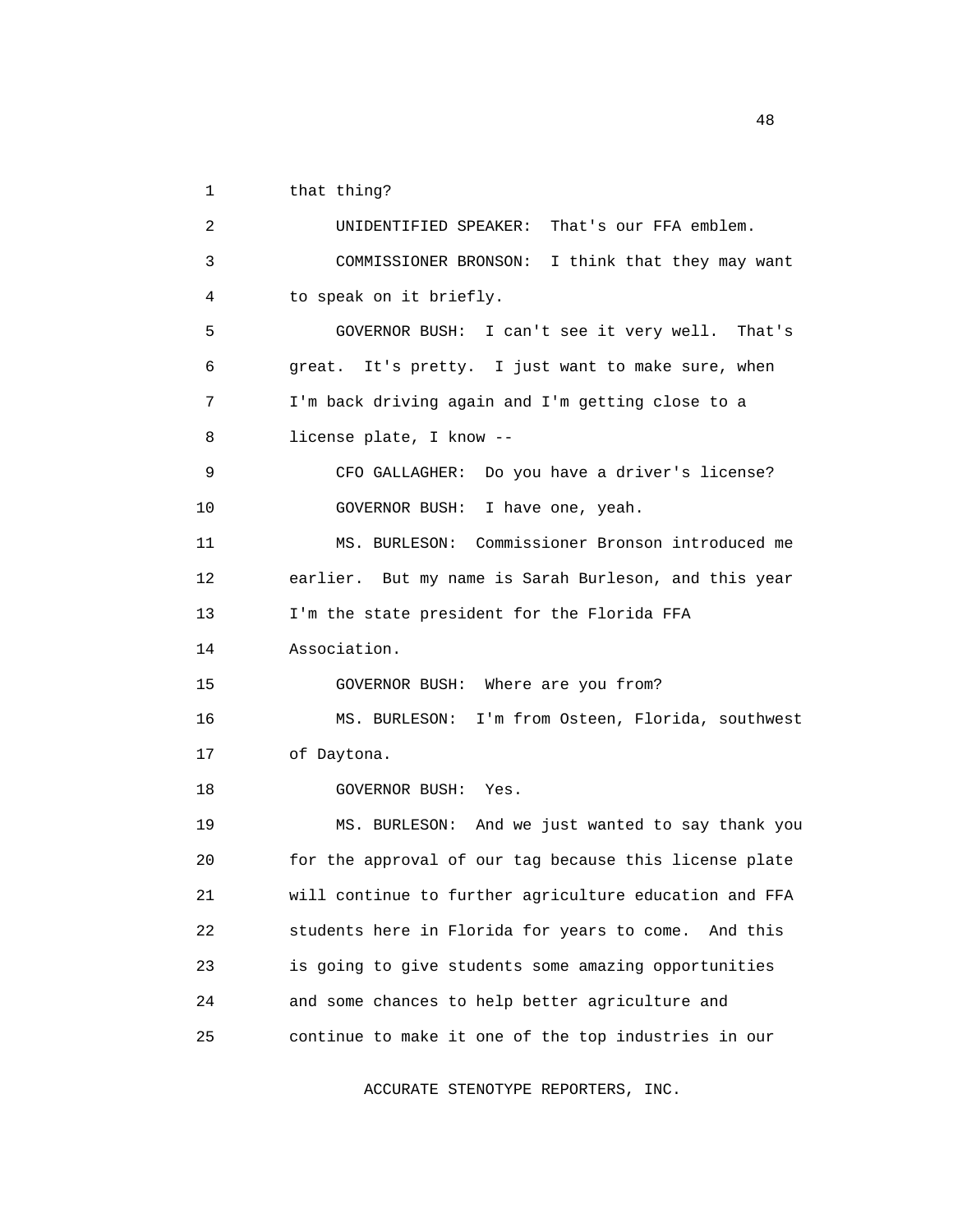1 nation, or in our state, so thank you.

 2 GOVERNOR BUSH: Thank you very much. 3 MS. GEIGER: My name is Jodi Geiger, and I'm an 4 agriculture teacher in Volusia County in Deltona. And 5 I'm here representing the teacher association. I have 6 some colleagues here with me, Robert Philpot, who is 7 from Williston, and Perry Byars from Escambia County. 8 GOVERNOR BUSH: Welcome. 9 MS. GEIGER: And we're very thankful for you for 10 approving this tag. The funds will help ensure the 11 future of agriculture in our state. As well, some of 12 the funds generated are going to be used to help to 13 recruit and retain agriculture teachers so that we 14 ensure that the future is there for many years to come. 15 And once again, thank you so much for your support. 16 GOVERNOR BUSH: Thank you. All right. You guys 17 wait and we'll get a picture after we go through the 18 other two. 19 MR. DICKINSON: The third tag is the organ 20 donation, Donate Organs, Pass It On. This was 21 Representative Anne Gannon and Senator Margolis' bill. 22 And the fees are distributed to the transplant 23 foundation to provide statewide grants for patient 24 services, including preoperative, rehabilitative and

25 housing assistance, organ donor education awareness

ACCURATE STENOTYPE REPORTERS, INC.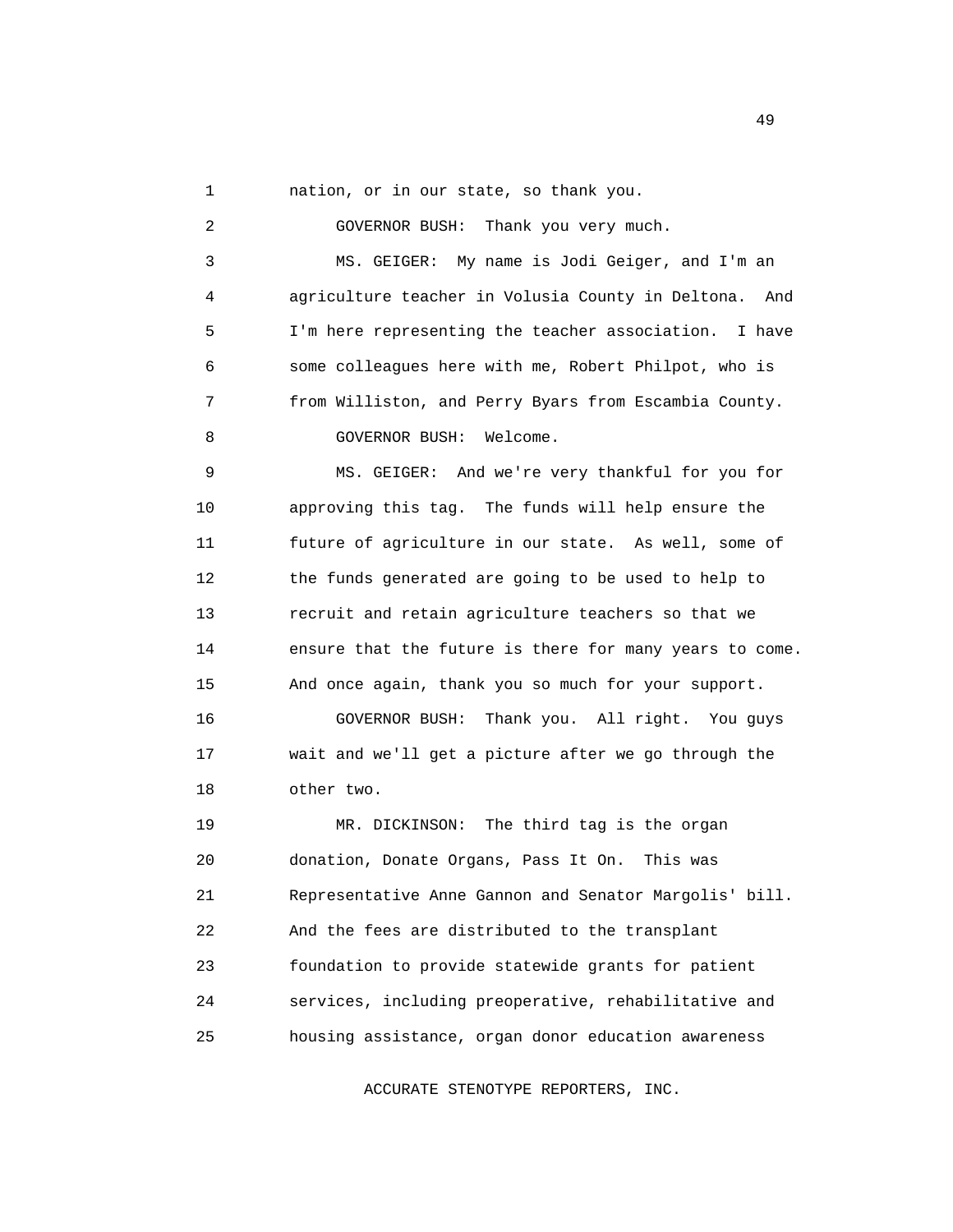1 programs and statewide medical research. Ms. Compton. 2 MS. COMPTON: Good morning. I'm Eli Compton. I'm 3 the executive director for the Transplant Foundation, 4 and I really appreciate all that you have done to help 5 promote organ donation. I am the mother of a heart 6 transplant -- he's a heart transplant recipient, had 7 his transplant when he was 12 years old. He is now 26 8 and he is a professional golfer. So he is a prime 9 example that transplantation works. 10 I have with me here today two of the individuals 11 that have been -- 12 GOVERNOR BUSH: The guy with the big sign. 13 MS. COMPTON: -- behind the effort. Jeff 14 Goldstein, who is a double lung transplant recipient, 15 and Alan Tolsky who is a liver transplant recipient. 16 There are 90,000 Americans currently waiting for a 17 life-saving organ transplant. And we hope that this 18 license plate is going to make the difference, 19 particularly in the state of Florida. 20 I would also like to take this opportunity to 21 introduce a young lady that I have with me. Imani 22 Jones is 14 years old, and she's waiting for a 23 life-saving transplant. 24 GOVERNOR BUSH: Welcome. 25 MS. JONES: Thank you. I am waiting for a liver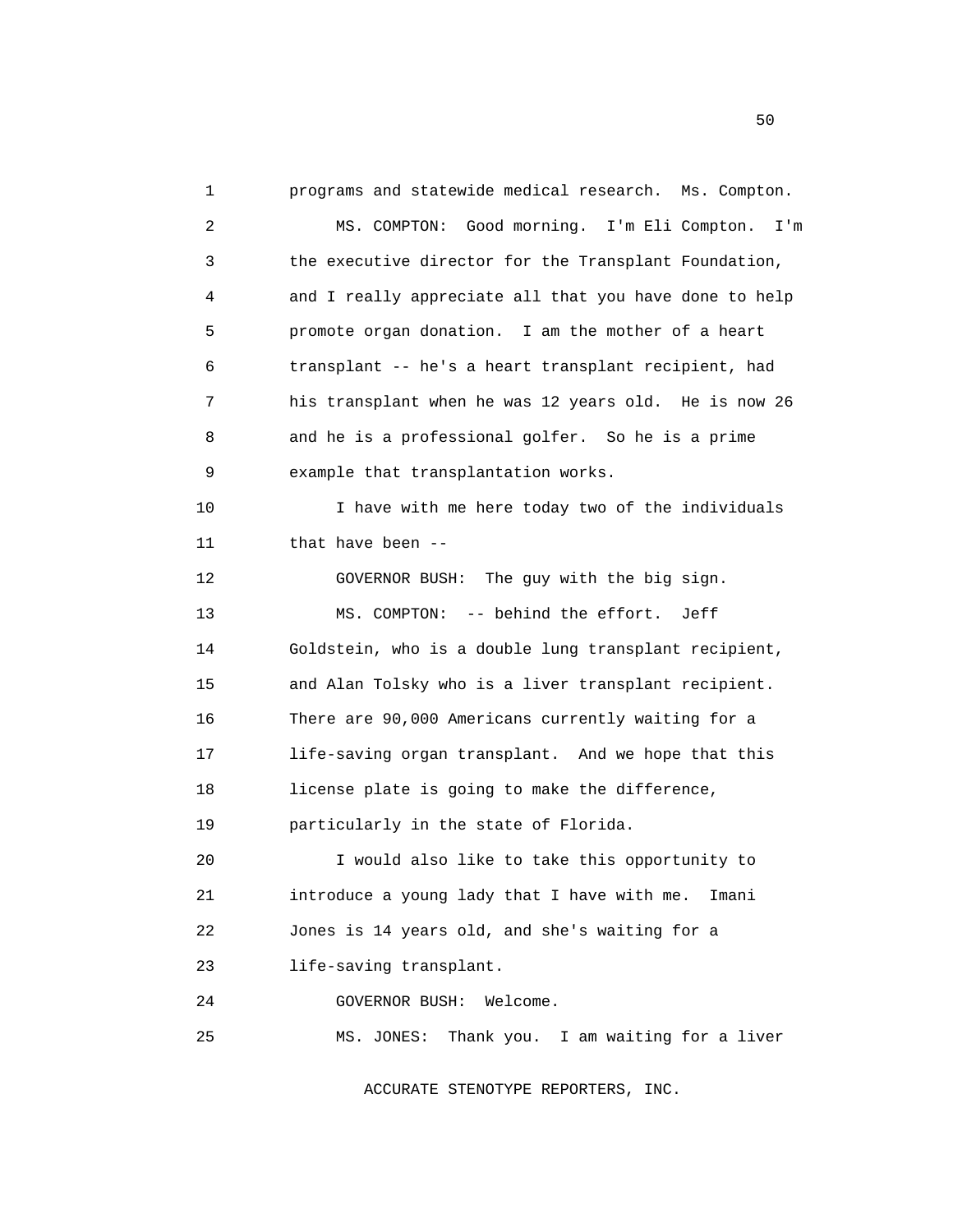1 transplant, and I hope this license plate will help 2 bring my transplant closer. 3 GOVERNOR BUSH: I hope so, too. Where are you 4 from? 5 MS. JONES: Florida, here. I'm from here. 6 GOVERNOR BUSH: I was guessing Florida, but what 7 part? 8 MS. JONES: Fort Lauderdale. 9 GOVERNOR BUSH: Fort Lauderdale? Great. Good 10 luck to you. Thank you for being here. Thank you all. 11 And we're going to get a picture with you in a little 12 bit. You brought the largest license plate. 13 Congratulations. 14 MS. COMPTON: Thank you. 15 GOVERNOR BUSH: Thank you all. Okay. And last 16 but not least. 17 MR. DICKINSON: The last tag, Governor, is Support 18 Home Ownership For All. It was a bill by 19 Representative Smith and Senator Aronberg, and the fees 20 are distributed to Home Ownership For All, Inc., to 21 provide, promote and otherwise support affordable 22 housing. 23 GOVERNOR BUSH: It looks like it's on the beach, 24 which means that I hope it's to the land side of the 25 coastal development line, and I hope that inspectors

ACCURATE STENOTYPE REPORTERS, INC.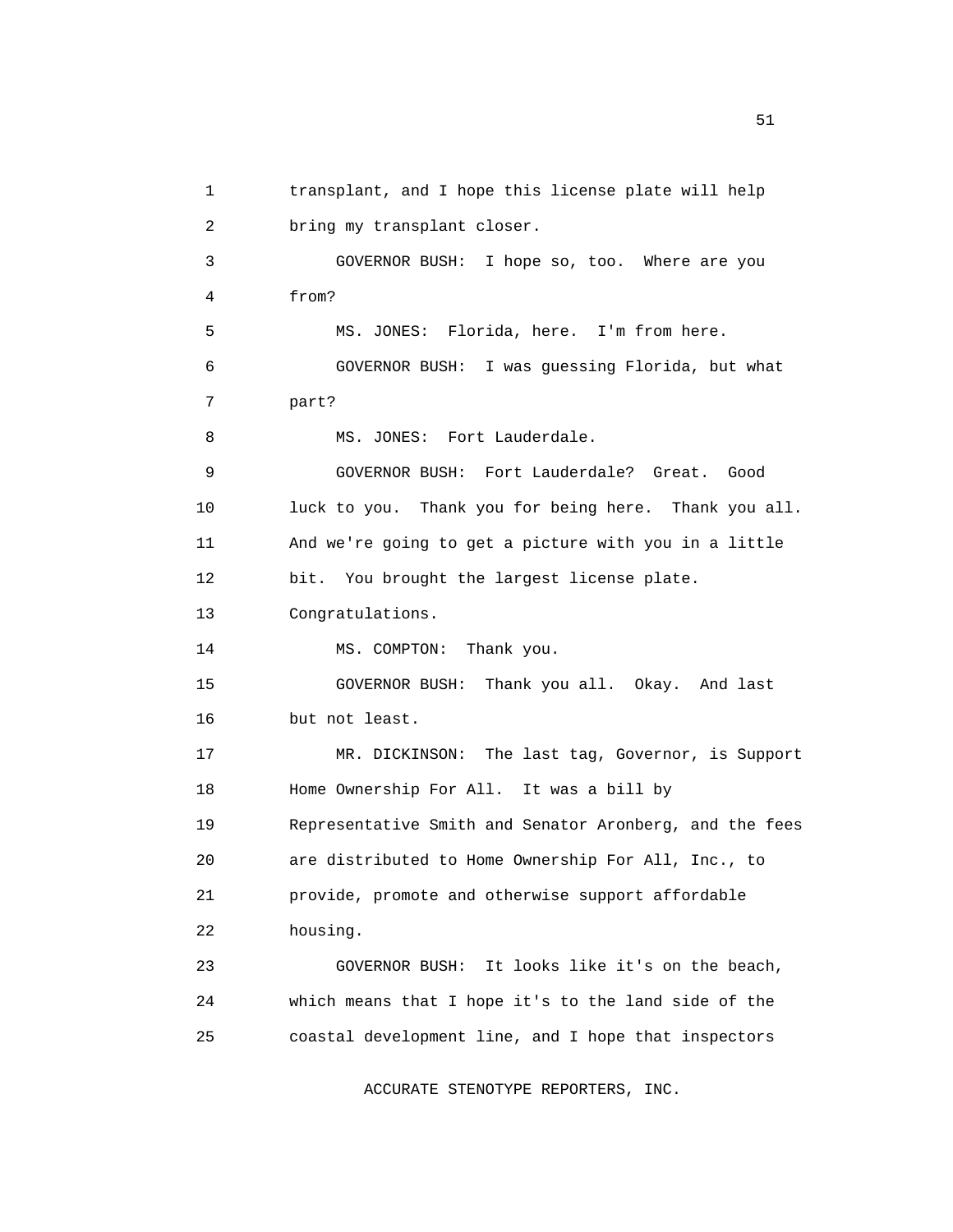1 come to already harden the home to make sure that you 2 get your insurance credit because it's going to be very 3 expensive to live there. 4 MS. RILEY: Good morning. Governor, General, 5 Chief and Commissioner, my name is Nancy Riley, and I'm 6 the president-elect of the Florida Association of 7 Realtors. And I brought with me today our treasurer, 8 Maggie Morris, our secretary, Bob Hudgens, and our 9 legislative management team from Tallahassee for the 10 Florida Association of Realtors. 11 We're very proud of this license plate. This 12 plate was designed by one of our members. 13 GOVERNOR BUSH: It's beautiful. 14 MS. RILEY: We currently have -- our new numbers 15 are 161,000 members in the state of Florida who are

 16 Realtors. It probably will go down next year, but 17 currently that's our numbers. And we're very proud -- 18 GOVERNOR BUSH: There are no fees. When you renew 19 your license, you won't have to pay a fee, so maybe it 20 will keep people in the game.

 21 MS. RILEY: Hopefully that will give them an 22 incentive to stay in there. We're proud of this 23 additional stream of revenue that has been afforded for 24 affordable housing. It's not the total answer, but 25 every little bit helps our teachers, our police,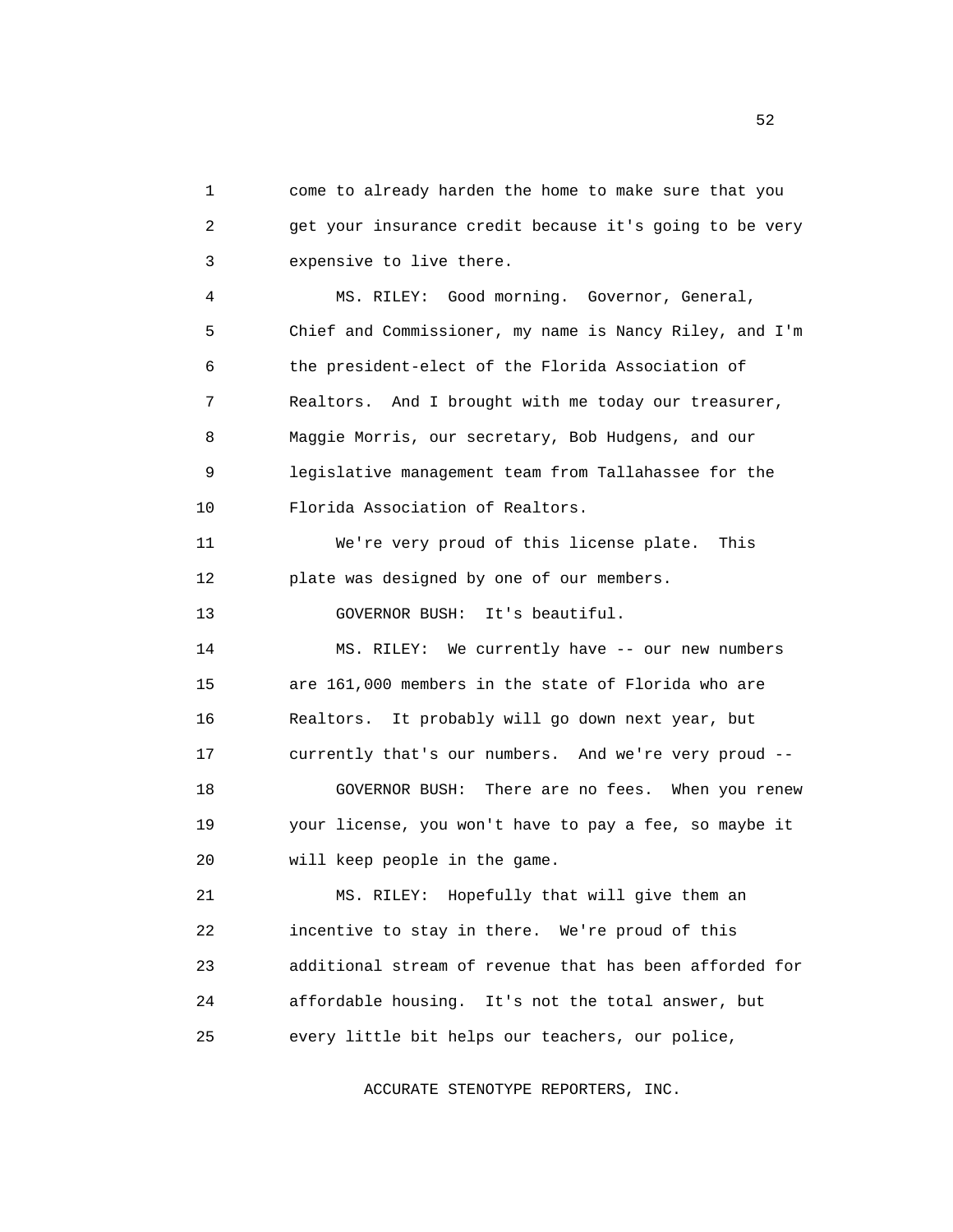1 firefighters, in addition to that, the service people 2 in the state of Florida who are so important to our 3 economy in this state.

 4 So we'd like to thank you for that, and we are 5 going to go out there and we're going to market this 6 license plate, as we're good in doing. And we're going 7 to beat that panther license plate and we are going to 8 become the number one license plate in the state of 9 Florida. Thank you.

 10 GOVERNOR BUSH: Competition is good. Yes, 11 Commissioner.

 12 COMMISSIONER BRONSON: Governor, if I could, I'd 13 like to dovetail something that we heard earlier when 14 we heard about the potential for increases due to 15 various factors of our law enforcement personnel with 16 salary and compression issues. And it goes right along 17 with this plate.

 18 There are, as you are aware, areas in the state 19 where the growth is so high and the cost of buying 20 property and a home is so high now that a lot of our 21 law enforcement officers that we have in those areas of 22 the state are having a tough time even trying to find a 23 home that they can forward. And I think that that 24 needs to be part of the consideration when we look at 25 those issues coming up in the next legislative session,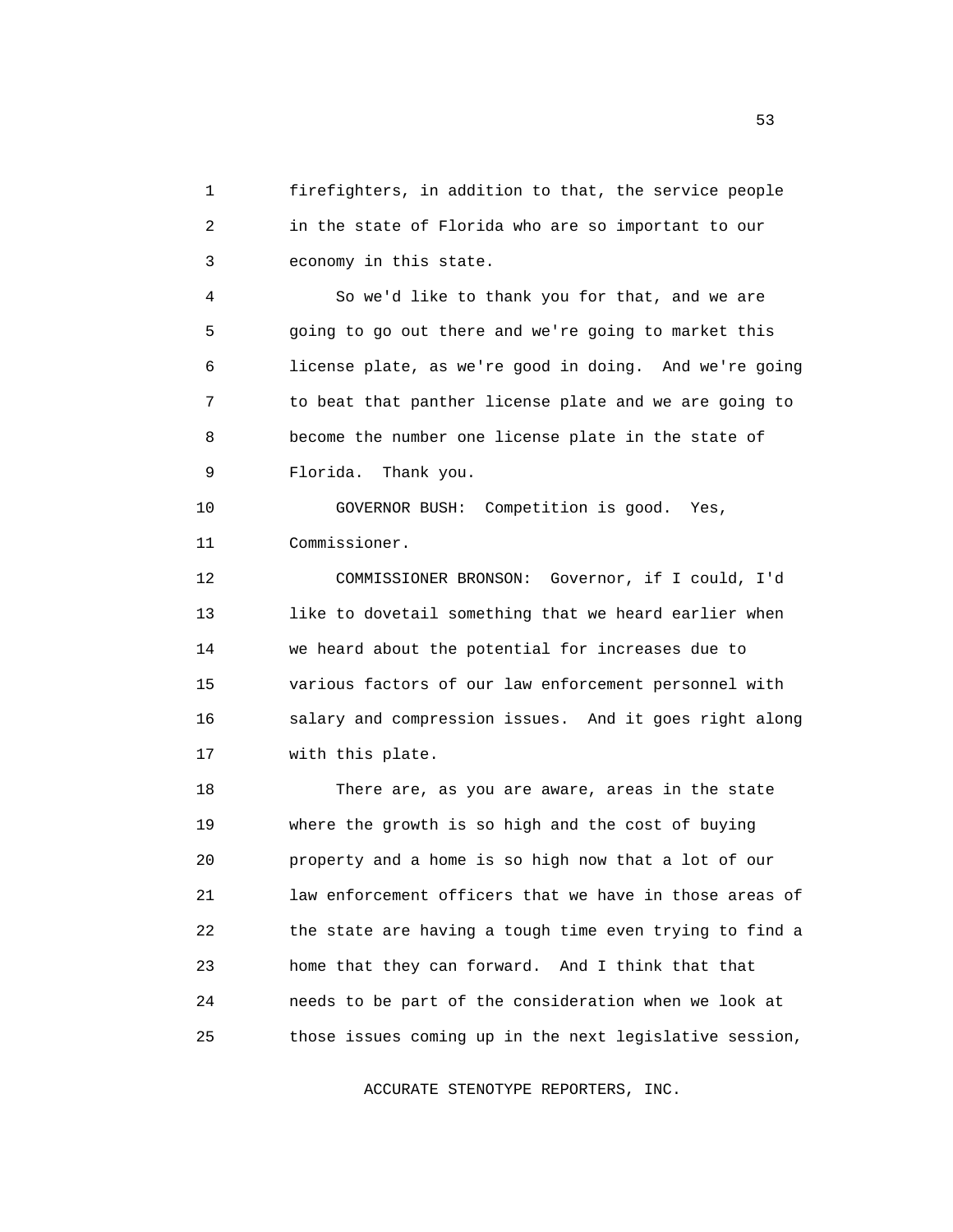1 that along with compression, that we do look at those 2 areas of the state that we are requiring our law 3 enforcement officers to be in, as trying to help them 4 afford to have a place.

 5 GOVERNOR BUSH: Commissioner, when you started, I 6 knew where you were going, and I looked over to General 7 Crist, who is not used to your unbelievably eloquent 8 advocacy on behalf of your department. I said, "He's 9 lobbying you." And I noticed when you were making your 10 remarks and we were both looking, that you were looking 11 at him, not me. And I can't tell you how that warms my 12 heart.

 13 ATTORNEY GENERAL CRIST: Governor and 14 Commissioner, I will caution you that your lobbying me 15 will have no effect unless things go well November 7th. 16 Stay focused.

 17 GOVERNOR BUSH: I promise you, if your opponent 18 was here, he would be lobbying him, too. Anyway, 19 appreciate the comments, Commissioner. Should we start 20 the --

21 CFO GALLAGHER: Motion on 8.

22 ATTORNEY GENERAL CRIST: Second.

 23 GOVERNOR BUSH: There's a motion and a second. 24 Without objection, the item passes. It's all one 25 motion, right, Fred?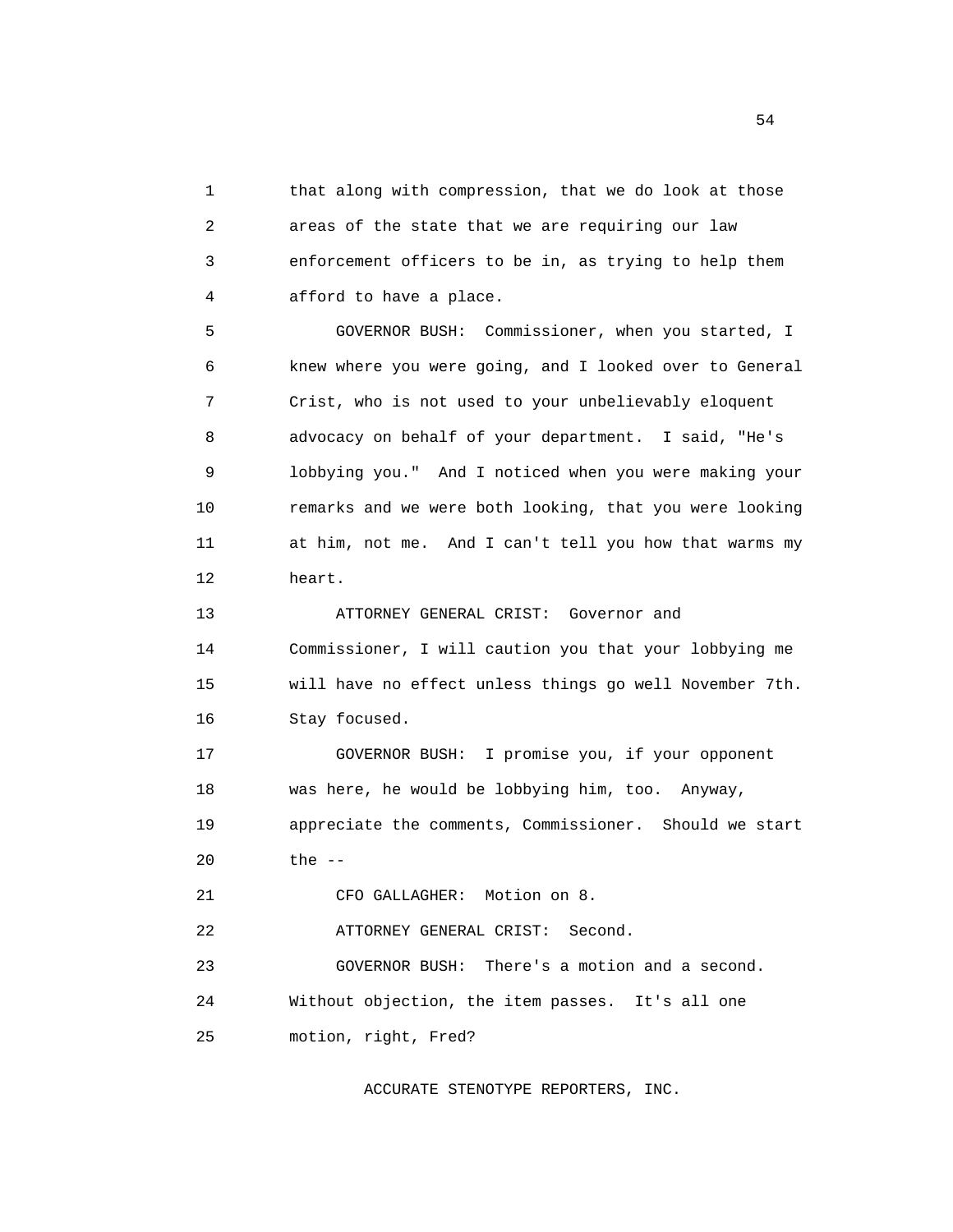| $\mathbf 1$                      | (Applause)           |  |
|----------------------------------|----------------------|--|
| $\overline{a}$                   | (Photographs taken.) |  |
| $\overline{3}$                   |                      |  |
| $\overline{4}$                   |                      |  |
| 5                                |                      |  |
| $\overline{6}$                   |                      |  |
| $\overline{7}$                   |                      |  |
| $\begin{array}{c} 8 \end{array}$ |                      |  |
| 9                                |                      |  |
| $10\,$                           |                      |  |
| $11\,$                           |                      |  |
| $12\,$                           |                      |  |
| $13$                             |                      |  |
| $14\,$                           |                      |  |
| 15                               |                      |  |
| 16                               |                      |  |
| $17\,$                           |                      |  |
| $18\,$                           |                      |  |
| 19                               |                      |  |
| $20$                             |                      |  |
| $21\,$                           |                      |  |
| 22                               |                      |  |
| 23                               |                      |  |
| $2\sqrt{4}$                      |                      |  |
| 25                               |                      |  |
|                                  |                      |  |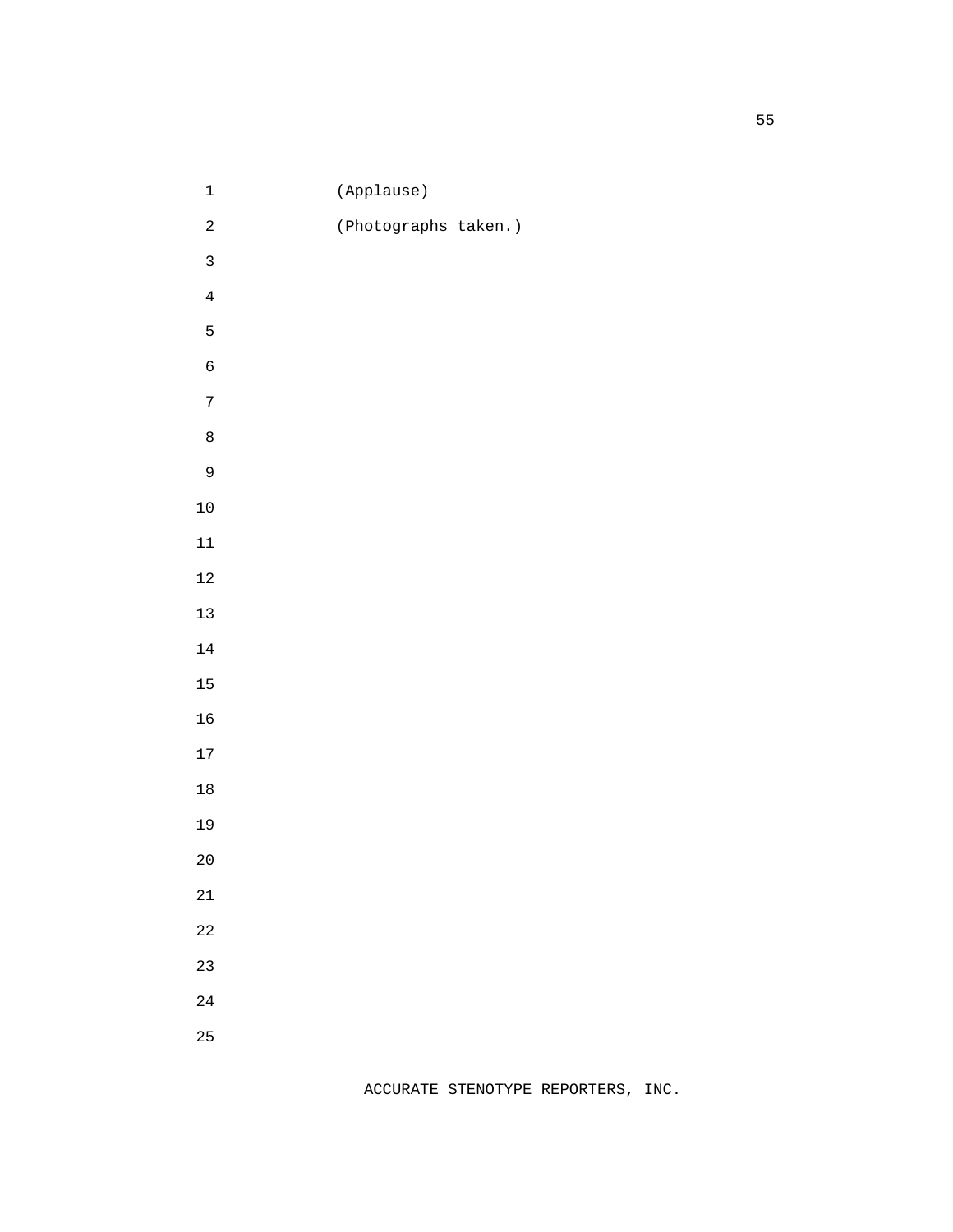1 GOVERNOR BUSH: Florida Department of Law 2 Enforcement. 3 CFO GALLAGHER: Motion on the minutes of August 4 15. 5 ATTORNEY GENERAL CRIST: Second. 6 GOVERNOR BUSH: There's a motion and a second. 7 Item 1 is approved. Item 2. Jerry, how are you doing? 8 MR. BAILEY: Doing well, Governor. Thank you. 9 Good morning. Gentlemen, I have a very special guest 10 with me today, Kevin Barrett. Kevin is our 2006 11 gubernatorial fellow. He's a criminology major at the 12 University of Florida. 13 **GOVERNOR BUSH:** Go Gators. 14 MR. BAILEY: And he'll be working this school year 15 in our sexual predator unit, helping them track down 16 absconders. 17 GOVERNOR BUSH: Good seeing you. 18 MR. BAILEY: Our remaining item is our proposed 19 legislative budget request for '07-'08. You have the 20 full packet before you. And our issues are in priority 21 order. We've put together a request that I think shows 22 a continuation of the delivery of our critical services 23 and provides resources to our core mission. I want to 24 briefly highlight a few of those priorities. 25 We have a continuation of our two currently funded

ACCURATE STENOTYPE REPORTERS, INC.

 $56<sub>5</sub>$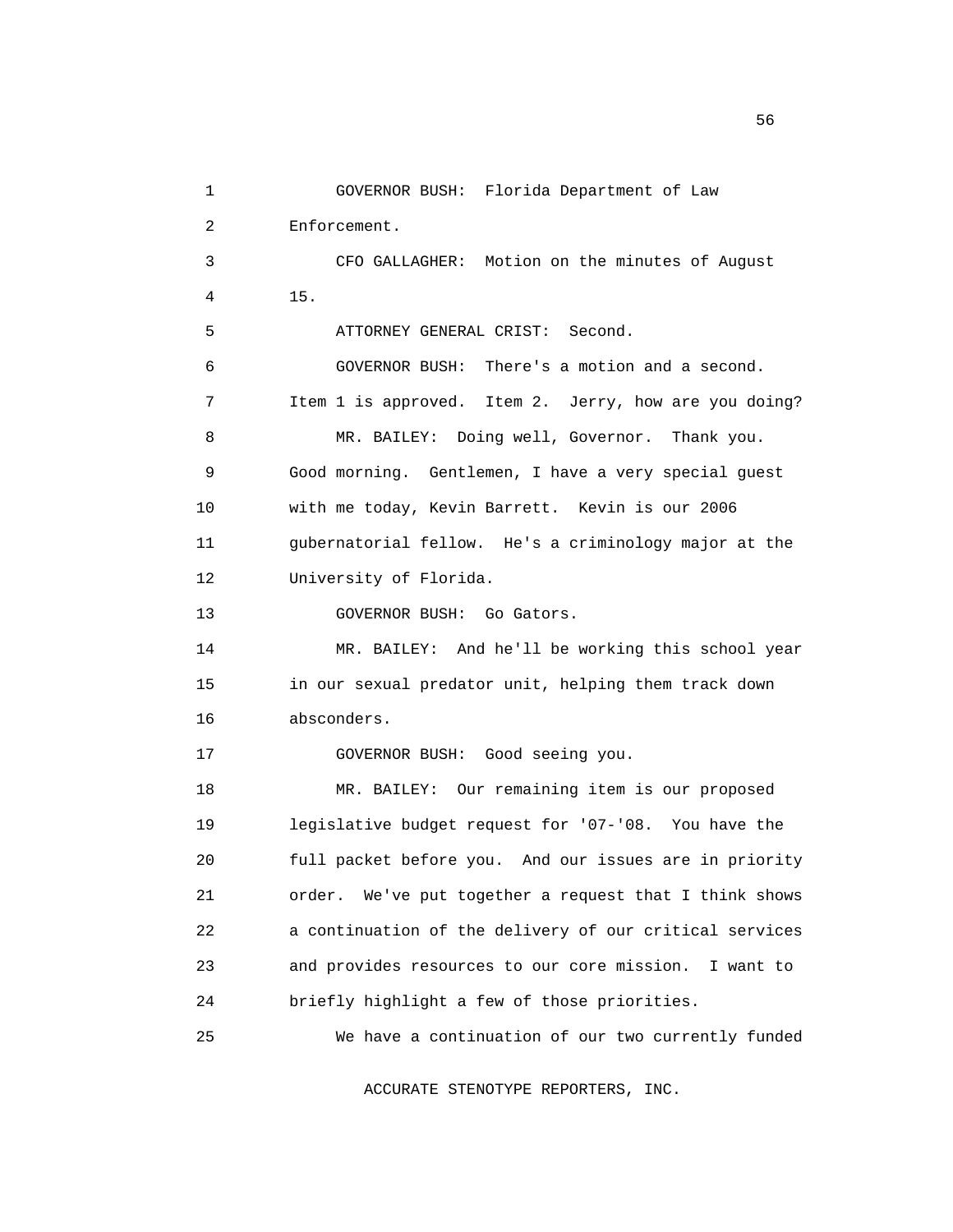1 pay plans, both of which are essential for us to 2 recruit and retain key personnel. You'll see that 3 we're also seeking funds for our crime laboratories and 4 their backlogs. As I have briefed you on before, we're 5 now working with the sheriffs, chiefs and prosecutors 6 to modify our submission and acceptance guidelines. 7 We're also requesting funds to outsource a portion of 8 our backlogged DNA to a private lab, and that will 9 allow us to work in our labs on incoming cases. 10 Also we want the ability to send newly hired 11 scientists to private institutions for their basic 12 training rather than taking our scientists off casework 13 to train those individuals. 14 Now, that DNA I've been talking to you about is

 15 the incoming casework, the evidence submitted by our 16 sheriffs and chiefs. The other side of our DNA program 17 is the database. We're asking funds to help expand 18 that, as the Legislature has required. Three months 19 ago we started adding theft-related felonies to the 20 database.

 21 GOVERNOR BUSH: Is that done by the Legislature, 22 Jerry?

23 MR. BAILEY: Sir?

 24 GOVERNOR BUSH: The additional crime categories? 25 MR. BAILEY: Yes. Like I say, July 1 we started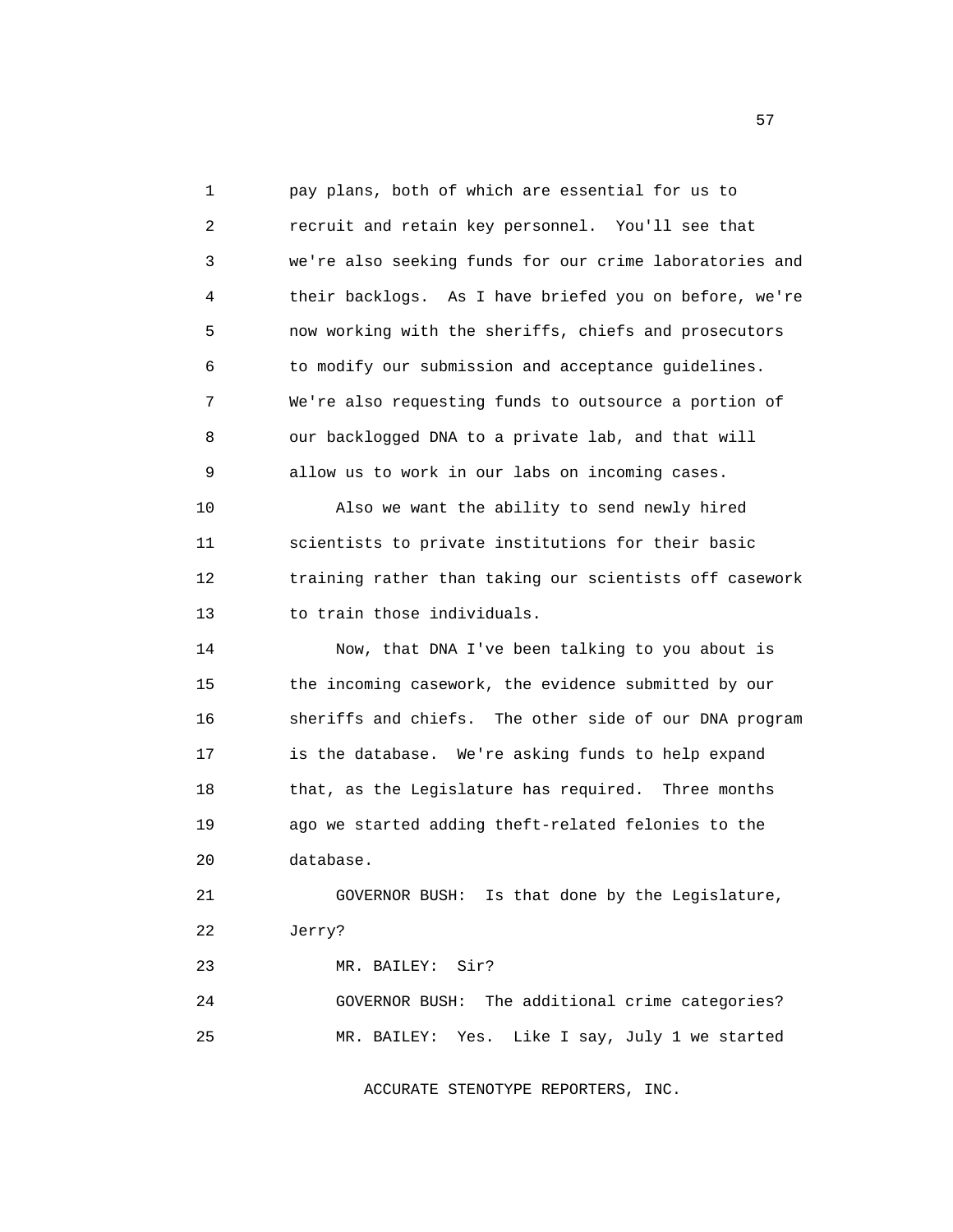1 with the theft-related. And this year's request will 2 complete that legislative mandate by adding 3 drug-related crimes and the remaining felonies. 4 GOVERNOR BUSH: How many -- if fully implemented, 5 how many samples would that mean, how many people? 6 MR. BAILEY: How many people are in the database 7 now? 8 GOVERNOR BUSH: No. Well, how many are in now and 9 how many would be once your -- 10 MR. BAILEY: Another 87,000 will go in this year, 11 and the other figure will add another 110,000. 12 GOVERNOR BUSH: So how many do we have now? Turn 13 around and they'll tell you. 14 MR. BAILEY: Roughly a third of a million in there 15 now. 16 GOVERNOR BUSH: 300,000? 17 MR. BAILEY: Yes. 18 GOVERNOR BUSH: Which is the most extensive of any 19 state in the country? 20 MR. BAILEY: We're the leader. 21 GOVERNOR BUSH: It's a great tool for crime 22 fighting. 23 MR. BAILEY: Another priority is the continuation 24 of our FALCON project. As you know, just yesterday we 25 implemented the Rapid ID function. And that system

ACCURATE STENOTYPE REPORTERS, INC.

the state of the state of the state of the state of the state of the state of the state of the state of the state of the state of the state of the state of the state of the state of the state of the state of the state of t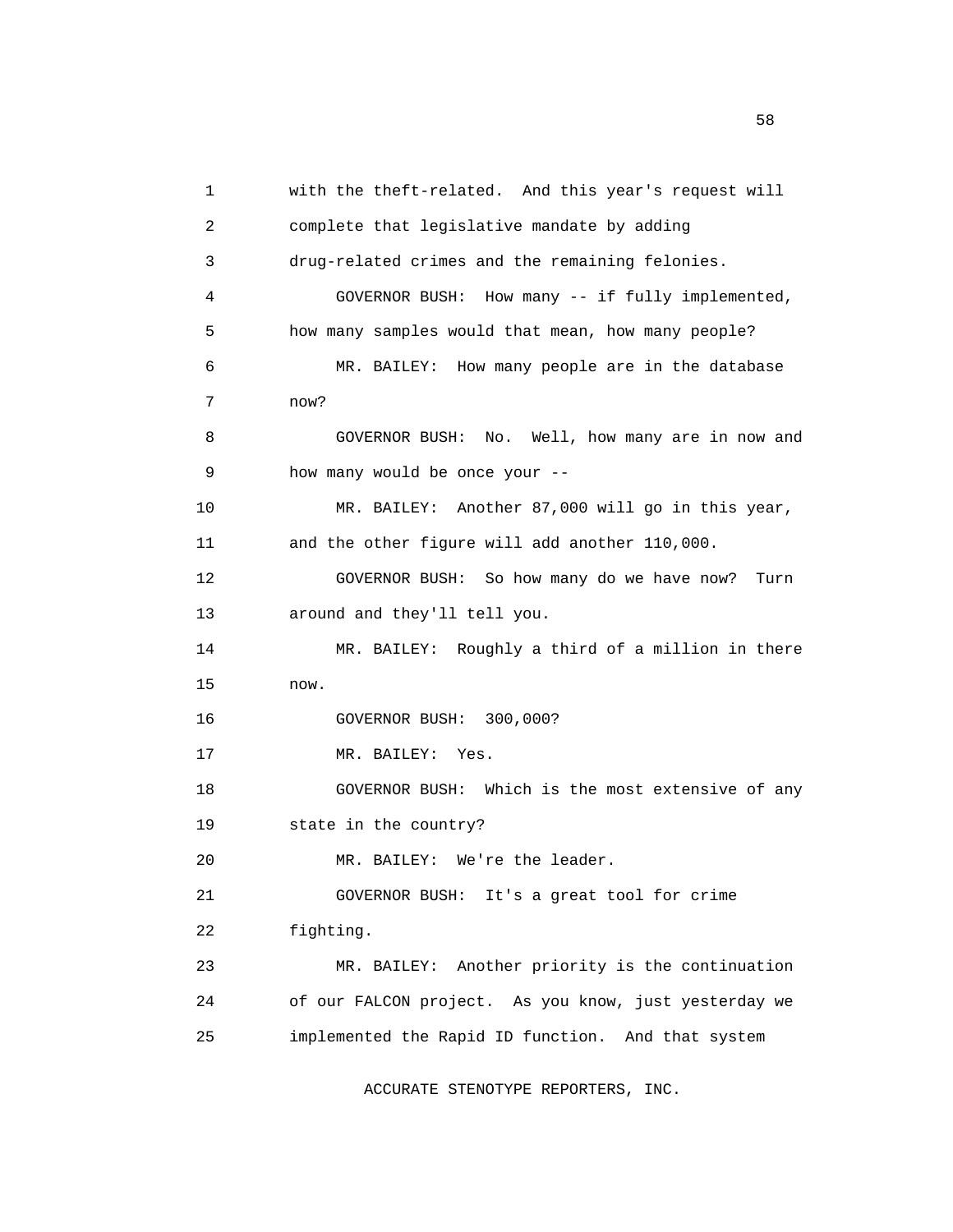1 allows our probation officers using the portable 2 fingerprint devices to identify probationers when they 3 report in. And it also allows our sheriffs to confirm 4 the ID of sexual offenders as they register and 5 reregister.

 6 It's the first of a kind in the nation. We have 7 plans to open this technology to a variety of criminal 8 justice customers, including our officers on patrol, 9 our courts and our jails.

 10 Finally, we're requesting additional resources to 11 meet a skyrocketing demand for criminal history records 12 checks. Gentlemen, this is a system that pays for 13 itself. Our customers are paying anywhere from \$23 to 14 \$47 per hit, and the money is there, and for us to 15 maintain the exemplary service, we need an increase in 16 the funding for that system. We believe our request 17 supports our continued resource needs and we appreciate 18 your support.

19 CFO GALLAGHER: Motion on Item 2.

20 ATTORNEY GENERAL CRIST: Second.

21 GOVERNOR BUSH: There's a motion and a second.

22 All in favor, say aye.

23 ATTORNEY GENERAL CRIST: Aye.

24 CFO GALLAGHER: Aye.

25 COMMISSIONER BRONSON: Aye.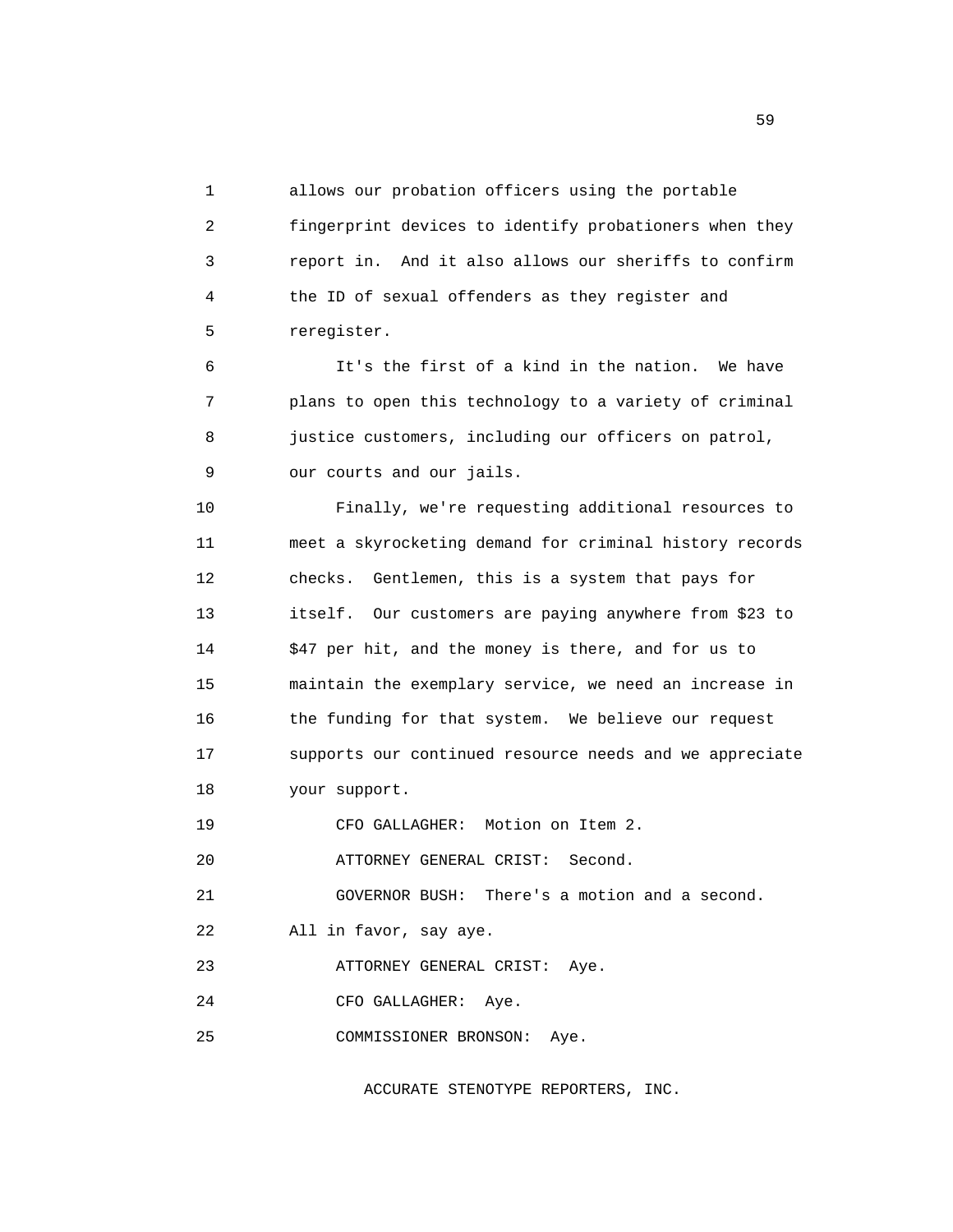| $\mathbf 1$             |                           |            |  | GOVERNOR BUSH: Three ayes and an abstention. |
|-------------------------|---------------------------|------------|--|----------------------------------------------|
| $\overline{\mathbf{c}}$ | MR. BAILEY:               | Thank you. |  |                                              |
| $\mathbf{3}$            | GOVERNOR BUSH: Thank you. |            |  |                                              |
| $\,4$                   |                           |            |  |                                              |
| 5                       |                           |            |  |                                              |
| $\epsilon$              |                           |            |  |                                              |
| $\overline{7}$          |                           |            |  |                                              |
| $\,8\,$                 |                           |            |  |                                              |
| $\mathsf 9$             |                           |            |  |                                              |
| $10\,$                  |                           |            |  |                                              |
| $11\,$                  |                           |            |  |                                              |
| $12\,$                  |                           |            |  |                                              |
| $13\,$                  |                           |            |  |                                              |
| $14\,$                  |                           |            |  |                                              |
| 15                      |                           |            |  |                                              |
| 16                      |                           |            |  |                                              |
| 17                      |                           |            |  |                                              |
| $18\,$                  |                           |            |  |                                              |
| 19                      |                           |            |  |                                              |
| $2\,0$                  |                           |            |  |                                              |
| $21\,$                  |                           |            |  |                                              |
| $2\sqrt{2}$             |                           |            |  |                                              |
| 23                      |                           |            |  |                                              |
| $2\sqrt{4}$             |                           |            |  |                                              |
| 25                      |                           |            |  |                                              |
|                         |                           |            |  |                                              |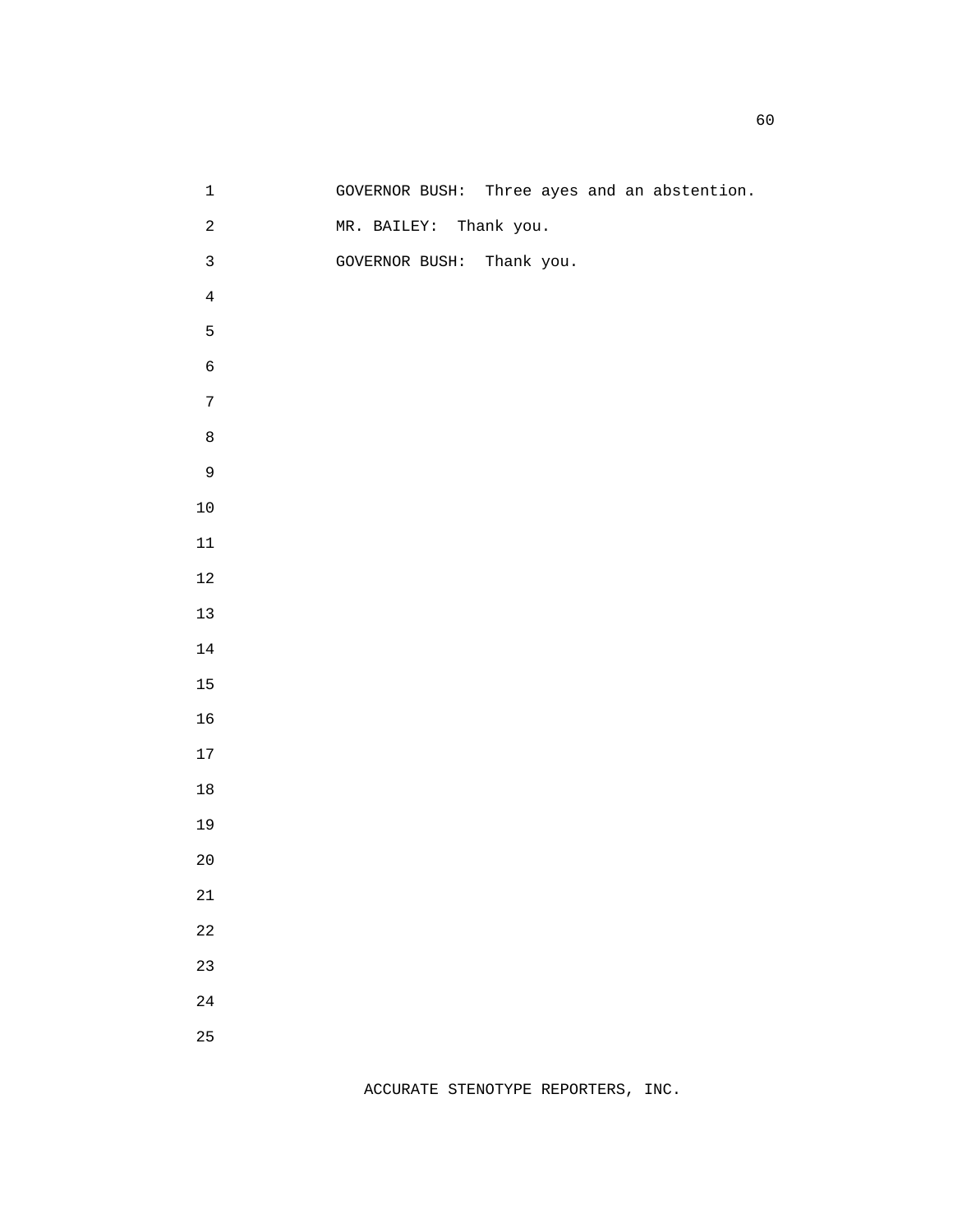1 GOVERNOR BUSH: Board of Trustees.

 2 MS. CASTILLE: Good morning, Governor, members of 3 the Cabinet. How are you this morning? 4 GOVERNOR BUSH: Doing well. 5 MS. CASTILLE: Great. 6 GOVERNOR BUSH: You're pretty cheery today, 7 Colleen. That's good. 8 MS. CASTILLE: I am cheery today. I always try to 9 be cheery, look on the bright side of things. I am 10 very excited today to talk to you about a benchmark 11 that we have made in the Department of Environmental 12 Protection, Division of State Lands. It is our five 13 billionth celebration. We just recently surpassed a 14 land acquisition for our environmentally sensitive 15 lands, and we've got \$5 billion worth of lands that we 16 have acquired over the last 15 years or so. 17 And exactly we have \$5,582,553,000 in lands that 18 we have purchased. And that equates to 2,308,175 acres 19 of land throughout all of Florida. And we prepared a 20 top ten list for you of all of the acquisitions that we 21 have purchased over the years. 22 And let me talk about our pride and joy, which is 23 Babcock Ranch. You've all been to Babcock Ranch and 24 have seen the incredible cultural history that remains 25 as part of old Florida at Babcock Ranch. The South

ACCURATE STENOTYPE REPORTERS, INC.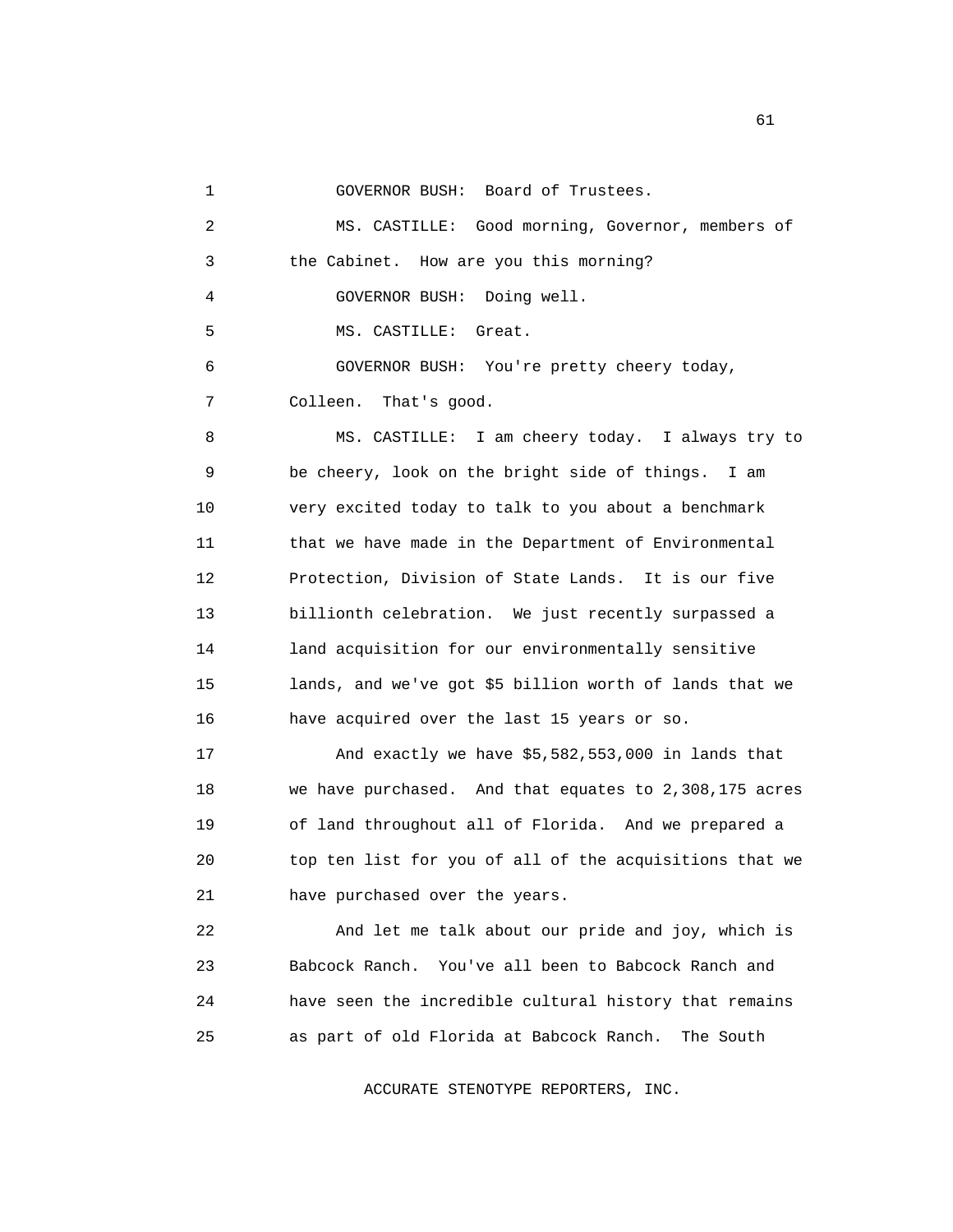1 Walton County Ecosystem is a very long coastal parcel 2 of land that has freshwater lakes that are found 3 nowhere else in the northern hemisphere of the world. 4 The only others are found in coastal Africa.

 5 The Levy County Forest, some of the largest swaths 6 of state forest that we have throughout Florida, the 7 Goethe Forest, many of you have been, if you've been to 8 some of our trips through the Cross Florida Greenway, 9 you've gone through the forest on those bike rides with 10 us.

 11 The Pinhook Swamp, the 15-year deal that we 12 consummated earlier this year with the U.S. Forestry 13 Service. Green Swamp, Green Swamp is the headwaters of 14 four of Florida's major rivers, the Ocklawaha, the 15 Hillsborough, the Withlacoochee and Peace River.

 16 Fisheating Creek, Fisheating Creek, of course, was 17 the culmination of a decade-long lawsuit, with our 18 friends the Lykes Brothers, who have come to help us 19 protect those lands and to keep them in their wonderful 20 natural state.

 21 GOVERNOR BUSH: Was that a fee simple? Did we buy 22 all that, or was there some conservation easement? 23 MS. CASTILLE: There was some conservation 24 easement, and we're working on further conservation 25 easement.

ACCURATE STENOTYPE REPORTERS, INC.

 $\sim$  62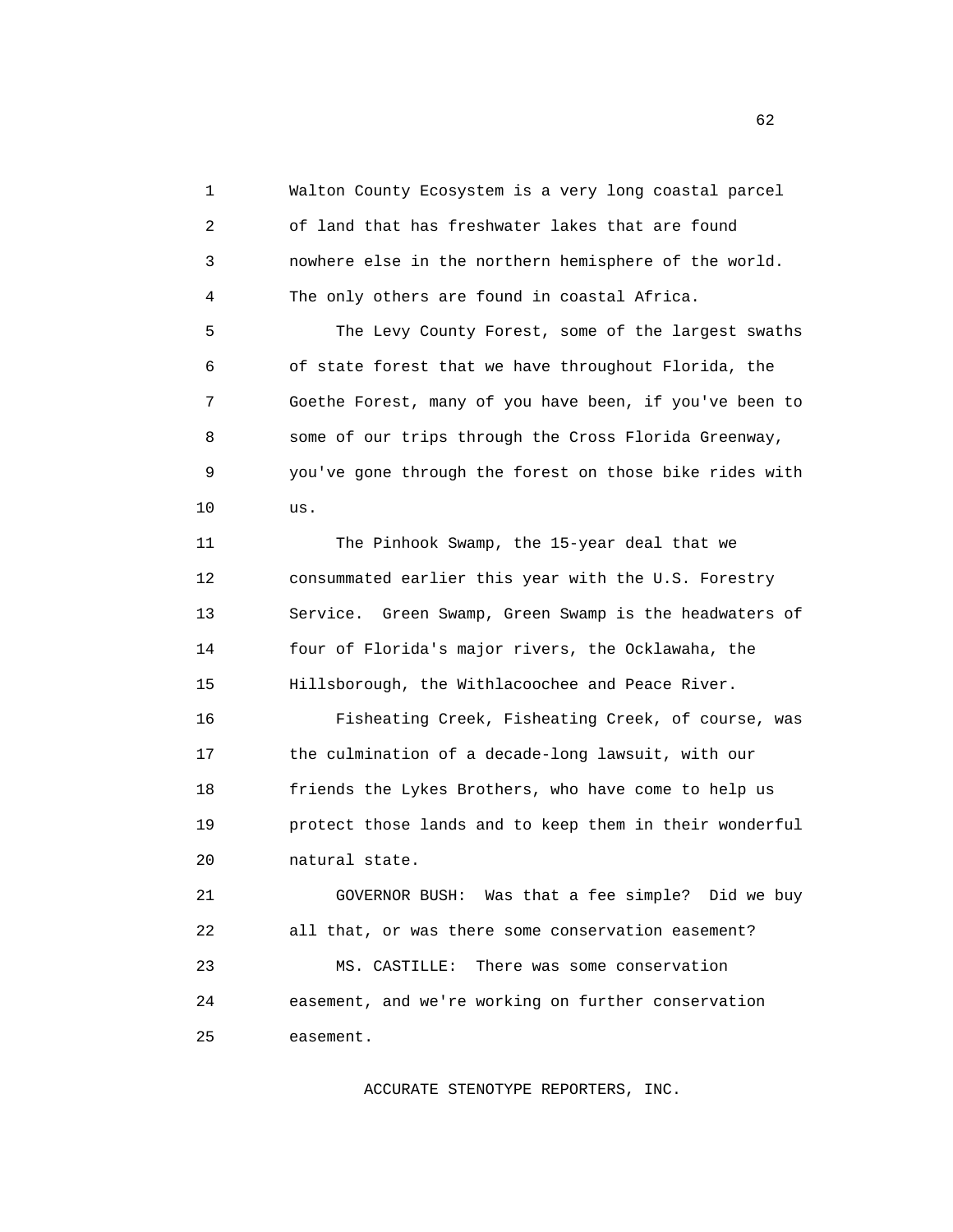1 GOVERNOR BUSH: Phase three or whatever. We kind 2 of had a slow-down there. We had a disagreement on 3 value?

 4 MS. CASTILLE: We're back in discussions with the 5 Lykes brothers. In fact, they've invited me down to 6 see the property that they would like us to purchase.

 7 Catfish Creek, which is in Polk County, Catfish 8 Creek is not a place that I've ever been personally. 9 But many of the folks who have been in land acquisition 10 have been on that property. We bought that from 11 Mr. Andy Machata. And it is an incredible piece of 12 property where wildlife still abounds to this day. No 13 matter what time of day you're on the property, you can 14 see numerous different types of flora and fauna that we 15 strive to protect.

 16 And Tate's Hell State Forest, the story of Tate's 17 Hell, Tate went in for two weeks and couldn't find his 18 way out and came back, and he said he was going through 19 Tate's Hell. And there's a lot of historical songs, 20 folk songs that were written about Tate.

21 GOVERNOR BUSH: Is that where that bird is that we

22 found?

23 MS. CASTILLE: It is not.

 24 GOVERNOR BUSH: It's not near there? 25 MS. CASTILLE: No. It's in the Choctawhatchee

ACCURATE STENOTYPE REPORTERS, INC.

 $\sim$  63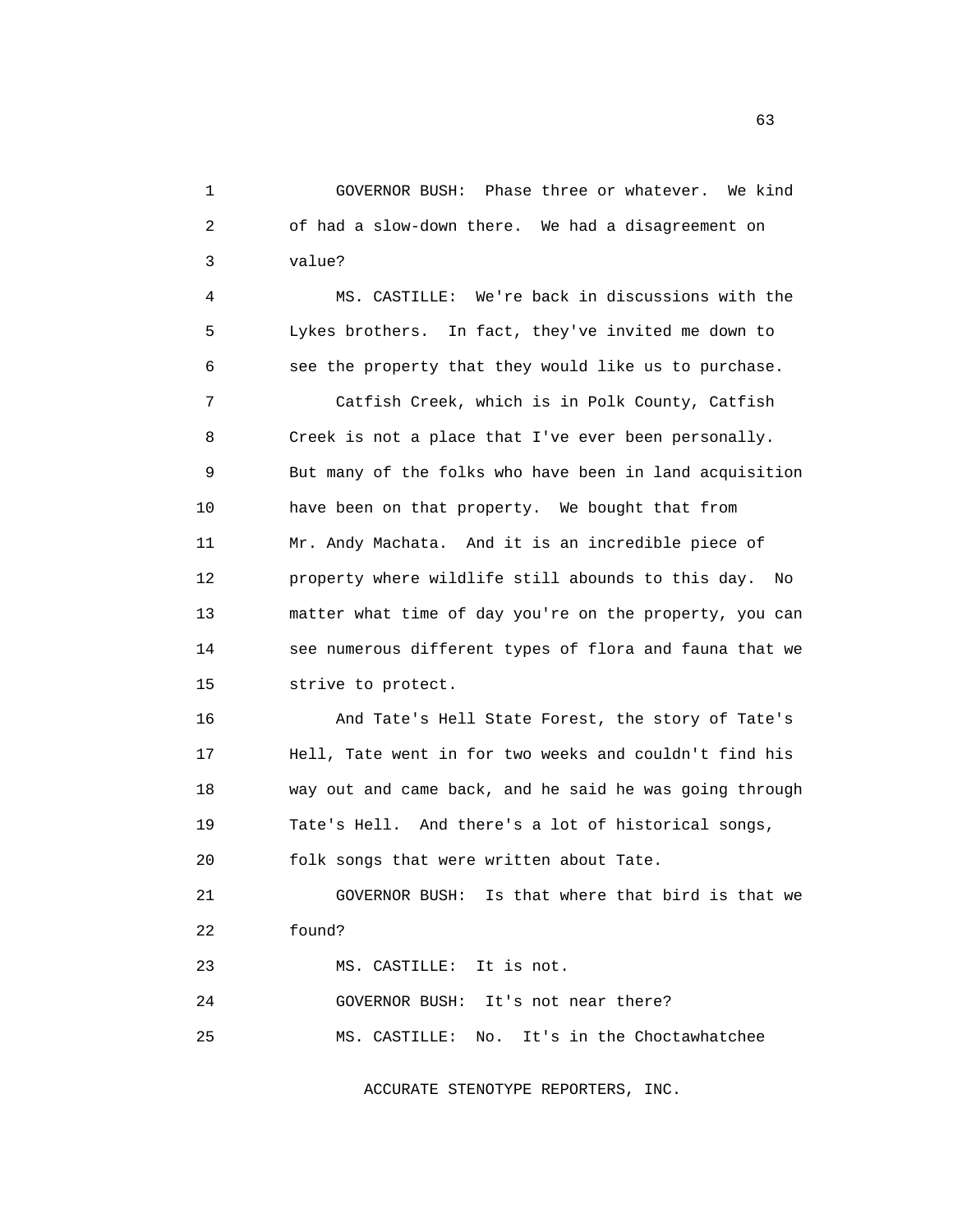1 Basin, which is on the western side of Panama City. 2 GOVERNOR BUSH: I was figuring if there was going 3 to ever be an endangered bird that was finally going to 4 be found, it would be found in Tate's Hell. 5 MS. CASTILLE: Well, it's really hard to go 6 through Tate's Hell. 7 GOVERNOR BUSH: One man's hell could be a bird's 8 paradise. 9 MS. CASTILLE: I am sure that it is plenty of 10 birds' paradises. It's an incredible piece of 11 property. 12 GOVERNOR BUSH: It is unbelievable. 13 MS. CASTILLE: Twelve-mile Swamp over in the 14 St. Johns County area, an incredible acquisition that 15 we've had through there that protects water resources 16 in perpetuity. And, lastly, Kissimmee River Prairie, 17 which has become a state park. It's the Latt Maxcy 18 parcel. Many of you in the back row there have been on 19 that parcel with us and have seen the absolutely 20 gorgeous stands of oak trees that are in the middle of 21 the plains of this prairie. 22 GOVERNOR BUSH: Colleen, the Treasurer has pointed 23 out that this seems to be a warmup for Item 6. 24 CFO GALLAGHER: It's the early warmup. 25 MS. CASTILLE: But I'm going to keep you waiting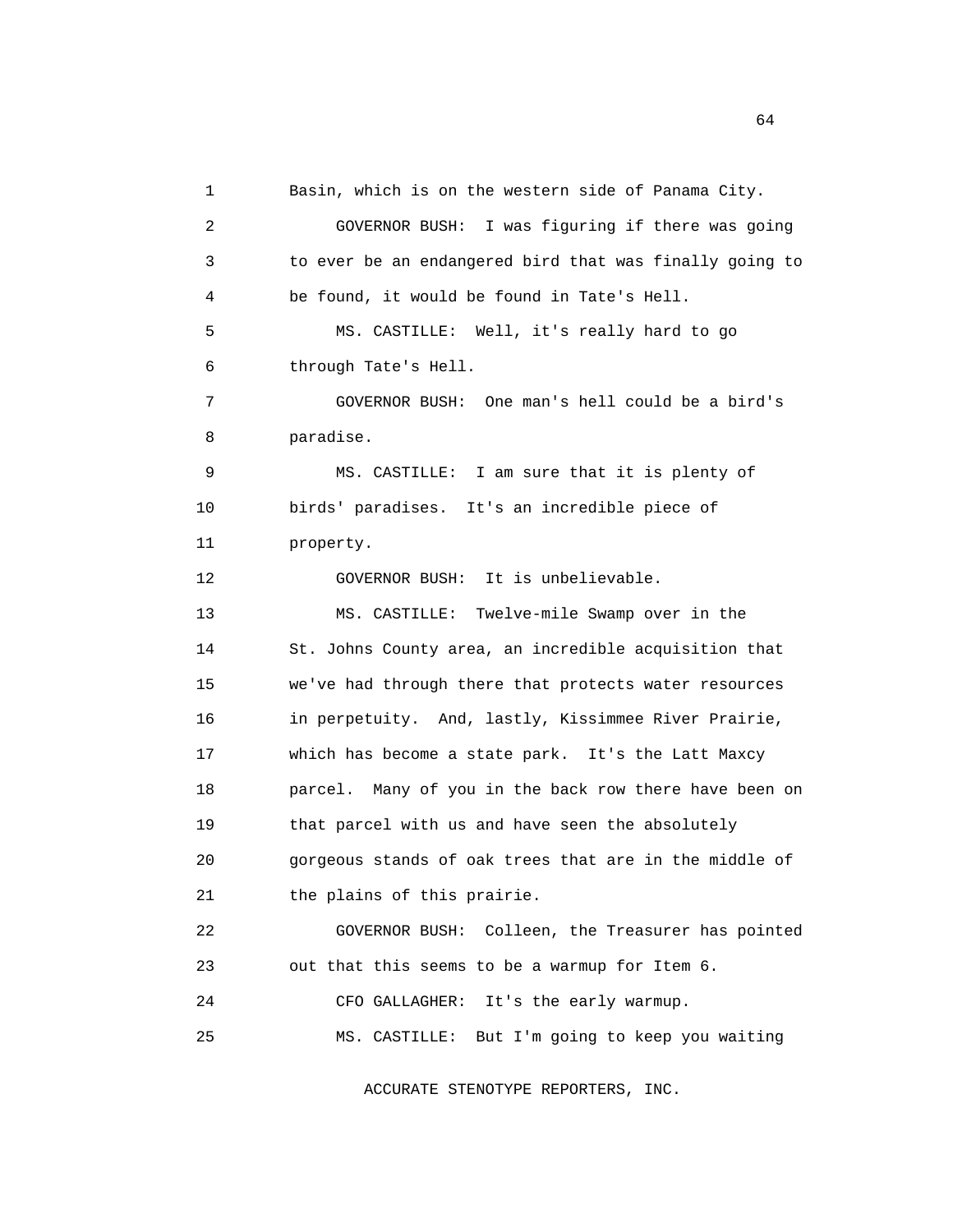1 on that one.

 2 CFO GALLAGHER: Charles Lee has even shown up 3 again, two times in a row. Tell you what, he's going 4 to burn up all his tires driving up here. 5 MS. CASTILLE: Something else worthy of note, 6 Governor, last week you asked us to compare our land 7 acquisition program with other states because we always 8 make the claim that we are the largest land acquisition 9 program in the United States and quite frequently the 10 world. 11 CFO GALLAGHER: In the rest of the world they just 12 take the land. 13 MS. CASTILLE: That's true. They do. They have 14 ownership and sometimes sell it to private industry for 15 development. 16 GOVERNOR BUSH: So how do we compare, Colleen? 17 MS. CASTILLE: We compare very well. California 18 in 1996, following on our tail in the early nineties, 19 authorized a \$4 billion land acquisition program over 20 ten years, not quite our 6 billion over a 20-year 21 period, so they are trying to catch up dutifully. 22 However, they are going back to the voters this 23 fall in another land acquisition and in 2008 for 24 additional land buying authority. They do not, 25 however, have a dedicated stream of revenue, and their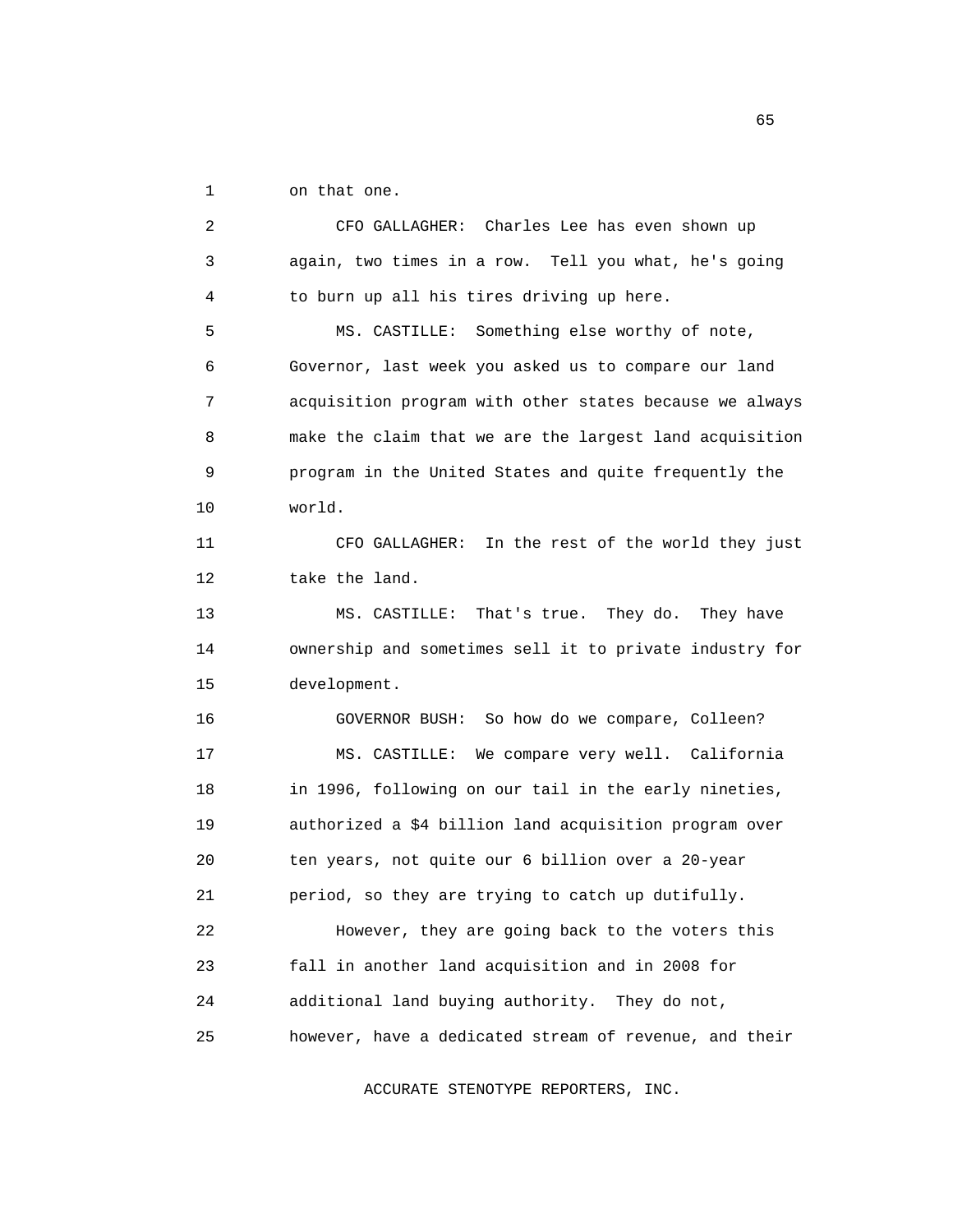1 program is competing in an annual budget of \$132 2 billion. 3 GOVERNOR BUSH: How do they -- if they have debt, 4 they have a dedicated source of revenue. You better go 5 check, because there's no way that the bond holders 6 would -- 7 MS. CASTILLE: They pay cash out of the budget. 8 GOVERNOR BUSH: It's junk bond debt. 9 CFO GALLAGHER: But they can do full faith and 10 credit, the State, but their credit has been a little 11 shaky in the past years. 12 GOVERNOR BUSH: All right. So we have a 13 competitor. 14 MS. CASTILLE: We have a competitor. And 15 Pennsylvania has a keystone fund which receives, again, 16 from the legislature 125 million and sometimes 200 17 million on an annual basis. And Massachusetts spends 18 about \$110 million per year. 19 GOVERNOR BUSH: Thank you. 20 MS. CASTILLE: So those are our top competitors. 21 On a final note -- 22 GOVERNOR BUSH: So we're still number one. 23 MS. CASTILLE: We're still number one. All 50 24 states, with the exception of Hawaii, Florida has a 25 greater diversity of species which we protect, both

ACCURATE STENOTYPE REPORTERS, INC.

 $\sim$  66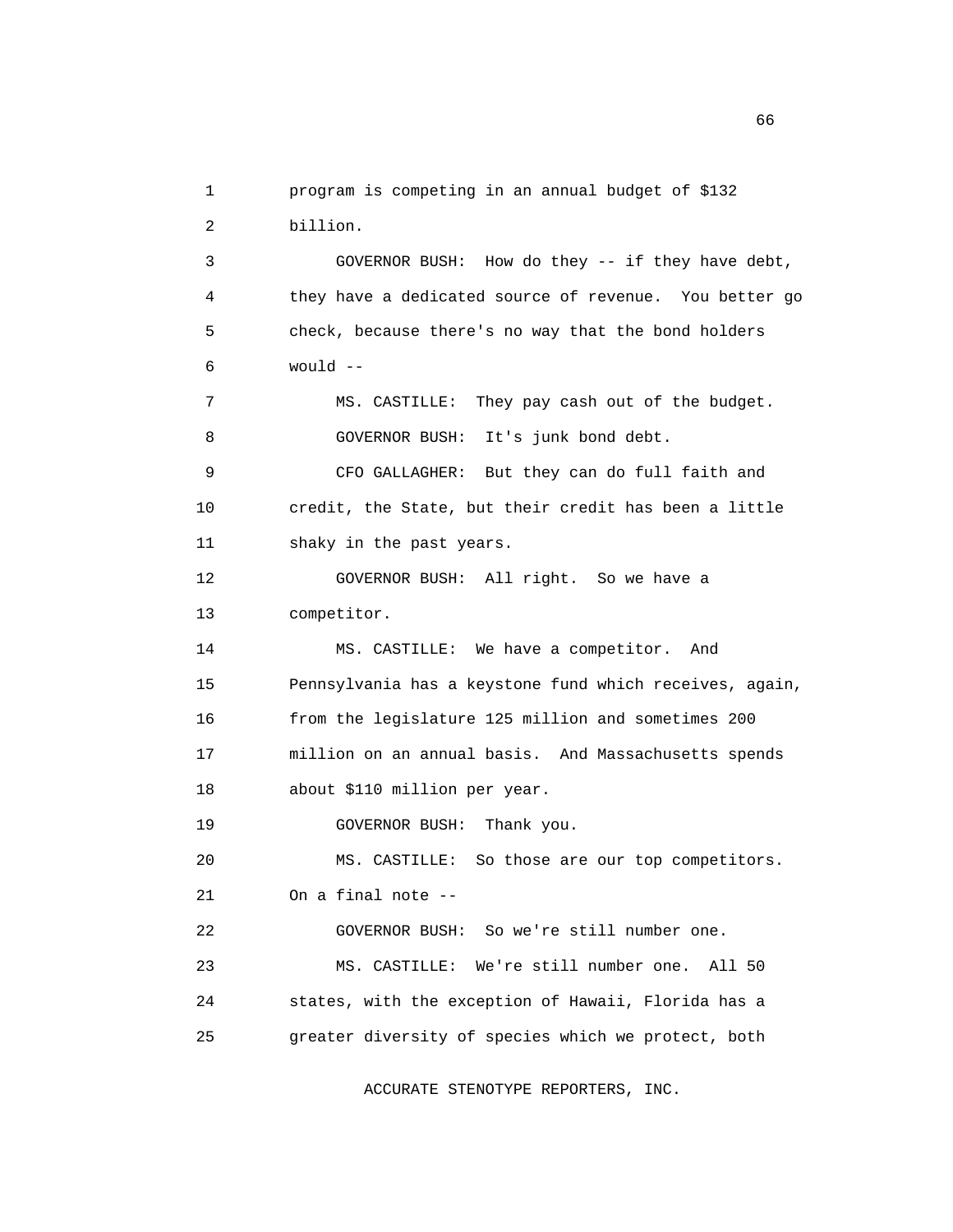1 flora and fauna, than any other state. We also have a 2 greater number of endangered species in our state that 3 need additional protection. And people visit us to see 4 them, so it creates quite a tourism element of the 5 economic development for us. So as you see, we are 6 number one in the state -- in the United States. 7 GOVERNOR BUSH: Okay. Item 1. 8 CFO GALLAGHER: Motion on Item 1. 9 ATTORNEY GENERAL CRIST: Second. 10 GOVERNOR BUSH: There's a motion and a second. 11 MS. CASTILLE: Item 1, City of Key West? 12 GOVERNOR BUSH: Yes. I would like to make an 13 amendment to this motion that we buy this property but 14 only with a deed restriction that Allison DeFoor, any 15 time he comes in front of the Cabinet, must wear -- 16 CFO GALLAGHER: Real clothes? 17 GOVERNOR BUSH: -- real clothes and a coat and 18 tie. Could you please stand? 19 MS. CASTILLE: We'd like to make sure that Mr. 20 DeFoor has met that criteria. 21 GOVERNOR BUSH: Let me see. I've got to see the 22 full -- 23 CFO GALLAGHER: He's got the real clothes. 24 MS. CASTILLE: Shoes and socks. 25 GOVERNOR BUSH: I withdraw my amendment. There's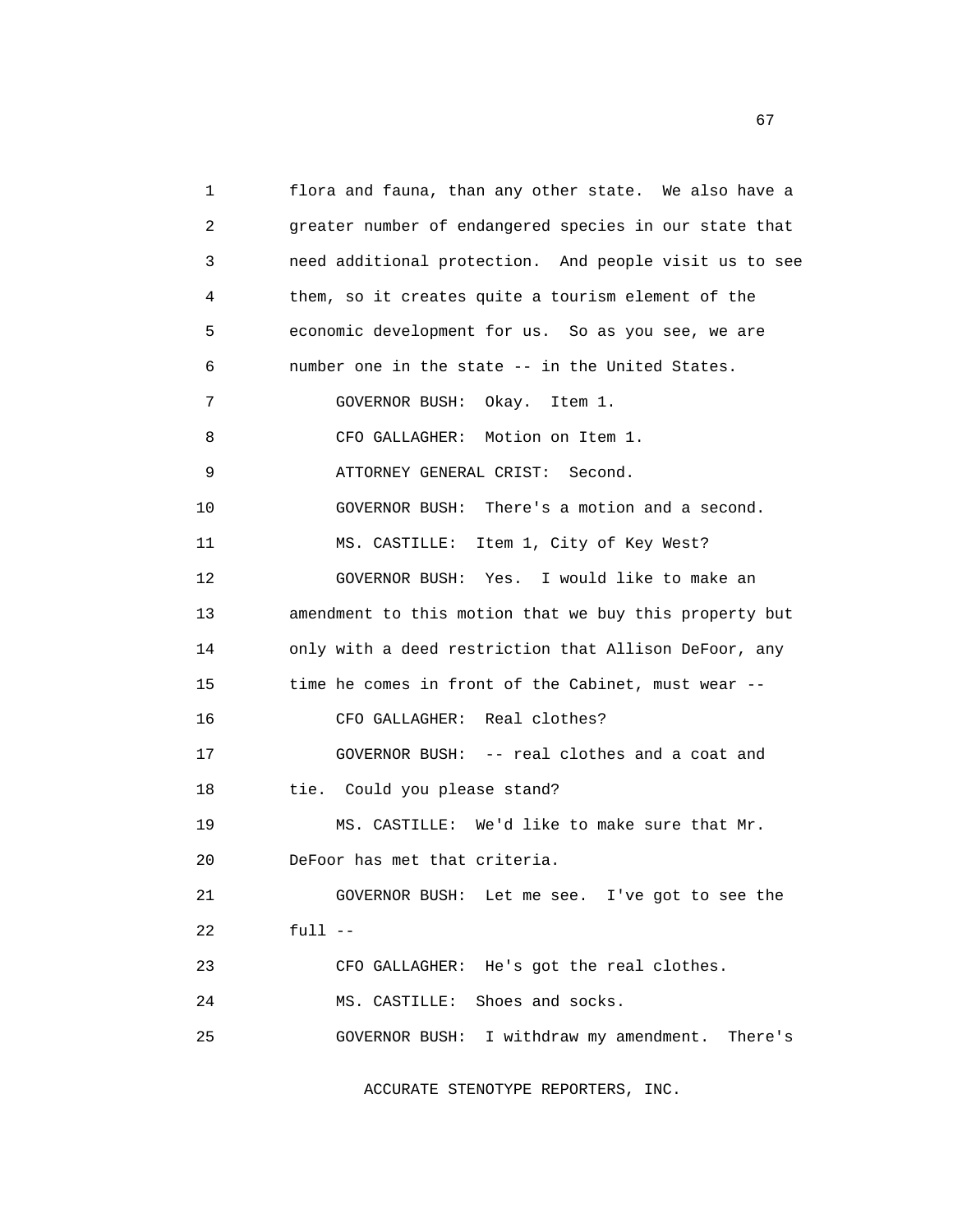1 a motion and a second. Without objection, the item 2 passes. 3 MS. CASTILLE: Item 2 is the Brevard Coastal Scrub 4 Ecosystem and the Grissom Parkway. This is 5 consideration of an assignment to acquire 79.55 acres 6 within the Brevard Coastal Scrub/Grissom Parkway 7 Florida Forever Project. 8 CFO GALLAGHER: Motion on 2. 9 COMMISSIONER BRONSON: Second. 10 GOVERNOR BUSH: There's a motion and a second. 11 Without objection, the item passes. 12 MS. CASTILLE: Item 3 is the Florida Keys 13 Ecosystem Florida Forever Project. This is 14 consideration of a purchase agreement for .69 acres 15 within the Florida Keys Ecosystem Florida Forever 16 Project for \$406,250. 17 CFO GALLAGHER: Motion on 3. 18 MS. CASTILLE: You'll note that this acquisition 19 is more expensive than the next acquisition, which is 20 also in the Keys, and the Item 3 has ROGO development 21 units approval for it. 22 COMMISSIONER BRONSON: Second. 23 GOVERNOR BUSH: There's a motion and a second. 24 Without objection, the item passes. 25 MS. CASTILLE: Item 4 is the Florida Keys

ACCURATE STENOTYPE REPORTERS, INC.

 $\sim$  68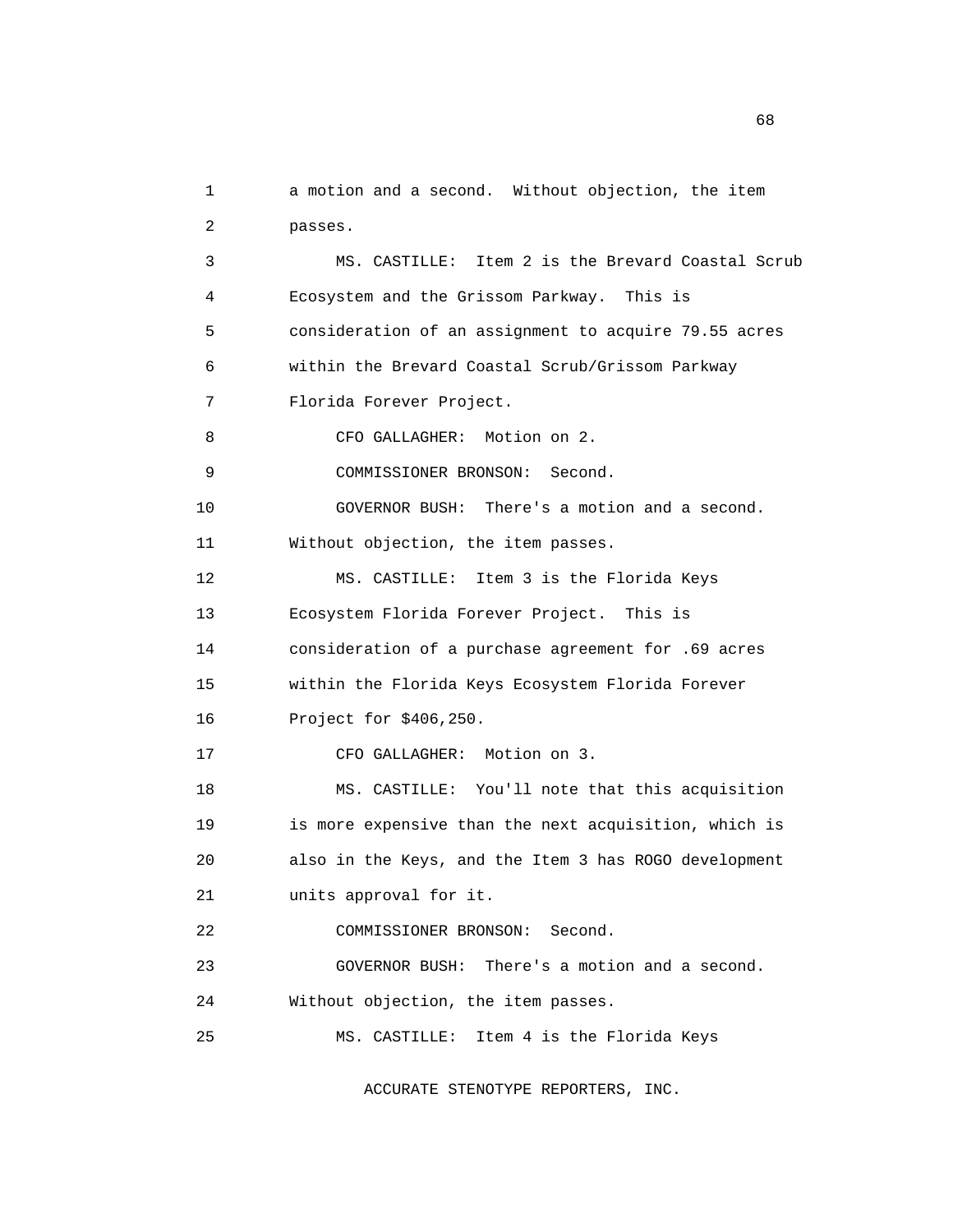```
 1 Ecosystem purchase of a parcel of 5.54 acres from 
 2 Marianne Jansa for $315,000. 
 3 CFO GALLAGHER: Motion on 4. 
  4 ATTORNEY GENERAL CRIST: Second. 
 5 GOVERNOR BUSH: There's a motion and a second. 
 6 Without objection, the item passes. 
 7 MS. CASTILLE: Item 5 is Peacock Springs Division 
 8 of Recreation and Parks' Additions and Inholdings. 
 9 This is consideration of an option agreement to acquire 
 10 481.7 acres within Peacock Springs State Park. 
 11 CFO GALLAGHER: Motion on 5. 
 12 COMMISSIONER BRONSON: Second. 
 13 GOVERNOR BUSH: There's a motion and a second. 
 14 Without objection, the item passes. 
 15 MS. CASTILLE: Item 6, Joshua Creek property in 
 16 the Econ - St. Johns Ecosystem Florida Forever Project. 
 17 Governor, members of the Cabinet, we do have two 
 18 speakers here, including the seller, three including 
 19 the seller. And I would like to ask Charles Lee to 
 20 come up and -- 
 21 GOVERNOR BUSH: Charles, before you come up, 
 22 there's a -- you must not have heard about the 15-yard 
 23 penalty and loss of down when you use the word "legacy" 
 24 and my name in the same sentence. 
 25 CFO GALLAGHER: He's not taking credit for that.
```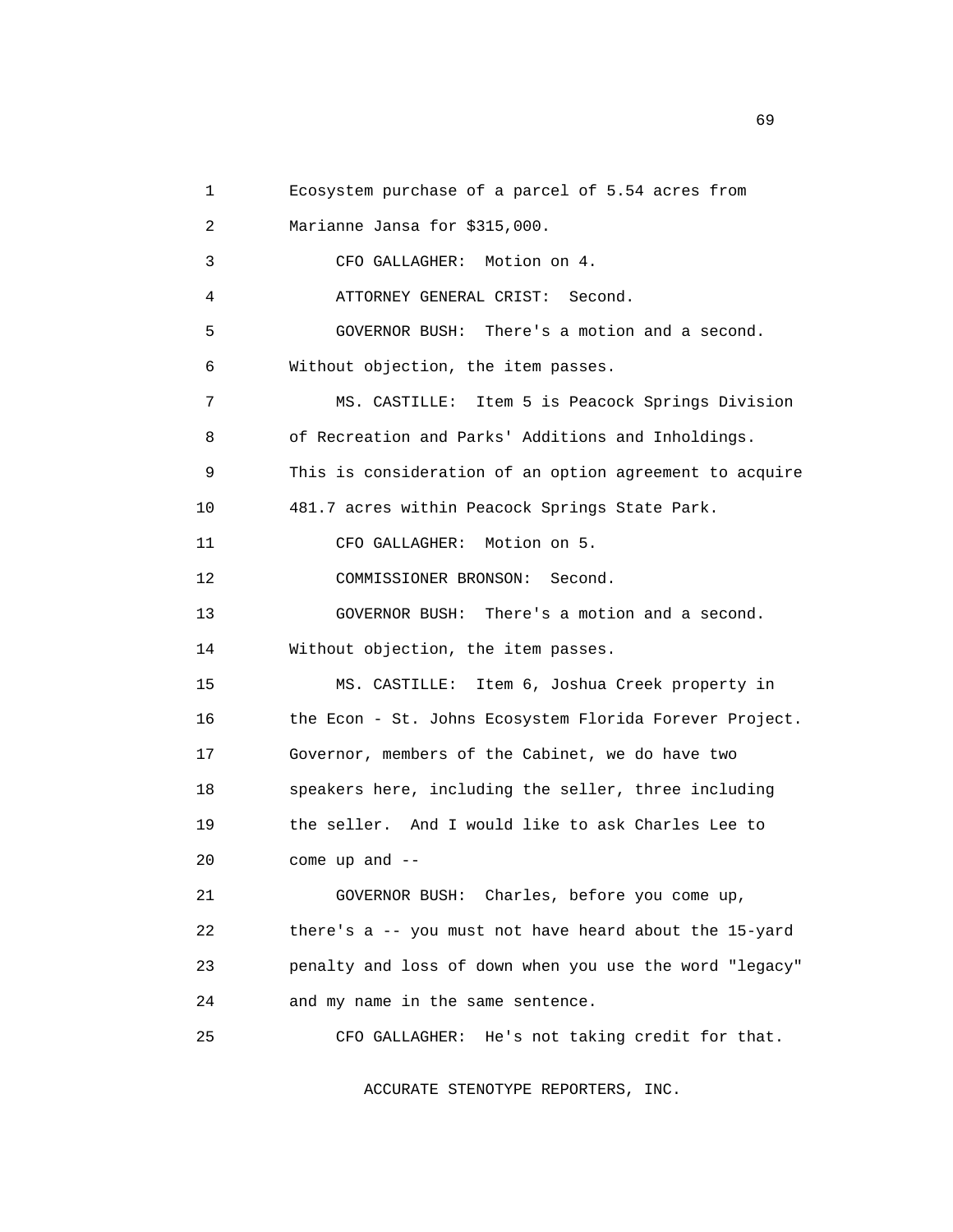1 GOVERNOR BUSH: Were you in charge of the headline 2 in the paper? Okay. Please come up and speak then. 3 CFO GALLAGHER: At least read it so the audience 4 -- let them know what it says.

 5 GOVERNOR BUSH: I'm not going to do that. That 6 encourages bad behavior.

 7 MR. LEE: Governor, I have long since lost the 8 thought that I could ever be in charge of anything in a 9 newspaper. Thank you very much. Governor, we stand 10 here again strongly in favor of this project. We think 11 that it is a crucial piece in the mosaic of remaining 12 ecosystems in East Orange County. We believe the 13 pressures are there and we also believe the value is 14 there.

 15 I simply want to leave you with a thought in 16 comparison to this project. I think your judgment on 17 this project ultimately rests in the appraisals that 18 you have and the requirements for those appraisals 19 under the law that governs the Florida Forever Program.

 20 There are, however, some important comparisons I 21 would ask you to think about. Earlier this year you 22 also bought another stellar piece of property. This 23 property was known as the Overstreet parcel. It was 24 located in the Green Swamp, the Green Swamp area of 25 critical concern.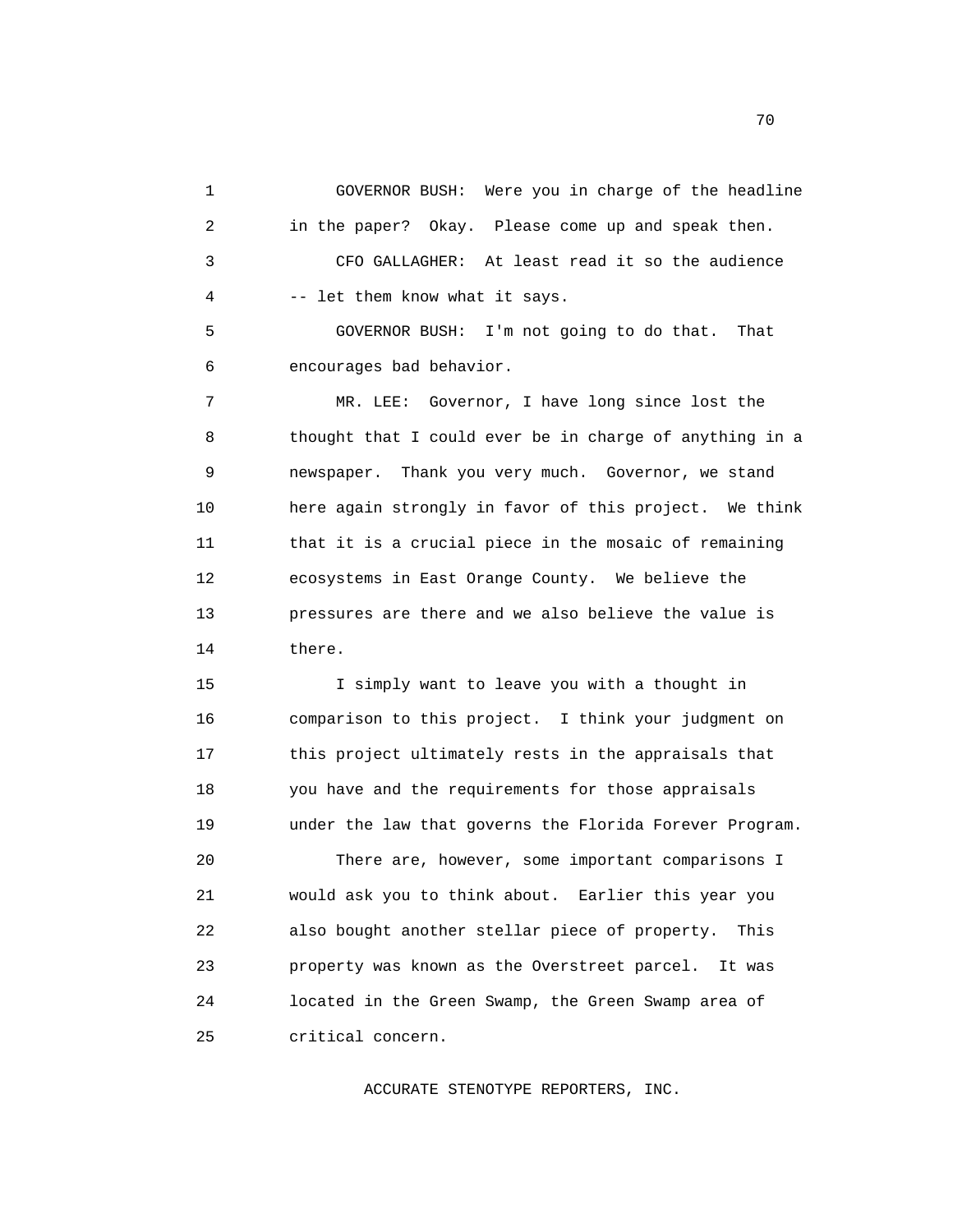1 It was located some 15 miles from the city of 2 Lakeland. It was purchased, the entire 5,118 acres for 3 \$54,370,000, \$10,623 an acre, zoned agricultural. The 4 permissible density on that tract was one unit per five 5 acres.

 6 We think it's a good property to look at when you 7 examine this one, which is within a half a dozen miles 8 of the new Burnham Institute, which is within a half a 9 dozen miles of the University of Central Florida, is 10 within about the same distance of the proposed new 11 medical school, is within a very close proximity to a 12 corridor study area for a new expressway linking the 13 east coast of Florida to the 417 beltway in Central 14 Florida.

 15 We think the appraisers have it right. We think 16 the property, if you buy it today -- and we pray that 17 you will -- will be bought for 21 percent less than 18 it's worth, and we hope that this ecosystem could be 19 protected by you today. And I thank you for your time. 20 GOVERNOR BUSH: Thank you, Charles. Colleen, who 21 is the other speaker?

 22 MS. CASTILLE: Howard Pardue from the Florida 23 Trails Association.

 24 MR. PARDUE: Governor and honorable members of the 25 Cabinet, it's my pleasure to be here today. Y'all know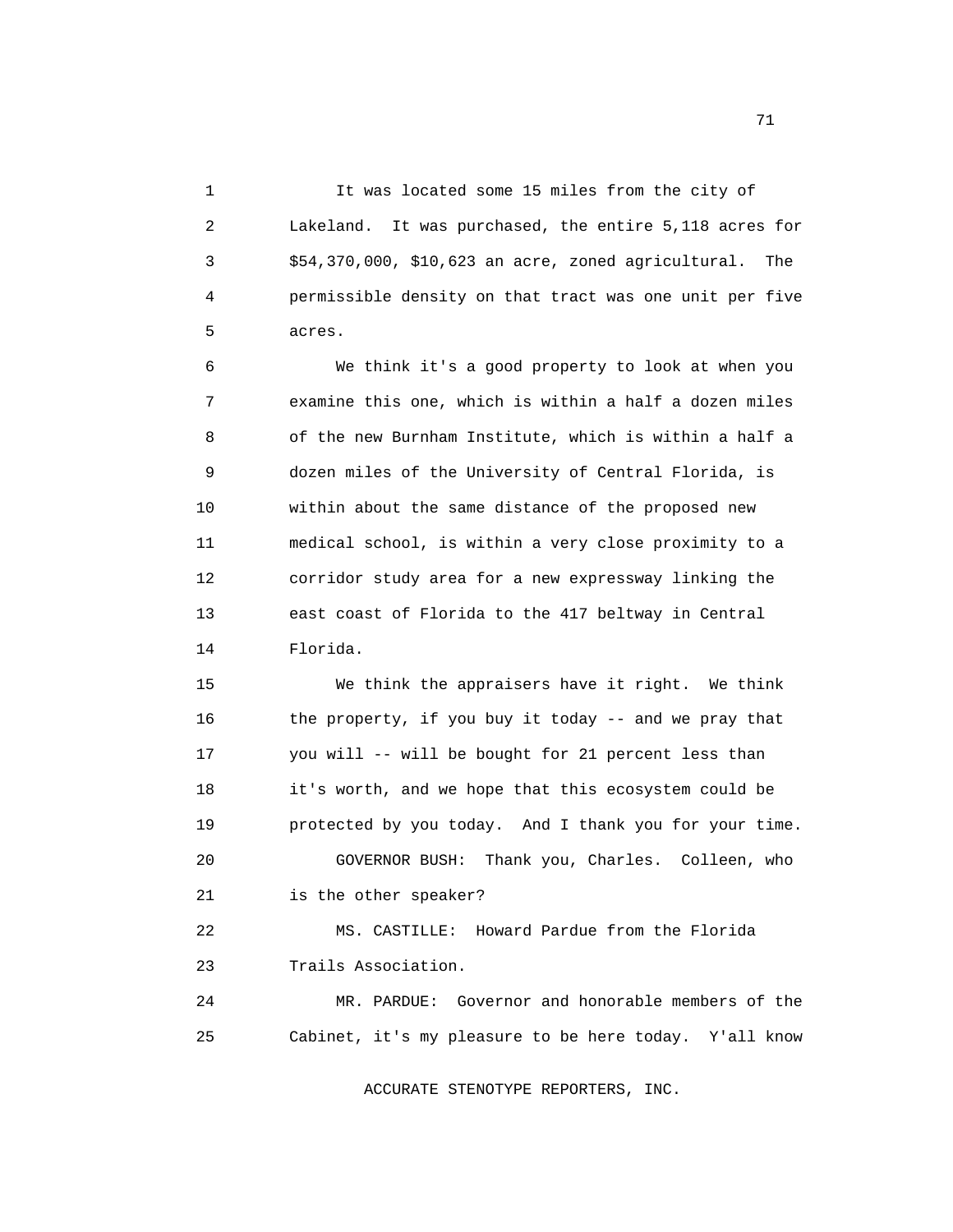1 about the Florida Trail. I don't have to talk about 2 it, the statewide non-motorized trail in the state of 3 Florida. I just mention that this is an absolutely 4 critical piece for the Florida National Scenic Trail.

 5 As you look on the screen, this is the Joshua 6 Creek property. We're working to make a connection 7 between the Orlando Wetlands Park and the Little Big 8 Econ State Forest. The federal government, U.S. Forest 9 Service, has acquired this piece here, as well as a 10 connecting pathway, footpath area from a private 11 agricultural owner, connecting all the way to the park.

 12 So if this acquisition can be completed, we will 13 convert what is now about 11 to 12 miles of road walk 14 to about 1.75 miles of road walk, making it a much 15 safer and of course scenic and appropriate hiking 16 experience for the Florida National Scenic Trail.

 17 We urge your favorable consideration of this. In 18 our experiences in acquisitions in the area, it's 19 reasonable. Thank you very much.

20 GOVERNOR BUSH: Thank you for coming up.

 21 MS. CASTILLE: We do have Brian Philpot here, the 22 seller. And if you'd like to move into a discussion of 23 value, I'd be happy to do that.

 24 ATTORNEY GENERAL CRIST: Motion on 6. 25 CFO GALLAGHER: Second.

ACCURATE STENOTYPE REPORTERS, INC.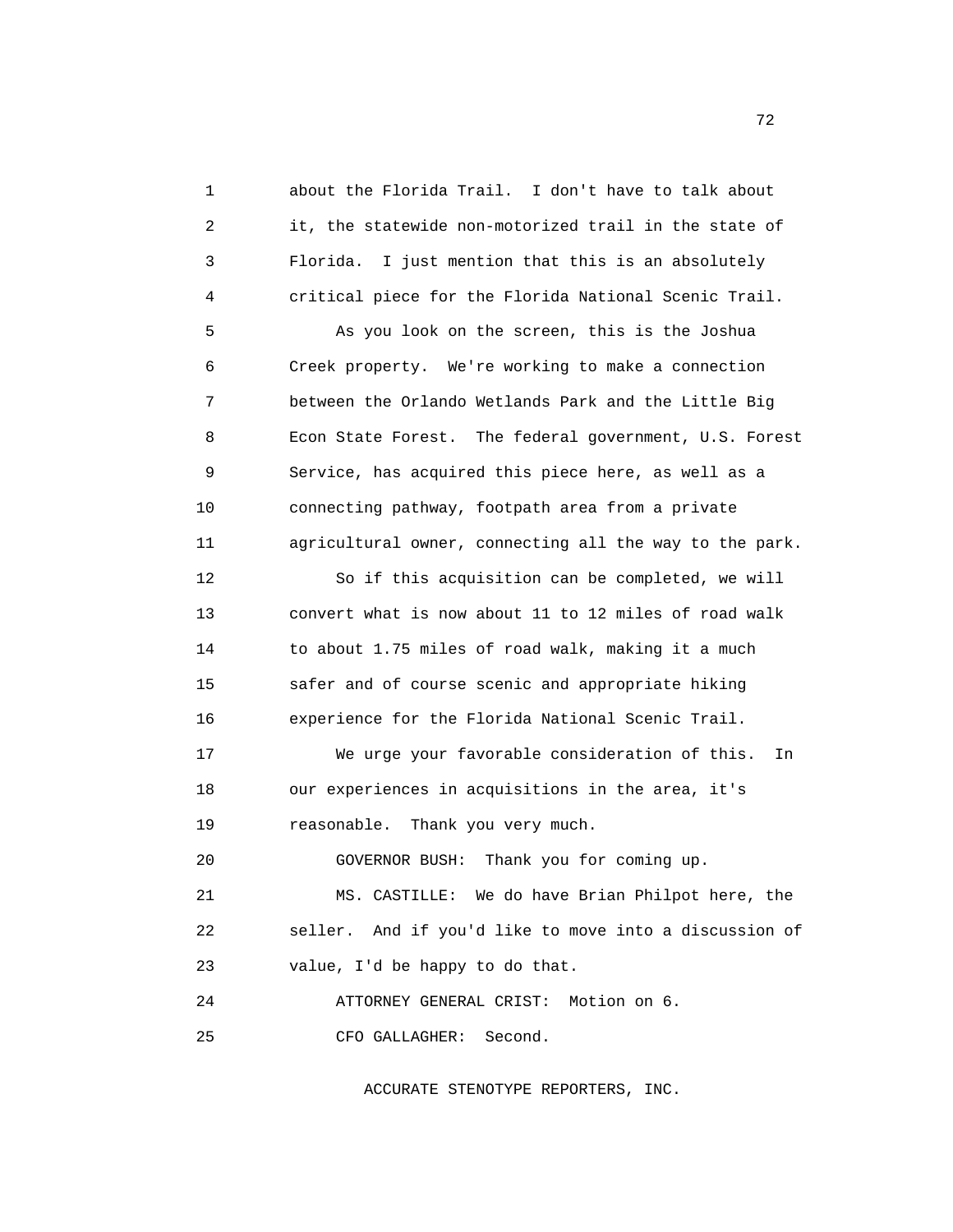## 1 COMMISSIONER BRONSON: Second.

 2 GOVERNOR BUSH: Okay. I'm interested in value. 3 And the reason is just because I call you occasionally 4 to see how some very important land purchases are going 5 on in our state. And the last time we talked I was 6 told that our allocation for this year is already 7 taken.

 8 And so it only reinforces the necessary point to 9 be good stewards with the public money because there 10 are many properties like this one that are really 11 important to protect from development. And it just 12 seems to me we better figure out a better way of doing 13 this because it competes, this money competes with 14 other things that are equally important.

 15 So I'm going to continue to be the stern godfather 16 here or stepfather, whatever he is, that demands that 17 we have a system that makes us buy at the lowest 18 possible price. And I just reject the notion that this 19 is 79 percent of appraised value. I don't believe it. 20 So tell me about value.

 21 MS. CASTILLE: Okay. We have had a couple of 22 e-mails and discussions with the Development Review 23 Committee and Planning Committee in the Orange County 24 government. And the first one we got was from someone 25 who works there, one of the planners, and he e-mailed

ACCURATE STENOTYPE REPORTERS, INC.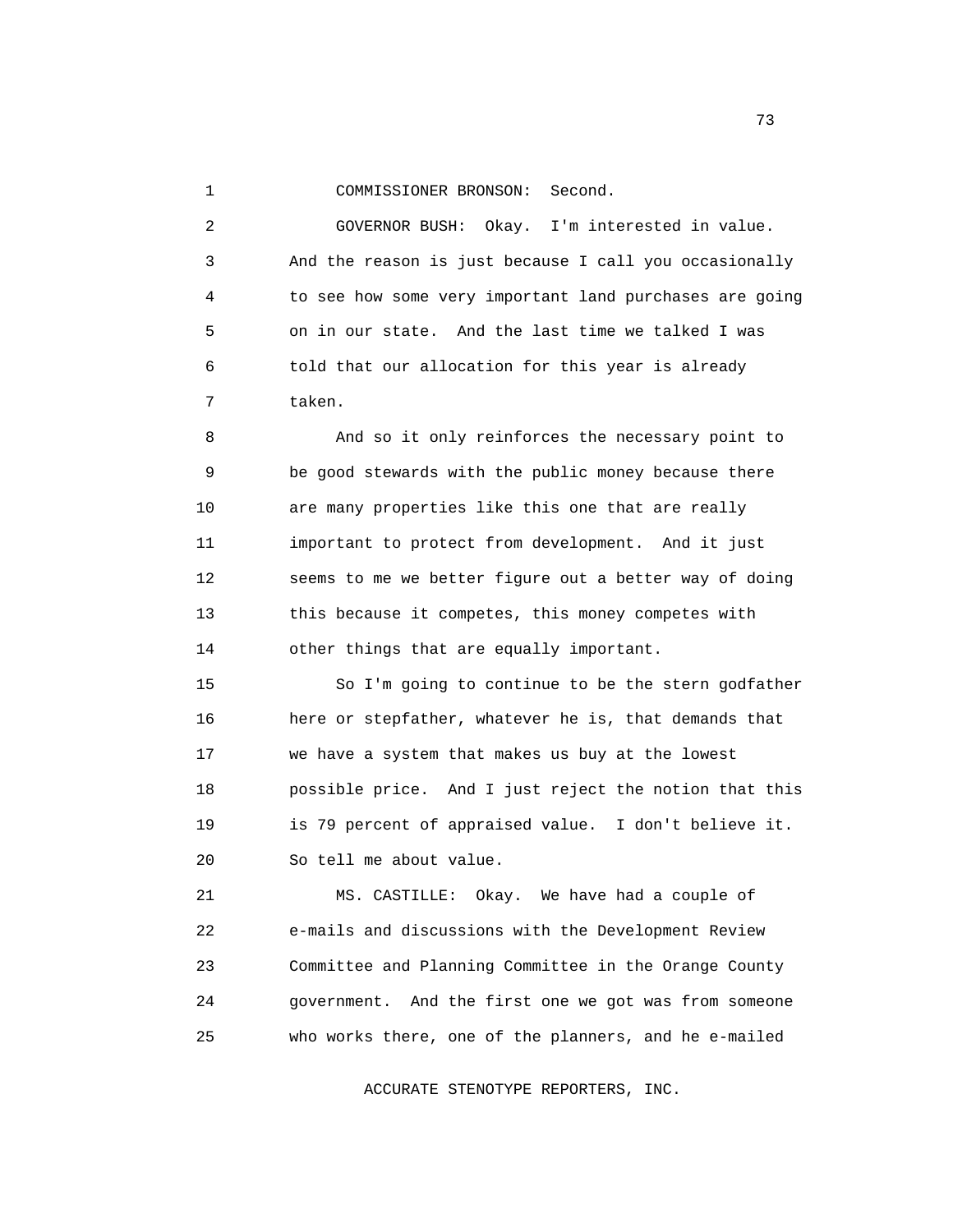1 back and said that he did not believe that he himself 2 would believe that the County would approve such a 3 subdivision increase in this area. 4 GOVERNOR BUSH: Subdivision increase or -- 5 increase in density from what -- 6 MS. CASTILLE: Increase in density. The land now 7 is one unit per ten acres. And so what they were 8 looking at is if there was anything greater than that, 9 that there would certainly have to be certain 10 development criteria that the developer would agree to. 11 In order to get a full, a more full understanding 12 of what process that was, we actually asked the 13 director of the planning division what would have to 14 happen. And in order -- and this is his response to 15 us. His name is Chris Testerman. 16 In order to develop the site for 137 units, which 17 is a compilation of 10-, 20- and 50-acre lots, the 18 property would have to be rezoned from A2 to planned 19 development. PD zoning is required because the 20 proposed development would have 116 unvested units that 21 would increase the school age population by 47 22 children. This assumes that 21 units would be vested 23 based on the number of parcels of record. 24 This would require the applicant to get a school 25 agreement, not difficult to get, with the Orange County

ACCURATE STENOTYPE REPORTERS, INC.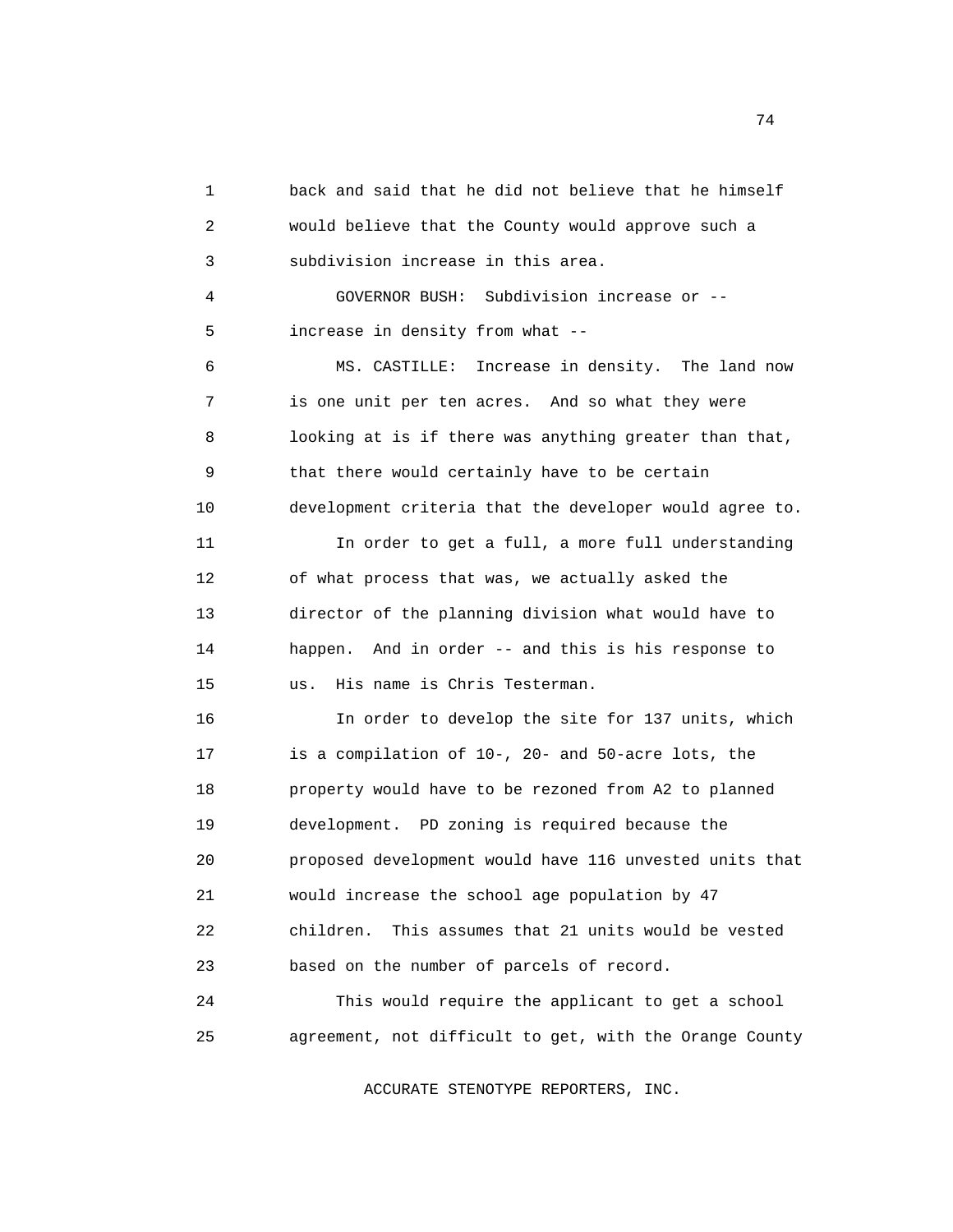1 Public Schools. And the PD application has to have a 2 preapplication meeting with staff to review the 3 proposal, which generally takes two to three weeks. 4 After the pre-ap a rezoning application is submitted 5 and a land use plan is submitted to the Development 6 Review Committee. And the DRC staff does a sufficiency 7 review to see if the plan has all of the sufficient 8 information.

 9 If the plan is sufficient, it is scheduled to the 10 DRC in four to six weeks. The DRC reviews the plan and 11 makes a recommendation and if it is recommended for 12 approval, it is then scheduled for the planning and 13 zoning commission, another six to eight weeks. After 14 the planning and zoning public hearing, the LUP, land 15 use plan, is scheduled for a second public hearing 16 before the Board of County Commissioners, another four 17 to six weeks. And if the Board of County Commissioners 18 approves the request, then the applicant can submit a 19 preliminary subdivision plan.

 20 So it is possible to do. It is something that has 21 been done in two other locations, Christmas Estates and 22 Heelo (phonetic) planned unit development, with 23 approximately 100 units in Christmas Estates and 400 24 total acres in Heelo. So the other question is, how 25 much would it cost to do this development.

ACCURATE STENOTYPE REPORTERS, INC.

not a construct the contract of the construction of the contract of the construction of the contract of the contract of the contract of the contract of the contract of the contract of the contract of the contract of the co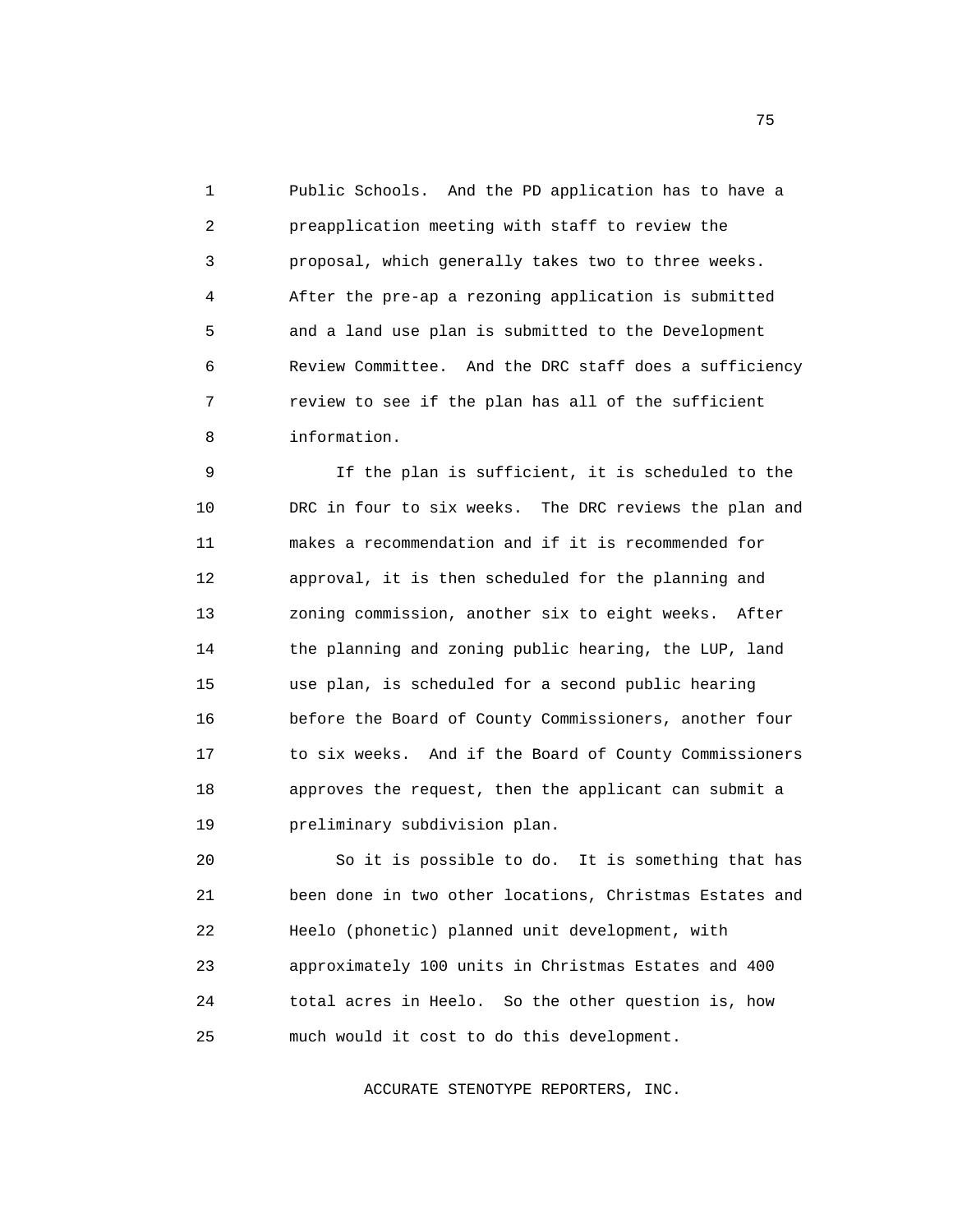1 GOVERNOR BUSH: Treasurer.

 2 CFO GALLAGHER: Let me ask you a question, 3 Colleen. If we were buying this to develop it, this 4 would be really important stuff. How about getting me 5 to -- how many units can be put on it right now? My 6 understanding is a lot of it is already one per ten 7 acres. And how many units are there like that, and if 8 you sold it the way it's zoned right now, what does the 9 appraisal say? 10 GOVERNOR BUSH: It's one per ten. This is what 11 they have to go through, whether it's one per ten or if 12 there's -- 13 CFO GALLAGHER: And how much is it per -- I mean, 14 what are we talking about per 10-acre site? 15 MS. CASTILLE: The 350 -- the 4,569-acre parcel 16 has a total of 357 units with the one per ten 17 agricultural zoning, while it takes into account also 18 that easement, the conservation easement on 992 acres 19 on the eastern side of it. 20 So what we did was we did a proposed development 21 that would have to go in and get approvals which would 22 actually decrease the density. 23 CFO GALLAGHER: I want to know what it is without 24 decreasing it, just where it is right now, sell lots, 25 ten acres, and you've got the part that's conservation.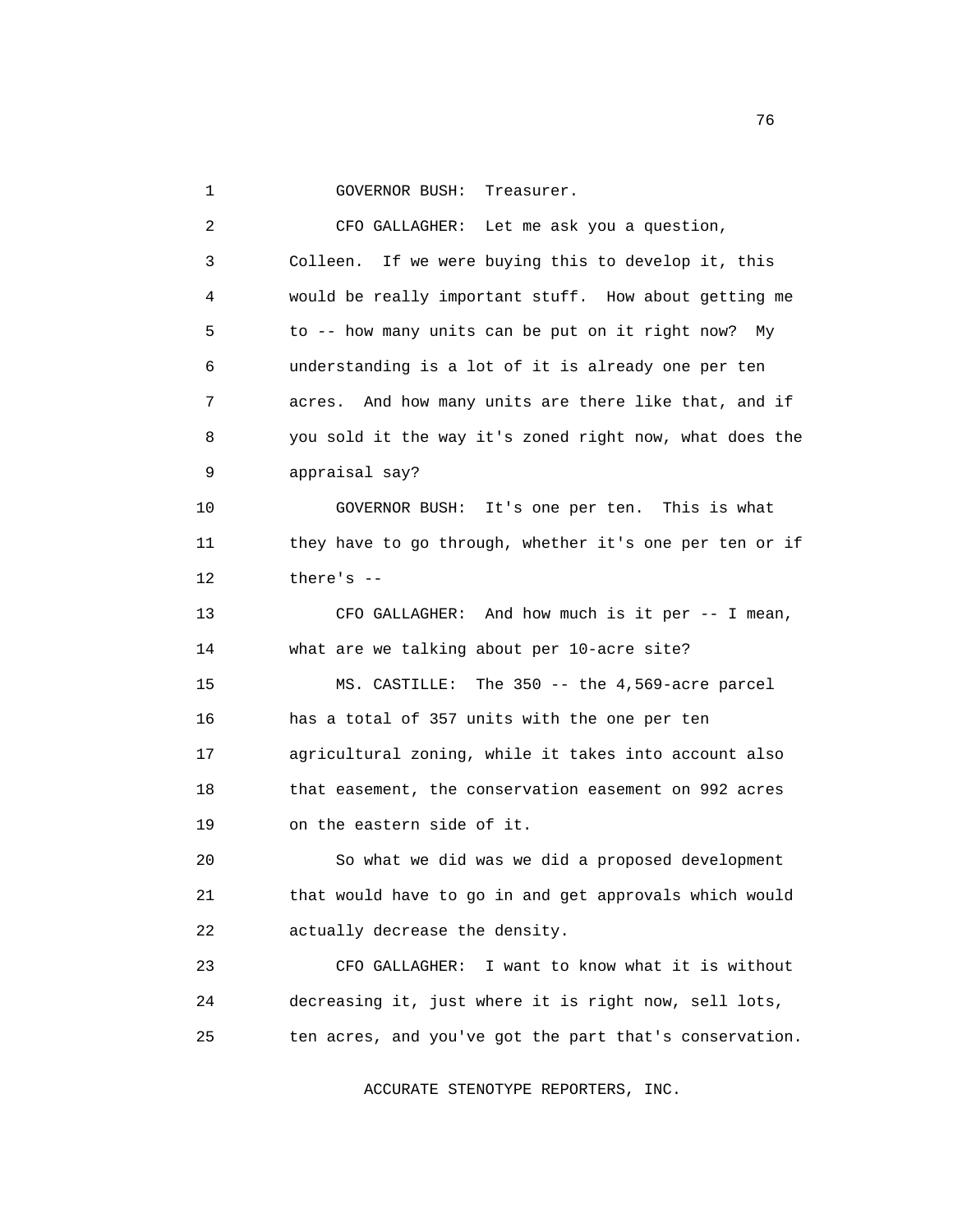1 How many 10-acre lots are there that could be sold 2 today?

 3 GOVERNOR BUSH: Let's be real concise. We're 4 about ready to get into confusion land here.

 5 MR. HERRAN: Mike Herran, Division of State Lands. 6 The property was zoned as is with agricultural zoning. 7 All the comparable sales have agricultural zoning, with 8 no plan developments at this point in time. So it's 9 based upon raw land, what you pay for raw land.

 10 CFO GALLAGHER: What I'm asking is, can you put 11 10-acre lots on it right now without changing anything? 12 MR. HERRAN: An investor would buy this without 13 even --

 14 GOVERNOR BUSH: We're asking a different question. 15 You guys base -- you do comparable sales based on 16 market. The question that I asked, which is why 17 Colleen called the Orange County, the zoning folks, 18 which should be part of your process, with all due 19 respect.

20 MS. CASTILLE: It is.

 21 GOVERNOR BUSH: Well, then we should have had this 22 answer before approval of this, at this date. It 23 should have been at the time that you were looking to 24 buy the property. Ultimately -- yes, it's zoned 25 agricultural. But ultimately values are established by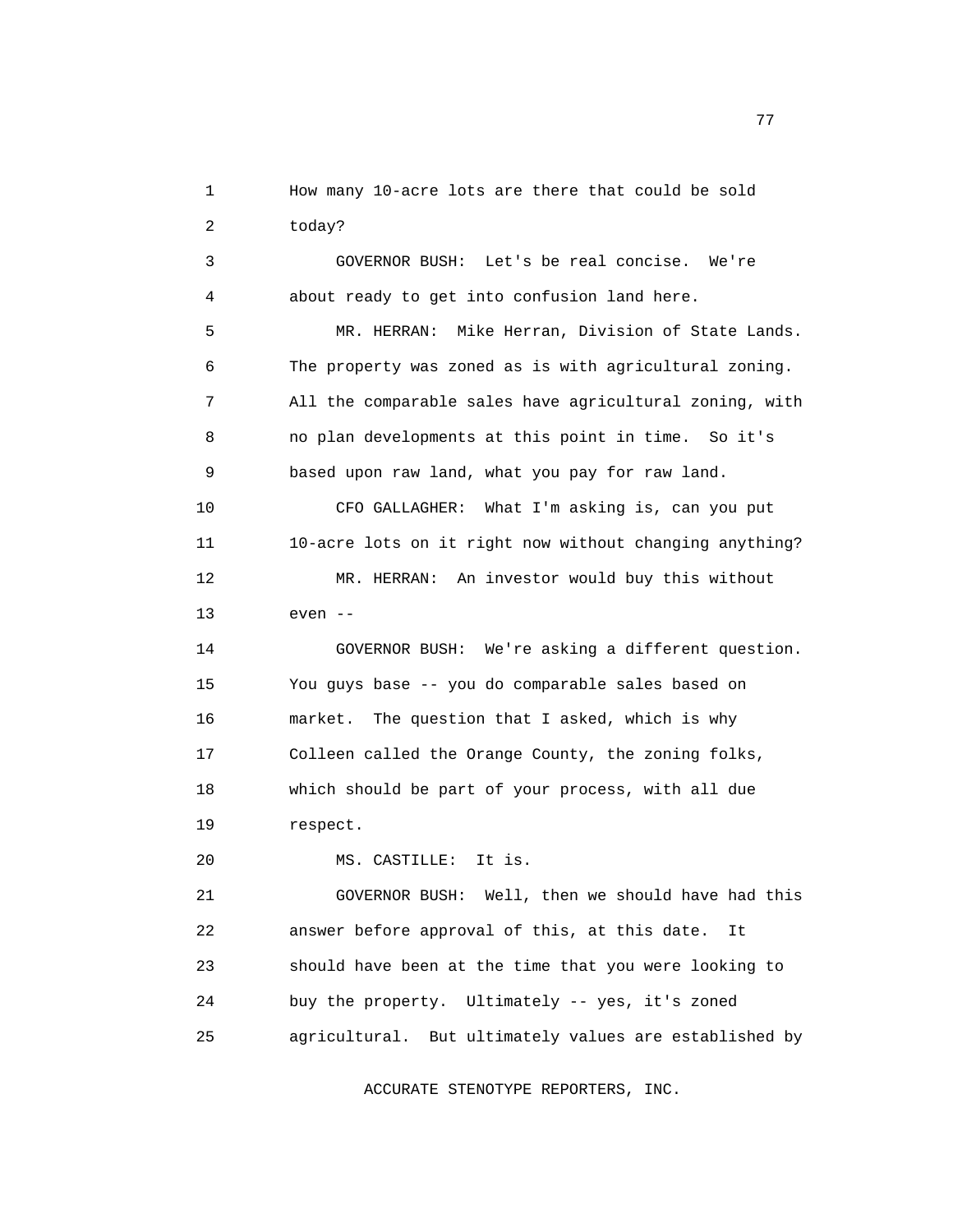1 what the property can be redeveloped for.

2 CFO GALLAGHER: Exactly.

 3 GOVERNOR BUSH: So it's not the market price. 4 That's one element of this. But comparable sales also 5 need to -- you need to take into consideration what the 6 cost of developing, you know, whatever the zoning is 7 that allows for -- this property has development rights 8 embedded in it. And in order to develop it, there are 9 development costs and there are things that you've got 10 to go do to mitigate with local governments for 11 schools, roads and water. It may be very little, but 12 there may be some extra cost.

 13 The fact that it's outside the urban service 14 boundary, my guess is, means that the cost would be 15 greater there because the County is not going to be as 16 interested in putting up additional money.

 17 So all I wanted was a simple explanation of that, 18 and I haven't gotten it in two days, three days. I'm 19 still not getting it.

 20 MR. HERRAN: That's the risk that investors take 21 into consideration. That's why comparable sales are 22 the ideal way to look at it, because that's the risk 23 that they take when they buy other tracts of land, that 24 as they go through the development process, they may 25 get 9,000 units, they may get 6,000 units. They don't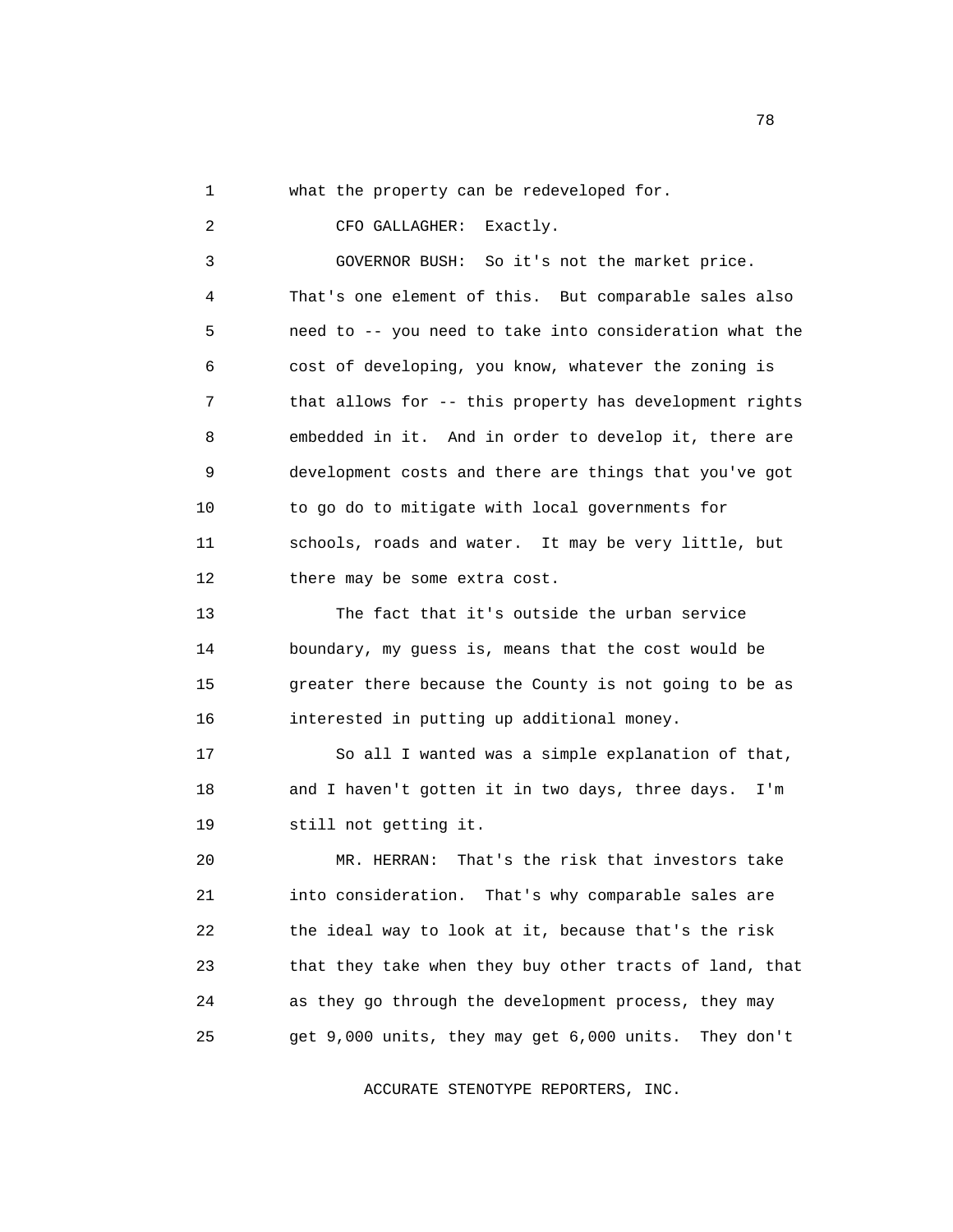1 even know that when they first invest in these tracts. 2 GOVERNOR BUSH: That's not the question here. The 3 existing development rights, assume that that's the 4 case. 5 MR. HERRAN: One unit per ten acres, but you still 6 have to go through the development process. So they 7 don't even know if they get that. 8 MS. CASTILLE: Governor, the situation when you 9 have a land use and zoning that is not consistent, you 10 have to go through the zoning process in order for it 11 to become consistent with the land use designation. 12 And that's what we have here. We have an agricultural 13 land use, but we have a -- I mean we have a 14 agricultural zoning but we have a land use development 15 of one unit per ten acres. 16 CFO GALLAGHER: Fine. The question is, that's the 17 easy slam-dunk one to get, right, because you have that 18 inherent in that agricultural and where the land is, et 19 cetera? 20 MS. CASTILLE: Right. 21 CFO GALLAGHER: The question I had is how many 22 10-acre sites can be out of that on a slam-dunk with no 23 special anything.

 24 MS. CASTILLE: I can tell you there are 357 units 25 that can be built on it, but it is not -- they don't

ACCURATE STENOTYPE REPORTERS, INC.

n and the state of the state of the state of the state of the state of the state of the state of the state of the state of the state of the state of the state of the state of the state of the state of the state of the stat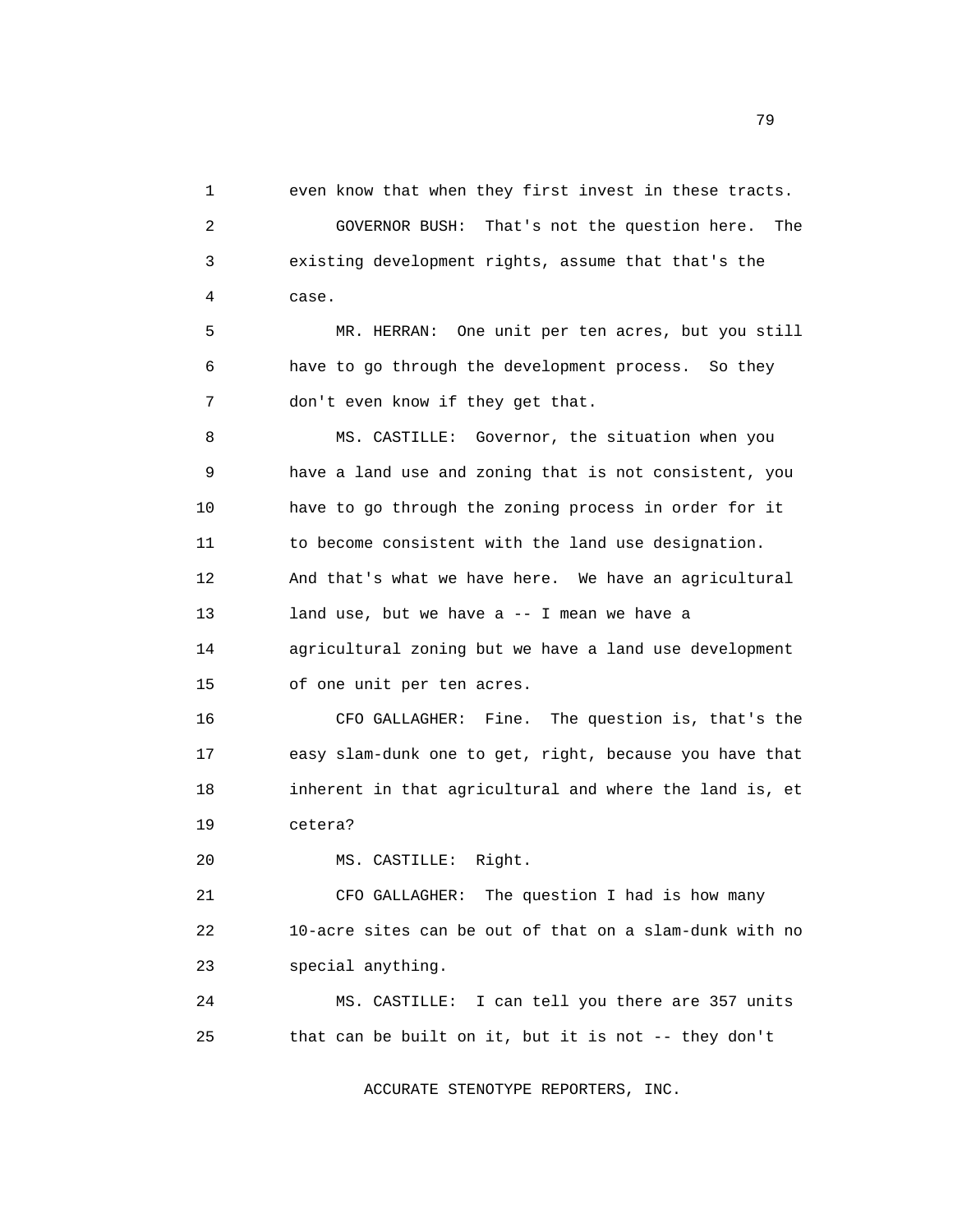1 have vested rights for those 357 units.

 2 COMMISSIONER BRONSON: I have another question, if 3 I could, Governor. I'd like to know, I can't tell from 4 the topographical -- there's no topographical 5 information on here. But the elevation or the water 6 flow, the sheet flow, does it flow directly to the 7 St. Johns River? Does it flow south? Where is the 8 sheet flow of water off of this property? 9 MS. CASTILLE: There are two creeks that flow into 10 the St. Johns, so I would guess that the water flows 11 into those creeks and then into the St. Johns. 12 GOVERNOR BUSH: Can we ask the developer? Maybe 13 he has an understanding of what the rights are embedded 14 in this property. I'm pretty confident he does. 15 MR. SMITH: Good morning. My name is Matt Smith. 16 I'm a real estate and land use lawyer at Baker, 17 Hostetler. I represent Land South Holdings and Land 18 South Hunters and have done so for years. My client 19 Brian Philpot is here in the audience. We're happy to 20 answer any questions. 21 GOVERNOR BUSH: Answer mine. 22 MR. SMITH: And pardon me, but we've talked about 23 several different issues in the last couple of minutes. 24 If you could just restate your specific question. 25 GOVERNOR BUSH: My question is this. We're buying

ACCURATE STENOTYPE REPORTERS, INC.

experience of the state of the state of the state of the state of the state of the state of the state of the s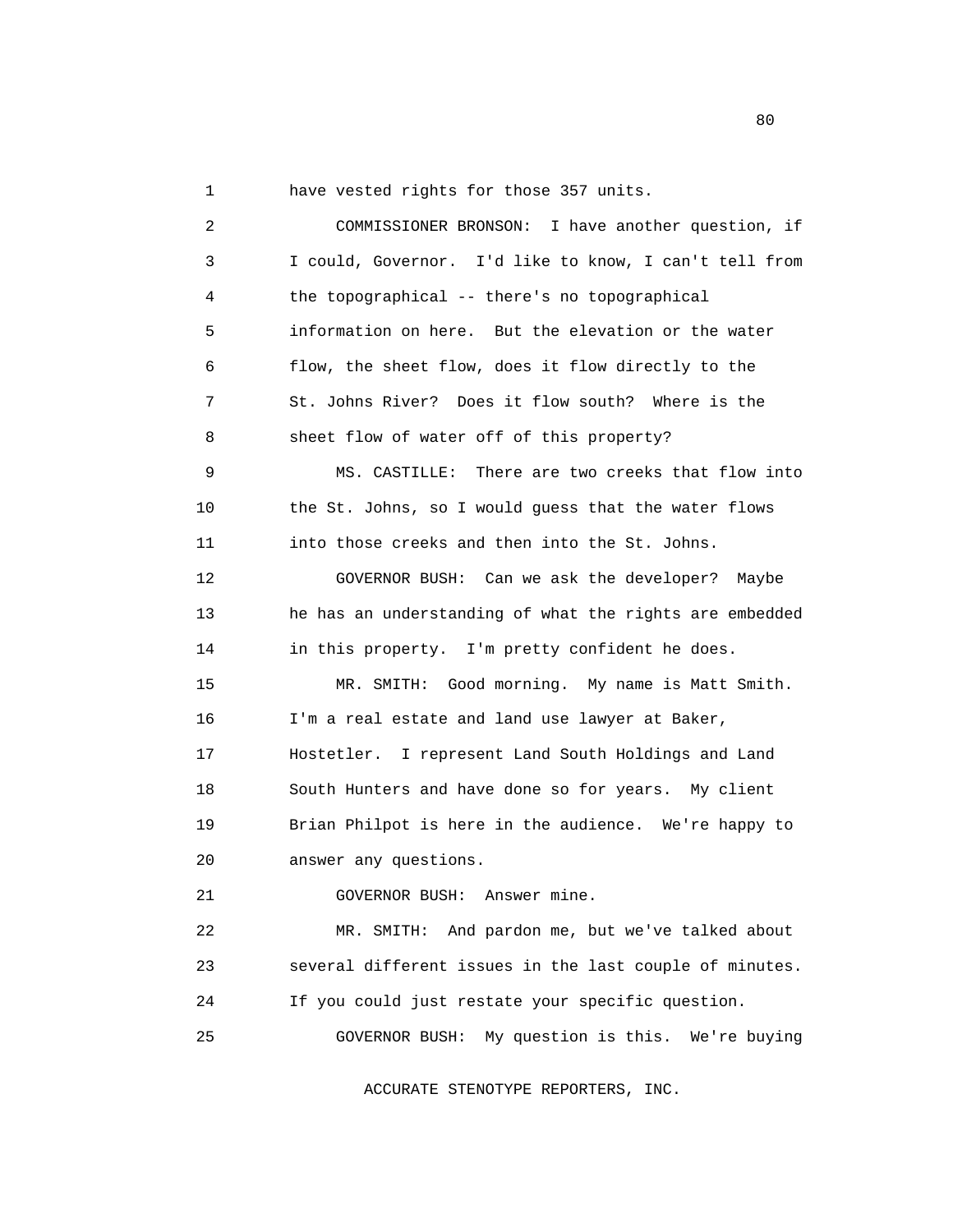1 something and we use comparable sales. Mention was 2 made of the Overstreet property and the appraisals that 3 we used -- we didn't use the property itself, which is 4 a little unusual since it was -- you know, the property 5 was accumulated over time. But we used property in 6 Sarasota, and we just said, well, property is going up, 7 so we need to pay more.

 8 And then high number, and lo and behold, the 50 9 million comes out to be 79 percent of appraised value 10 and we're all supposed to pat ourselves on the back. 11 And up to a point that's fine, except that there are 12 some properties that are more difficult to develop than 13 others because of their location.

14 And this is outside the urban service boundary, 15 which in some jurisdictions makes it very difficult to 16 develop. So assume for a moment the one per ten on 17 existing -- on the properties that can be developed. 18 Not all of it can, as I understand it. How many lots 19 can be developed and what would be the time and 20 infrastructure cost that would be required to develop 21 this low density development?

 22 And the way I look at things would be the way you 23 guys look at it, which is you take the amount of money 24 for raw land. You take the costs of development in 25 order to get to the point where you actually could sell

ACCURATE STENOTYPE REPORTERS, INC.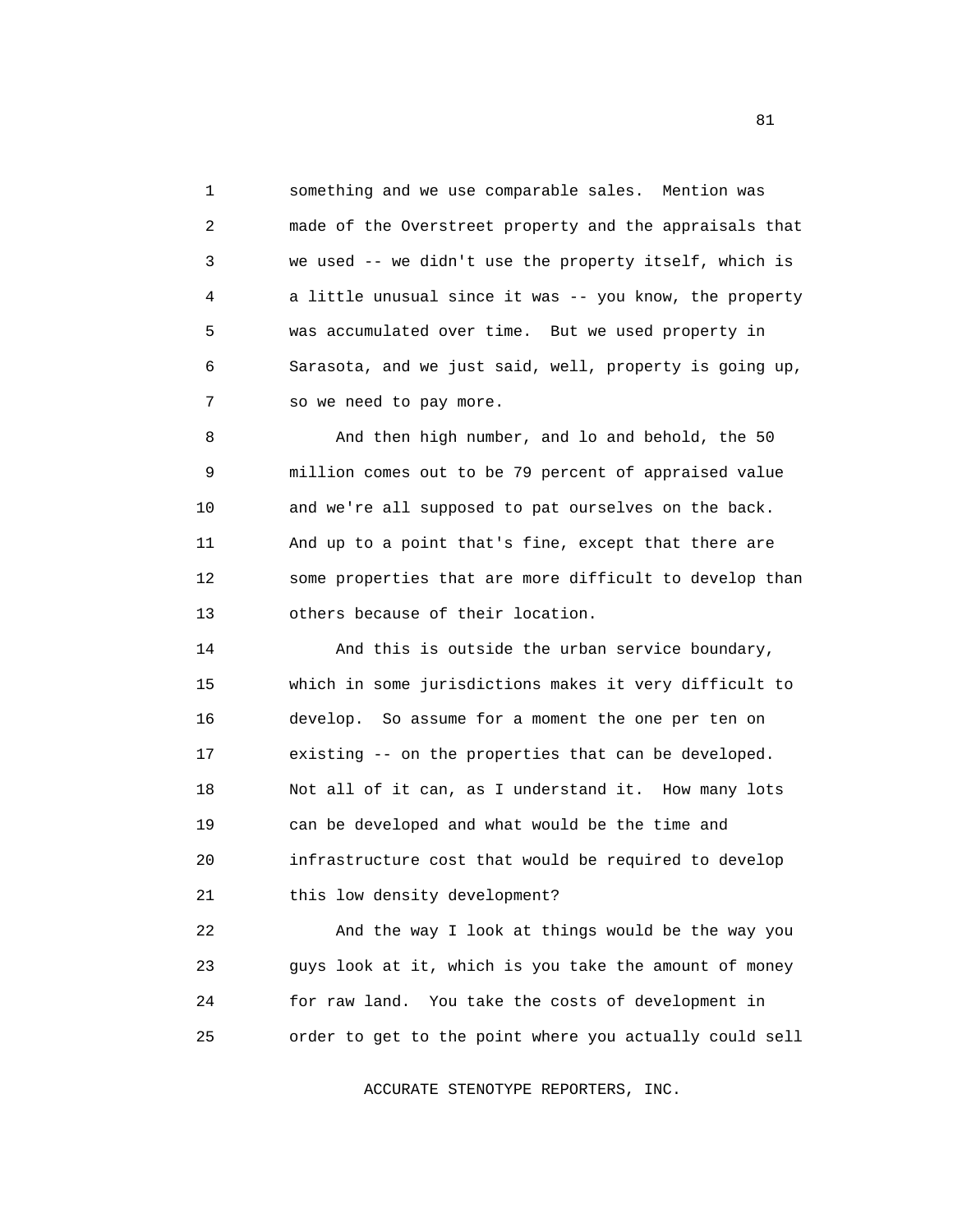1 something. You take the present value of the time it 2 takes to sell those lots. You factor all that into an 3 amount and you get to a cost. We don't do that.

 4 You guys buy it for that purpose and you're going 5 to make -- if we purchase this, you're going to make a 6 great profit without any development risk. We're 7 buying it from you and we don't factor that into our 8 appraisal. I think that's just wrong.

 9 So that's why I'm frustrated at the Department. 10 But maybe you can answer the question about what the 11 embedded development rights are and how long it would 12 take to get the development done and what would be the 13 costs of developing it if it was to be developed.

 14 MR. SMITH: Absolutely. First, with respect to 15 the number of lots, we've all heard that the underlying 16 future land use is one per ten. The current zoning is 17 A2, which doesn't allow residential uses. So in order 18 to put houses on that site, you've got to rezone it, 19 and the County, like most counties these days, would 20 want you to rezone it to PD. Secretary Castille -- 21 GOVERNOR BUSH: Speak in English. Planned unit 22 development, is that -- 23 MR. SMITH: I'm sorry. Planned development in

 24 Orange County. That's their nomenclature. Given that 25 one per ten future land use, it's based on upland

ACCURATE STENOTYPE REPORTERS, INC.

82 and the state of the state of the state of the state of the state of the state of the state of the state of the state of the state of the state of the state of the state of the state of the state of the state of the sta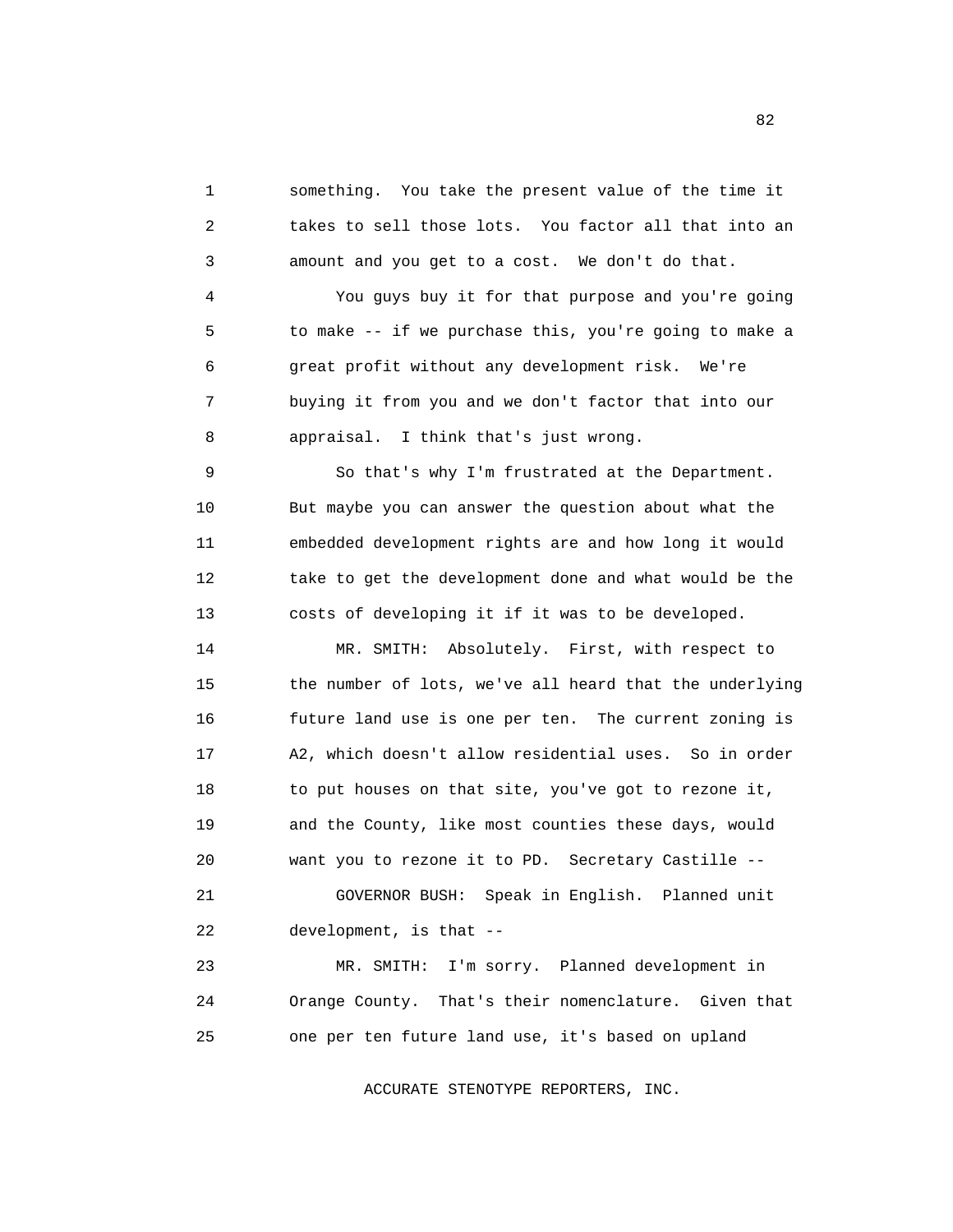1 acres, we've got about 1,700, 1,750 upland acres, so 2 you're talking about 170 or 175 units.

 3 GOVERNOR BUSH: That's the third number that I've 4 heard.

 5 MR. SMITH: Bear in mind, one of our issues here, 6 Mr. Governor, is that we don't have a development plan 7 for this property. Frankly, Land South Hunters, Land 8 South Holdings, they buy a lot of agricultural land. 9 They're not developers. They're not KB Home buying 10 this. They're not Centex buying this. They're not 11 Newland Communities buying this. So bear in mind that 12 we have not valued the land in the way that you did.

 13 GOVERNOR BUSH: Hang on a second. That's not true 14 because you're going to -- the assertion was made that 15 if we don't buy it, this can easily be sold to someone 16 that does that, and you're going to want to know the 17 exact same formula to determine what the proper price 18 is to sell it for.

 19 MR. SMITH: Mr. Governor, we've never asserted 20 that if this deal does not go forward as proposed, that 21 we would walk down to Orange County and begin the 22 development process.

 23 GOVERNOR BUSH: No. You would sell it to someone 24 that would.

25 MR. SMITH: Absolutely.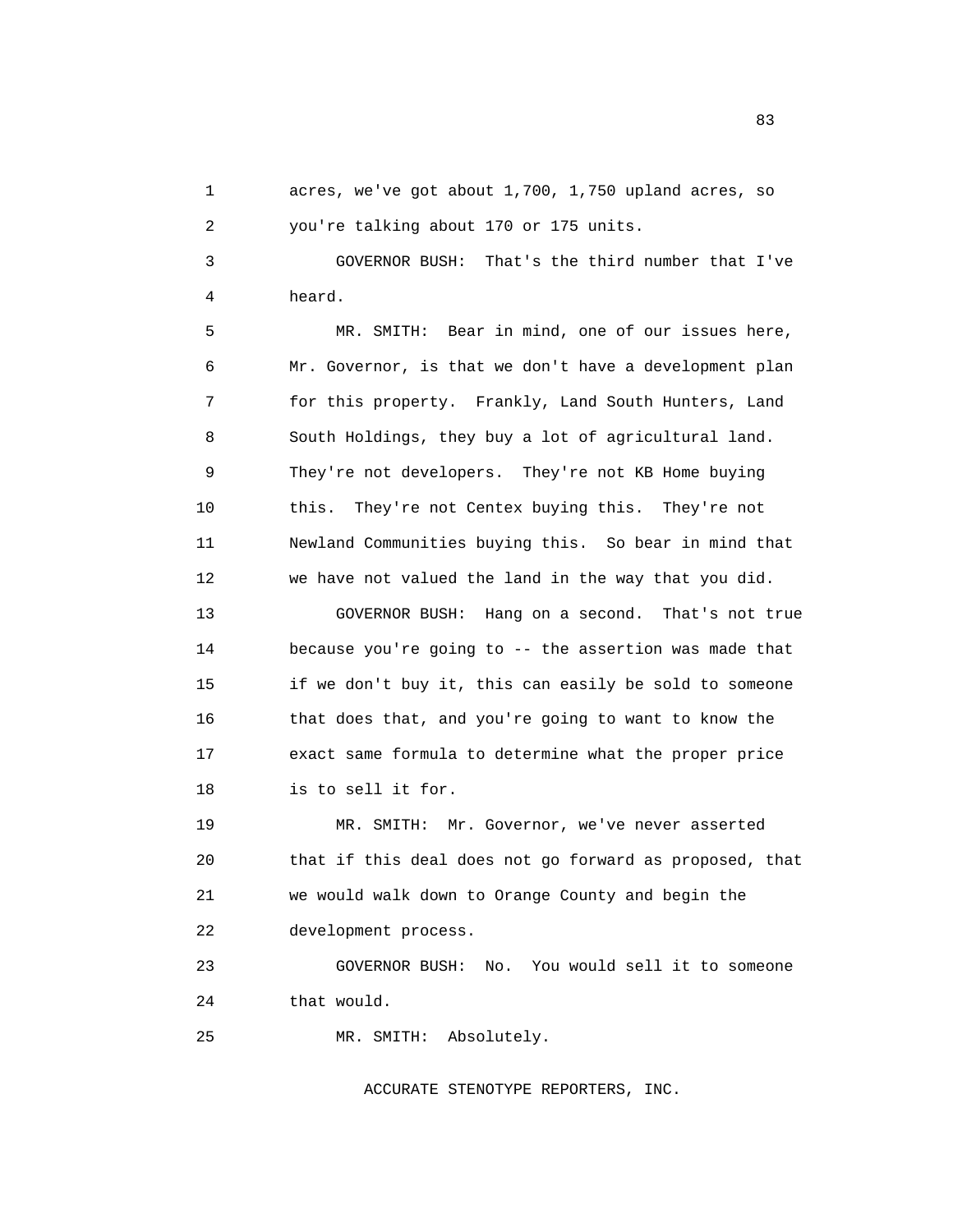1 GOVERNOR BUSH: Okay. And so, therefore, you 2 would have to go through the same process, maybe not as 3 a purchaser for development but as a seller to someone 4 who is going to develop it. 5 MR. SMITH: Again, Mr. Governor, this is a 6 longer-term -- 7 GOVERNOR BUSH: You don't have an answer to my 8 question? 9 MS. CASTILLE: No. We do. 10 MR. SMITH: The first question was the number of 11 lots. And I think we have addressed that. 12 **GOVERNOR BUSH:** Thank you. 13 MR. SMITH: With respect to the infrastructure 14 cost, Mr. Governor, we simply have not been through 15 that analysis because that's not on the table for us 16 right now. That's not our intent right now, to develop 17 that property. One of the issues I think that you're 18 facing -- and I understand your frustration here 19 because I represent developers for a living. I do. 20 But one of the problems we have is that this property 21 is probably a couple of years out, that my guys will 22 probably hold onto it for two to five years. They're 23 not really sure what they're going to do with it. 24 GOVERNOR BUSH: Your client is right behind you. 25 MR. PHILPOT: Just to answer --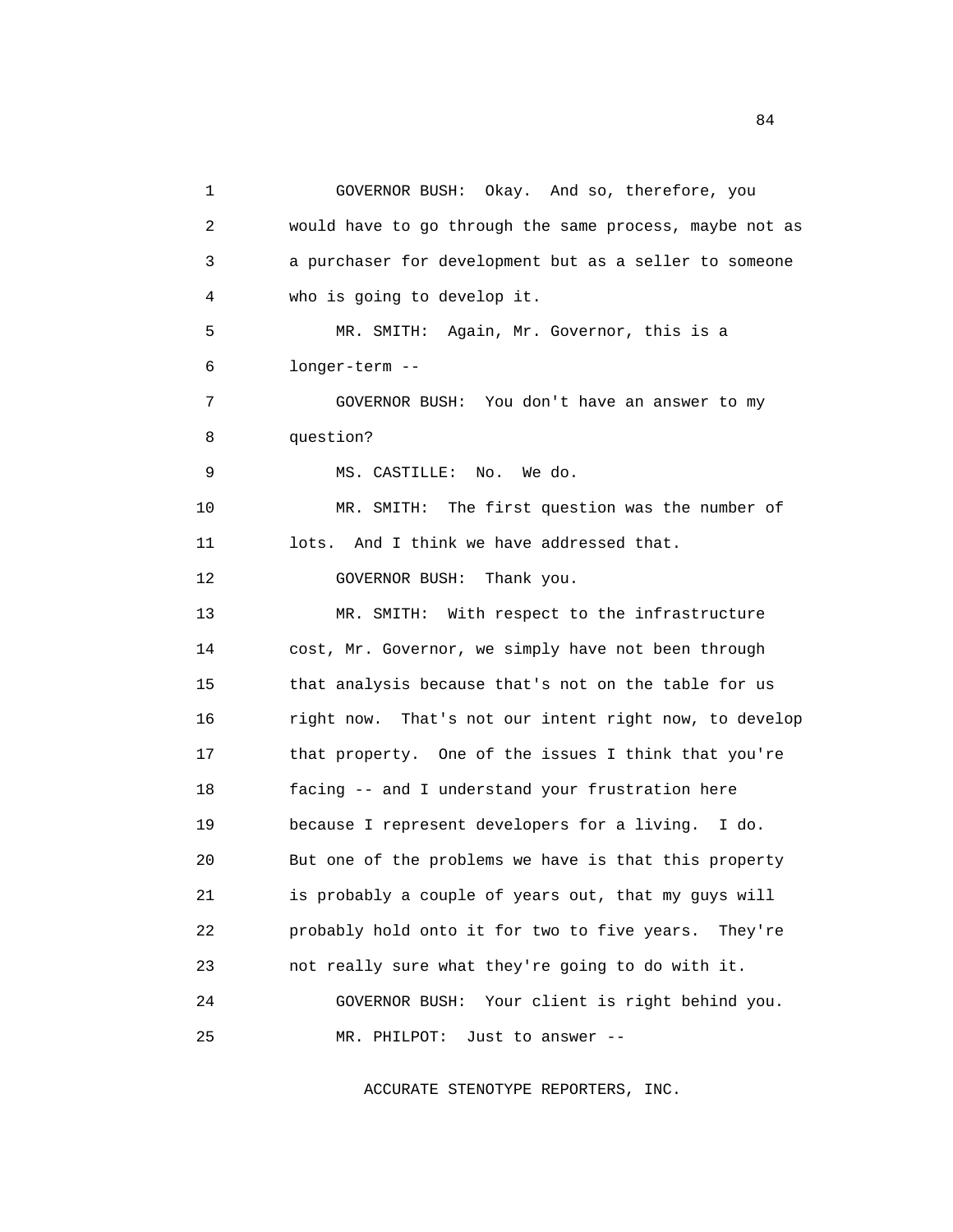1 GOVERNOR BUSH: Can you say who you are for the 2 record?

 3 MR. PHILPOT: Brian Philpot, owner of the 4 property.

5 GOVERNOR BUSH: Thank you, Brian.

 6 MR. PHILPOT: Based on the existing land use on 7 that property, if a deal doesn't go through today, 8 we're going to figure out what we're going to do with 9 it. If we were going to sell it tomorrow to a private 10 investor, if we weren't going to take it through the 11 process, we'd have to evaluate it on 175 lots that 12 could be approved under the one per ten right now. 13 And that's going to come in somewhere -- I think 14 your staff put some numbers together, discounted cash 15 flow, 80 million, 70 million. It comes in somewhere in

16 that ballpark on a discounted cash flow basis.

 17 So to answer your question, we would evaluate it 18 that way, and that's sort of the range that it comes in 19 at. The price that we put on this property before this 20 whole process started was around 63, 64 million,

21 basically using that process.

 22 CFO GALLAGHER: Let me ask a question here. I was 23 under the impression from various people that the 24 lots -- that we'd be buying these lots at about 130,000 25 per lot. And I myself figured, well, if you were

ACCURATE STENOTYPE REPORTERS, INC.

experience of the state of the state of the state of the state of the state of the state of the state of the s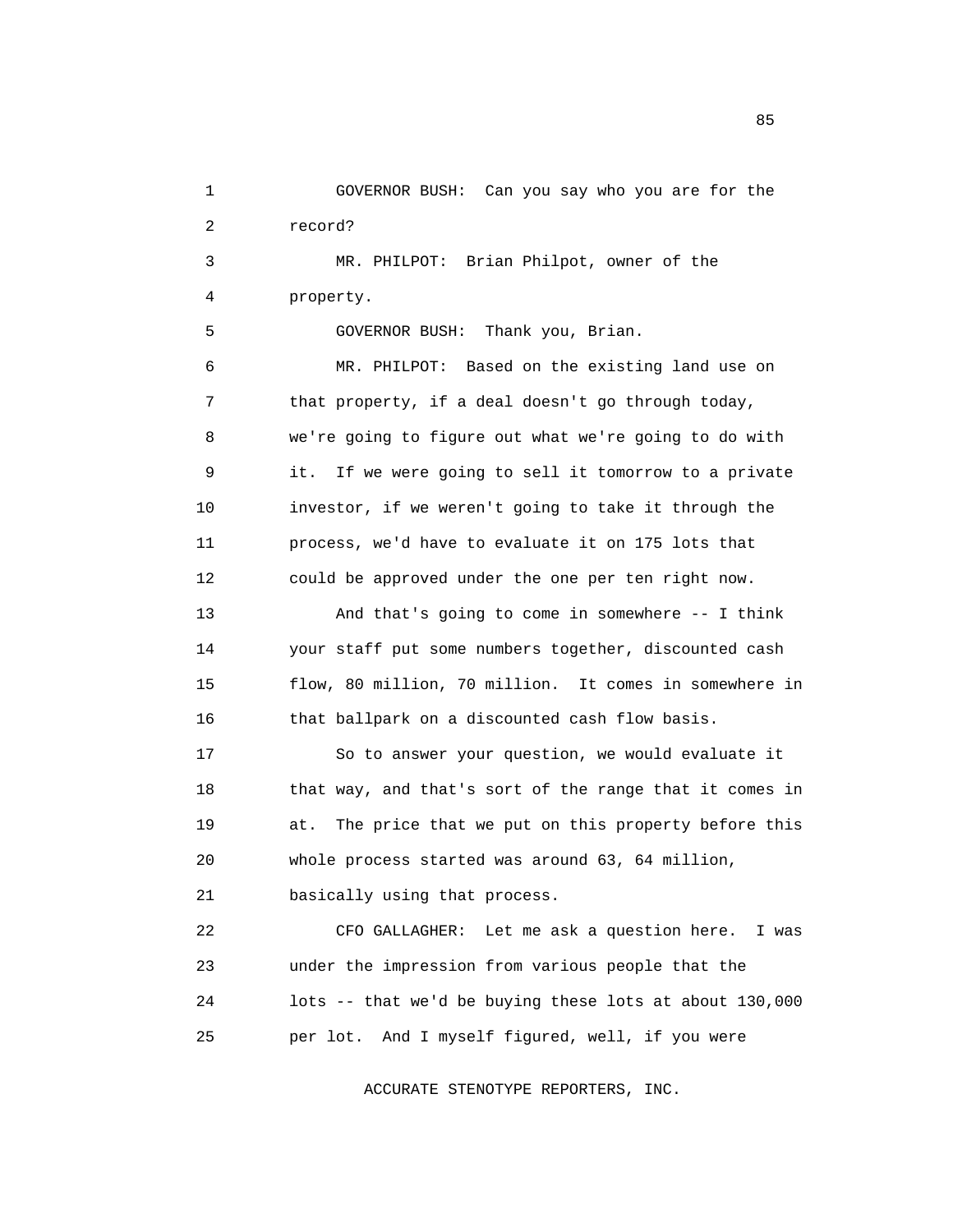1 selling individual lots, I mean, I can't imagine a 2 10-acre lot, and maybe some of them larger, but 3 averaging out, I would think, two, three hundred 4 thousand dollars, three easy, in that area for ten 5 acres. 6 I was led to believe that we were buying it for 7 130,000. Maybe that's what was paid for it. I don't 8 know. Maybe I got the wrong side of that. What we're 9 doing right now, I mean, it's going to be at least, in 10 my opinion, I don't know how you'd develop those lots, 11 with the infrastructure you'd need, for less than -- 12 I'm probably being kind at \$10,000 a lot. 13 GOVERNOR BUSH: Very kind. 14 MR. PHILPOT: I saw some range -- what did y'all 15 put on it? 16 MS. CASTILLE: Well, 10 to 20. 17 MR. PHILPOT: I was on the higher end of that 18 range. If asked, I'd be on the higher end. Yeah, 19 you'd want to put in some lakes, make it an equestrian, 20 outdoor type community. We've done it on a smaller 21 scale over in the Polk County market, and we're getting 22 250- to \$330,000 on those lots, five to tens. There's 23 a demand for that. 24 CFO GALLAGHER: And that probably makes some

ACCURATE STENOTYPE REPORTERS, INC.

25 sense. What I'm concerned about is -- I'll use your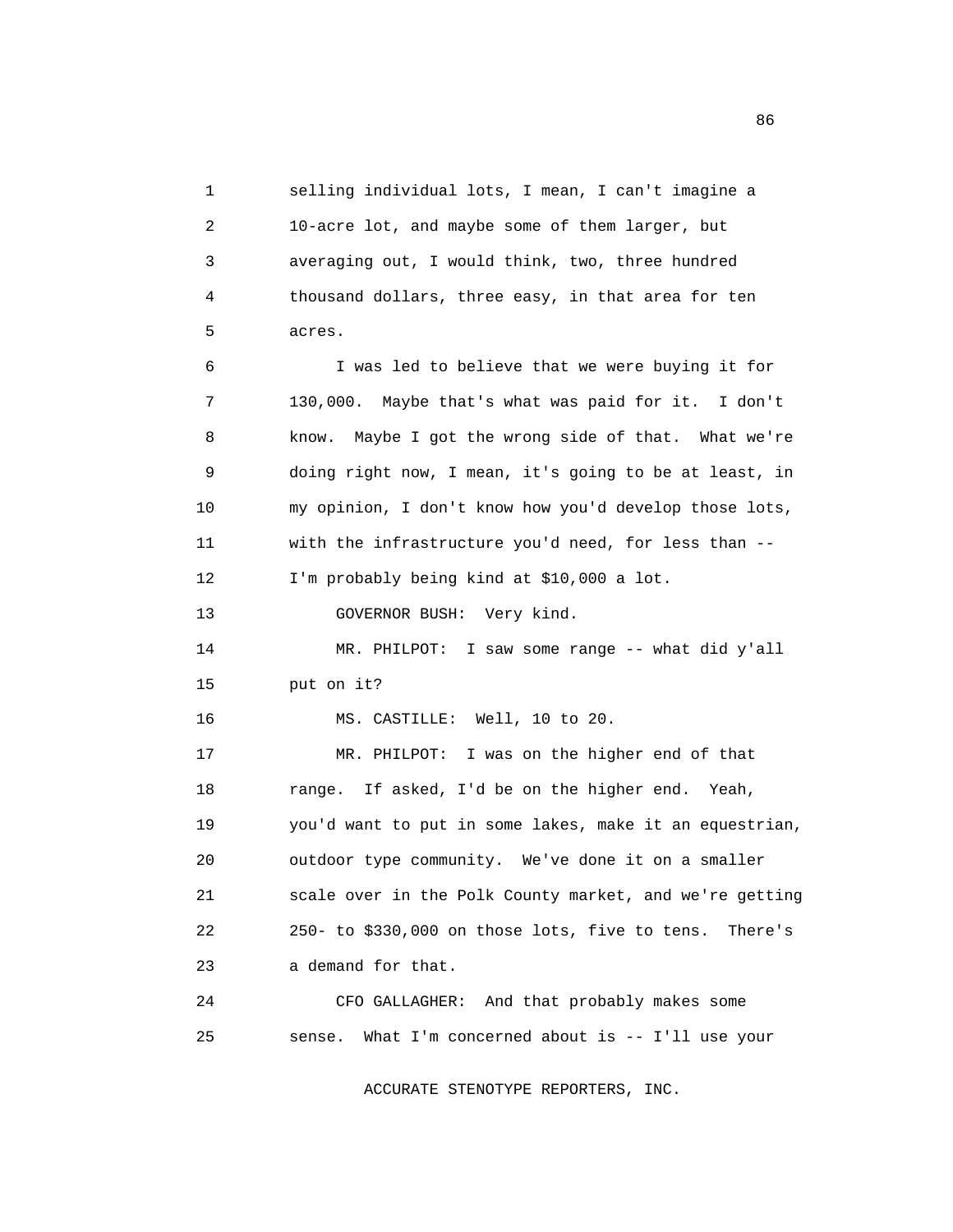1 number, 20,000 max, and that's probably what I'd do it 2 at if I was going to do it myself. You've got \$285,000 3 that we're paying for these lots. And if you were 4 going to develop and sell them, you're going to be in 5 there, you've got another \$20,000 to put on top of 6 them. That would be 305,000. 7 MR. PHILPOT: I don't think anybody -- I'm not 8 saying that any investor is going to come in 9 necessarily and buy it tomorrow based on the current 10 land use. I think a legitimate option for us, if y'all 11 decide not to buy this today, is that we bank it for 12 five years and let that continuing growth that's 13 happening over there come to it. 14 I think down the road that a lot more dense 15 development will be ripe for that piece. And at that 16 point it's not worth 50, 60, whatever the range is on 17 it now. It's worth more, I believe. 18 CFO GALLAGHER: Well, it may or may not. 19 GOVERNOR BUSH: It doesn't matter because you got 20 a pretty good basis in the deal. Kudos to your 21 entrepreneurial efforts. Wish we could have been the 22 guy that bought that at that price. 23 MR. PHILPOT: And I would like to add that at the 24 same time that we had this deal, we had a similar size

ACCURATE STENOTYPE REPORTERS, INC.

25 piece in Hardee County, down between Wauchula and

experience of the state of the state of the state of the state of the state of the state of the state of the s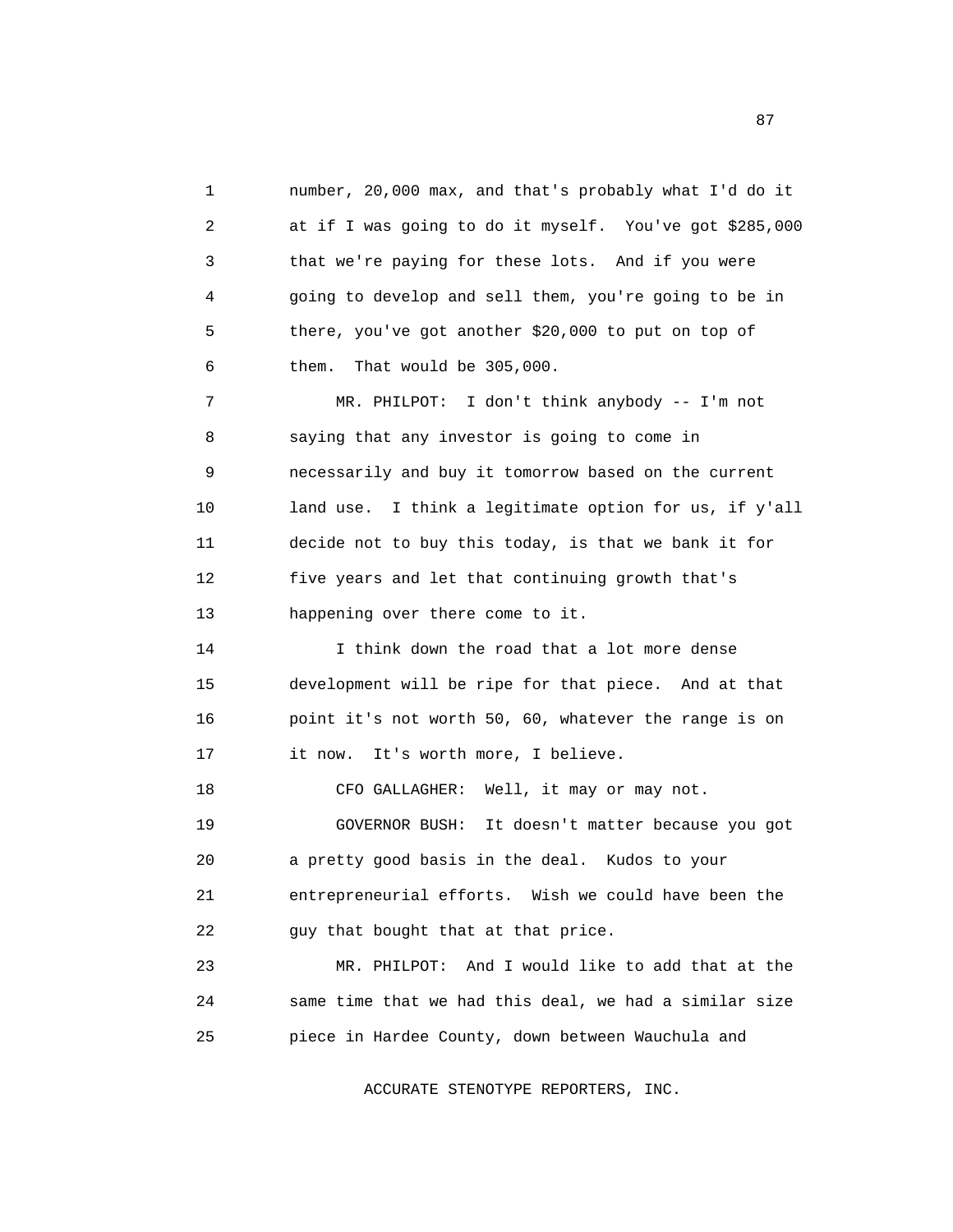1 Arcadia, and sold it the first part of this year for 2 \$9,200 an acre. And I heard just the other day that he 3 had it under contract for a little over 11,000. 4 So, you know, the big land business, it's sort of 5 turned the economics upside down. You've got buyers in 6 -- or sellers in coastal areas that are 1031-ing their 7 money into the central counties. And they're moving to 8 North Florida and they're moving to Georgia, and it's 9 increased the value, not based on the number of lots. 10 It's based on the number of acres. They just can't buy 11 big tracts anymore. 12 CFO GALLAGHER: But I'm looking at it on the 13 matter of lots, where it is today, and we're paying 14 \$285,000 per lot. 15 MS. CASTILLE: Per 10-acre lot? 16 CFO GALLAGHER: Well, I'm going to guess they're 17 ten acres, or some of them may be more than ten. 18 GOVERNOR BUSH: It's 137 lots or units. 19 CFO GALLAGHER: 175 lots into 50 million bucks is 20 285,000. 21 MR. PHILPOT: I mean, the appraisals are based on 22 one per ten, though. That's the way we went in 23 evaluating -- we go in evaluating any of these 24 purchases to buy in the big pieces. We didn't go into 25 this thing -- we would to sell it, but we didn't go in

ACCURATE STENOTYPE REPORTERS, INC.

experience of the state of the state of the state of the state of the state of the state of the state of the s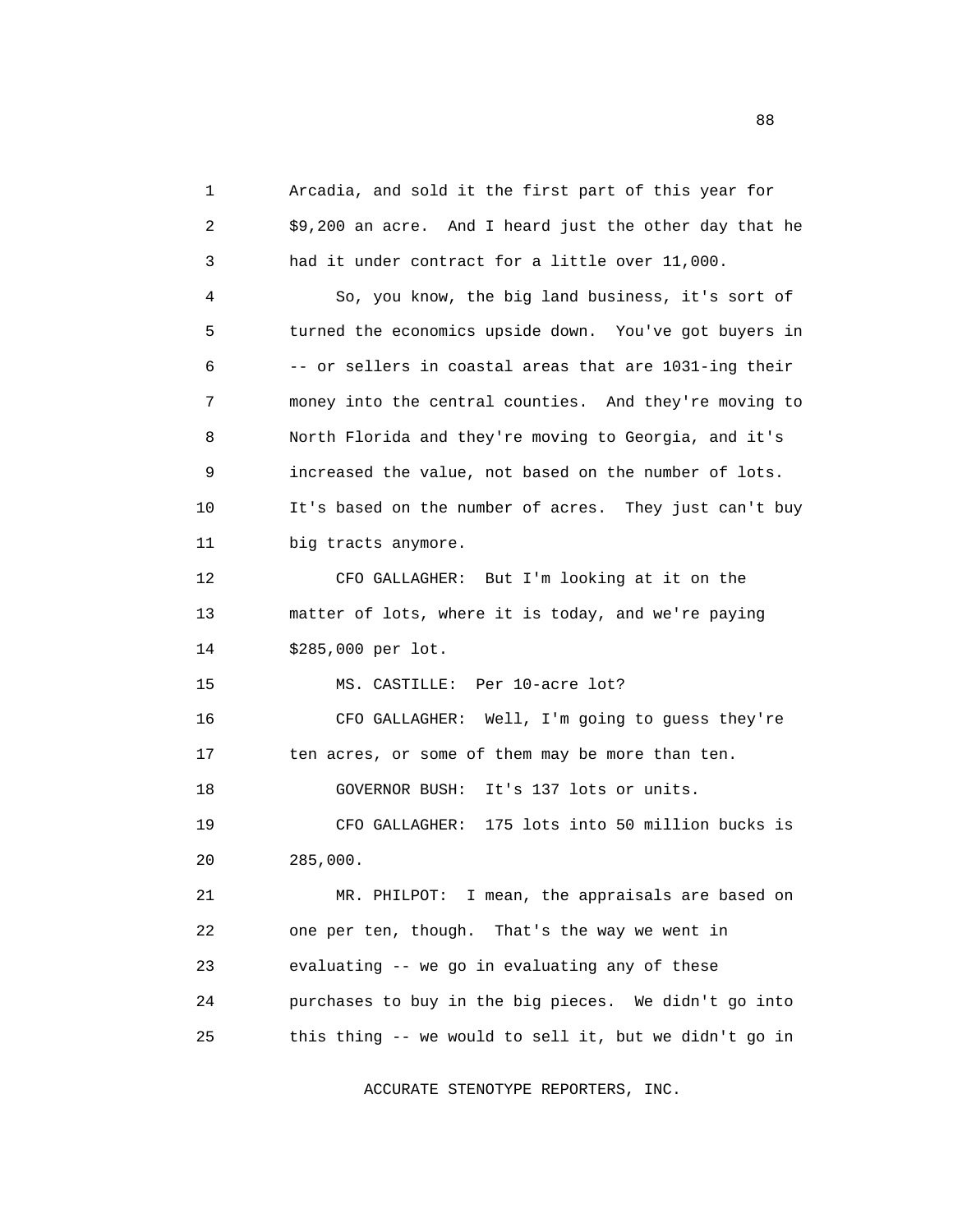1 based on, we can get 100-, 200-, \$150,000 a lot off of 2 this piece.

 3 It's a big tract. It's in a great location. It's 4 got great potential over the next two, five, seven 5 years, whatever it is, irregardless of the land use. 6 And that's why the appraisal process relies on 7 similarly situated pieces with one to ten land use or 8 such.

 9 CFO GALLAGHER: But we're still sitting at 10 \$285,000 a lot we're paying. Now, you're saying you 11 can get it down to one acre in some cases? Is that -- 12 MR. PHILPOT: Well, you don't know. If the 13 growth -- I think you look at the maps and see what has 14 happened out in that area over the last five years, you 15 can project that out over the next five to ten, this is 16 going to be a great piece. We want to sell it to the 17 State. We want it preserved. I mean we --

18 CFO GALLAGHER: Of course.

 19 MR. PHILPOT: At the outset our price on this was 20 above 60 million. It was around 63 million. And your 21 staff came in and said this is not a negotiable number. 22 This is it. And we did some soul searching and are 23 willing to take it. But whether it's -- whether it 24 happens or not, I think over the next two to five years 25 we will all be looking back and wish we tried to put

ACCURATE STENOTYPE REPORTERS, INC.

89 and the state of the state of the state of the state of the state of the state of the state of the state of the state of the state of the state of the state of the state of the state of the state of the state of the sta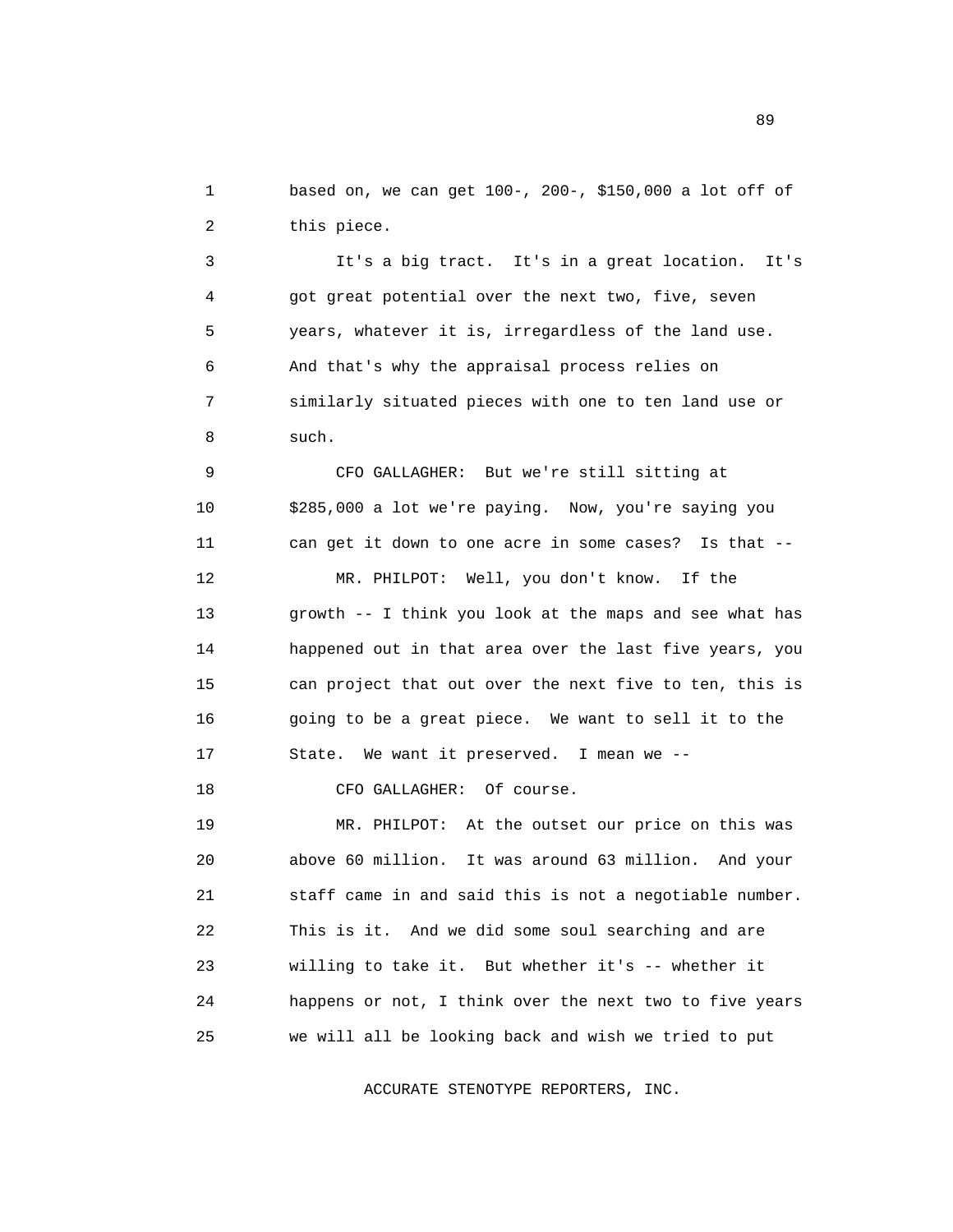1 the deal together today.

2 GOVERNOR BUSH: All right. Colleen.

 3 MS. CASTILLE: When we were asked to determine how 4 much we thought it would cost to develop the property 5 and how much the seller could potentially get if they 6 developed the property, we worked with Brian to say, if 7 you were going to develop the property, what would you 8 do. And we came up with a mixture of 10-, 20- and 9 50-acre lot sizes, which came out to about 137 lots in 10 the developable property.

 11 And the prices per acre range from 20,000 to 12 82,000 for various lot sizes. And what we did was a 13 financial analysis. Did your folks just hand you that? 14 And what we estimated is that with the discount factor, 15 that over a five-year development time frame, that 16 there would be -- that the property, the sales would be 17 worth about \$80 million in present value.

 18 When somebody develops something like this, they 19 develop it with septic tanks. They develop it with 20 well water. They don't have to put -- they have 21 something called a rural road in Orange County. It's 22 not the same type of road with curb and gutter and 23 stormwater drains. They would have to have some 24 stormwater ponds and lakes that would handle the 25 stormwater. But that's something that Brian talked

ACCURATE STENOTYPE REPORTERS, INC.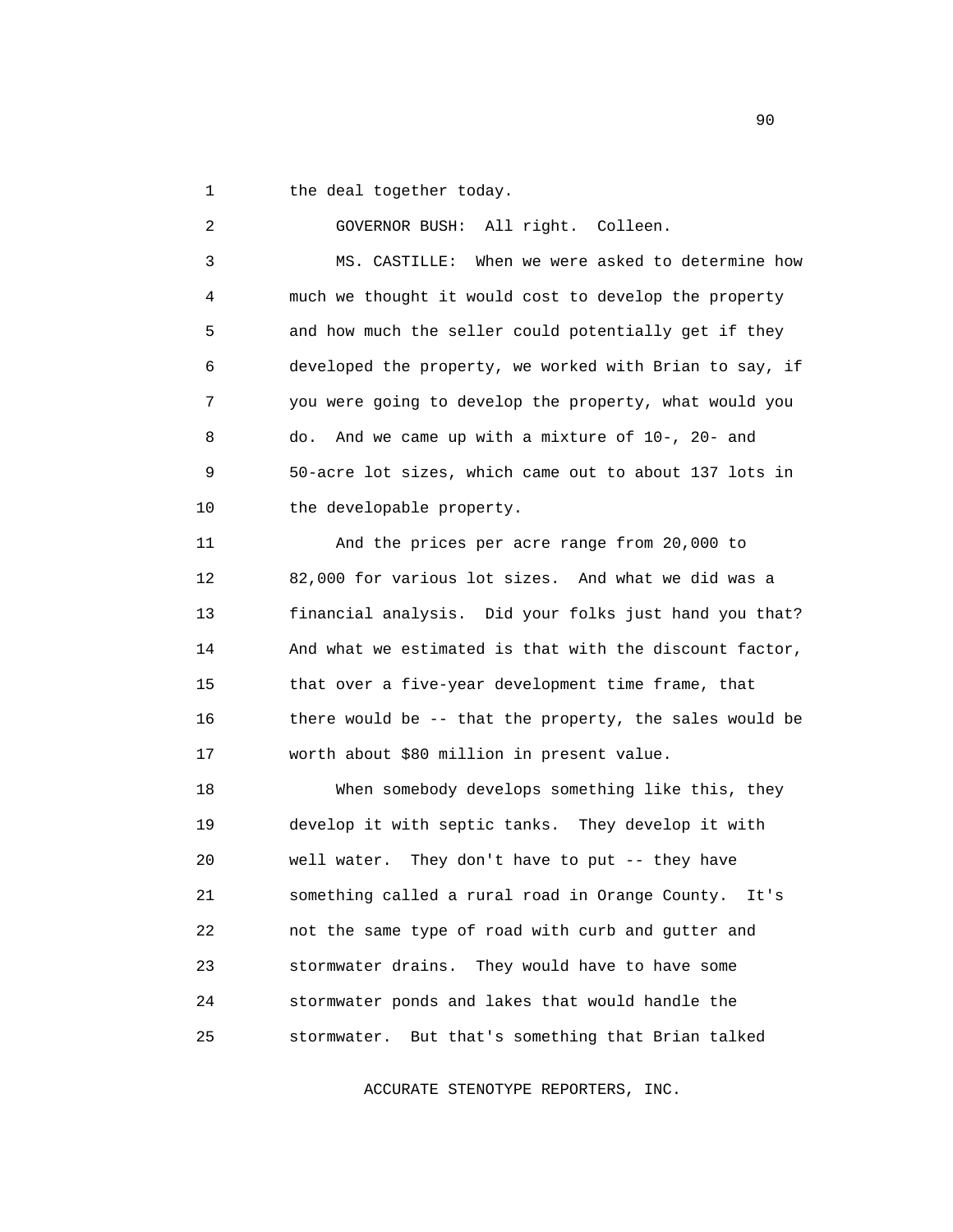1 about.

 2 And we estimated that the estimated costs would be 3 about -- anywhere from three to four million dollars 4 for development costs on that. And we're buying the 5 property for \$50 million, together with St. Johns. 6 GOVERNOR BUSH: Okay. 7 MS. CASTILLE: In today's net present value, 8 today's dollars. 9 GOVERNOR BUSH: It would have been nice to have 10 this evaluation and thinking on all properties that are 11 purchased because ultimately, if there is no market for 12 development, you're not going to have the speculators 13 speculating and making sizable sums on the upswing. 14 If there's no development, you end up having the 15 bet be wrong. So I just -- I'm urging that when you 16 guys look at valuing properties for purchase, that you 17 include this in the evaluation, that you don't just 18 say, well, some guy in Sarasota sold a piece of 19 property or some guy in Hardee sold a piece of 20 property, because we end up being the buyer half the 21 time on these properties. And so we're participating 22 in something where there's an upswing. And then when 23 the downturn happens -- and, you know, here's my 24 prediction. It won't be newsworthy for a lot of people 25 in the real estate business. There's going to be a

ACCURATE STENOTYPE REPORTERS, INC.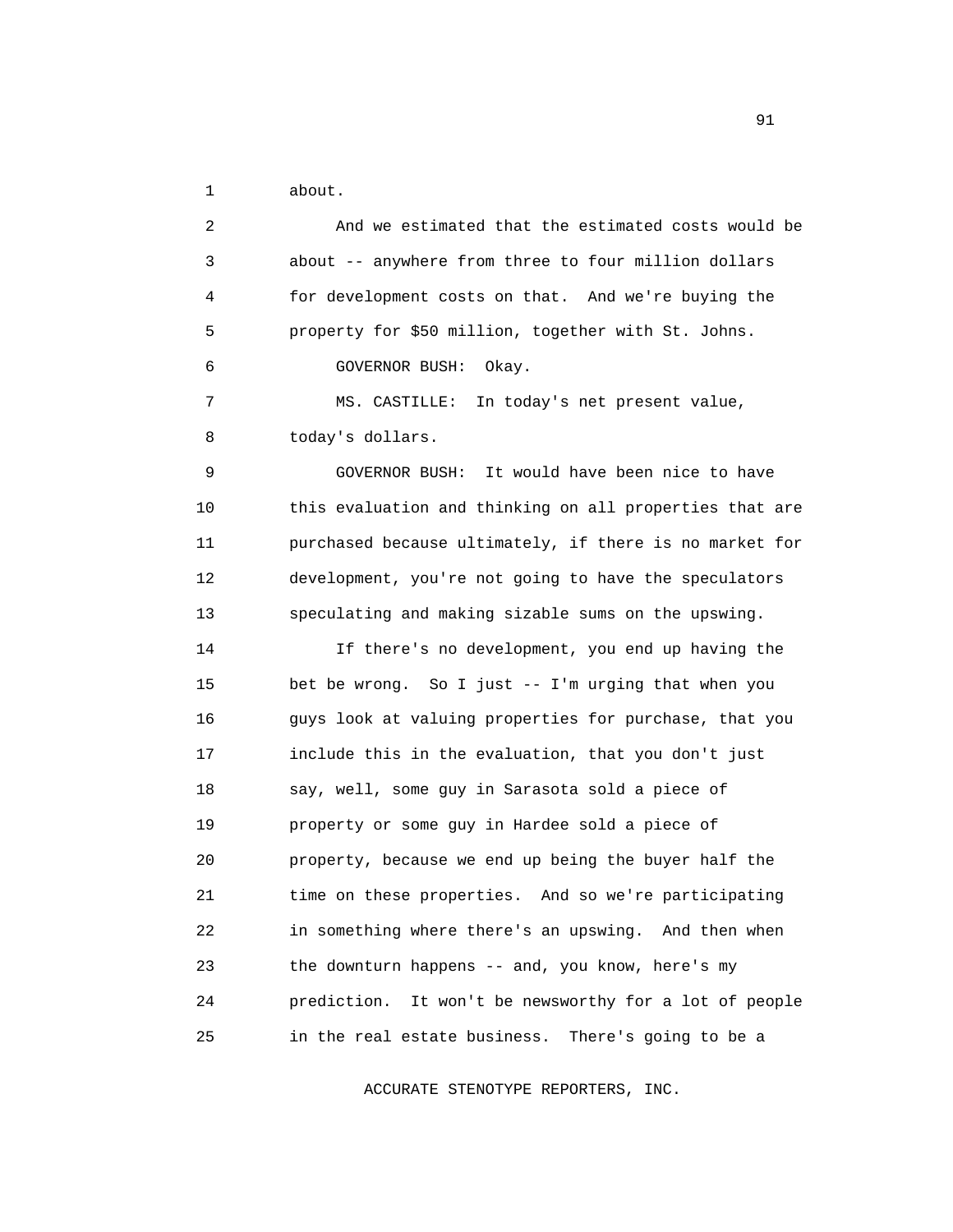1 downturn, and it's already starting to happen. Somehow 2 we'll end up with a different evaluation and we won't 3 be taking advantage of that either. 4 And how much money do we have to purchase 5 additional lands right now for Florida Forever, for 6 this fiscal year? 7 MS. CASTILLE: We have none. We have committed 8 all of our dollars. 9 GOVERNOR BUSH: I rest my case. 10 CFO GALLAGHER: Including this 50 million? 11 MS. CASTILLE: Including this. 12 CFO GALLAGHER: Does this finish us out for the 13 whole year? 14 MS. CASTILLE: Yes. 15 CFO GALLAGHER: So the new administration gets 16 zero to spend? 17 MS. CASTILLE: Come July 1 they get another 300 18 million. 19 GOVERNOR BUSH: Yes, for six months. 20 CFO GALLAGHER: July what, next year? 21 GOVERNOR BUSH: Yeah. 22 MS. CASTILLE: July of 2007. 23 CFO GALLAGHER: Like I said, the new 24 administration this fiscal year gets zero. 25 MS. CASTILLE: Well, if you recall about four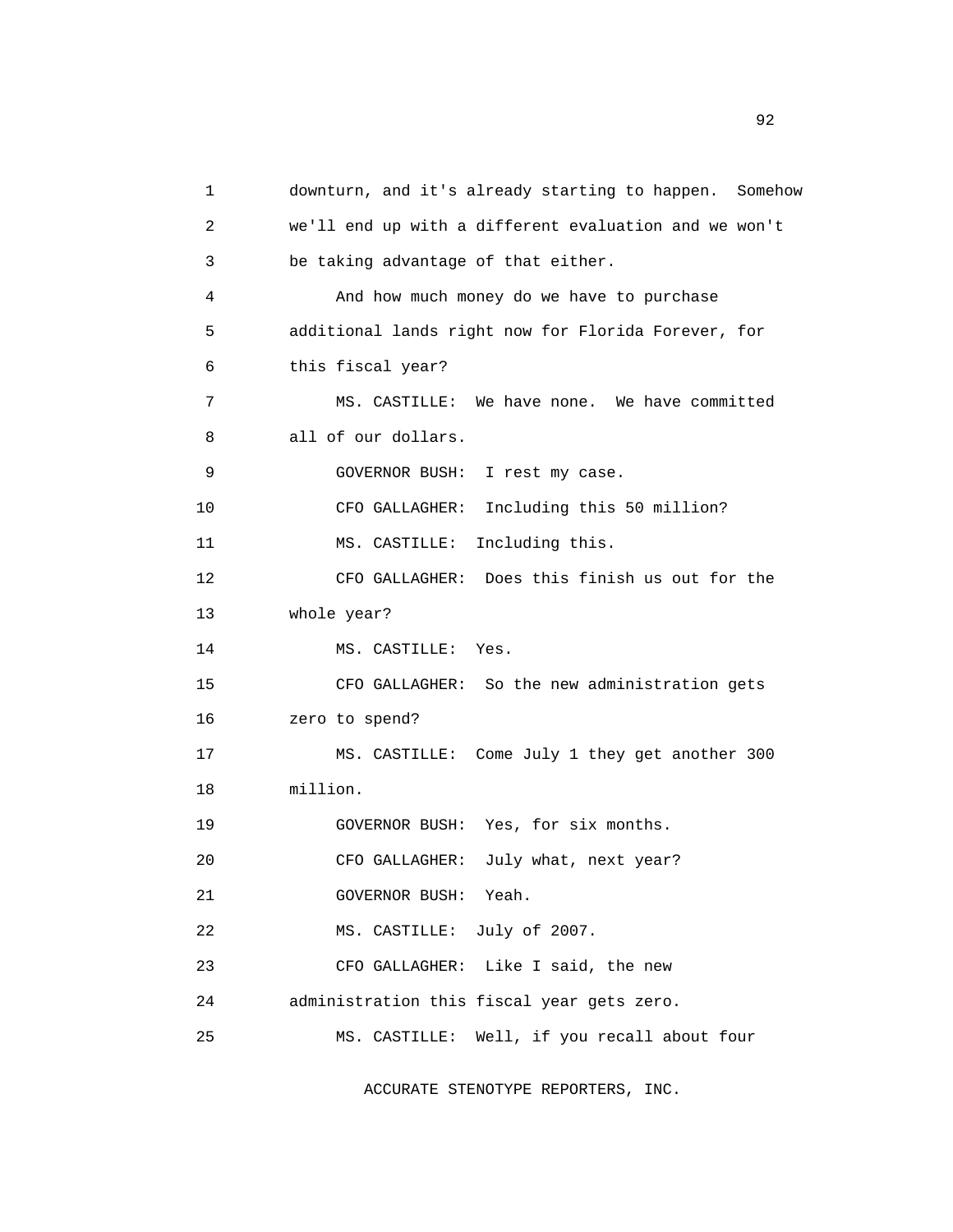1 years ago, we were highly criticized for having a cash 2 balance in the bank and so --

 3 GOVERNOR BUSH: Criticized by the Legislature, not 4 by us.

 5 MS. CASTILLE: Yes, criticized by the Legislature. 6 And not only do we have contracts for this year, but we 7 are anticipating contracts for next year as well.

 8 GOVERNOR BUSH: Again, just making my point that 9 this is something that's important, and if it requires 10 a change in the law, then we ought to change the law. 11 If it requires a change of law and management of how 12 it's done, then it ought to be changed. If it just 13 requires a change in rule, then you ought to submit 14 that to us. I don't know which one it is so --

 15 MS. CASTILLE: I don't really think it requires a 16 change. I mean, if you look at the appraisal, the 17 appraisal has done what we --

 18 GOVERNOR BUSH: No. I mean, Charles brings it up, 19 the holy grail of appraisal world, we have to do it a 20 certain way. Well, I just don't buy that.

 21 MS. CASTILLE: Under appraisal, I understand that. 22 CFO GALLAGHER: So we're buying half of this? 23 MS. CASTILLE: The Trustees are purchasing half of 24 it.

25 CFO GALLAGHER: So we're spending 25 million.

ACCURATE STENOTYPE REPORTERS, INC.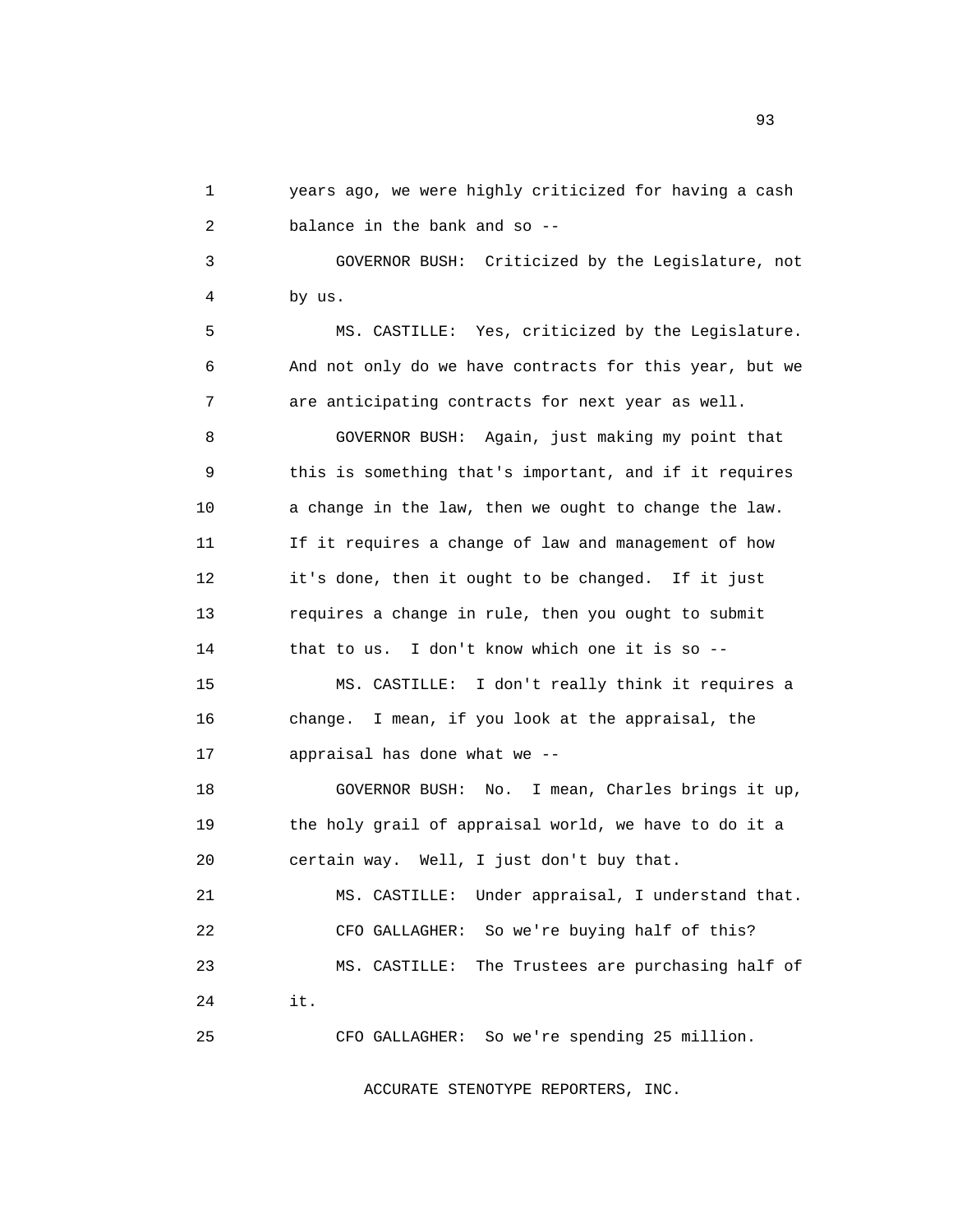1 MS. CASTILLE: We're spending 25 million. 2 GOVERNOR BUSH: And the county and district -- 3 MS. CASTILLE: And the County is spending 4 2 million and the Water Management District is spending 5 the balance. 6 CFO GALLAGHER: And who gets the title to this? 7 MS. CASTILLE: We're splitting the land halfway, 8 so that we get title to part of it and the St. Johns 9 River gets title to the other part of it. 10 CFO GALLAGHER: And the County gets nothing, just 11 puts money in? 12 MS. CASTILLE: They're sharing title with the 13 Water Management District. 14 CFO GALLAGHER: And how are we getting half? Like 15 a half of the whole or are we getting half as a piece 16 of property, and if so, how do we do the bond? 17 MS. CASTILLE: We're splitting the property in 18 half, and we're getting 100 percent of half. 19 CFO GALLAGHER: Okay. That's the only way you 20 could do the bonds. 21 MS. CASTILLE: Yes. 22 CFO GALLAGHER: We've got to have a hundred 23 percent ownership. 24 MS. CASTILLE: But we're paying cash this year. 25 CFO GALLAGHER: And which half is ours, the part

ACCURATE STENOTYPE REPORTERS, INC.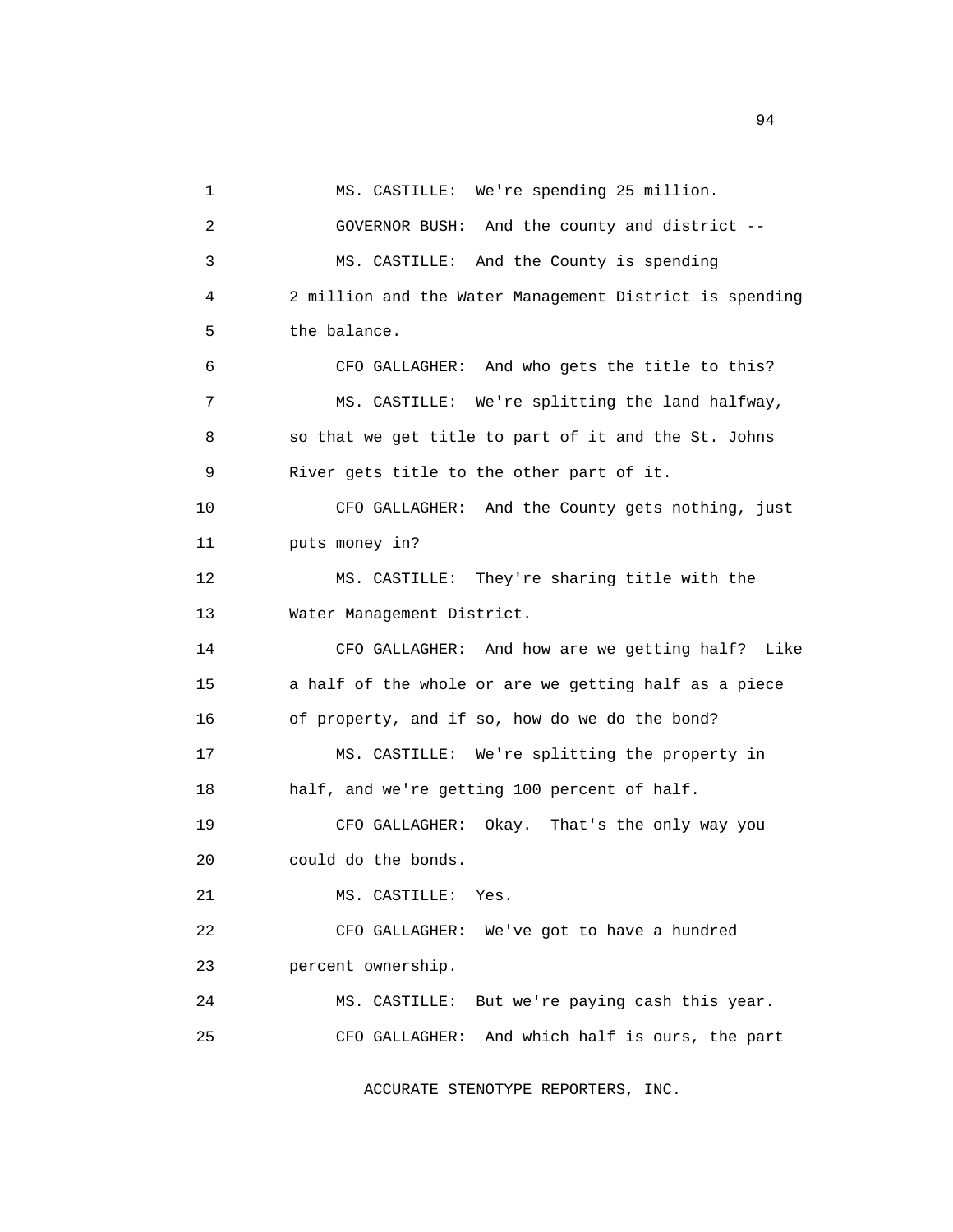1 that's already conservation area?

 2 MS. CASTILLE: No. We're excluding the 3 conservation easement. 4 CFO GALLAGHER: So we're getting everything but 5 that? 6 GOVERNOR BUSH: Why don't you show it to us on the 7 map. 8 MS. ARMSTRONG: This dotted line -- get this right 9 on the map. This dotted line is the dividing line. 10 The Trustees will retain the north part and the Water 11 Management District will retain the south part. Here 12 is the conservation easement area. And we have 13 access -- can you raise that camera just a little bit 14 more, please? There you go. We have access across the 15 conservation easement area -- 16 MS. CASTILLE: To the river. 17 MS. ARMSTRONG: -- to the river because the St. 18 Johns River is over here. 19 CFO GALLAGHER: Tell me about the conservation 20 easement. Who is it with? How is it working? What's 21 the whole deal on that? 22 MS. ARMSTRONG: There's a mitigation bank on the 23 easement area that was in existence. It's the one that 24 was in bankruptcy that Mr. Philpot had to resolve the 25 bankruptcy, and they are working to extinguish that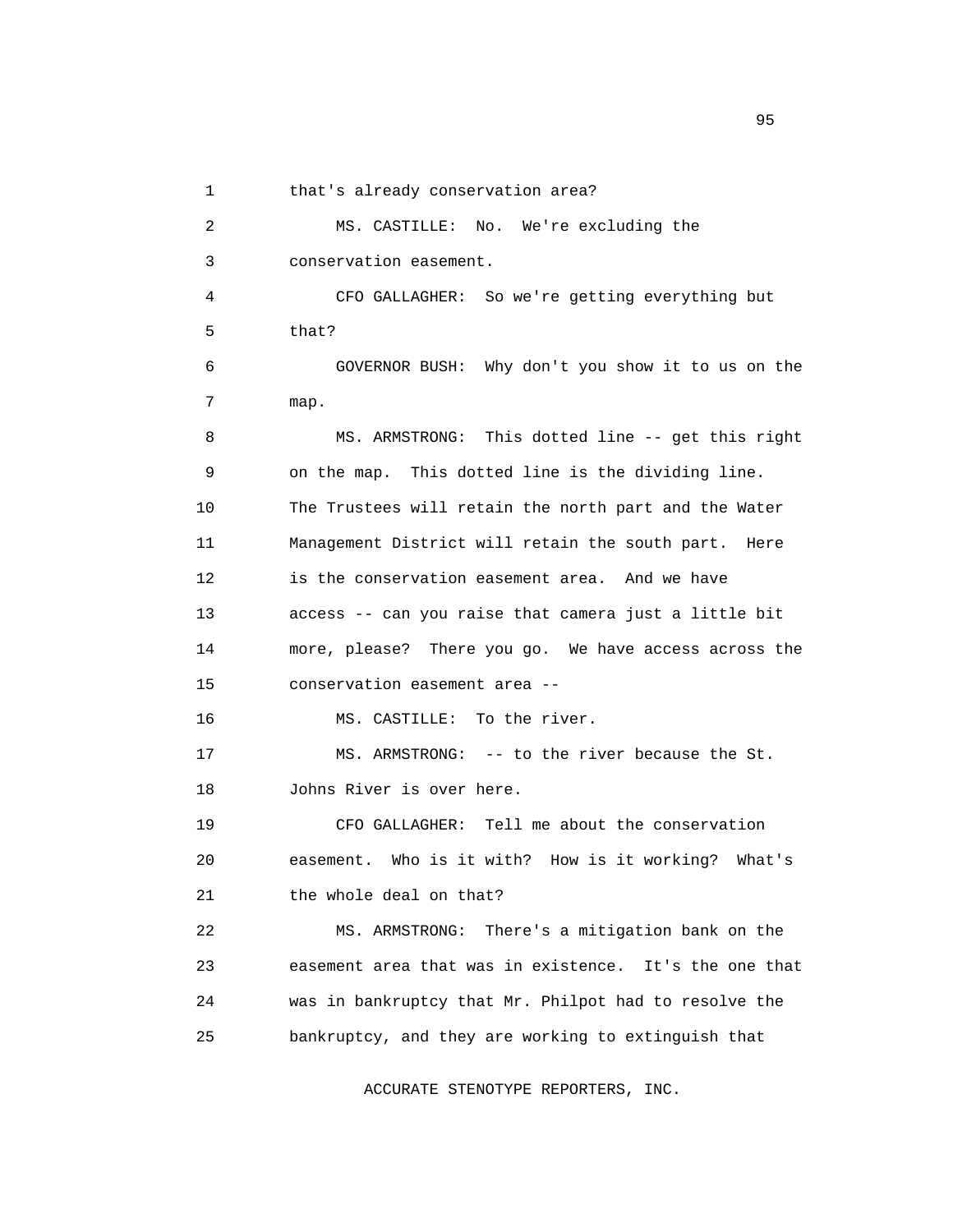1 bank as well.

 2 CFO GALLAGHER: They're working to what? 3 MS. ARMSTRONG: To extinguish the bank as well. 4 MS. CASTILLE: The mitigation bank. 5 CFO GALLAGHER: So it's never been used by 6 anybody. 7 MS. ARMSTRONG: Yes, sir. It was in use for a 8 while. 9 CFO GALLAGHER: Well, how do you do it for a while 10 on a mitigation? 11 MS. ARMSTRONG: To mitigate for projects 12 elsewhere. Could you give an update on the bank? 13 We'll get Mr. Philpot to give an update on the bank. 14 GOVERNOR BUSH: Thank you, Eva. 15 MR. PHILPOT: Back in '96, I believe, the previous 16 owners permitted that 950 acres for, I think it was 17 somewhere around 300 mitigation credits. They sold 18 about half of them prior to my involvement with it and 19 then sold maybe another 50 since that time, since the 20 bankruptcy situation has been resolved. So there's 100 21 credits left that are supposed to be sold out by 22 September of '07, that the old mitigation bank manager 23 is selling out. And at that point there will be no 24 more further obligations. I mean, the obligations 25 under the bank are that you just basically keep the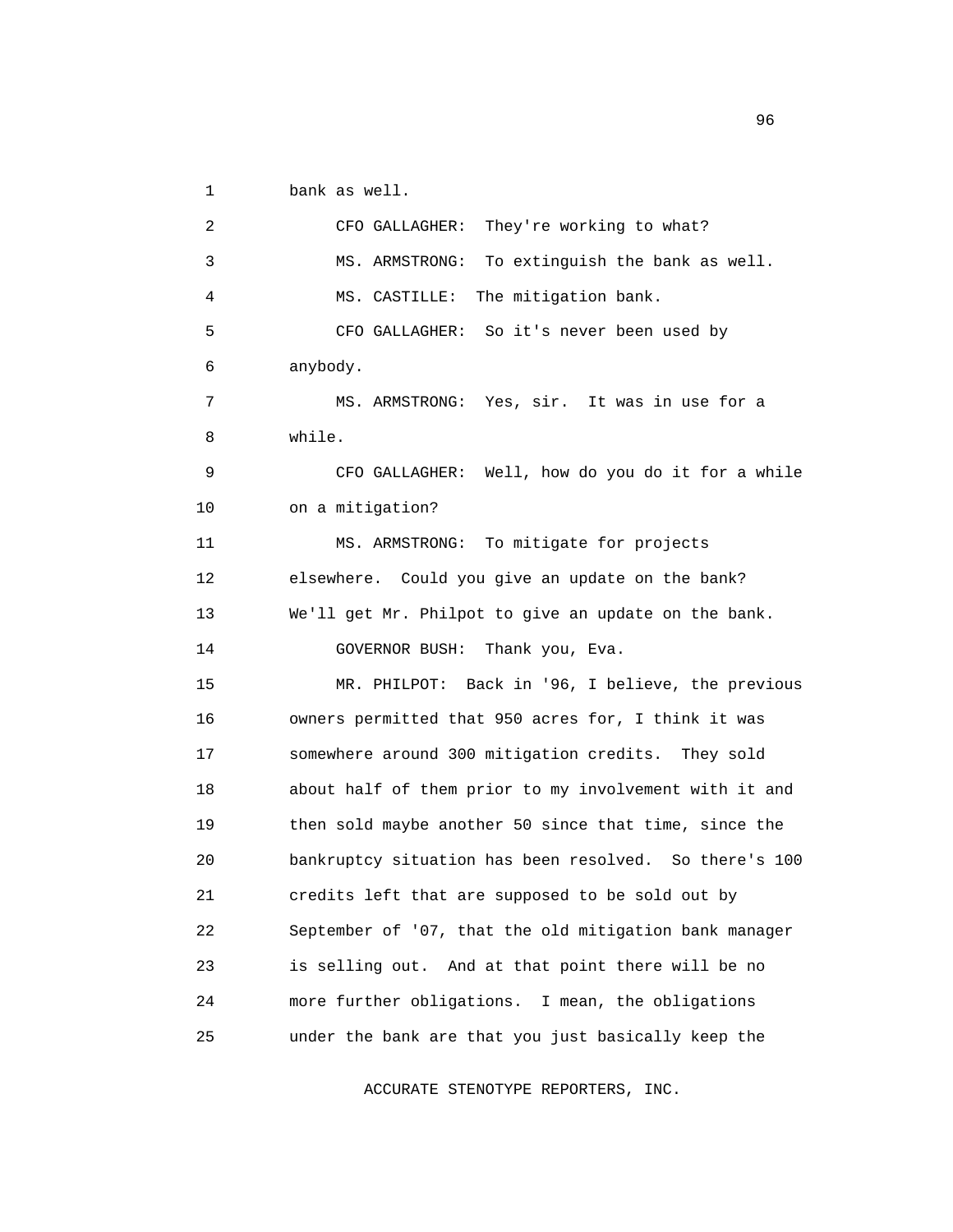|  | property in its present native state. |
|--|---------------------------------------|
|--|---------------------------------------|

 2 CFO GALLAGHER: I got that. 3 MR. PHILPOT: Right. 4 CFO GALLAGHER: So what I want to know is, who has 5 the title to that land? 6 MR. PHILPOT: Well, I do right now, and that title 7 will be, I guess, deeded to the District. The District 8 will be taking it. 9 CFO GALLAGHER: The District will take it. 10 MR. PHILPOT: Yeah. The bank is a separate 11 economic entity. 12 CFO GALLAGHER: I know it is. And we're paying 13 money for this thing? Is the District paying money for 14 this? 15 MR. PHILPOT: For the credits or for the bank? 16 For the property, I think the property was put in an 17 appraisal for like 2,000 an acre or something. They 18 appraised the easement, appraised the easement 19 property. 20 CFO GALLAGHER: And is that the value of the 21 mitigation credits that are left? 22 MR. PHILPOT: No. The mitigation credits, it's a 23 cash flow stream of -- I think there's probably 24 \$700,000 left that are supposed to be paid out over the 25 next year and a half.

ACCURATE STENOTYPE REPORTERS, INC.

experience of the contract of the contract of the contract of the contract of the contract of the contract of the contract of the contract of the contract of the contract of the contract of the contract of the contract of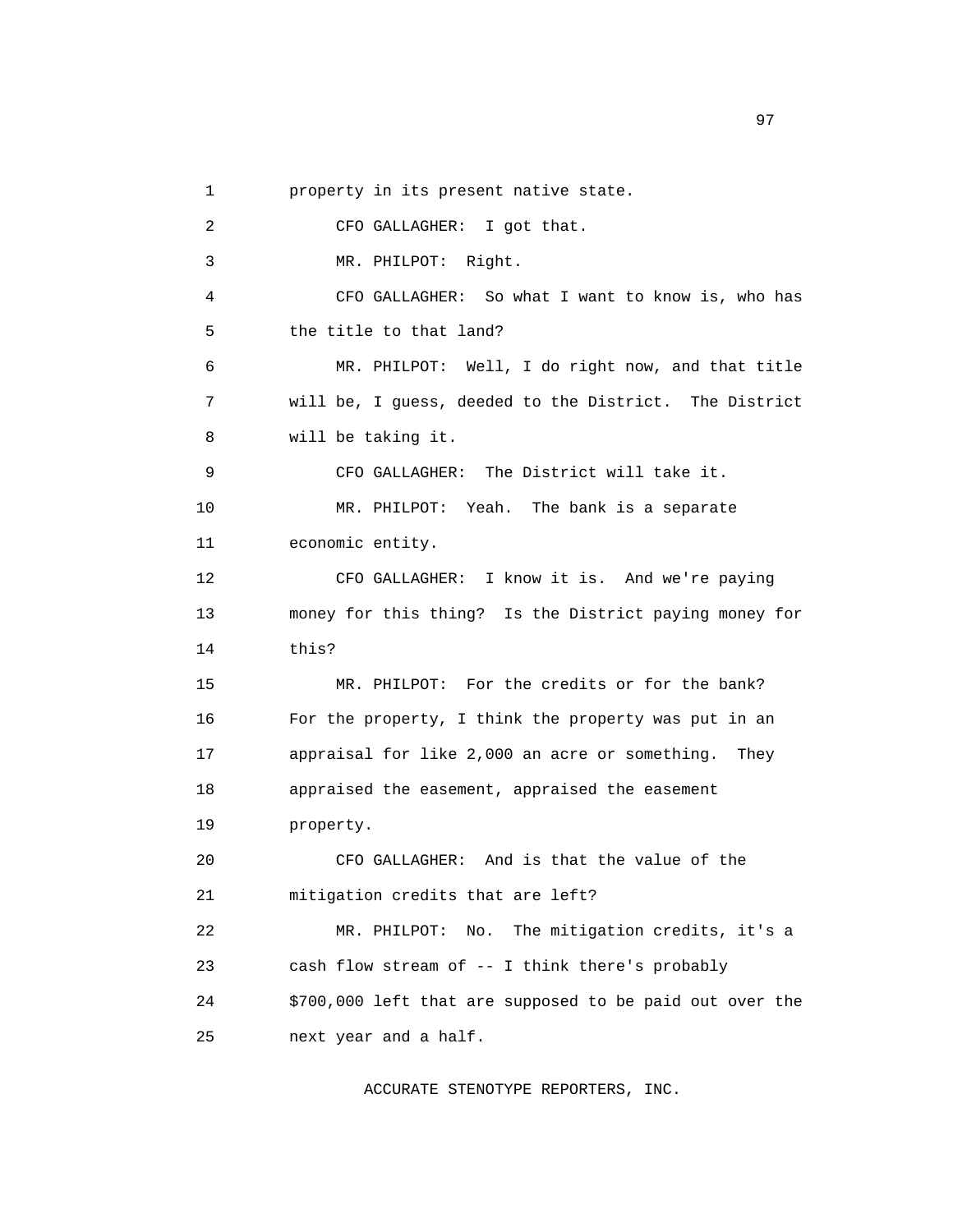1 CFO GALLAGHER: Of one-time money?

 2 MR. PHILPOT: Yeah, just one-time money. 3 GOVERNOR BUSH: Which is what you did when you -- 4 MR. PHILPOT: Yeah. That whole thing was tied up 5 in bankruptcy and, you know -- 6 GOVERNOR BUSH: You cleaned all that up. 7 MR. PHILPOT: Cleaned it up and made -- it was 8 taken over by a creditor, and now there's a guaranteed 9 stream. 10 CFO GALLAGHER: Well, who gets the 700,000? 11 MR. PHILPOT: Right now I do. I have been working 12 with the District on them taking that over. They're 13 looking for a use for those credits. 14 CFO GALLAGHER: Okay. So the Water Management 15 District pays \$2,000 an acre. How many acres is that? 16 MS. ARMSTRONG: 947, I think. 17 MR. PHILPOT: Something like 950, right. 18 CFO GALLAGHER: So they're going to pay -- 19 MS. ARMSTRONG: \$2,000 an acre because there's an 20 easement on it. 21 CFO GALLAGHER: So that's \$2 million? 22 MR. PHILPOT: About 2 million. 23 CFO GALLAGHER: And you're getting 700,000 out of 24 it? Take that off -- what does that come to? What are 25 they actually net paying?

ACCURATE STENOTYPE REPORTERS, INC.

experience of the state of the state of the state of the state of the state of the state of the state of the s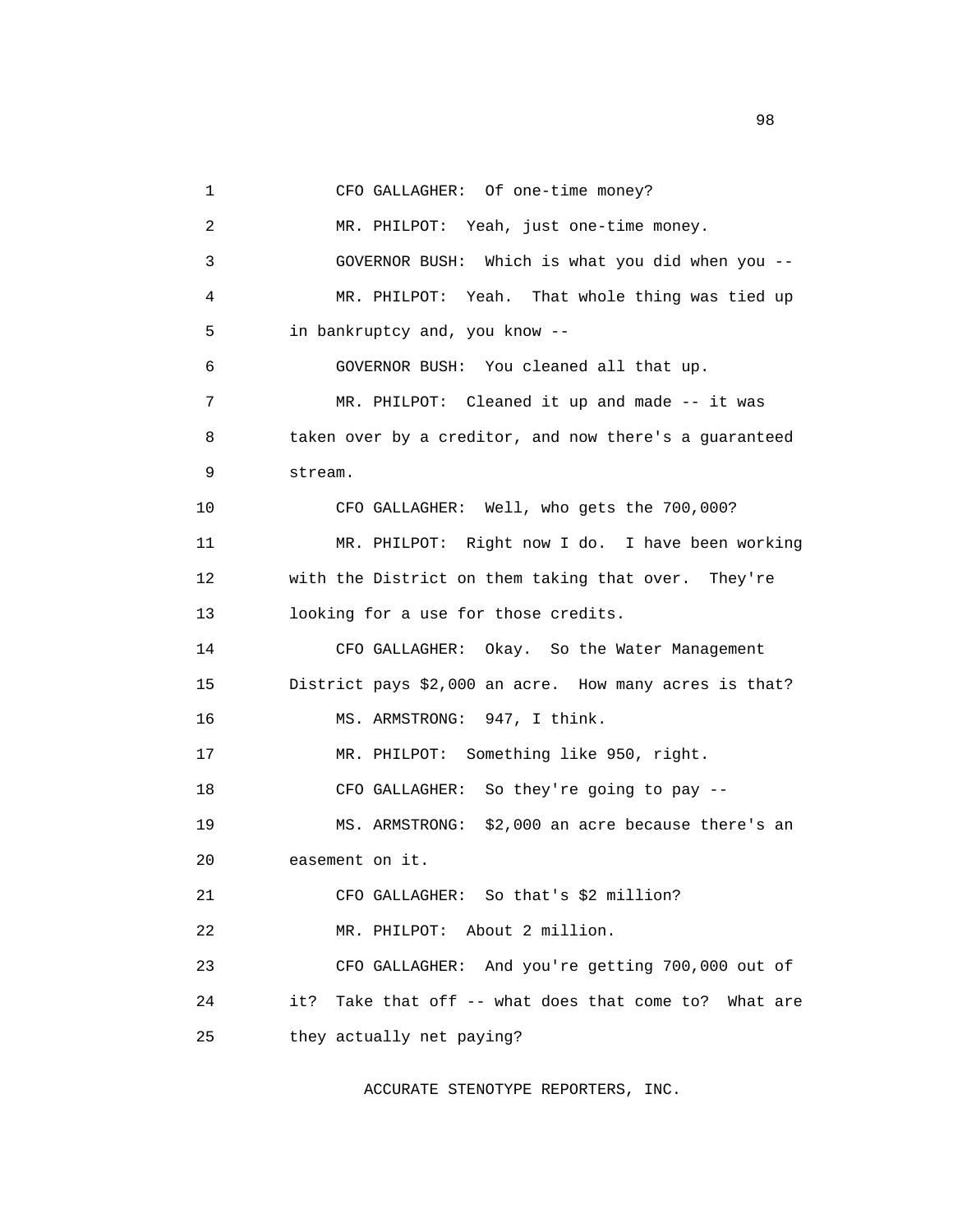1 MR. PHILPOT: Those credits are dealt with outside 2 of this purchase. Those credits were not included in 3 it. I think y'all wanted it to make the appraisal 4 clean. They wanted them outside. 5 CFO GALLAGHER: Outside means -- 6 MR. PHILPOT: We negotiated \$50 million for the 7 land, and the credits are out here. And I have told 8 Robert, you can take these at a very deep discount 9 outside, and he knows that number, and he's out trying 10 to, I guess, go make the District some money on them. 11 CFO GALLAGHER: But the price we're paying for 12 those, does that -- 13 MR. PHILPOT: You're not paying for them right 14 now, no. 15 MS. CASTILLE: What we're paying for is the 16 underlying land. 17 MR. PHILPOT: You're paying for the land. 18 MS. CASTILLE: The bundle of rights excluding 19 development. 20 MR. PHILPOT: When the bank was permitted, a 21 conservation easement was put on that 950 acres, and 22 those credits are out there. 23 CFO GALLAGHER: I guess I'm trying to figure out 24 how it has any value whatsoever after -- 25 MR. PHILPOT: It's recreational value. You can

ACCURATE STENOTYPE REPORTERS, INC.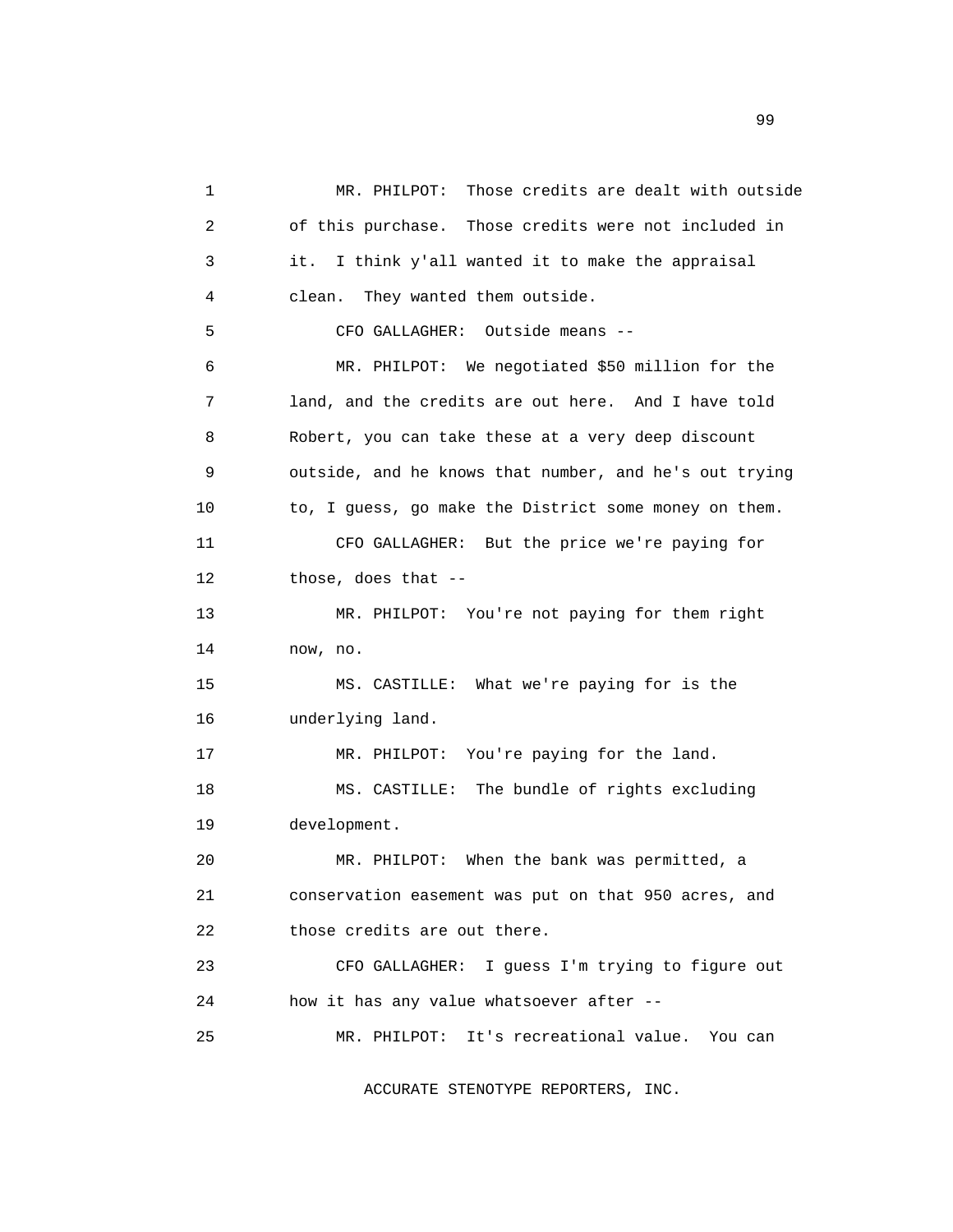1 hunt and fish and ATV. I mean, for a developer it 2 would be a great amenity. Riding trails, it fronts on 3 the St. Johns River. You can't build a house on it, 4 but you can play on it. It's got a lot of pretty 5 critters, bears and that sort of thing on it. 6 CFO GALLAGHER: I don't see the St. Johns River 7 going through this thing. 8 MR. PHILPOT: It touches up on the northeast, the 9 north -- 10 CFO GALLAGHER: Over here? 11 MR. PHILPOT: Yeah, the northeast end there. 12 MS. ARMSTRONG: The river is up here. 13 CFO GALLAGHER: But that's nowhere near the -- 14 GOVERNOR BUSH: It's close. 15 MR. PHILPOT: Oh, yeah. You can get right up 16 there. The Seminole County piece, the 80 acres on the 17 north end there, it's up in Seminole County, that 18 touches on it. 19 CFO GALLAGHER: We're getting that part. 20 MR. PHILPOT: Yeah. Are y'all getting that? 21 MS. ARMSTRONG: Yeah. The Board of Trustees gets 22 this. Water Management District will get this in the 23 southern part and over here. And if you look at it 24 this way, they're paying 2,000 an acre for what is 25 appraised at \$17,000 an acre. So it's a substantially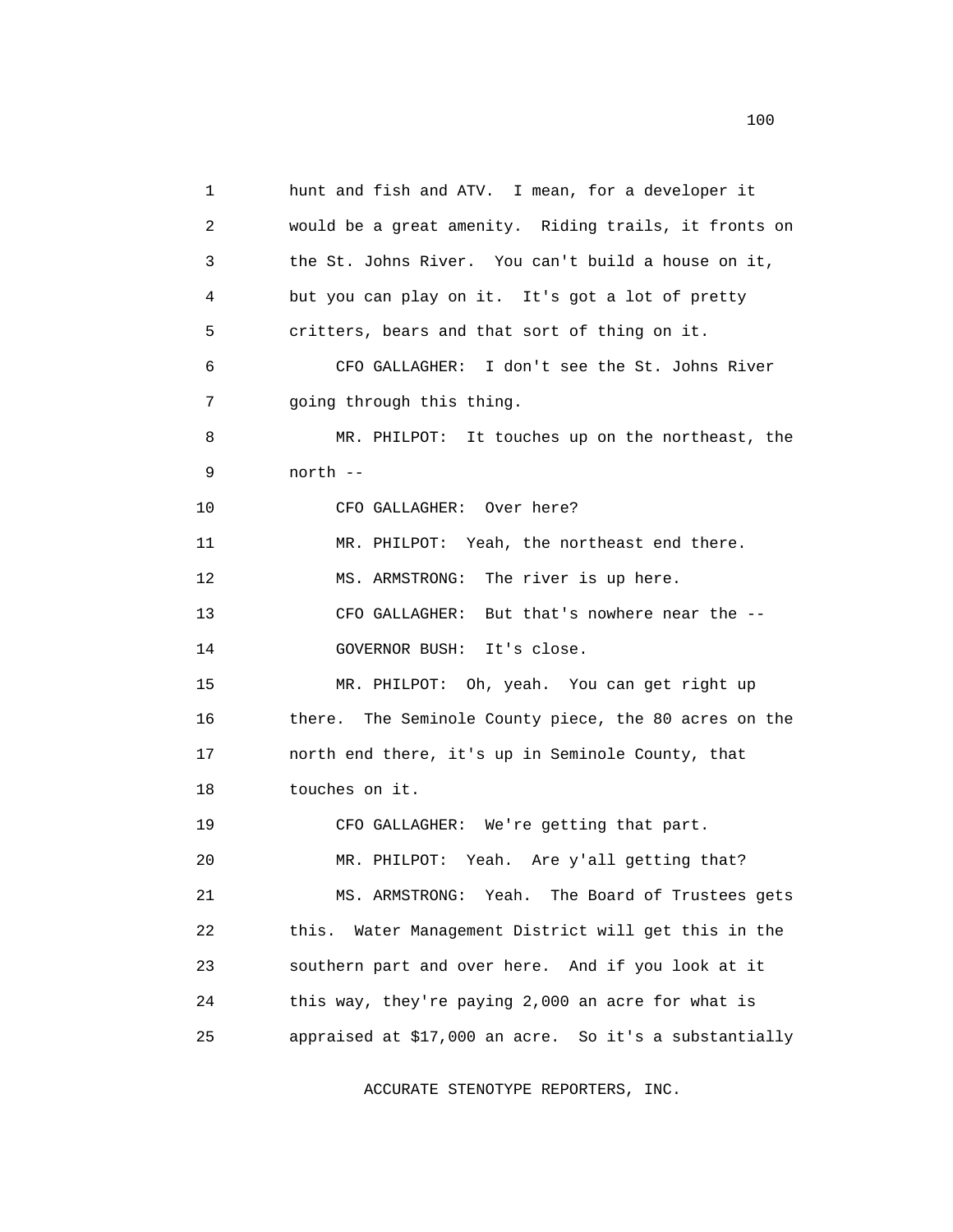```
 1 reduced amount, but they're getting the underlying fee 
 2 with the conservation easement on top, took the 
 3 development rights off. 
  4 MR. PHILPOT: Does that answer your question? 
 5 CFO GALLAGHER: Yes. 
 6 GOVERNOR BUSH: Any other questions? Any other 
 7 discussion? Colleen, would you like to finish us off 
 8 here or are you finished? 
 9 MS. CASTILLE: We would respectfully request your 
 10 approval of the acquisition of Joshua Creek. 
 11 ATTORNEY GENERAL CRIST: Motion. 
12 CFO GALLAGHER: Second.
 13 GOVERNOR BUSH: There's a motion and a second. 
 14 All in favor say aye. Aye. 
 15 COMMISSIONER BRONSON: Aye. 
 16 ATTORNEY GENERAL CRIST: Aye. 
17 CFO GALLAGHER: Aye.
 18 GOVERNOR BUSH: All opposed? 
 19 CFO GALLAGHER: You got it. 
 20 MS. CASTILLE: Thank you, Governor, members of the 
 21 Cabinet. We truly appreciate your vote. 
 22 GOVERNOR BUSH: Yeah. I hope that you'll tolerate 
 23 me for another three or four Cabinet meetings on this 
 24 issue, or solve it. 
 25 MS. CASTILLE: Yes, sir, absolutely.
```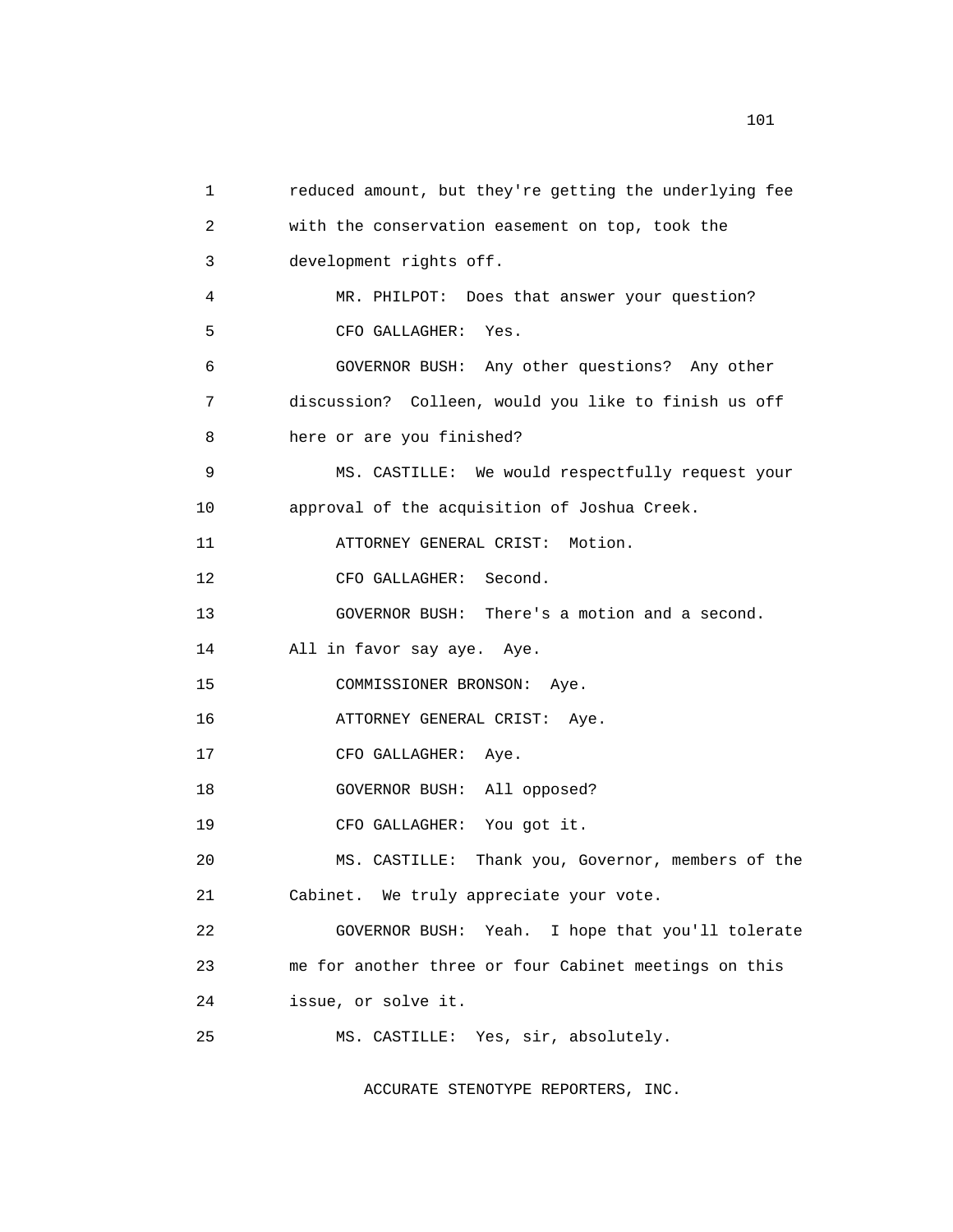1 GOVERNOR BUSH: State Board of Administration. 2 CFO GALLAGHER: Motion on the minutes. 3 ATTORNEY GENERAL CRIST: Second. 4 GOVERNOR BUSH: There's a motion and a second. 5 Without objection, Item 1 passes. Item 2. Good 6 morning, Coleman. 7 MR. STIPANOVICH: Good morning, Governor. Good 8 morning, members. Item 2 is request for approval of 9 fiscal sufficiency of amount not exceeding 104 million 10 State of Florida State Board of Education Lottery 11 Revenue Refunding Bonds. 12 ATTORNEY GENERAL CRIST: Motion two. 13 CFO GALLAGHER: Second. 14 GOVERNOR BUSH: There's a motion and a second. 15 Without objection, the motion passes. 16 MR. STIPANOVICH: Item 3 is request for approval 17 of fiscal sufficiency of an amount not exceeding 25 18 million State of Florida Board of Governor's Florida 19 Atlantic University Dormitory Revenue Refunding Bonds. 20 CFO GALLAGHER: Motion. 21 ATTORNEY GENERAL CRIST: Second. 22 GOVERNOR BUSH: There's a motion and second. 23 Without objection, the item passes. 24 MR. STIPANOVICH: Item 4 is request for fiscal 25 determination to issue an amount not exceeding 200

ACCURATE STENOTYPE REPORTERS, INC.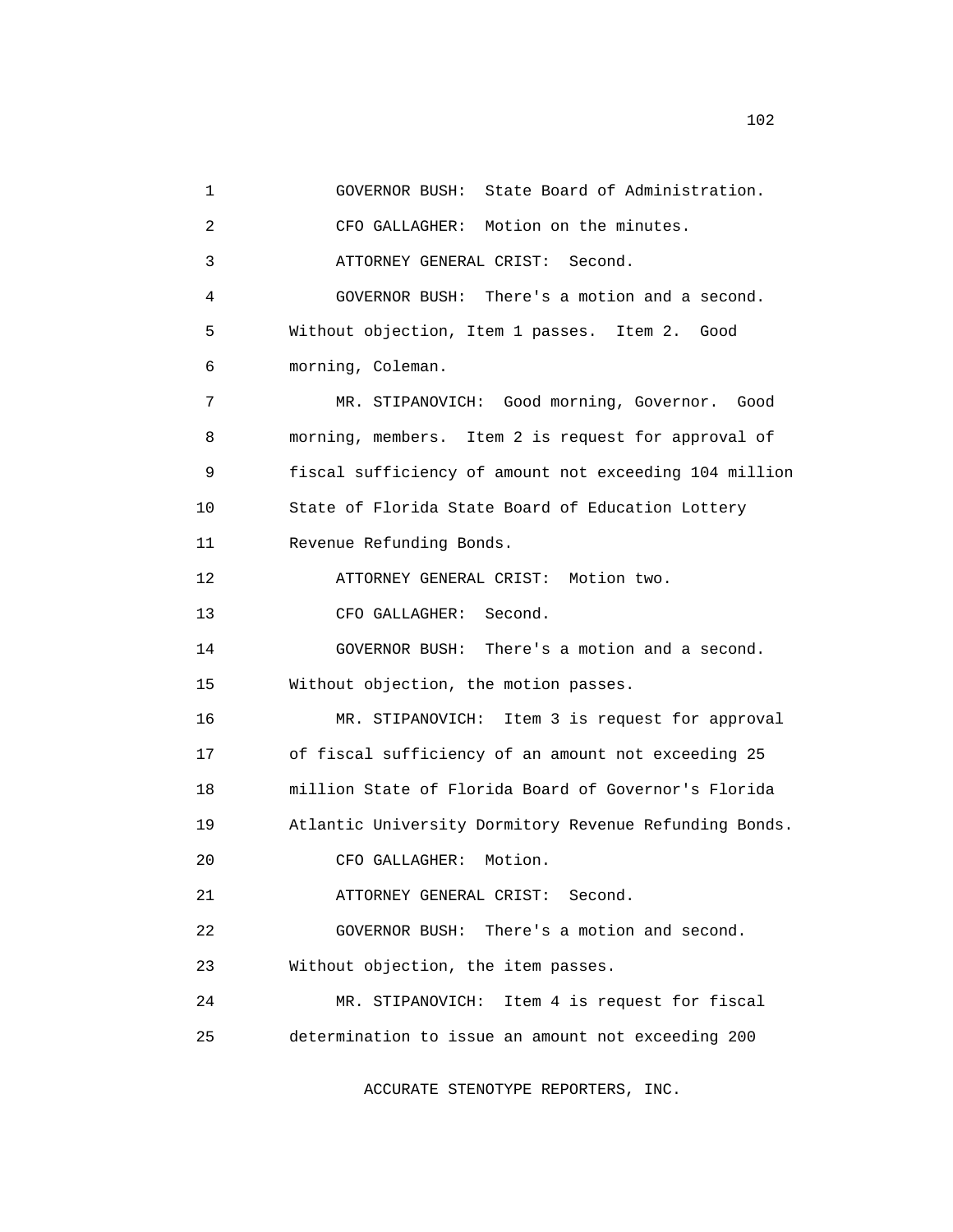1 million Florida Housing Finance Corporation Homeowner 2 Mortgage Revenue Bonds. 3 ATTORNEY GENERAL CRIST: Motion. 4 CFO GALLAGHER: Second. 5 GOVERNOR BUSH: Motion and a second. Without 6 objection, the item passes. 7 MR. STIPANOVICH: Item 5 is the request for 8 approval of a resolution designating the State Board of 9 Administration as trustee for all grant funds to be 10 awarded by the Office of Tourism, Trade and Economic 11 Development to approved applicants in the Innovation 12 Incentive Program created by Section 288.1089 Florida 13 Statutes. 14 ATTORNEY GENERAL CRIST: Motion. 15 CFO GALLAGHER: Second. 16 GOVERNOR BUSH: There's a motion and a second. 17 Without objection, the item passes. 18 MR. STIPANOVICH: Thank you, Governor. Thank you, 19 members. 20 (Whereupon, the proceeding was concluded at 11:20 21 a.m.) 22 23 24 25